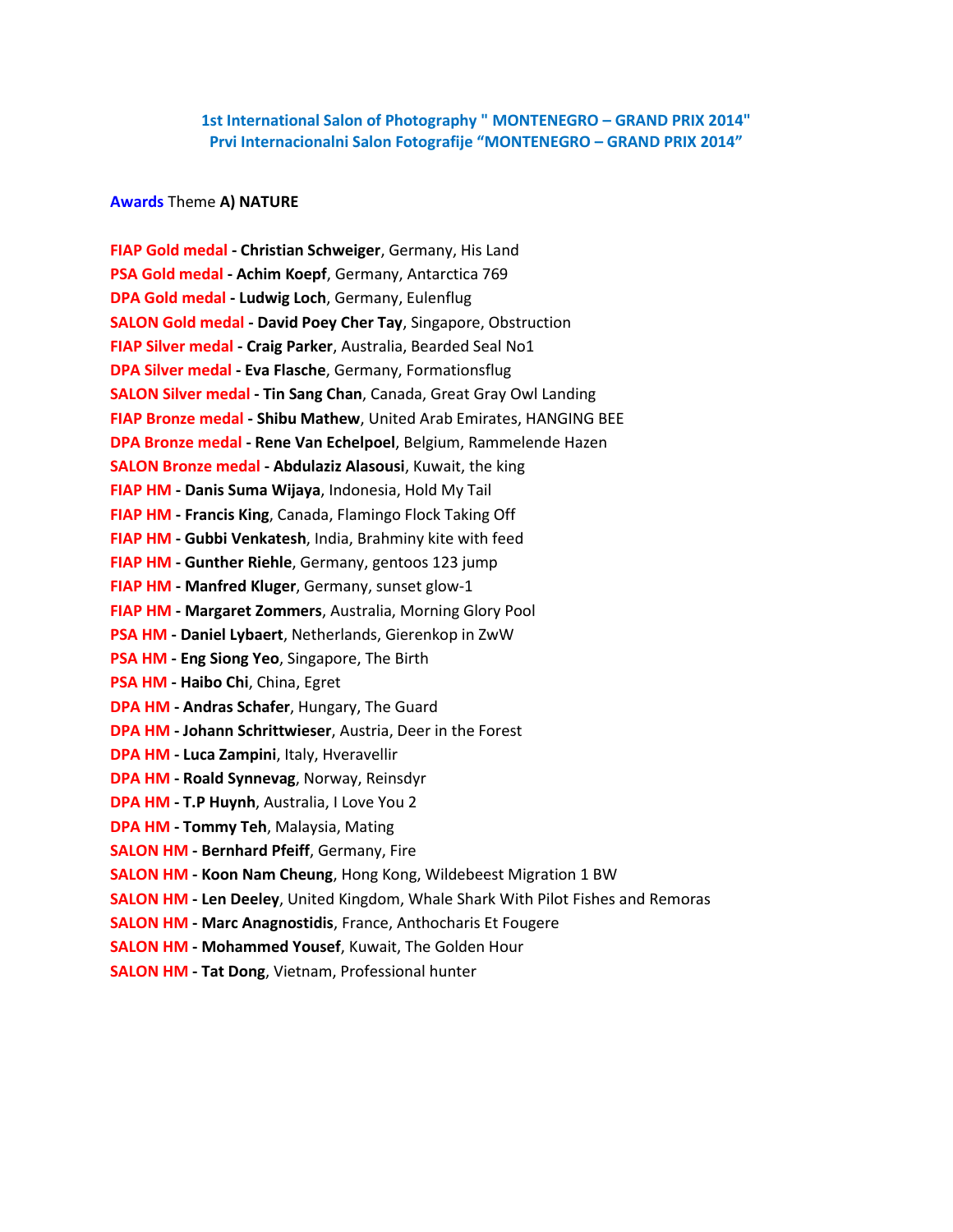**1st International Salon of Photography " MONTENEGRO – GRAND PRIX 2014" Prvi Internacionalni Salon Fotografije "MONTENEGRO – GRAND PRIX 2014"**

#### **Accepted** Theme **A) NATURE**

### Argentina

**Ariel Gonzalez** - *Colibri* **Carlos Rozensztroch** - *Pajarraco 2* **Luis Alberto Franke** - *Cerros nevados* **Luis Alberto Franke** - *Tempanos en reunion* **Luis Alberto Franke** - *Vicunias en Laguna Brava*

## Australia

**Alfred Zommers** - *Mesa Arch Glow* **Craig Parker** - *Bearded Seal No1* **Craig Parker** - *Craeater Selas Paradise Bay* **Craig Parker** - *Polar Bear No13* **Georgie McKie** - *Volcanic Fumerole White Island* **Gordon Dean** - *LITTLE WREN* **Graeme Watson** - *Egret Roosting* **Graeme Watson** - *Eastern Curlew With Crab* **James Lu** - *A bird with a horse* **James Lu** - *Lotus-1* **James Lu** - *Life in the desert* **James Lu** - *The mantis-1* **Kathryn Willis** - *Female Gang Gang Eating* **Kathryn Willis** - *New Holland Honeyeater* **Leanne Alessi** - *Nature's Palette* **Margaret Zommers** - *Morning Glory Pool* **Phillipa Alexander** - *Rocks Early Morning* **Phillipa Alexander** - *Wave Symphony* **Phillipa Alexander** - *Cormorant over South Georgia* **Sally Everson** - *Albatross Feeding Chick* **Sally Everson** - *Blue Footed Booby* **Sally Everson** - *Ready* **Stephen Allworth** - *Three* **Stephen Allworth** - *Green Bay* **T.P Huynh** - *I Love You 2* **T.P Huynh** - *Family Training-***T.P Huynh** - *Golden Field From Hill*

## Austria

**Andreas Kuen** - *Im Wasser gelandet*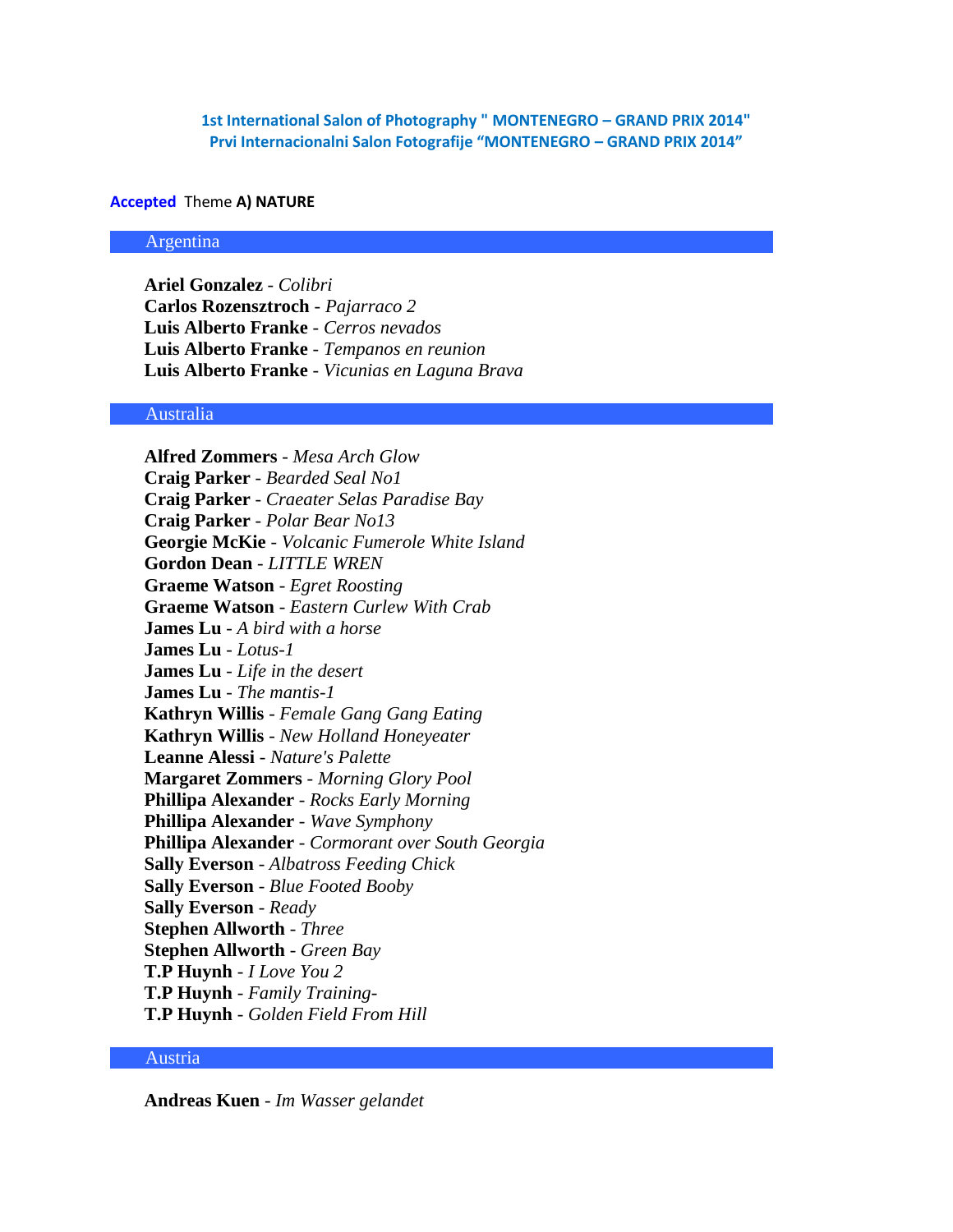**Andreas Kuen** - *Rotkehlchen* **Andreas Kuen** - *Sibirischer Uhu* **Johann Hoelblinger** - *europaeischer Seeadler* **Johann Schrittwieser** - *Deer in the Forest* **Viktor Nozicka** - *Schwalbenschwanz*

#### Bahrain

**Ahmed AlFardan** - *kerk1* **Fadhel Almutaghawi** - *Antithesis* **Fadhel Almutaghawi** - *BIRD IN LIGHT* **Sayed Ahmed Almosawi** - *European Bee-eater2*

## Belgium

**Dre Van Mensel** - *Fighting Pheasants* **Dre Van Mensel** - *Just In Time* **Dre Van Mensel** - *Kokmeeuw Met Kikker* **Dre Van Mensel** - *Tear Open* **Eddy De Legher** - *LEEUWIN MET WELPEN* **Jacky Panhuyzen** - *Brown Bear* **Jef Lemmens** - *Blue Tit* **Jef Lemmens** - *Stalk* **Jhony Vandebroeck** - *Synchrone vlucht* **Jhony Vandebroeck** - *Twee puntige snavels* **Jhony Vandebroeck** - *Vos met scherpe blik* **Jhony Vandebroeck** - *Zeearend met buit* **Jos Cuppens** - *Three meerkats* **Livinus Bleyen** - *Red Deer High Fens* **Luc Dequick** - *Brother & Sister* **Rene Van Echelpoel** - *Jonge Vuurlibel* **Rene Van Echelpoel** - *Rammelende Hazen* **Rene Van Echelpoel** - *Red Deer in the Fog* **Rene Van Echelpoel** - *Torenvalk met prooi*

### Bulgaria

**Artin Shahbazyan** - *Hraunfossar waterfall, Iceland*

# Canada

**Dany Chan** - *Juvenile Eagle Hunts For Food* **Dany Chan** - *Female Macaque Caring For Aging Male* **Dany Chan** - *Red Crowned Cranes Mating Rituals* **Dany Chan** - *Cranes In Misty Habitat* **Francis King** - *Flamingo Flock Taking Off* **Francis King** - *Sweet Snuggles*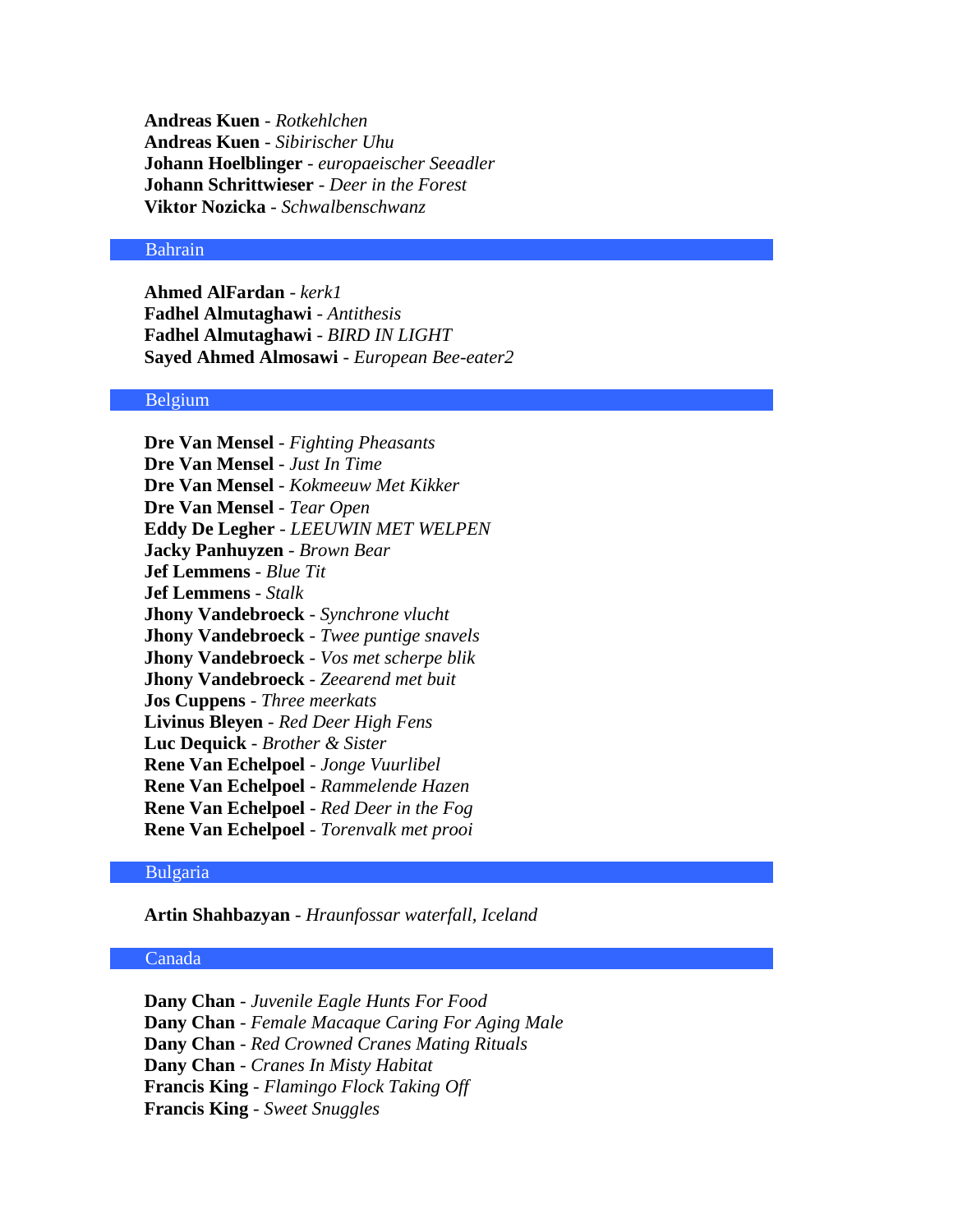**K C Tam** - *Feeding* **Phillip Kwan** - *Polar Bear Playing* **Phillip Kwan** - *White-tailed Eagle and Crane* **Phillip Kwan** - *Giant Otter with Fish* **Phillip Kwan** - *Bald Eagle Catching Fish* **Tin Sang Chan** - *Great Gray Owl Landing* **Tin Sang Chan** - *Great Gray Owl In winter snow* **Tin Sang Chan** - *Loon Feeding Chick* **Yung Niem** - *Bald eagle fight for food 2* **Yung Niem** - *Bald eagle hunting*

### China

**Haibo Chi** - *Alcedini* **Haibo Chi** - *Beauty of Alcedini* **Haibo Chi** - *Egret* **Haibo Chi** - *Good Morning* **Li Wang** - *Buffalo* **Li Wang** - *Family* **Shutian Liu** - *best in all the land* **Shutian Liu** - *EAT WITH APPETITE* **Yi Wan** - *Lonely* **Yi Wan** - *Tianshan light and shadow 6* **Yunsheng He** - *A1-Baby*

# **Croatia**

**Neda Racki** - *The coronet*

#### Cyprus

**Pantelis Kranos** - *Sunset moments* **Ricos Andreas Gregoriou** - *Devine simplicity* **Ricos Andreas Gregoriou** - *First glance of Jesus* **Romos Kotsonis** - *Green DragonFly*

## Denmark

**Martin Ovesen** - *Sitting Bug*

## Finland

**Eero Hauta-aho** - *Gentle Touch* **Eero Hauta-aho** - *Short Runway* **Eero Hauta-aho** - *Too Heavy* **Eero Hauta-aho** - *Waitress* **Eila Tiirinen** - *WHOOPER SWAN FAMILY*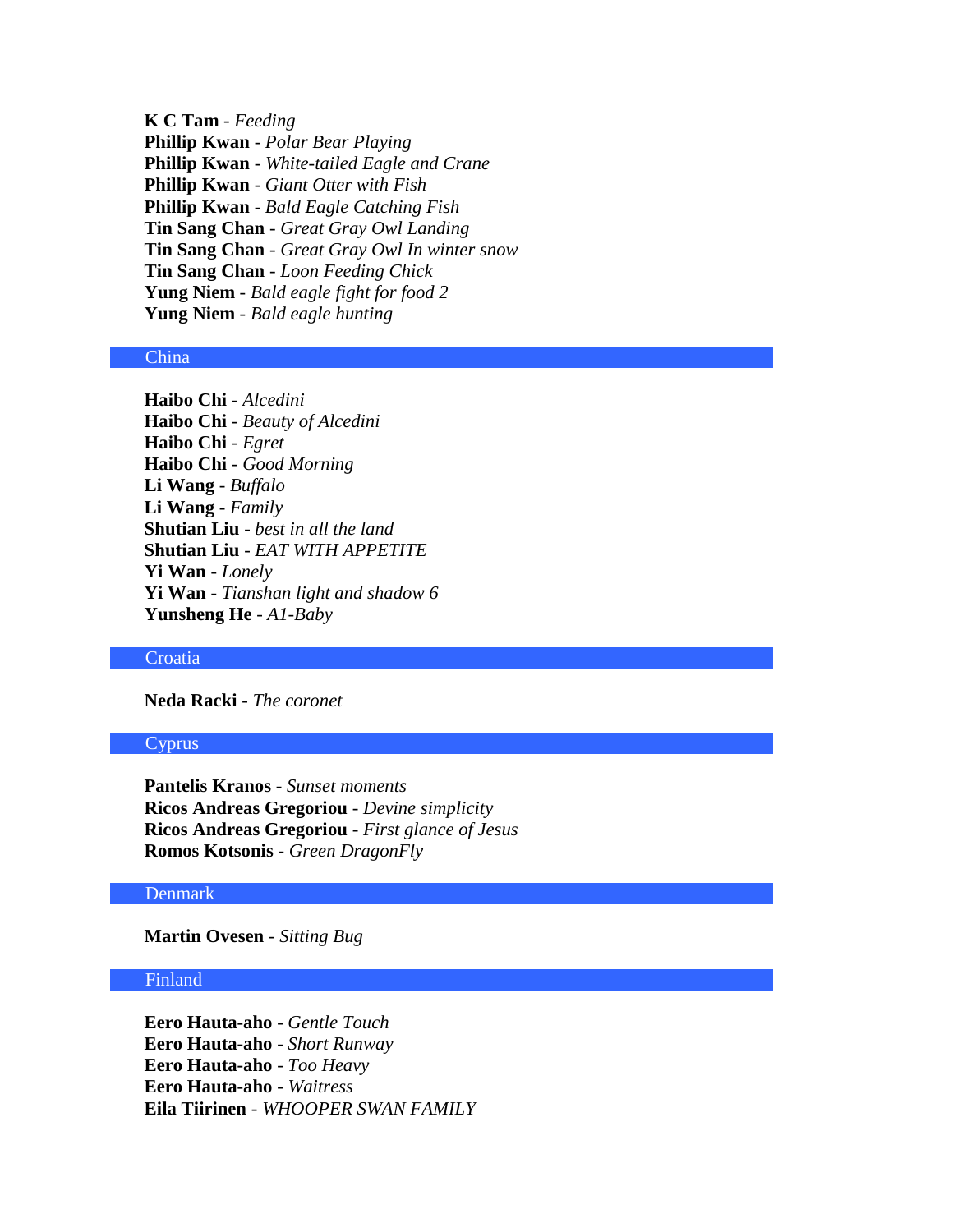**Eila Tiirinen** - *CAPERCAILLIE* **Jarmo Mantykangas** - *Hey I love You* **Johanna Lyomila** - *I´m listening* **Kauko Keranen** - *spider 1* **Kauko Keranen** - *Swans wing attacks* **Lassi Tuominen** - *On the meadow* **Lassi Tuominen** - *A formation* **Marjukka Vaha-Ettala** - *Same Leg* **Rainer Salo** - *Fish hawk* **Rainer Salo** - *Fox* **Rainer Salo** - *Brown bear* **Rainer Salo** - *Sneaker* **Seppo Rintala** - *TWO SWANS 3* **Seppo Rintala** - *NIGHTSWANS 4*

#### France

**Claude Poux** - *ibis* **Libert Jacques** - *fleur de pavot* **Marc Anagnostidis** - *Stork And Fish* **Marc Anagnostidis** - *Capture Acrobatique* **Marc Anagnostidis** - *Anthocharis Et Fougere* **Marc Anagnostidis** - *Capture Agrodiaetus* **Marc Henri Martin** - *Diagonale* **Roger Jourdain** - *Fish Eagle With Kill No3* **Roger Jourdain** - *Jackal With Hare* **Roger Jourdain** - *Leopard And Kill*

## **Germany**

**Achim Koepf** - *Antarctica 769* **Achim Koepf** - *Polar Lights 168* **Andreas Erdt** - *The Fog* **Bernhard Pfeiff** - *Gnu* **Bernhard Pfeiff** - *Waterhole* **Bernhard Pfeiff** - *Fire* **Bernhard Pfeiff** - *Monument Valley* **Christian Schweiger** - *New Life* **Christian Schweiger** - *His Land* **Christian Schweiger** - *Xaver meets Anna* **Christian Schweiger** - *Seljalandsfoss* **Dagmar Petersohn** - *Da hat es Knack gemacht* **Eva Flasche** - *Basstoelpel* **Eva Flasche** - *Erfolgreiche Jagd 2* **Eva Flasche** - *Fette Beute* **Eva Flasche** - *Formationsflug* **Gunther Riehle** - *gentoos 123 jump*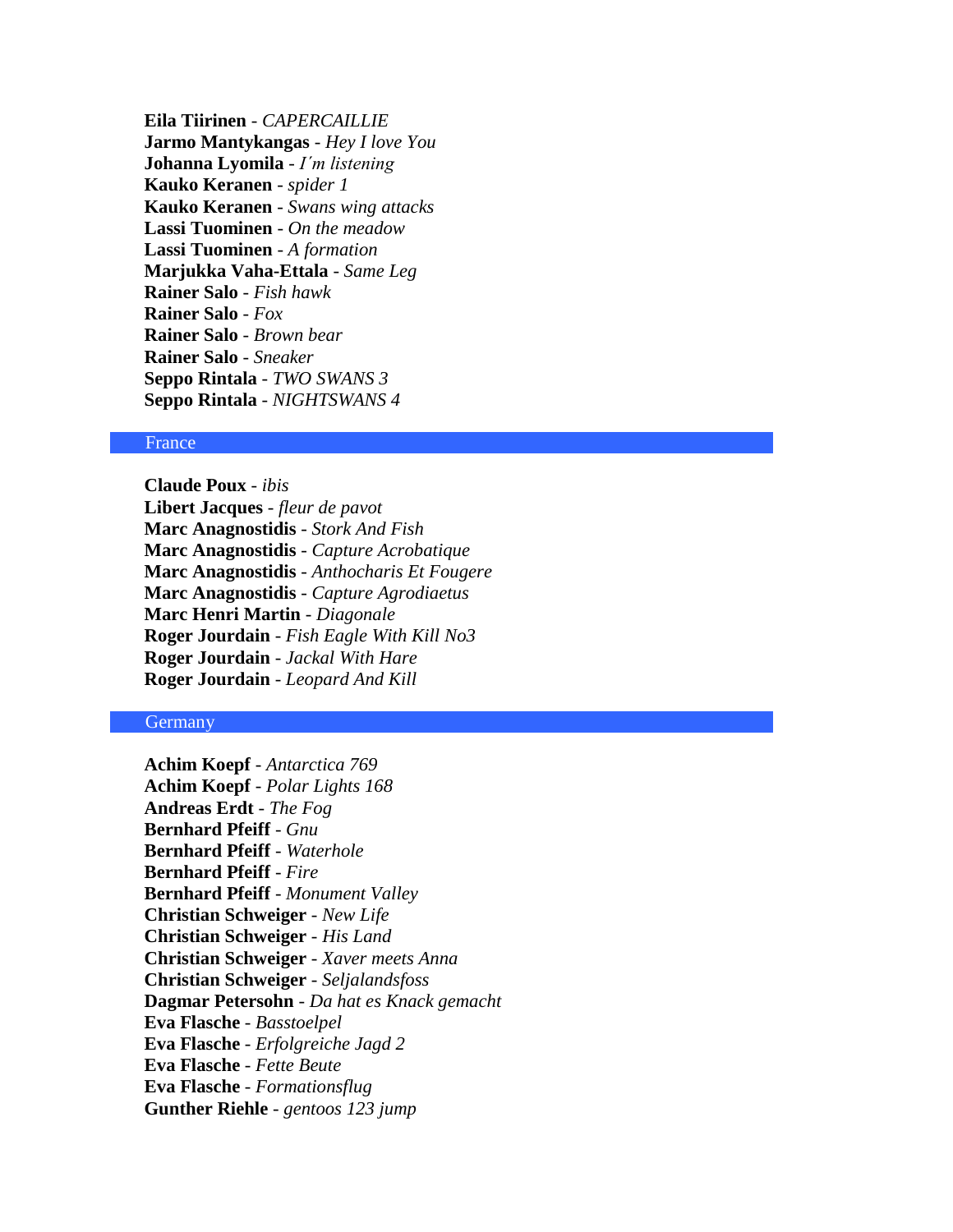**Gunther Riehle** - *2 young egrets 4* **Gunther Riehle** - *my favourite 53* **Heiko Roemisch** - *family idyll 0903* **Heiko Roemisch** - *rivals 1133* **Joachim Schmitt** - *Alles im Blick* **Ludwig Loch** - *Schwanenlandung* **Ludwig Loch** - *Festschmaus* **Ludwig Loch** - *Sea raven* **Ludwig Loch** - *Eulenflug* **Manfred Kluger** - *annapurna* **Manfred Kluger** - *sunset-3* **Manfred Kluger** - *sunset glow-1* **Stanislav Belicka** - *Eule* **Stanislav Belicka** - *Otter 01* **Stephan Furnrohr** - *Lazy Whoppers* **Thanh Nguyen Viet** - *A yellow look 2*

## **Guatemala**

**Holger Tobuschat** - *Balancing Dragonfly*

# Hong Kong

**Chau Kei Checky Lam** - *Circle Love* **Chau Kei Checky Lam** - *Curve Love* **Chau Kei Checky Lam** - *Waiting* **H.W. Chan** - *Beginning is kissed* **H.W. Chan** - *Is thinking 1* **H.W. Chan** - *Snow wild ape 2* **H.W. Chan** - *It is warm to feel* **Hon-kwong Lee** - *Golden Time of playing* **Hon-kwong Lee** - *Zen* **Koon Nam Cheung** - *Wildebeest Migration 1 BW* **Koon Nam Cheung** - *Kingfisher with Fish 2* **Koon Nam Cheung** - *A Shy Little Cub* **Shiu Gun Wong** - *Cranes Landing* **Shiu Gun Wong** - *Hot Bath* **Yau Ming Charles Ho** - *Golden light*

# Hungary

**Adam Horvath** - *Face to Face* **Adam Horvath** - *Fast Food* **Andras Schafer** - *The Guard* **Andras Schafer** - *Beauty of fields* **Andras Schafer** - *Pendulous* **Andras Schafer** - *New Batterfly in born*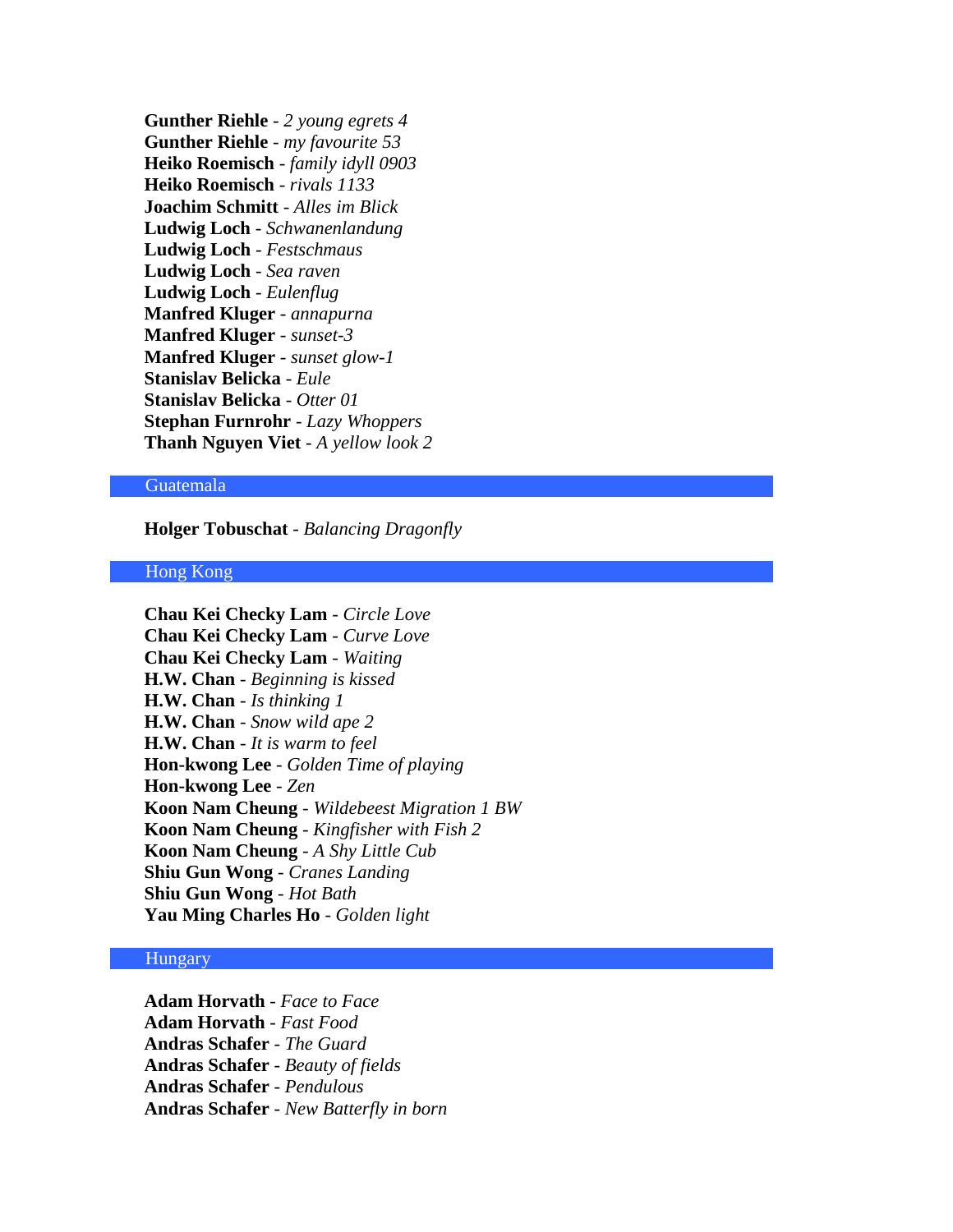# India

**Avanish Rajan** - *CHEETAHS KILL* **Avanish Rajan** - *FIRST TUMBLE* **Avanish Rajan** - *CAUGHT YOU* **Gubbi Venkatesh** - *Tigers at Play* **Gubbi Venkatesh** - *Brahminy kite with feed* **Gubbi Venkatesh** - *Dark chanting goshawk* **Gubbi Venkatesh** - *Pelican in flight and splashing* **KSR Murthy** - *IN FLIGHT* **Mukesh Srivastava** - *Carrying Nesting Materials* **Saswati Chakraborty** - *HERE I COME* **Saswati Chakraborty** - *THE SNATCHER* **Subhashis Dutta** - *Oooof* **Vinayaka Seetharam** - *Blackbuck Leap* **Vinayaka Seetharam** - *Blue-tailed Bee Eater in Action - 2* **Vinayaka Seetharam** - *Sparring Blackbucks 2* **Vinayaka Seetharam** - *Tusker Dusting*

# Indonesia

**Danis Suma Wijaya** - *Yin Yang* **Danis Suma Wijaya** - *The Chosen One* **Danis Suma Wijaya** - *Hold My Tail* **Danis Suma Wijaya** - *a mother's love* **The Eng Loe Djatinegoro** - *DOUBLE*

## Iran

**Ahad Dallal Alipoor** - *Flamingos fly* **Ahad Dallal Alipoor** - *Palas* **Ali Samei** - *Miniature Mountains 4* **Ali Samei** - *Sunset* **Ebrahim Alipoor** - *stability* **Farzin Klhalaji** - *ice-berg* **Saeed Barikani** - *Lake Roots* **Saeed Barikani** - *Urmia Lake*

# Ireland

**Jarlath Judge** - *Rock Cluster* **Joe Doyle** - *Gannets Feeding* **Patrick Kavanagh** - *The Embrace* **Teresa Kavanagh** - *Dusty Road* **Teresa Kavanagh** - *Robin*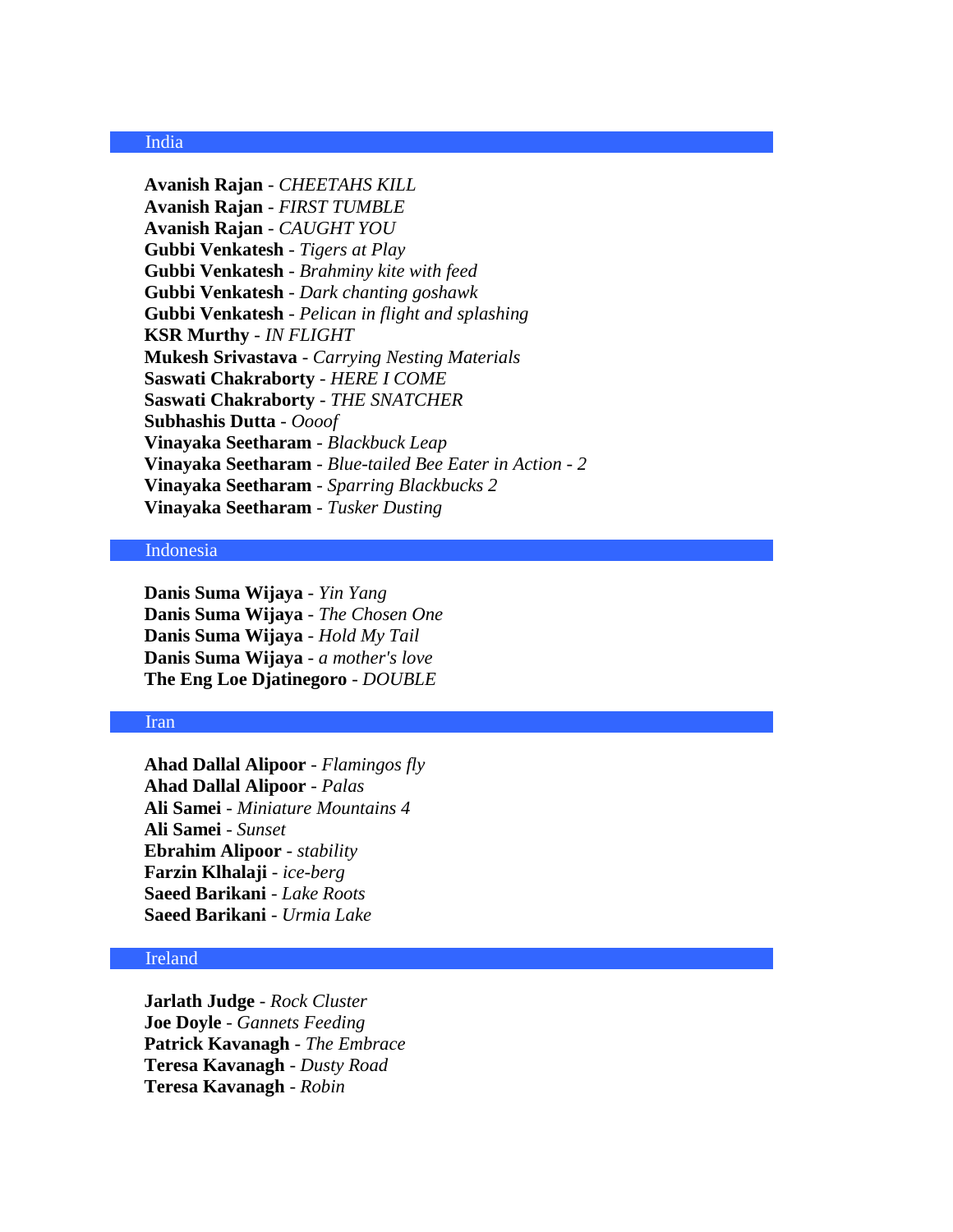# Israel

**Galia Gitliz** - *Long noise* **Gil Shmueli** - *Violet Dropwing Dragonfly* **Gil Shmueli** - *Lesser Fiery Copper* **Hanoch Peri** - *Stretching*

## Italy

**Angiolo Manetti** - *Ray of light* **Angiolo Manetti** - *The scream* **Antonio Semiglia** - *SULA BASSANA* **Antonio Semiglia** - *ILE DE OUESSANT* **Claudio Serboli** - *Hooge Veluwe* **Claudio Serboli** - *Riflessi a Bandella\_1* **Franco Biondi** - *Goal scored* **Franco Biondi** - *Joy in habitat* **Franco Biondi** - *To fly in sea* **Luca Zampini** - *Icelandic reflections* **Luca Zampini** - *Hveravellir* **Marco Bartolini** - *Alla finestra 2* **Marco Bartolini** - *Chitrakoot waterfall* **Roberto De Leonardis** - *Harpseal* **Roberto De Leonardis** - *Harpseal12* **Roberto Tagliani** - *Procession* **Roberto Tagliani** - *The fighters* **Roberto Tagliani** - *The lovers* **Roberto Tagliani** - *The herd* **Umberto Deramo** - *CERVI* **Umberto Deramo** - *NEMO 2*

# Korea, Republic of

**Lim IL-Tae** - *Agonize*

### Kuwait

**Abdulaziz Alasousi** - *tiwns* **Abdulaziz Alasousi** - *the king* **Abdulaziz Alasousi** - *lion attack* **Abdulaziz Alasousi** - *the king 2* **Abdulaziz Alyousef** - *Hunter* **Abdullah Alshatti** - *concetrate* **Abdullah Alshatti** - *different opinions* **Abdulrahman Alterkait** - *Dragon* **Abdulrahman Alterkait** - *harmony* **Humoud Alshayji** - *grey owl*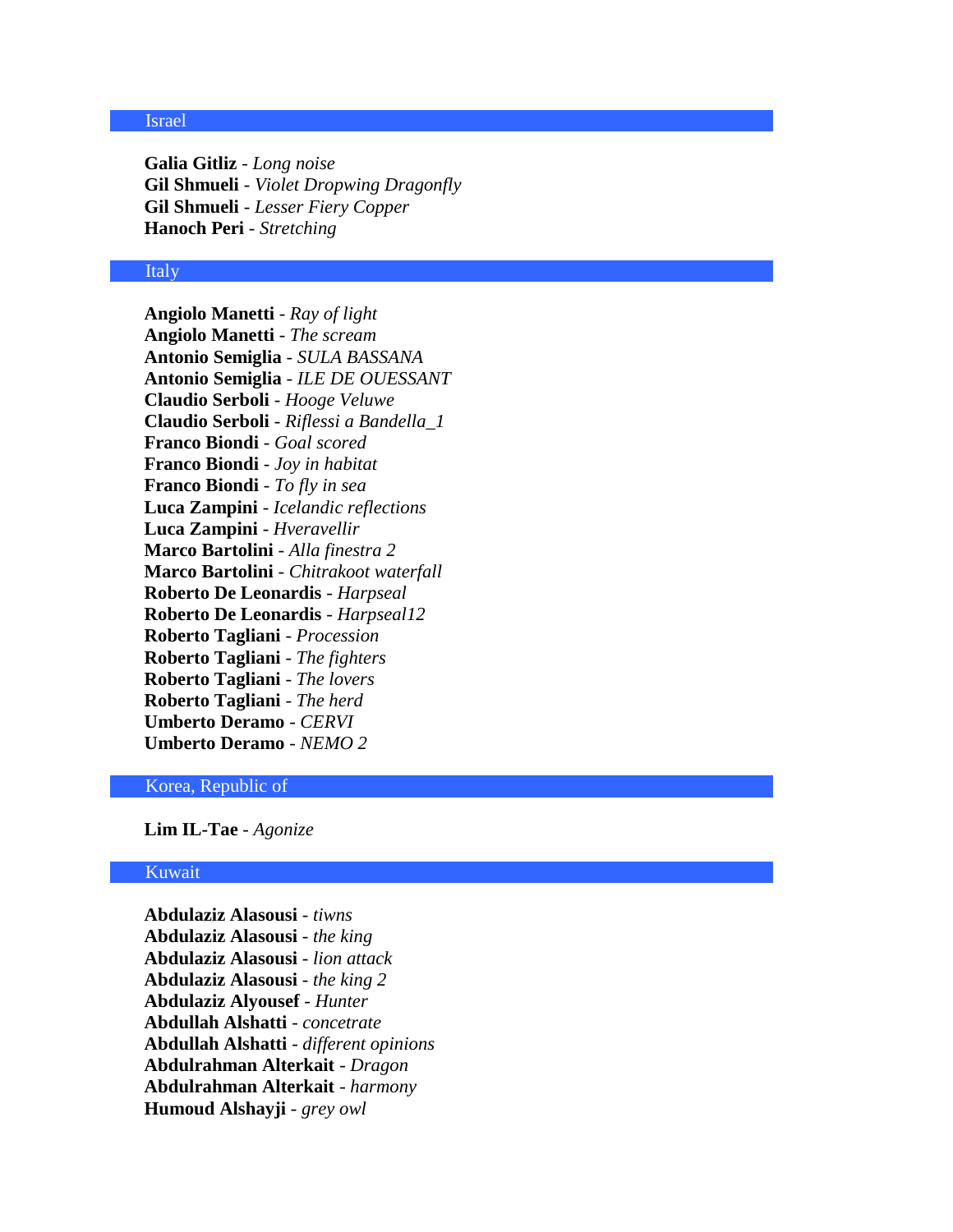**Humoud Alshayji** - *willow grouse* **Khaled Almakki** - *hyeana* **Mohammad Buqrais** - *Shower* **Mohammed Alsaleh** - *DESERT MONITOR EATING LIZARD* **Mohammed Yousef** - *Mirror* **Mohammed Yousef** - *The Golden Hour* **Mohammed Yousef** - *Cruelly Love* **Saleh Alkouh** - *Lion Roar* **Saleh Alkouh** - *Mara Leopard* **Saleh Alkouh** - *Mara Lion and Lioness* **Saleh Alkouh** - *Wild African Giraffes* **Yousef AL Qallaf** - *Masai Elephent* **Yousef AL Qallaf** - *camels* **Yousef AL Qallaf** - *Lioness family*

## Macao

**Sherman Cheang** - *At Rest* **Sio Hong Fong** - *Macroglossum Pynhostictum* **Sio Hong Fong** - *A Pair of Greater Flamingo* **Sio Hong Fong** - *Tiger*

# Malaysia

**Choo Khong Chang** - *Ant (50)* **Ho Sung Wee** - *KINGFISHER NICE CATCH* **Ho Sung Wee** - *piggyback* **Min Yee Wong** - *Bird Feeding 14* **Min Yee Wong** - *Bird Feeding 16* **Min Yee Wong** - *Bird Feeding 17* **Tommy Teh** - *Mating 2* **Tommy Teh** - *Mating* **Tommy Teh** - *Happy Meal 5* **Tommy Teh** - *Happy Meal 2*

# Netherlands

**Daniel Lybaert** - *Gierenkop in ZwW* **Gert Wildering** - *big deer* **Max van Son** - *Between the Culms 3* **Max van Son** - *Fighting Foxes* **Rob ten Tusscher** - *Owl-03* **Rob ten Tusscher** - *Owl-01*

# New Zealand

**Bill Hodges** - *Puffin back with Catch*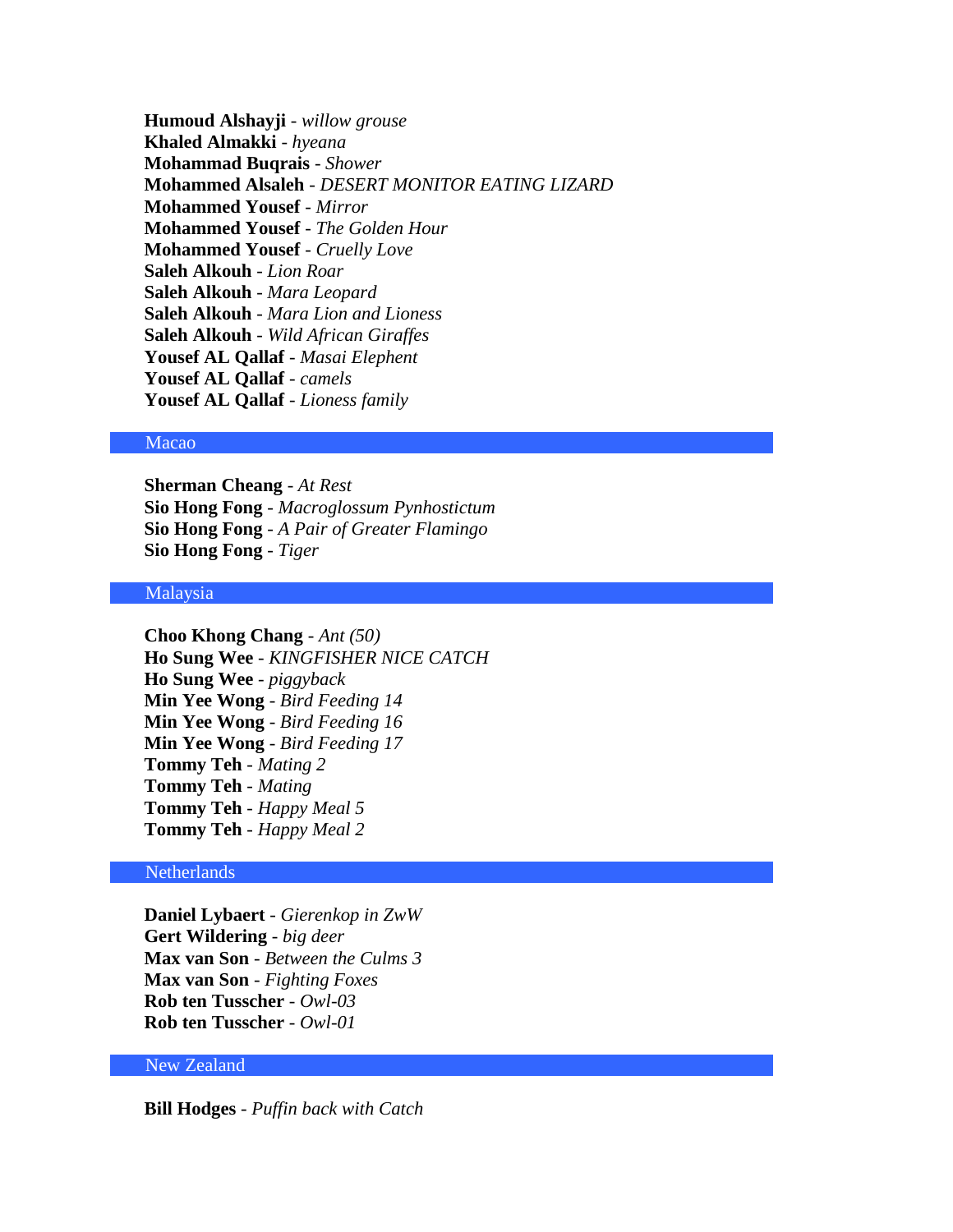**Bill Hodges** - *White fronted Tern with Catch* **Julia Home** - *Arctocephalus fosteri - NZ Fur Seal* **Julia Home** - *Arctocephalus fosteri - NZ Fur Seal Fighting*

# Norway

**Bard Ropstad** - *Winterlight 2* **Gry Johanne Johanin** - *Natur 473* **Ola Arnfinn Loe** - *In the Blizzard* **Ola Arnfinn Loe** - *Snowhare* **Ola Arnfinn Loe** - *The Little Alk* **Ola Arnfinn Loe** - *Wolf in Snow* **Roald Synnevag** - *Atlantic tern* **Roald Synnevag** - *Reinsdyr*

### Oman

**Ahmad Alsubhi** - *Sunrise of gold* **Ahmed Alhosni** - *desert* **Ahmed Alhosni** - *Resistance Life* **Ahmed Alhosni** - *Shadow and sand* **Almuhannad Alruweidhi** - *sabt reflection* **Majid Alamri** - *ALHOTA3* **Majid Alamri** - *Ras Alkhaddh5* **Musab Albadi** - *Life in the desert* **Musab Albadi** - *From Earth* **Said Alalawi** - *Before sunrise* **Saif Alkaabi** - *Cracks ground* **Salim AL Adi** - *Samhan Mountain* **Salim AL Adi** - *The Stars Tree* **Salim AL Adi** - *Sharp Rocks* **Salim AL Adi** - *Sunset* **Salim Alshibli** - *Before sunrise* **Salim Alshibli** - *Rise*

### Russia

**Yuri Vorontsov** - *Northern landscape 2*

# Samoa

**Stuart Chape** - *Manono island Samoa* **Stuart Chape** - *Reef shark and coral* **Stuart Chape** - *Svalbard 2* **Stuart Chape** - *Svalbard 16*

Saudi Arabia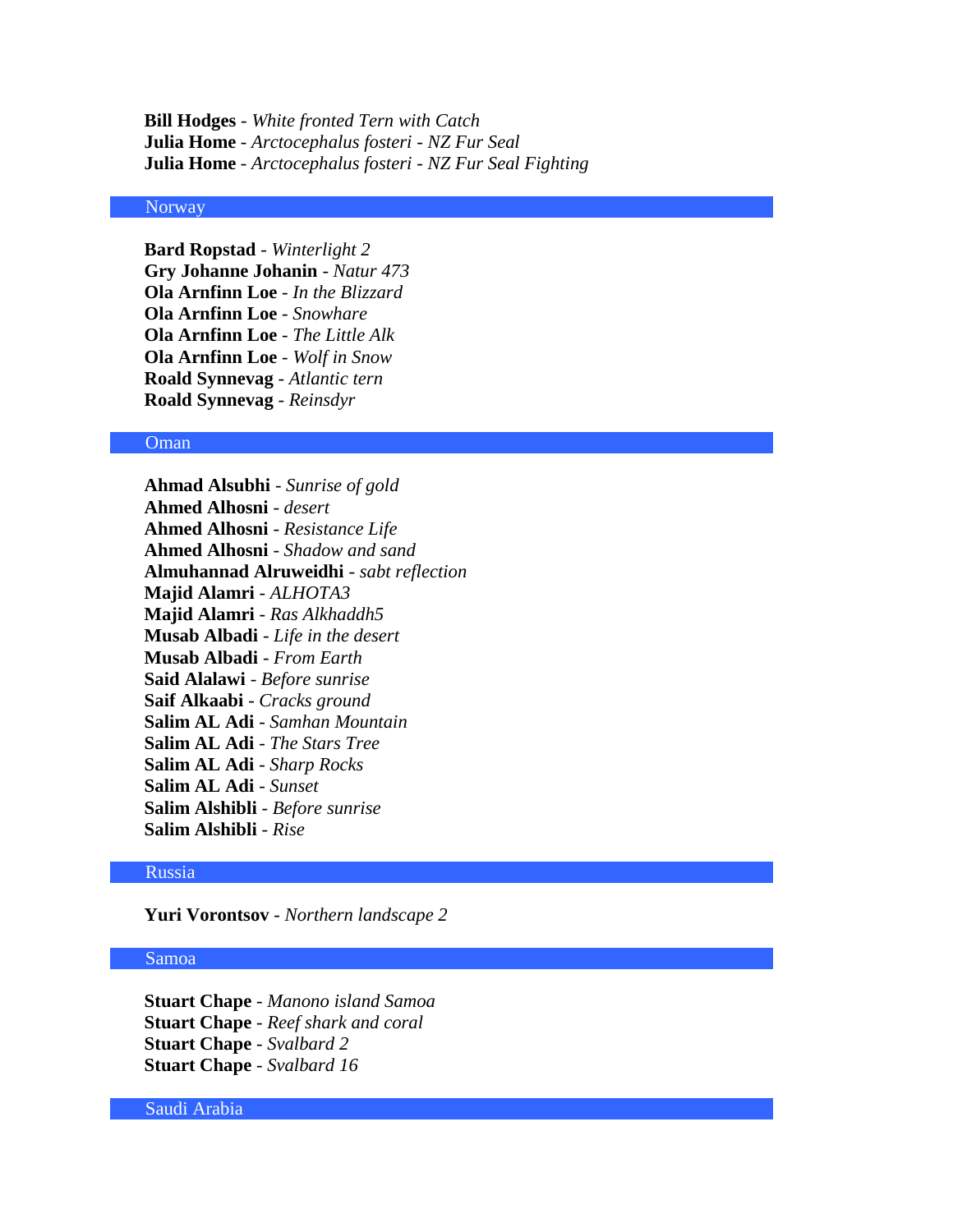**Basem Al-Qasim** - *Black Desert* **Fatimah Al Marhoun** - *wadi ram* **Mohammed Alnaser** - *Mono King* **Mohammed Alnaser** - *Painful Pleasure* **Nasser Alrabeai** - *Elephant eye*

# **Scotland**

**Bill Terrance** - *Stag in Pine Forest* **Bill Terrance** - *Well Caught* **James Black** - *red squirrel* **James Black** - *Parus cristatus* **James Black** - *Polyommatus icarus female* **James Black** - *Argynnis aglaia* **Richard Bingham** - *Grundafjordur Aurora* **Richard Bingham** - *Ice Lagoon*

# Serbia

**Borislav Milovanovic** - *Little One* **Borislav Milovanovic** - *Lost in Mist* **Borislav Milovanovic** - *P1336*

## Singapore

**David Poey Cher Tay** - *Resilient* **David Poey Cher Tay** - *Obstruction* **David Poey Cher Tay** - *Hiding* **Eng Siong Yeo** - *Giraffes in the Plains* **Eng Siong Yeo** - *Hunting Cheetahs* **Eng Siong Yeo** - *Showing Claws* **Eng Siong Yeo** - *The Birth* **Zee Kek Heng** - *Owl*

# Slovakia

**Andrej Belovezcik** - *Forms of Trees XII.* **Peter Skuta** - *Three friends*

# Slovenia

**Janez Vrzel** - *DINNER IS READY* **Nevenka Papic** - *Apocalypse* **Nevenka Papic** - *Autumnal Colours*

South Africa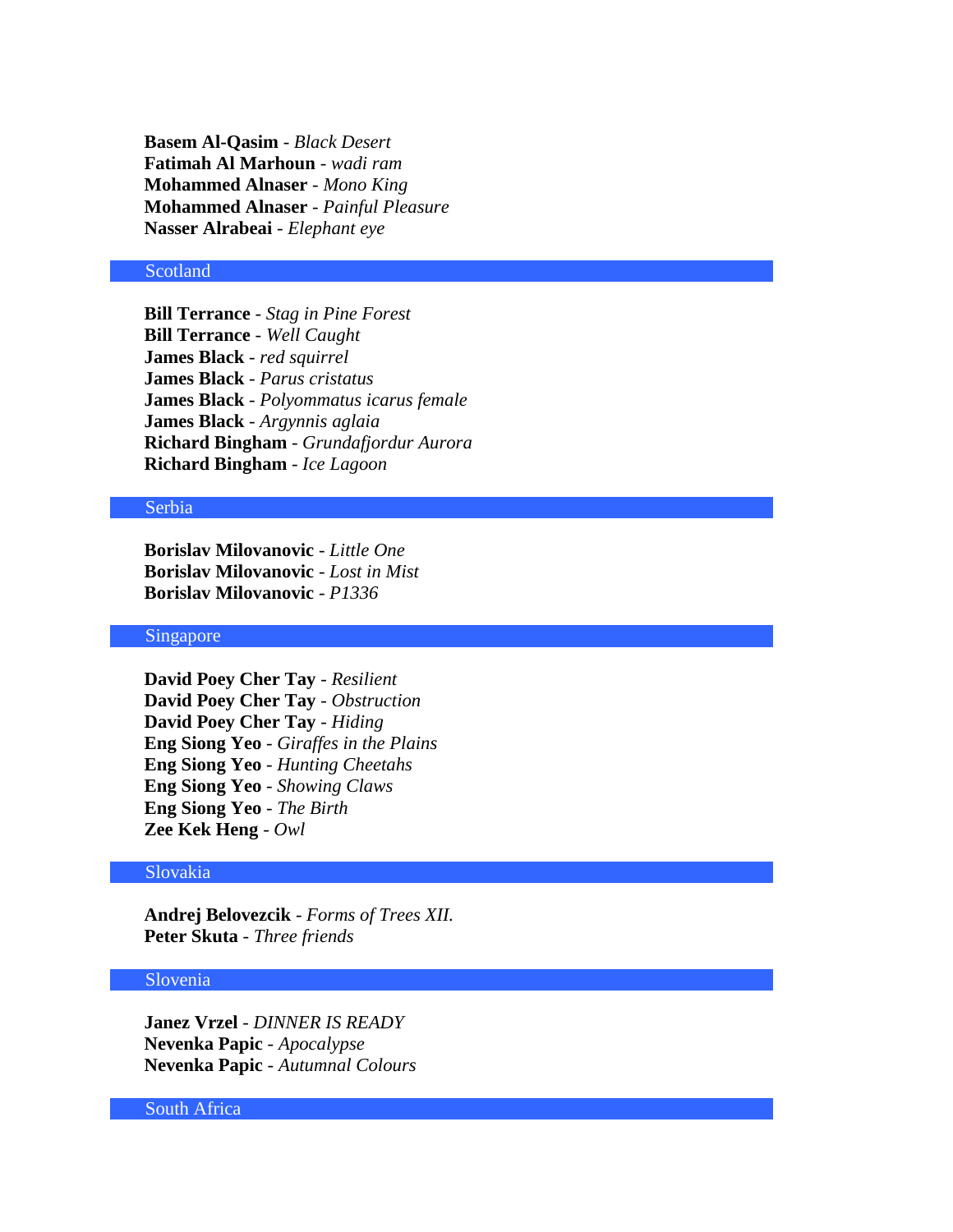**Dewald Tromp** - *Helping mom* **Dewald Tromp** - *Himalayan Snowleopard* **Dewald Tromp** - *Its a secret* **Dewald Tromp** - *Warning you* **Leon Pelser** - *Crab on Flower* **Leon Pelser** - *Brother and Sister* **Malie Van der Vyver** - *Buffalo In the Mist* **Neels Beyers** - *Sacred Ibis landing* **Neels Beyers** - *Sugarbird* **Theo Kleynhans** - *Todays Catch* **Willem Kruger** - *This is mine* **Willem Kruger** - *Hippo aggression 2* **Willem Kruger** - *Lappet faced vulture taking off 1*

#### Spain

**Andreu Noguero** - *Reposo* **Luis Leandro Serrano** - *El cormoran* **Luis Leandro Serrano** - *Delta del LLobregat* **Mohammad Alajeel** - *The Peeking Rock* **Santiago Choliz** - *bumblebee 03* **Santiago Choliz** - *butterfly 27* **Vicens Lafebre** - *Antelope Canyon #2* **Vicens Lafebre** - *Antelope Canyon* **Vicens Lafebre** - *Autumn in the Montseny*

# Sweden

**Mikael Bengtsson Lestander** - *Grumpy Bears*

# Taiwan

**Feng-Lin Chen** - *Black-naped Tern 4* **Feng-Lin Chen** - *Feeding 20* **Min-Sheng Ku** - *Tree Frog in The Rain 1* **Min-Sheng Ku** - *Wildebeests Migration 7* **Shang-Min Huang** - *Love* **Shang-Min Huang** - *each showing his special prowess* **Shang-Min Huang** - *Glorious home* **Shang-Min Huang** - *strain one's eyes by gazing*

# **Turkey**

**Ahmet Remzi Tuluce** - *TREES* **Engin Kocyigit** - *Mantis* **Engin Kocyigit** - *Shinning Line*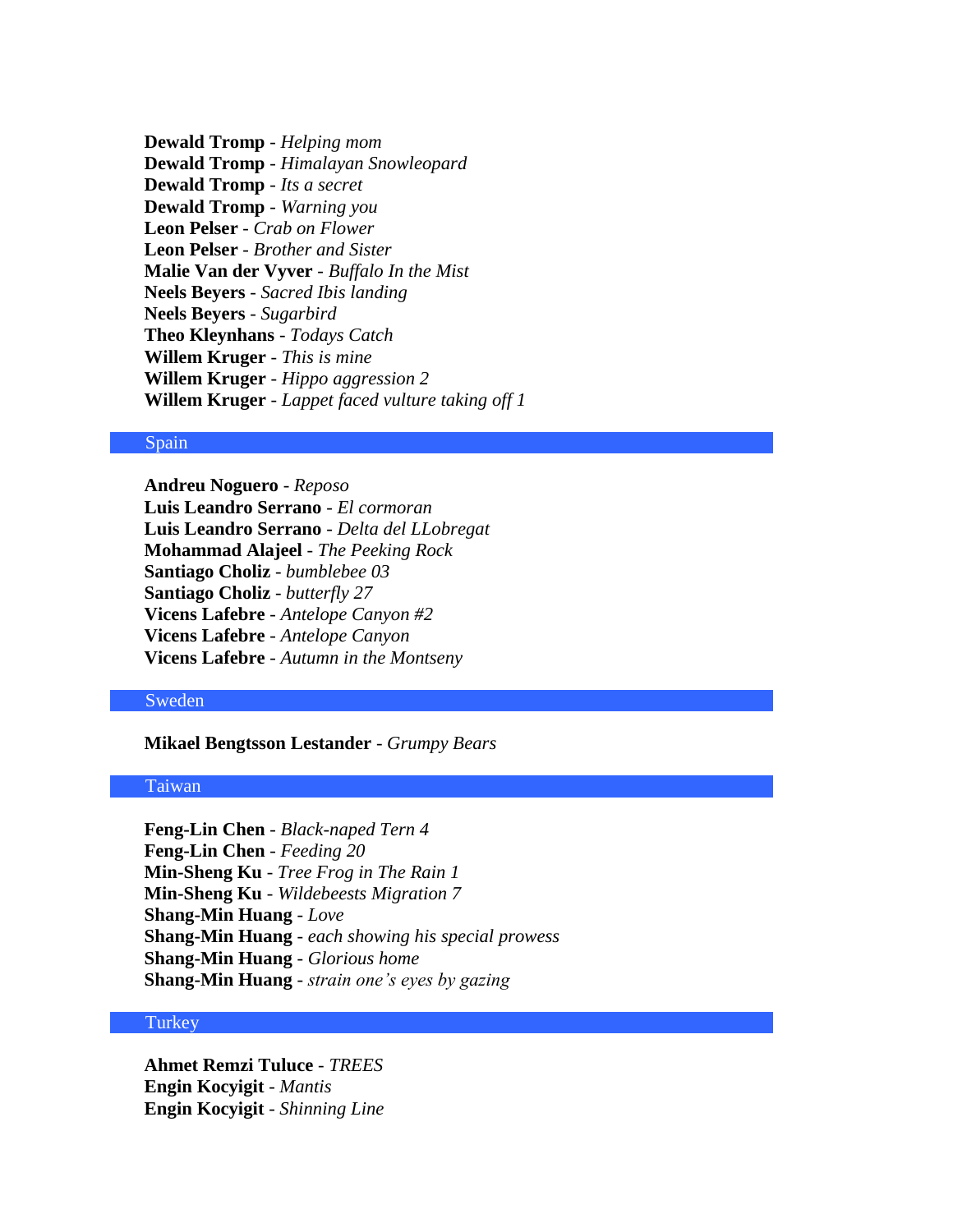**Engin Kocyigit** - *Shine* **Kemal Ozkilic** - *blue lovely* **Kemal Ozkilic** - *grasshopper* **Mehmet Turgut Kirkgoz** - *Eternal sunshine* **Sezin Gokgun** - *Mantis* **Yusuf Dundar** - *butterfly11* **Yusuf Dundar** - *love2*

## Ukraine

**Yuriy Zilinskyy** - *Triple watch* **Yuriy Zilinskyy** - *Autumn farewell* **Yuriy Zilinskyy** - *Winter spring*

# United Arab Emirates

**Manu Reghu Rajan** - *Flea tlesbea* **Manu Reghu Rajan** - *Sunbird* **Manu Reghu Rajan** - *Wasp pair* **Naeem Al Zaabi** - *Jebel Jais Mountains* **Shibu Mathew** - *ANT* **Shibu Mathew** - *Bee and Pollen* **Shibu Mathew** - *HANGING BEE*

## United Kingdom

**Bob Devine** - *lioness with cub 1* **Bob Devine** - *goshawk 1* **Bob Given** - *Ursus Maritimus Running* **Bob Given** - *Vulpes Vulpes* **Gordon Bramham** - *Pelican Brawl* **Gordon Bramham** - *Snow Leopard 3516* **John Thompson** - *Gannets Bonding* **Jon C Allanson** - *White Pelicans* **Len Deeley** - *Barking Stag, Richmond Park* **Len Deeley** - *Pink Anemonefish With Sea Anemone* **Len Deeley** - *Whale Shark With Pilot Fishes and Remoras* **Martin Fry** - *Morte Slate* **Michael Whatmore** - *Short-nosed Chameleon* **Terry Homewood** - *Wildebeest Procession* **Val Saxby** - *Flyby* **Val Saxby** - *Kite Flight* **Valerie Duncan** - *Pelican Taking Off* **Valerie Duncan** - *Gull Catching Flies* **Valerie Duncan** - *Frost Covered Bison*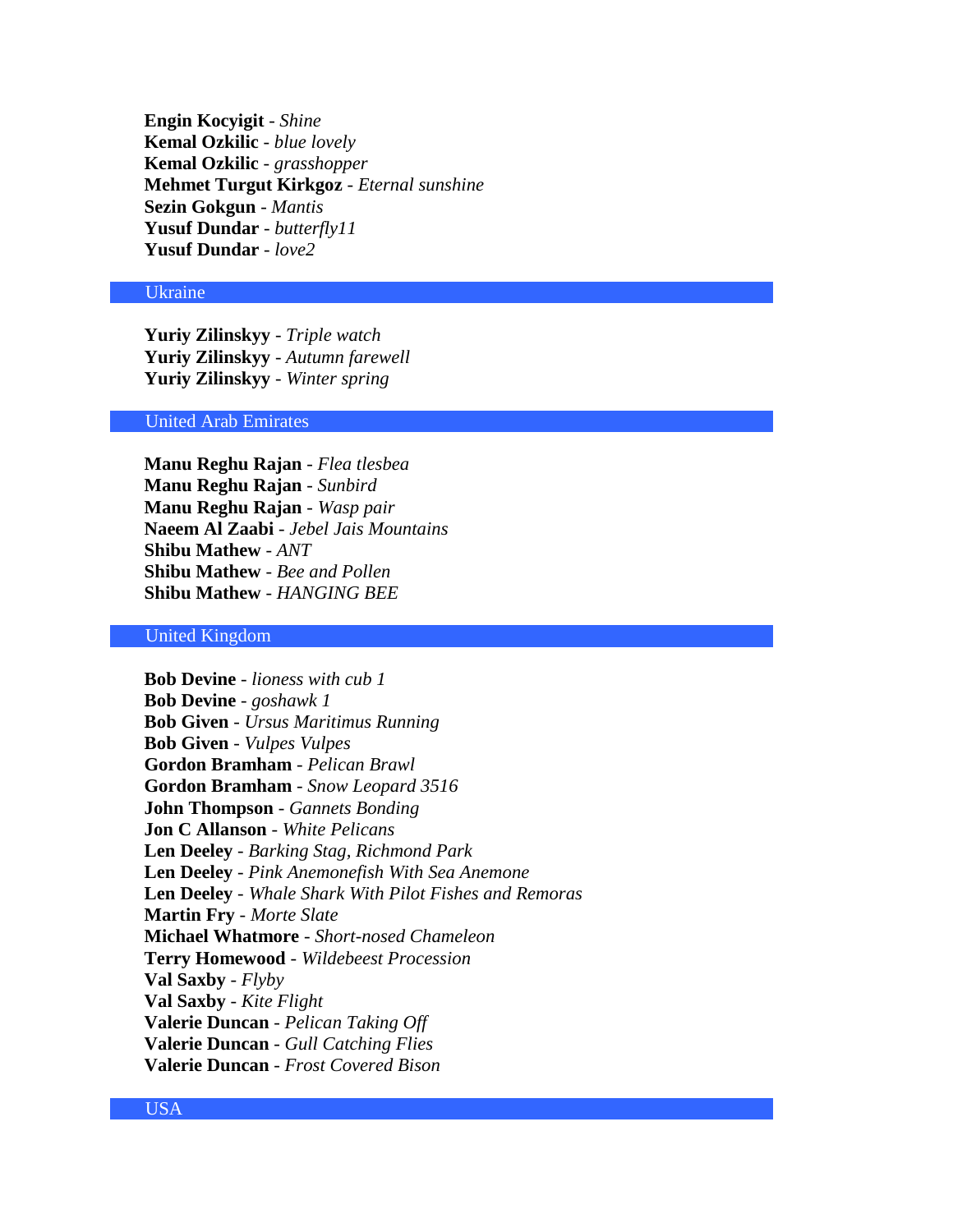**Chau Le** - *GOT YOU* **Chau Le** - *SALTON SEA* **Cyril Mazansky** - *St Martin Swamps at Sunrise* **Diana Nguyen** - *Long Billed* **Diana Nguyen** - *Osprey\_0143* **Do Linh** - *Osprey 7* **George Grubb** - *Alpha Male Orangutan* **George Grubb** - *Female Orangutan With Baby* **Marvin Miller** - *Wave Action* **Mary Miller** - *Sulphur Spring*

# Vietnam

**Bui Vy Van** - *Dragonfly* **Tan Kieu** - *CON SO 6 - A-01* **Tan Kieu** - *MOT MINH - A- 03* **Tat Dong** - *Professional hunter* **Tat Dong** - *Take off on water*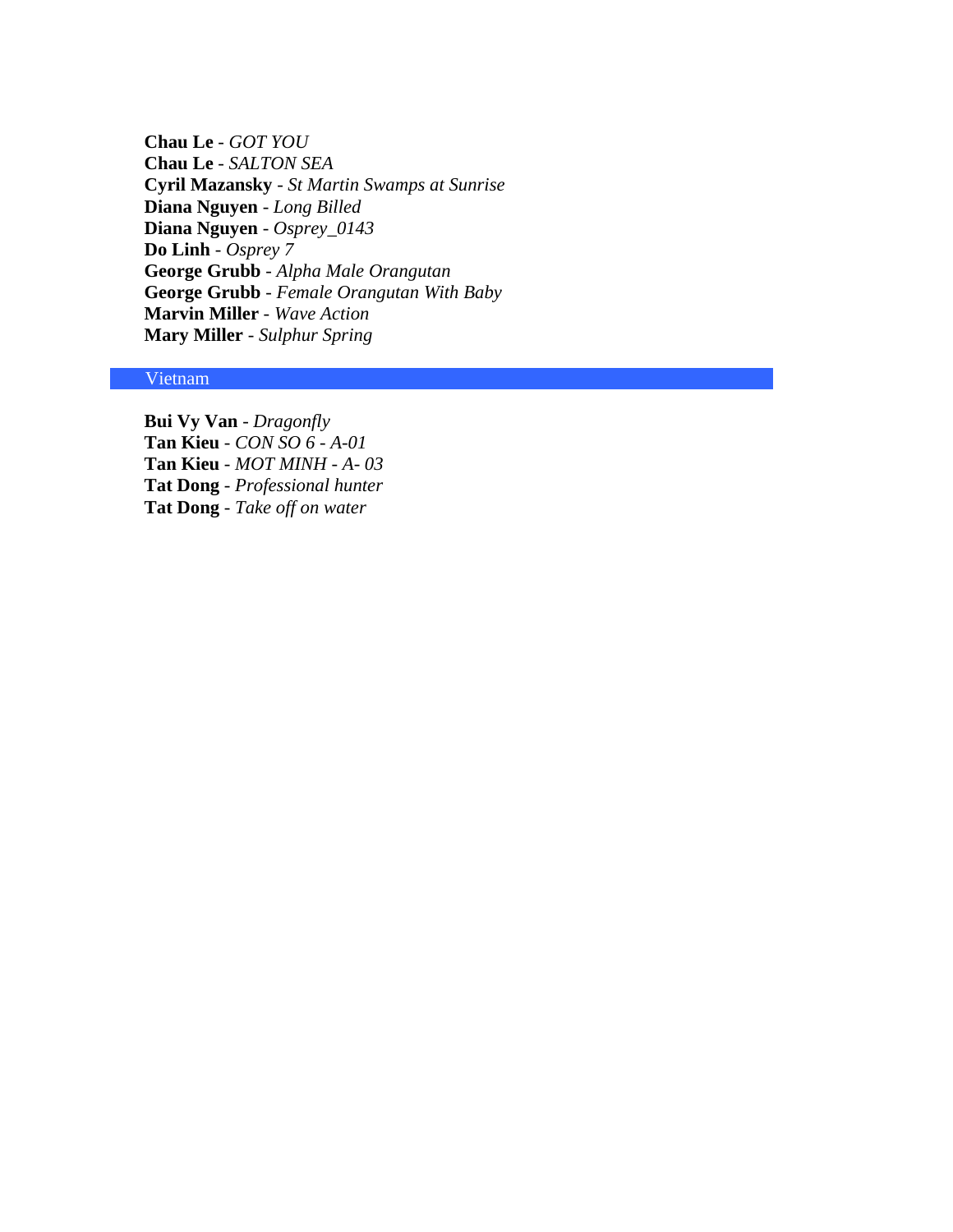# **1st International Salon of Photography " MONTENEGRO – GRAND PRIX 2014" Prvi Internacionalni Salon Fotografije "MONTENEGRO – GRAND PRIX 2014"**

## **Awards** Theme **B) PHOTO TRAVEL**

**FIAP Gold medal - Andrej Belovezcik**, Slovakia, Skiing 3 **PSA Gold medal - Wu Ming Lam**, Hong Kong, YUMMY **DPA Gold medal - Kostas Chalkiadakis**, Greece, Salt Lake **SALON Gold medal - Andreu Noguero**, Spain, nit a Halong **FIAP Silver medal - Christian Schweiger**, Germany, Only a beautiful arctic day **DPA Silver medal - Mohammed Alnaser**, Saudi Arabia, Shelter **SALON Silver medal - Selnur Okudan**, Turkey, La Defense mood **FIAP Bronze medal - Greg Duncan**, United Kingdom, Monk Jumping On Pagoda Burma **DPA Bronze medal - Francesca Salice**, Italy, SUNSET ON U BEIN BRIDGE **SALON Bronze medal - Shiu Gun Wong**, Hong Kong, Geese Swimming **FIAP HM - Abdulla Bohindi**, Kuwait, Waiting **FIAP HM - Angiolo Manetti**, Italy, Lights in the night **FIAP HM - Jassim Ali Al-Mulla**, Saudi Arabia, Lets GO **FIAP HM - Neda Racki**, Croatia, Thirst **FIAP HM - Sio Hong Fong**, Macao, Li River Fisherman Lighting **FIAP HM - Villa Riccardo**, Italy, Petra1 **PSA HM - Claude Poux**, France, embrasement **PSA HM - Fatimah Al Marhoun**, Saudi Arabia, saudi girl **PSA HM - Saeed Barikani**, Iran, Hard Life **DPA HM - Almuhannad Alruweidhi**, Oman, goat saller **DPA HM - Carlos Rozensztroch**, Argentina, Miseria en Benares **DPA HM - David Poey Cher Tay**, Singapore, Cooking together **DPA HM - Fadhel Almutaghawi**, Bahrain, looking back **DPA HM - Ho Sung Wee**, Malaysia, FUN WITH WATER **DPA HM - Leen Buijs**, Netherlands, Waterman **SALON HM - Luis Alberto Franke**, Argentina, Rieles en la salina **SALON HM - Maria Concetta Restivo**, Italy, Verso il tramonto **SALON HM - Mary Miller**, USA, Golden Gate Behind Boulders **SALON HM - Mohammed Yousef**, Kuwait, Back from School **SALON HM - Sayed Ahmed Almosawi**, Bahrain, Fish market **SALON HM - Sayed Husain Humaidan**, Bahrain, muharram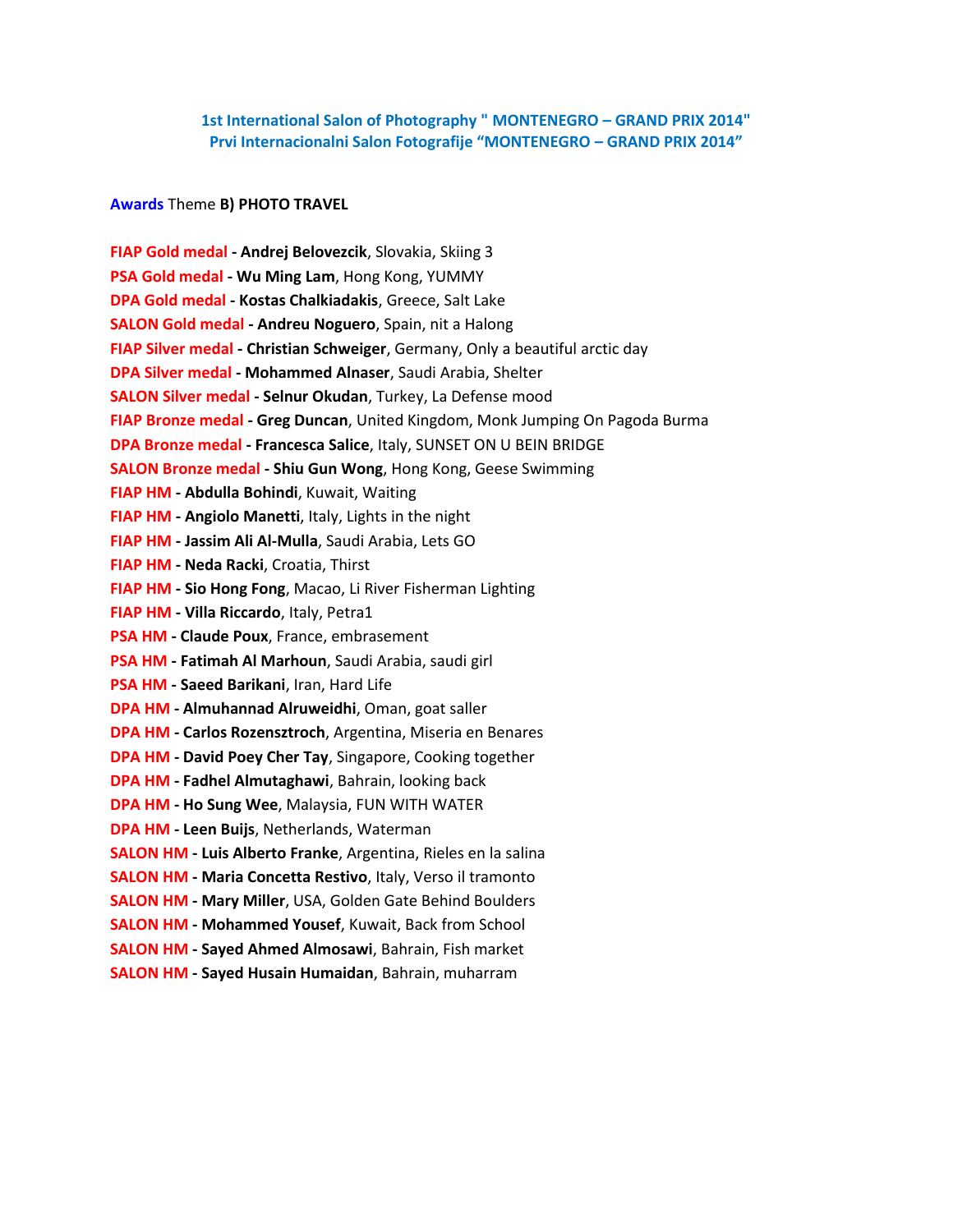**1st International Salon of Photography " MONTENEGRO – GRAND PRIX 2014" Prvi Internacionalni Salon Fotografije "MONTENEGRO – GRAND PRIX 2014"**

#### **Accepted** Theme **B) PHOTO TRAVEL**

### Argentina

**Carlos Rozensztroch** - *Miseria en Benares* **Carlos Rozensztroch** - *Recogiendo redes* **Carlos Rozensztroch** - *Reverencia a la Virgen* **Luis Alberto Franke** - *Volver al pasado* **Luis Alberto Franke** - *Rieles en la salina* **Luis Alberto Franke** - *El ovejero y su rebanio* **Luis Alberto Franke** - *El herrador*

## Australia

**Craig Parker** - *Neko Harbour No2* **Georgie McKie** - *Kambaramba Welcome* **Gordon Dean** - *ANOTHER COMING* **Gordon Dean** - *GOLD COAST SURFER* **Gordon Dean** - *ULURU AT DUSK* **Graeme Watson** - *Tea For Two* **James Lu** - *Darling harbour-2* **James Lu** - *A young man in red* **John Chapman** - *New Harbour Sunrise* **Joseph Tam** - *Casting the Net* **Joseph Tam** - *Happy Tribal Family* **Joseph Tam** - *Light and Shadow* **Joseph Tam** - *Lonely Trees* **Kathryn Willis** - *Steam Train Driver* **Kathryn Willis** - *On The Night Watch* **Margaret Zommers** - *Monument to Freedom* **Phillipa Alexander** - *Penguin Climb* **Phillipa Alexander** - *Elephant Seal Fight Two* **Phillipa Alexander** - *Poles Two* **Sally Everson** - *Himba Children* **Stephen Allworth** - *Inle* **Stephen Allworth** - *Nemrut* **T.P Huynh** - *Balloons Spectacular*

## Austria

**Alois Bernkopf, Dr.** - *Indian village-school* **Alois Bernkopf, Dr.** - *Reiternomade* **Alois Bernkopf, Dr.** - *Schwere Last*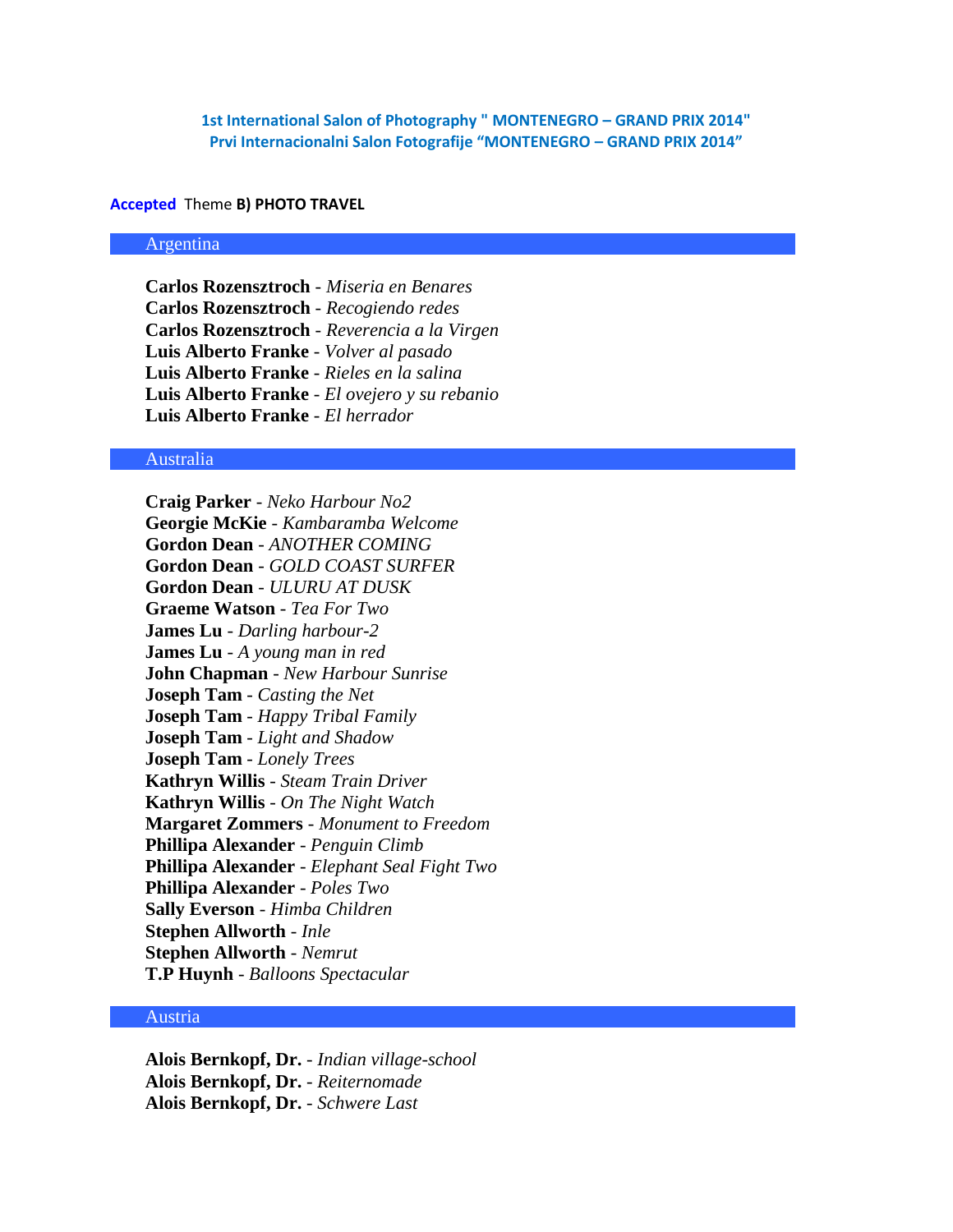**Andreas Kuen** - *Barga* **Andreas Kuen** - *Bunte Haeuser* **Andreas Kuen** - *Nebelschwaden* **Johann Hoelblinger** - *Obertilliach* **Johann Hoelblinger** - *Gemeindealpe* **Johann Hoelblinger** - *Mostviertel* **Johann Hoelblinger** - *Vatican* **Johann Schrittwieser** - *ricefield* **Johann Schrittwieser** - *Sossusvlei*

## Bahrain

**Ahmed AlFardan** - *Revolution Anniversary* **Ahmed AlFardan** - *Saman* **Ahmed AlFardan** - *What* **Ammar Abdulrasool** - *Arab cooking 1* **Ammar Abdulrasool** - *Childhood* **Ammar Abdulrasool** - *Mohammed and Goat* **Ammar Abdulrasool** - *Ready To Die For Bahrain* **Fadhel Almutaghawi** - *Incomplete story* **Fadhel Almutaghawi** - *traditional cooking* **Fadhel Almutaghawi** - *Pottery Maker* **Fadhel Almutaghawi** - *looking back* **S.baqer AlKamel** - *Fatooma* **S.baqer AlKamel** - *Quran recitation* **Sadiq Jaffar** - *Craftsman* **Sadiq Jaffar** - *Crafts* **Sadiq Jaffar** - *Reading Book* **Sayed Ahmed Almosawi** - *Bedouin Arabs* **Sayed Ahmed Almosawi** - *Fish market* **Sayed Ahmed Almosawi** - *Rkak* **Sayed Ahmed Almosawi** - *Sadness* **Sayed Husain Humaidan** - *martyr* **Sayed Husain Humaidan** - *muharram* **Sayed Husain Humaidan** - *stability* **Sayed Husain Humaidan** - *ya hussein1*

#### Belgium

**Danny Kerremans** - *Beach cabins* **Eugene Ponsaerts** - *Inde 2013 (33)* **Jacky Panhuyzen** - *Yellow Trainman* **Livinus Bleyen** - *Ice Skating Kinderdijk* **Louis Van Calsteren** - *Immensite 2* **Louis Van Calsteren** - *Immensite* **Wilkie De Bondt** - *ATTITUDE 1*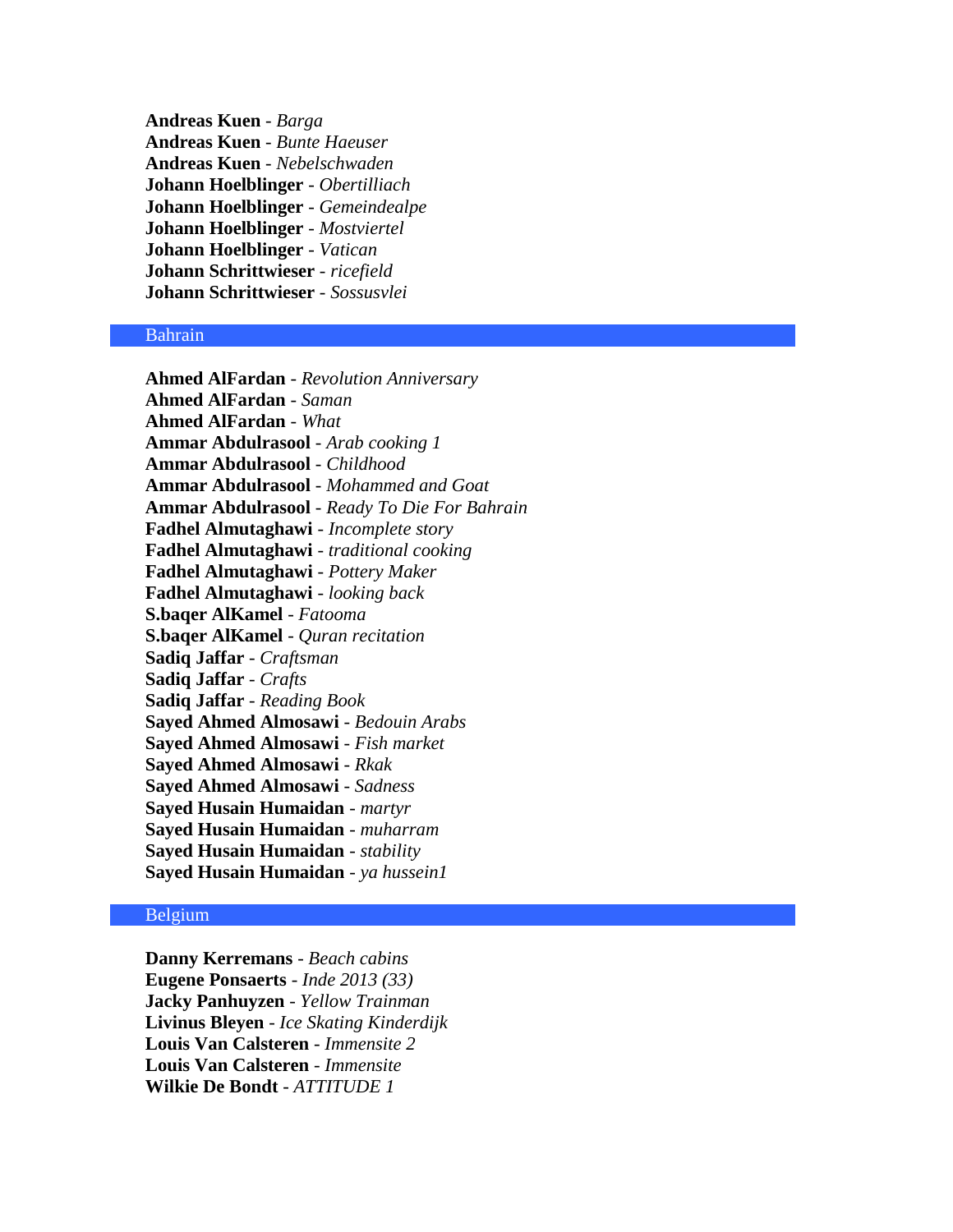# Bosnia and Herzegovina

**Slobodan Krstic** - *DRINA 8* **Slobodan Krstic** - *PLANINSKA CAROLIJA*

### Bulgaria

**Artin Shahbazyan** - *The long, long way*

## Canada

**Francis King** - *Burmese Fishermen* **Francis King** - *Geysers Of Yellowstone NP* **Phillip Kwan** - *Northern Light Reflection* **Phillip Kwan** - *Monk at Corridor* **Phillip Kwan** - *Walking up in Snow* **Phillip Kwan** - *Carrying Thangka* **Yung Niem** - *Laugh* **Yung Niem** - *Old skill* **Yung Niem** - *Cattle herdsman* **Yung Niem** - *Diligent*

## China

**Ge Xiao** - *Giraffe Under the Snow* **Haibo Chi** - *Soil* **Haibo Chi** - *Emotion with the Sea* **Haibo Chi** - *Terrace* **Haibo Chi** - *Overlook Terrace* **Jinghui Chen** - *DESERT TRIP* **Kun Lin** - *Dream place to start* **Li Wang** - *Herding Horse-1* **Li Wang** - *Morning Sunlight* **Yi Wan** - *Tianshan Grassland* **Yunsheng He** - *B3-Idyll*

## **Croatia**

**Bozidar Kasal** - *The Tanneries of Fez, Morocco* **Neda Racki** - *Closed* **Neda Racki** - *Thirst*

#### **Cyprus**

**Mustafa Evirgen** - *In the tram* **Pantelis Kranos** - *Light and darkness at Malta* **Pantelis Kranos** - *A blessing from below*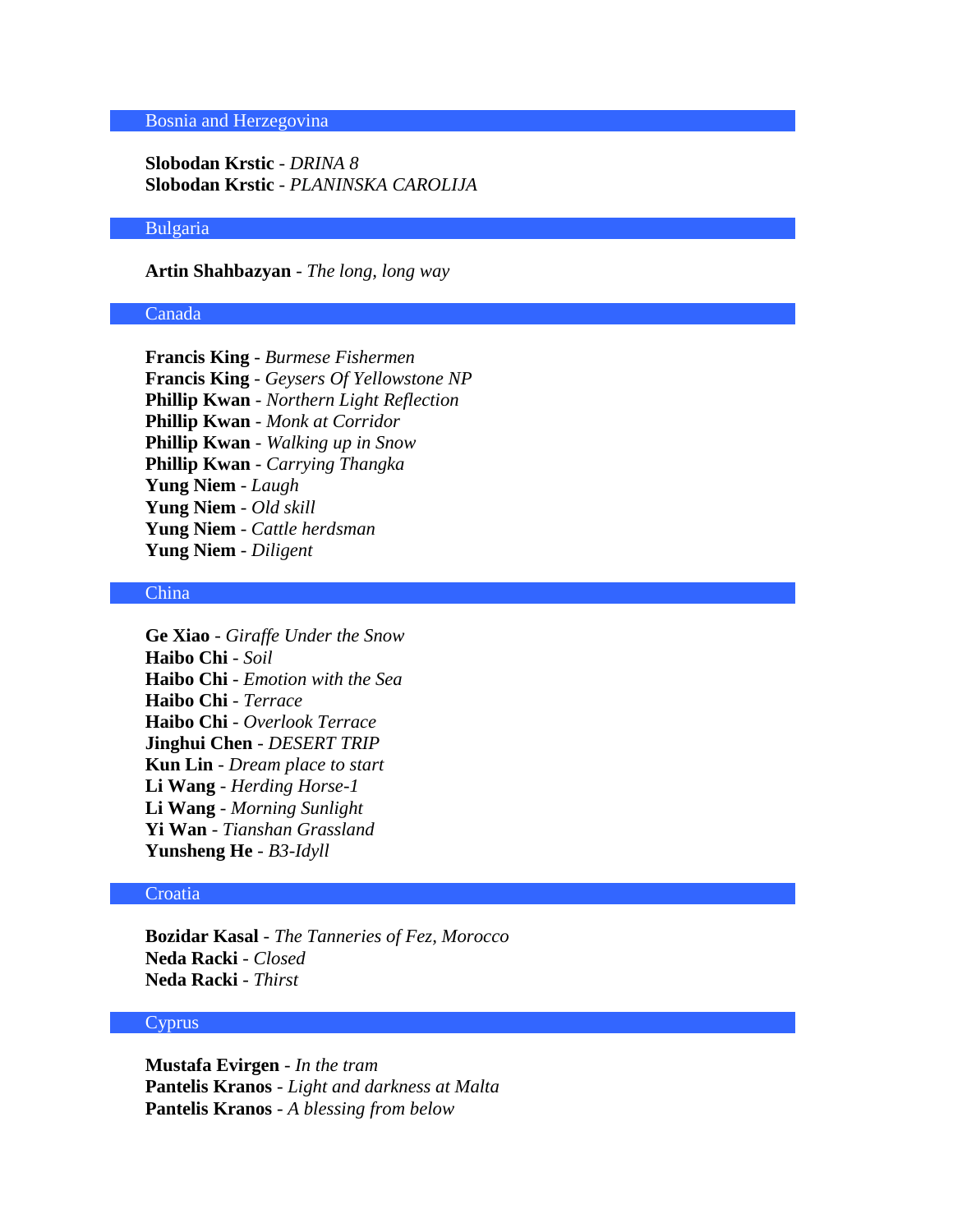**Pantelis Kranos** - *Uside down WWII bomber at Malta* **Ricos Andreas Gregoriou** - *Take me there* **Tevfik Ulual** - *On The Way From The Farm* **Tevfik Ulual** - *The Shepherd And The Dog* **Tevfik Ulual** - *THE SHEPHERD*

## Finland

**Eero Hauta-aho** - *Repovesi Autumn 2011 2* **Kauko Keranen** - *sunrise temple* **Kauko Keranen** - *pyres* **Kauko Keranen** - *the men in the river* **Lassi Tuominen** - *Grandma* **Lassi Tuominen** - *Train will* **Riitta Sauramo** - *Sunset in Istanbul* **Soili Aaltonen** - *Something interesting there* **Vili Kuronen** - *Siesta in Cambodia* **Vili Kuronen** - *Levels in Paris*

## France

**Bernard Dussouchaud** - *collecte de bois* **Claude Poux** - *embrasement* **Claude Poux** - *coquettes* **Claude Poux** - *au coin du feu* **Guy B. Samoyault** - *Terrapille 1* **Guy B. Samoyault** - *Brouillard d automne* **Jean Claude Bacle** - *Young hamer* **Jean Claude Bacle** - *Village Masai* **Roger Jourdain** - *Castildeltierra* **Roger Jourdain** - *Fog In Fall* **Roger Jourdain** - *Sowing In India* **Serge Vallon** - *Sur une corde*

# **Germany**

**Achim Koepf** - *Antarctic Art 86* **Achim Koepf** - *Nord Norge 67* **Achim Koepf** - *Polar Lights 303* **Andreas Erdt** - *From Top Of Empire* **Andreas Erdt** - *New York Skyline* **Andreas Erdt** - *The Queens Guard* **Andreas Erdt** - *Tower Bridge* **Bernhard Pfeiff** - *Dome of Orvieto* **Christian Schweiger** - *Blue hour* **Christian Schweiger** - *Landmannalaugur* **Christian Schweiger** - *Lost in Norway*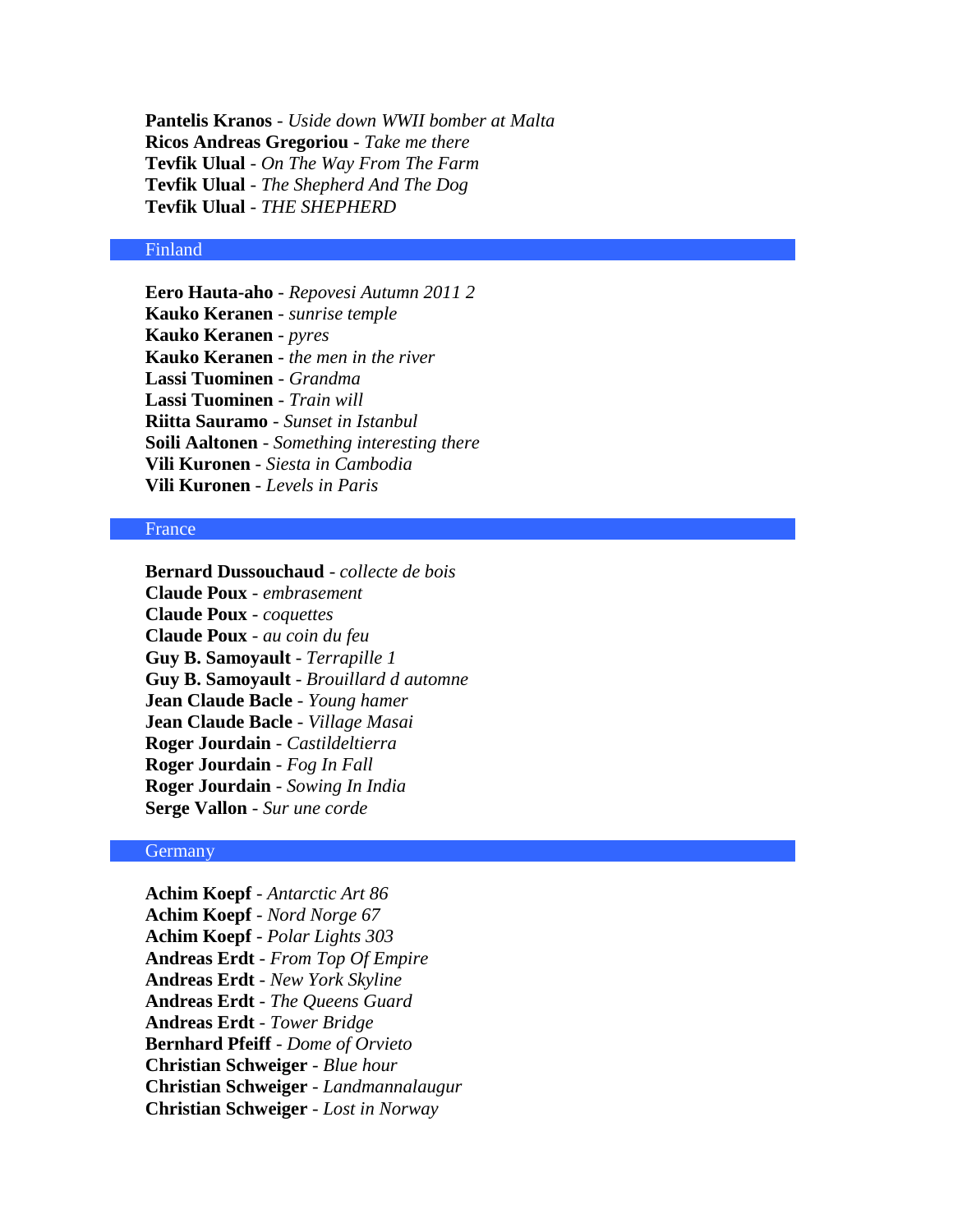**Christian Schweiger** - *Only a beautiful arctic day* **Eva Flasche** - *Pfeilschwanzkrebs* **Gunther Riehle** - *z curve 4* **Gunther Riehle** - *gentos in front of blue iceberg range* **Gunther Riehle** - *zodiaks in fog* **Heiko Roemisch** - *colored houses 5038* **Ludwig Loch** - *Hafenlanschaft* **Ludwig Loch** - *Quadratur des Kreises* **Ludwig Loch** - *Venezia* **Manfred Kluger** - *meditative-1* **Manfred Kluger** - *take a rest-1* **Manfred Kluger** - *old trade-2* **Stephan Furnrohr** - *Man With Six Camels*

# **Greece**

**Antonis Daskalakis** - *Stairs in the walls* **Gerasimos Kouvaras** - *Buenos Aires I* **Iannis Skotiniotis** - *The village of my grandparents* **Iannis Skotiniotis** - *After the rain* **Kostas Chalkiadakis** - *Flamingo Nr2* **Kostas Chalkiadakis** - *In the kitchen* **Kostas Chalkiadakis** - *Salt Lake* **Kostas Chalkiadakis** - *Street barber*

## Hong Kong

**Chau Kei Checky Lam** - *Cave Buddha* **Chau Kei Checky Lam** - *Speed Rushing* **Chau Kei Checky Lam** - *Sunset Bridge* **H.W. Chan** - *Take the lead* **H.W. Chan** - *Festival of Quzang* **Ho Philip SC** - *Light of Ancient City* **Ho Philip SC** - *Fireworks Parade #4* **Hon-kwong Lee** - *Planning at dawn* **Hon-kwong Lee** - *Silent* **Hon-kwong Lee** - *Temple dancing* **Hong Wai Victor Cheng** - *MACAU FIREWORKS 1* **Shiu Gun Wong** - *Sandy Beach* **Shiu Gun Wong** - *Geese Swimming* **Shiu Gun Wong** - *Untamed Melody* **Wu Ming Lam** - *MYANMAR BRIDGE* **Wu Ming Lam** - *STRAIGHT PUNCH* **Wu Ming Lam** - *. INSIDE THE CAVE* **Wu Ming Lam** - *YUMMY* **Yau Ming Charles Ho** - *Buddha Blessing* **Yau Ming Charles Ho** - *Fairyland 2*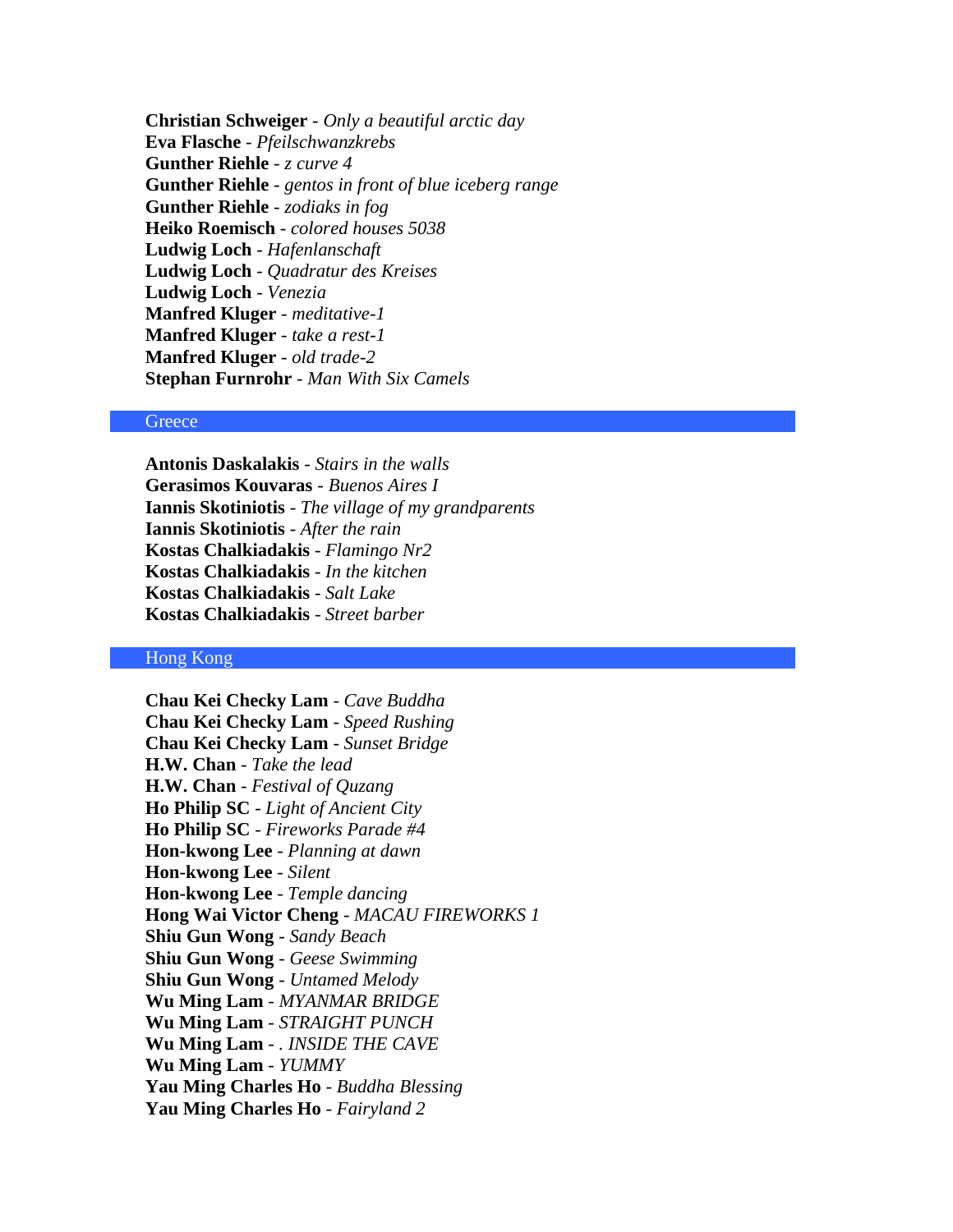### **Yau Ming Charles Ho** - *Harvest*

#### Hungary

**Adam Horvath** - *Margaret Bridge at Blue Hour* **Ferenc Molnar** - *At low tide* **Ferenc Molnar** - *In prayers No2*

## India

**Dr. Provat Kumar Mukherjee** - *MASAI DANCERS 1* **Hirannyad Datta** - *Peeping* **KSR Murthy** - *EARLY TO WORK* **KSR Murthy** - *THROW* **KSR Murthy** - *VISITORS AT TAJ* **Mukesh Srivastava** - *Budham Sharanam Gachhami* **Mukesh Srivastava** - *Symphony of Dance and Music* **Mukesh Srivastava** - *Dancing Dune At Khuri* **Nirmalya Bhattacharya** - *LITTLE BOXES* **Prasad Pawaskar** - *MANDU PALACE* **Prasad Pawaskar** - *DANCING ON DRUMBEATS* **Sanghamitra Sarkar** - *I wish I have one* **Saswati Chakraborty** - *HARIDWAR* **Suryaprakasarao Vaddadi** - *Vaporizing River* **Vinayaka Seetharam** - *Salt harvest*

# Indonesia

**Danis Suma Wijaya** - *The Barrier Reef* **Danis Suma Wijaya** - *The Barelang* **David Somali-Chow** - *Himba boy selling gift items* **David Somali-Chow** - *West Papuan young lady* **The Eng Loe Djatinegoro** - *BURNING SHIP* **The Eng Loe Djatinegoro** - *LADIES MARKET*

# Iran

**Ali Samei** - *Horse 2* **Alireza Bakhtiari** - *Girl 2* **Alireza Bakhtiari** - *Old Woman 3* **Ebrahim Alipoor** - *lovely mountains* **Farzin Klhalaji** - *cooking* **Farzin Klhalaji** - *hands* **Farzin Klhalaji** - *mourning* **Saeed Barikani** - *Dreamy Morn* **Saeed Barikani** - *Hard Life* **Saeed Barikani** - *Religious Ceremony*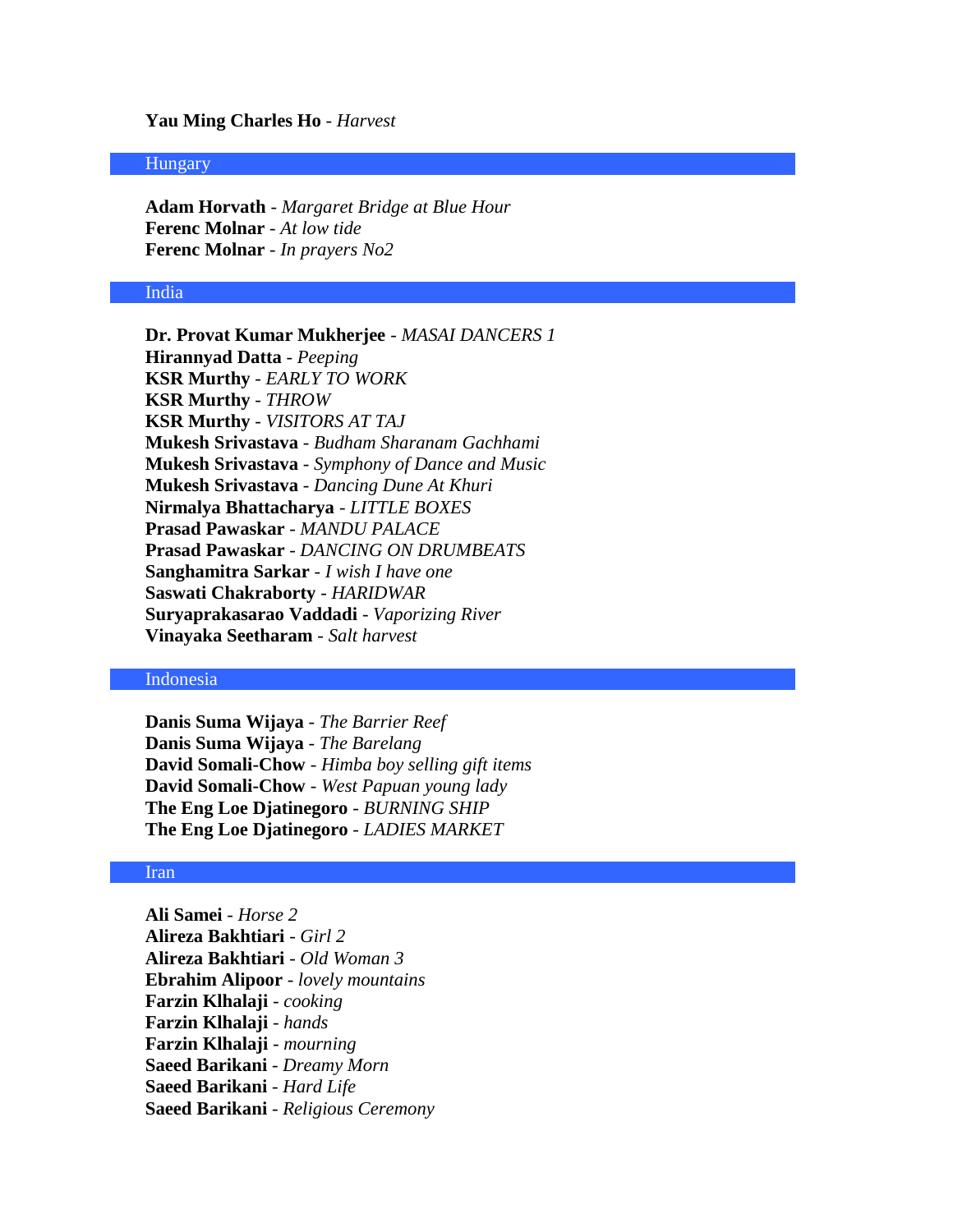**Saeed Barikani** - *Rural Road* **Vahid Babaei** - *ALONE MAN* **Vahid Babaei** - *Morning on the Road* **Vahid Babaei** - *Morning*

### Ireland

**Frank Condra** - *Street Chef* **Frank Condra** - *Perfect Prayer* **Frank Condra** - *In the Temple* **Frank van Pelt** - *Brass Cutter* **Frank van Pelt** - *Crossing the Square* **Patrick Kavanagh** - *Penguins on the move* **Patrick Kavanagh** - *Ship between ice bergs* **Teresa Kavanagh** - *Up and Away*

## Israel

**Hanoch Peri** - *Fast Dance* **Hanoch Peri** - *Future Leader* **Leonid Goldin** - *The Windows of Old Hous* **Leonid Goldin** - *Dream of Man* **Leonid Goldin** - *Jolly Tram*

### Italy

**Angiolo Manetti** - *Lights in the night* **Angiolo Manetti** - *Valdorcia* **Angiolo Manetti** - *Zabriskie Point* **Antonio Semiglia** - *GHADAMES 2010* **Antonio Semiglia** - *NALUT 2010* **Antonio Semiglia** - *SULEIMAN* **Antonio Semiglia** - *IBRAHIM* **Claudio Serboli** - *Reichstag* **Francesca Salice** - *LEG ROWING FISHERMAN* **Francesca Salice** - *TAJ MAHAL* **Francesca Salice** - *SUNSET ON U BEIN BRIDGE* **Franco Rubini** - *Chioggia* **Franco Rubini** - *Spring* **Giancarlo Malafronte** - *LE DOLOMITI* **Giancarlo Malafronte** - *LUCI E OMBRE* **Giovanni Nuti** - *'banna' shepherd* **Giovanni Nuti** - *Fishing on the 'patty'* **Luca Zampini** - *Walking in Iceland* **Marco Bartolini** - *Blue city* **Marco Bartolini** - *Coraggio* **Marco Bartolini** - *Red turbans*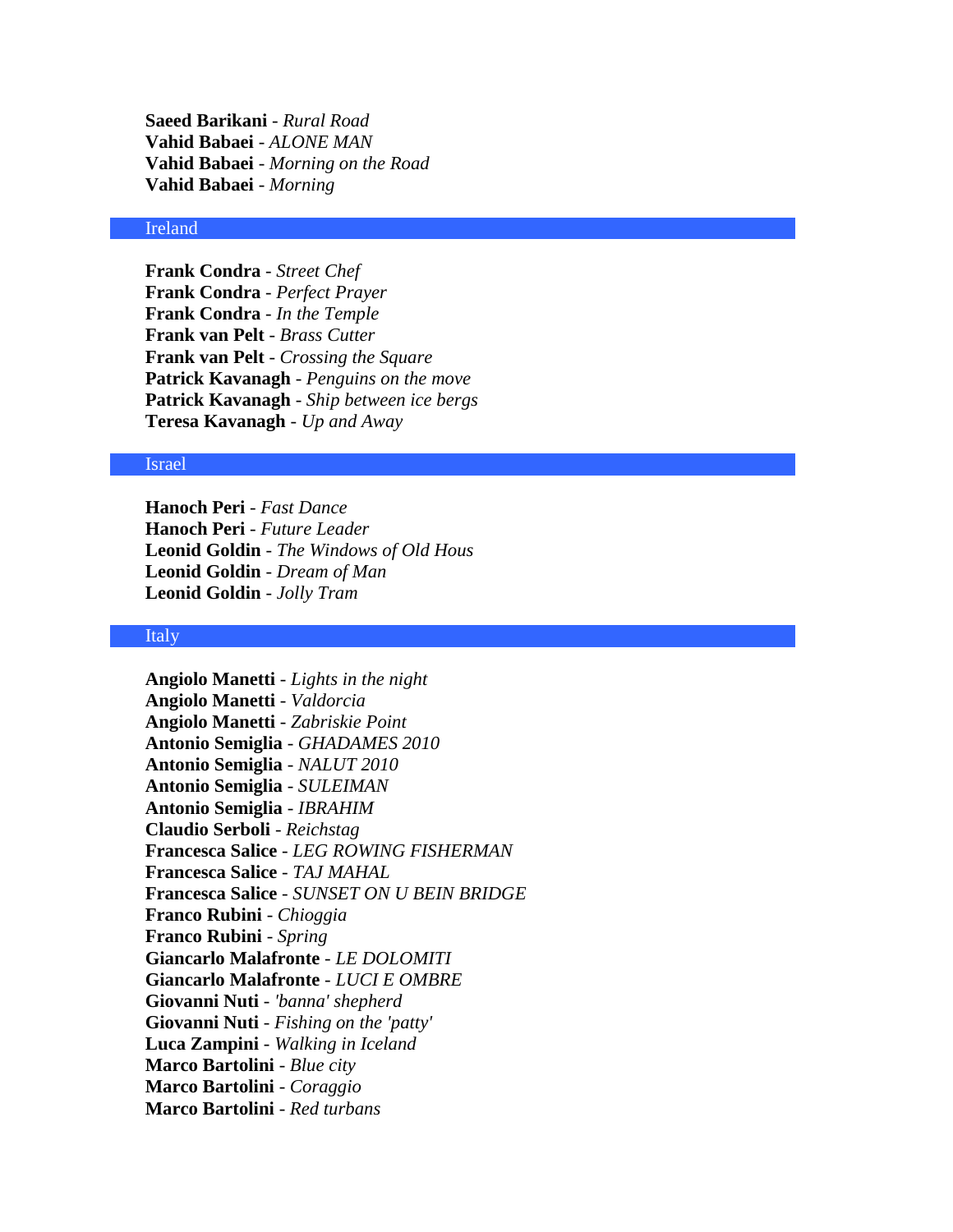**Maria Concetta Restivo** - *Etna from Brucoli* **Maria Concetta Restivo** - *In mezzo alla tempesta* **Maria Concetta Restivo** - *Saltworks of Marsala - Italy n. 2* **Maria Concetta Restivo** - *Verso il tramonto* **Paparella giorgio** - *desert* **Paparella giorgio** - *barber* **Pietro Gandolfo** - *METRO PRESENZE* **Roberto Tagliani** - *The new expectation* **Roberto Tagliani** - *Who are you* **Roberto Tagliani** - *vibrant spiritualities* **Roberto Tagliani** - *balloons over Bagan* **Sergio Ramella Pollone** - *Caodaist temple* **Umberto Deramo** - *PETRA* **Umberto Deramo** - *THAI* **Vanni Stroppiana** - *Look opposite* **Villa Riccardo** - *Petra1* **Villa Riccardo** - *Petra2* **Villa Riccardo** - *Risaie 1* **Walter Gaberthuel** - *Drum group*

# Kuwait

**Abdulaziz Alasousi** - *SADO RED* **Abdulaziz Alasousi** - *DAILY LIFE* **Abdulaziz Alasousi** - *SADO2* **Abdulaziz Alasousi** - *INDIA B* **Abdulla Bohindi** - *Follow* **Abdulla Bohindi** - *Reflection* **Abdulla Bohindi** - *Waiting* **Ahmad Akbar** - *Child Reverence* **Ahmad Akbar** - *Reverence Path* **Ahmad Akbar** - *Pray* **Mohammed Yousef** - *Freezing Challenge* **Mohammed Yousef** - *Almost Homeless* **Mohammed Yousef** - *Romantic Walk* **Mohammed Yousef** - *Back from School* **Yousef AL Qallaf** - *ballon*

# Macao

**Hoi Kei NG** - *Lines* **Hoi Kei NG** - *The fog the morning* **Sio Hong Fong** - *Li River At Dusk* **Sio Hong Fong** - *Nepal Ascetic* **Sio Hong Fong** - *Li River Fisherman Lighting* **Sio Hong Fong** - *Cast Net in the Morning* **Tak Cheong Pun** - *THE SPARK DRAGON*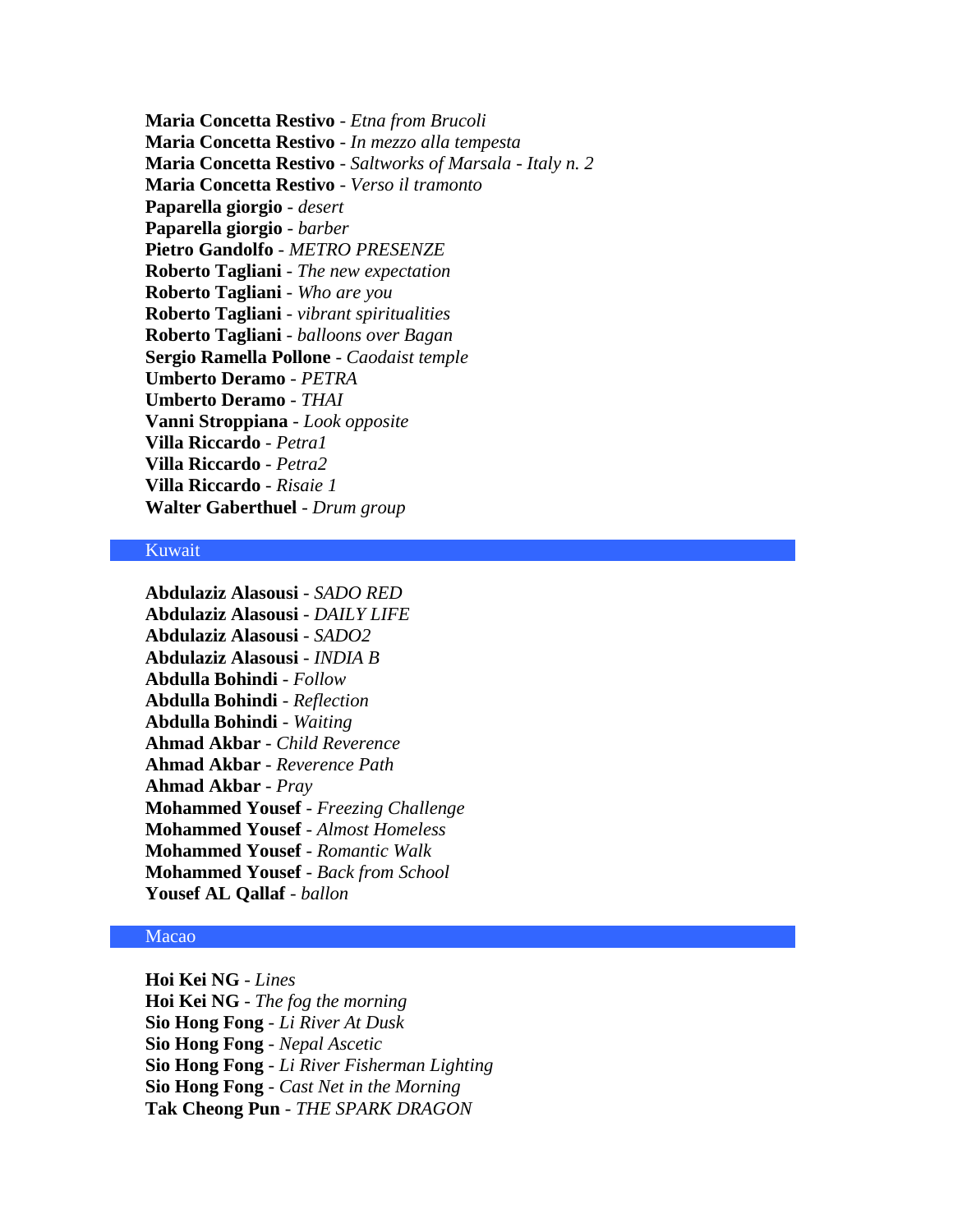**Tak Cheong Pun** - *POUR* **Tak Cheong Pun** - *SUNRIS WORK*

### Malaysia

**Choo Khong Chang** - *Show(40)* **Choo Khong Chang** - *Tea garden (53)* **Ho Sung Wee** - *CRAZIEST RACE* **Ho Sung Wee** - *FUN WITH WATER* **Ho Sung Wee** - *WALK BACK SWEET HOME* **Min Yee Wong** - *Pontian Jalan 1* **Min Yee Wong** - *Sri Gading 1* **Tan Chon Fatt** - *Sticks* **Tan Chon Fatt** - *Charming village* **Tan Chon Fatt** - *Catching* **Tan Chon Fatt** - *Bull race* **Thomas Phoon** - *We Are Buddy*

# Netherlands

**Chris Treffers** - *Derwishen priest* **Daniel Lybaert** - *Strandwandeling* **Daniel Lybaert** - *Vrouwtje achter raam* **Leen Buijs** - *Waterman* **Max van Son** - *Wall Lantern*

### New Zealand

**Bill Hodges** - *Wai O Tapu*

## **Norway**

**Knut Fonn** - *God Im Tired* **Knut Fonn** - *Speedy Gonzales* **Knut Fonn** - *On The Bench* **Knut Fonn** - *We Rock* **Knut Lepsoe** - *Money for nothing* **Knut Lepsoe** - *In transit* **Knut Lepsoe** - *Welcome* **Knut Lepsoe** - *Spice market* **Lars Martin Teigen** - *Troll tunga* **May Britt Sorensen** - *Main street in Oslo*

## Oman

**Ahmad Alsubhi** - *Smile work* **Ahmad Alsubhi** - *The lives of fishermen*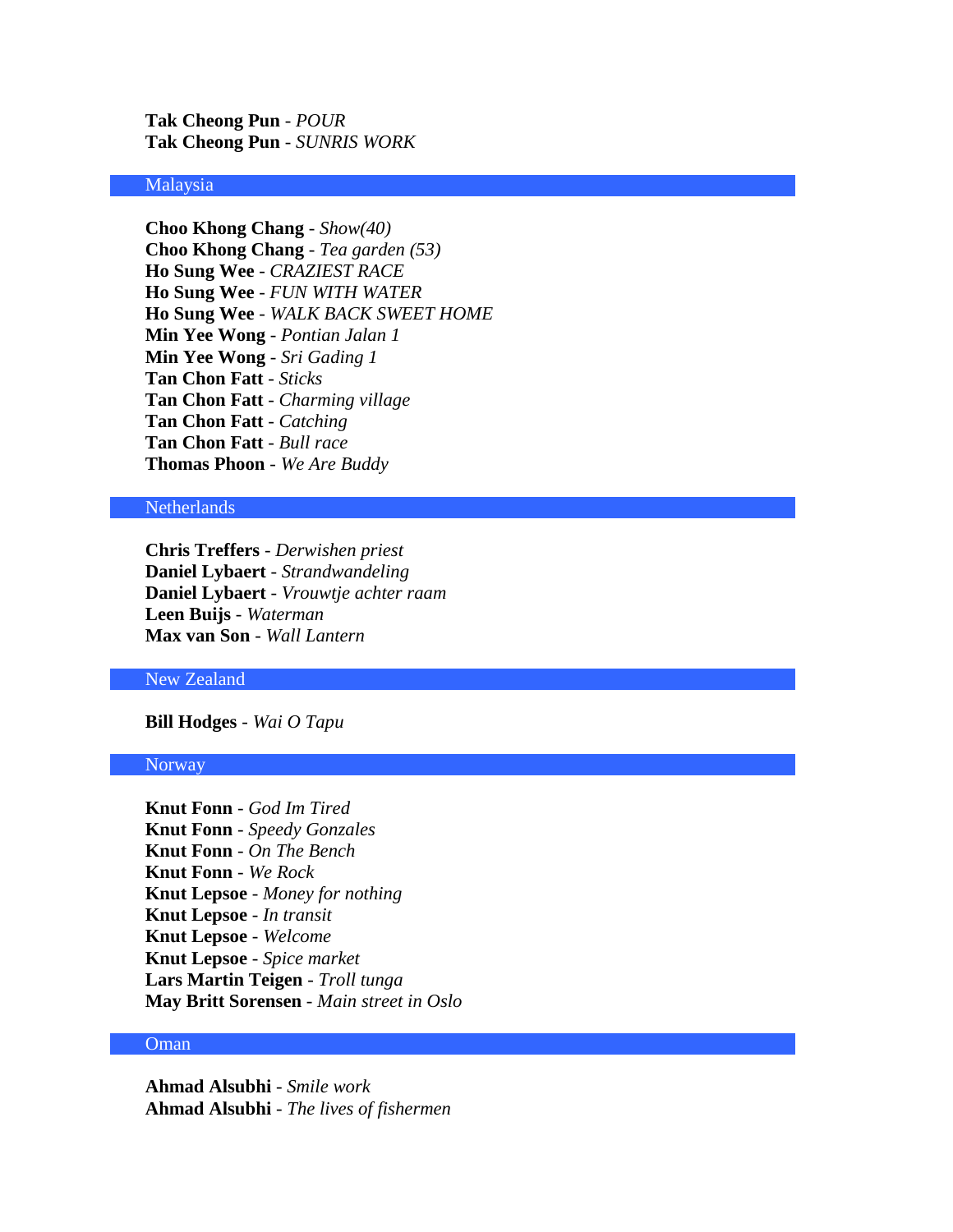**Ahmed Al-Mahrooqi** - *Bedouin crafts* **Ahmed Al-Mahrooqi** - *Fisher* **Ahmed Al-Mahrooqi** - *Looks* **Ahmed Albusaidi** - *drum* **Ahmed Albusaidi** - *old look3* **Ahmed Albusaidi** - *indian man1* **Ahmed Alhosni** - *Khabourah beach* **Almuhannad Alruweidhi** - *goat saller* **Almuhannad Alruweidhi** - *sea Heritage* **Majid Alamri** - *Fisher7* **Majid Alamri** - *Fisher8* **Majid Alamri** - *old man2* **Majid Alamri** - *Waiting2* **Musab Albadi** - *Horsemen* **Musab Albadi** - *Camels & people* **Saif Alkaabi** - *Today thickness* **Salim AL Adi** - *Curiosity* **Salim AL Adi** - *A Fast Glimpse* **Salim AL Adi** - *Pottery Girl* **Salim AL Adi** - *Surprised Kid* **Zuhair Alsiyabi** - *crossing the sands* **Zuhair Alsiyabi** - *girl from the desert* **Zuhair Alsiyabi** - *stand*

#### Portugal

**Joao Taborda** - *sacred Varanasi* **Joao Taborda** - *The Light* **Joao Taborda** - *Dance in the mountain* **Joao Taborda** - *My cats is my life*

# Romania

**Gabriel Stanciu** - *Stabilo* **Gabriel Stanciu** - *Spinning* **ph.d. Fudulu Catalin-Petrut** - *Baby on holiday* **ph.d. Fudulu Catalin-Petrut** - *Seasonal occupations* **ph.d. Fudulu Catalin-Petrut** - *The magic of water* **Valentina Stan** - *Seashore* **Valentina Stan** - *Florence* **Valentina Stan** - *Reichstag Dome*

### Russia

**Viktor Kanunnikov** - *Lama 2* **Viktor Kanunnikov** - *Young monks 4* **Yuri Vorontsov** - *City center*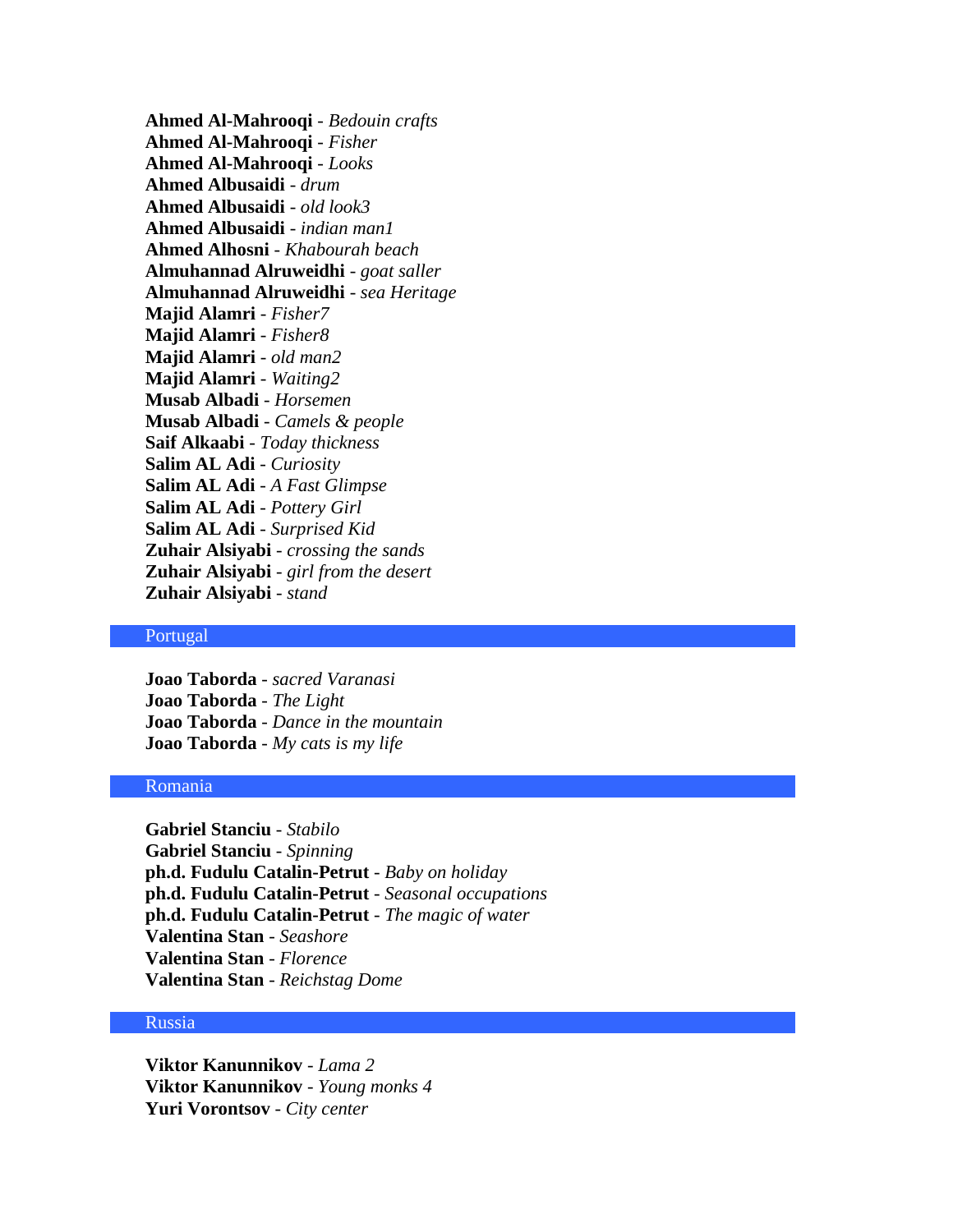### Saudi Arabia

**Basem Al-Qasim** - *Life\_BW* **Basem Al-Qasim** - *Old Woman* **Fatimah Al Marhoun** - *tawaf* **Fatimah Al Marhoun** - *saudi girl* **Fatimah Al Marhoun** - *elephant ride* **Fatimah Al Marhoun** - *friends chatt* **Jassim Ali Al-Mulla** - *take a pic* **Jassim Ali Al-Mulla** - *Can you Help me* **Jassim Ali Al-Mulla** - *Lets GO* **Jassim Ali Al-Mulla** - *We Are Here* **Mohammed Alnaser** - *Entrance* **Mohammed Alnaser** - *Unicorn* **Mohammed Alnaser** - *Shelter* **Mohammed Alnaser** - *Nila* **Naseem Alabduljabar** - *handi graft* **Nasser Alrabeai** - *Camel milk* **Nasser Alrabeai** - *History Brush* **Nasser Alrabeai** - *Love of learning* 

## Scotland

**Bill Terrance** - *Bengal Villiagers* **Bill Terrance** - *Frying Breakfast* **Bill Terrance** - *Rural Bengal* **Bill Terrance** - *The Cobblers Shop* **Katherine Menmuir** - *Bastia Corsica* **Pat Copner** - *Watching the Mist Clear* **Richard Bingham** - *Icelandic Church 2* **Richard Bingham** - *Landmannalaugar Region* **Richard Bingham** - *Winter Playtime*

#### Serbia

**Borislav Milovanovic** - *Canan* **Borislav Milovanovic** - *Cerovo08* **Borislav Milovanovic** - *Small Chat* **Borislav Milovanovic** - *Brezovica* **Edo Iglic** - *Temple 2*

# Singapore

**Cheong Edward Chee Hong** - *Morning Mist* **David Poey Cher Tay** - *In the desert*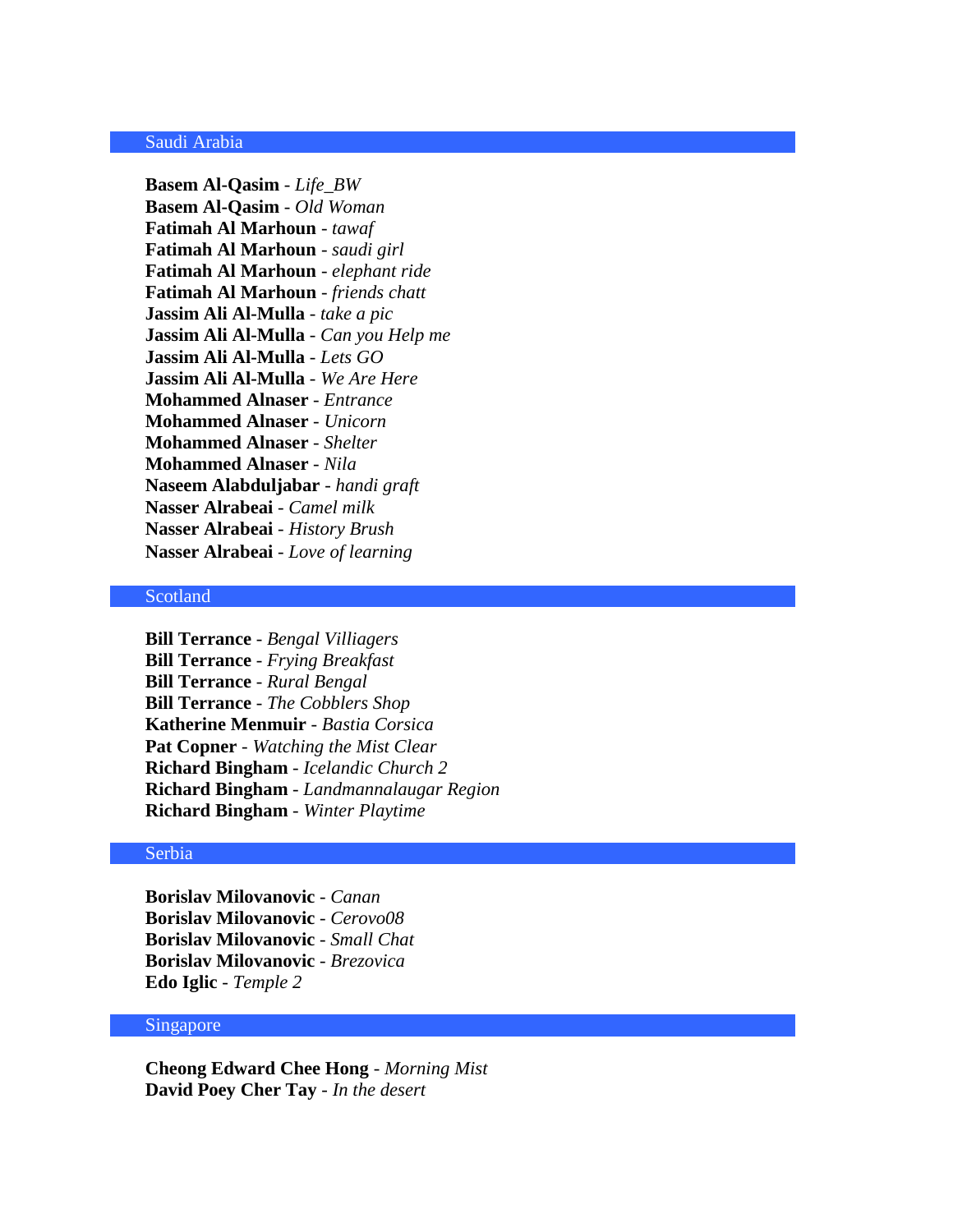**David Poey Cher Tay** - *Cooking together* **David Poey Cher Tay** - *River taxi* **Zee Kek Heng** - *Preparing rice* **Zee Kek Heng** - *Salt fields porters* **Zee Kek Heng** - *Workers pouring salts*

# Slovakia

**Andrej Belovezcik** - *Winter in Bodruzal* **Andrej Belovezcik** - *Skiing 3* **Peter Skuta** - *Raining* **Peter Skuta** - *Therese*

## Slovenia

**Andreja Ravnak** - *erg Chebbi 4* **Jozica Zafred** - *STORY STREET-2* **Lili Jazbec** - *The earth is rounded*

#### South Africa

**Dewald Tromp** - *Taj Mahal* **Theo Kleynhans** - *Opera House at Night* **Theo Kleynhans** - *Hartebeespoort Dam*

# Spain

**Andreu Noguero** - *Halong y Junco* **Andreu Noguero** - *Nena en Angkor* **Andreu Noguero** - *nit a Halong* **Andreu Noguero** - *Venecia nocturna* **Luis Leandro Serrano** - *Venecia-1* **Luis Leandro Serrano** - *Venecia-2* **Luis Leandro Serrano** - *Venecia-3* **Mohammad Alajeel** - *Oia's Sunset* **Santiago Choliz** - *red roofs 1*

# Sri Lanka

**Dr Lalith Ekanayake** - *Frolicking*

## Sweden

**Mikael Bengtsson Lestander** - *Bull Attack Nr Two*

Switzerland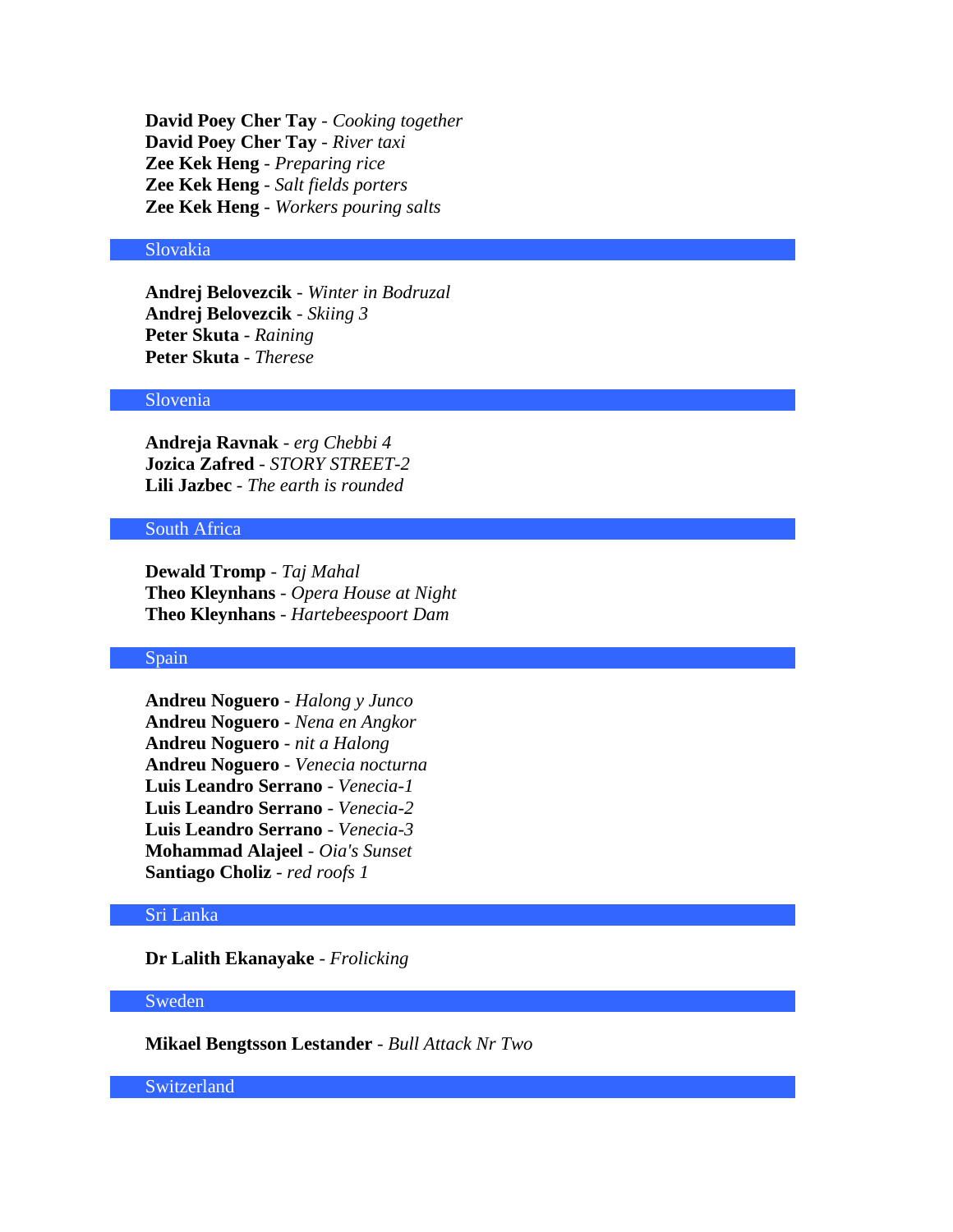**Roland Imi** - *Waiting - Marrakech* **Roland Imi** - *Dried Fungus Store - Hong Kong* **Roland Imi** - *Date Seller - Marrakech* **Roland Imi** - *Coffee Time - Marrakech*

## Taiwan

**Feng-Lin Chen** - *Salivating* **Min-Sheng Ku** - *Fire Festival 6* **Shang-Min Huang** - *Fishing market* **Shang-Min Huang** - *Soy sauce factory*

## **Turkey**

**Ahmet Remzi Tuluce** - *Charcoal Makers* **Engin Kocyigit** - *Pray* **Gul Yildiz** - *Cappadocia and balloons* **Hulya Polat** - *Bitlis* **Kemal Ozkilic** - *abbaralar* **Kemal Ozkilic** - *street scavenger* **Mehmet Turgut Kirkgoz** - *Kitchen* **Mehmet Turgut Kirkgoz** - *Life is beautiful* **Mehmet Turgut Kirkgoz** - *Mother and daughter* **Mehmet Turgut Kirkgoz** - *Sleeping time* **Muzaffer Sutluoglu** - *ESME 0209* **Neslihan Yavuzer Behmuaras** - *AND THE DAY GOES BY IN VENICE* **Neslihan Yavuzer Behmuaras** - *MAGICAL SUNSET* **Orhan Sen** - *osmancan* **Orhan Sen** - *simyaci* **Selnur Okudan** - *Cologne mood* **Selnur Okudan** - *La Defense mood* **Selnur Okudan** - *trance* **Selnur Okudan** - *watching Eiffel tower* **Sezin Gokgun** - *Cappadocia* **Sezin Gokgun** - *Snowy Cappadocia*

# Ukraine

**Volodimir Norba** - *Favorite horse* **Yuriy Zilinskyy** - *City life* **Yuriy Zilinskyy** - *Lonely*

# United Arab Emirates

**Manu Reghu Rajan** - *Dubai towers* **Naeem Al Zaabi** - *Sun* **Shadi Nassri** - *Qatar*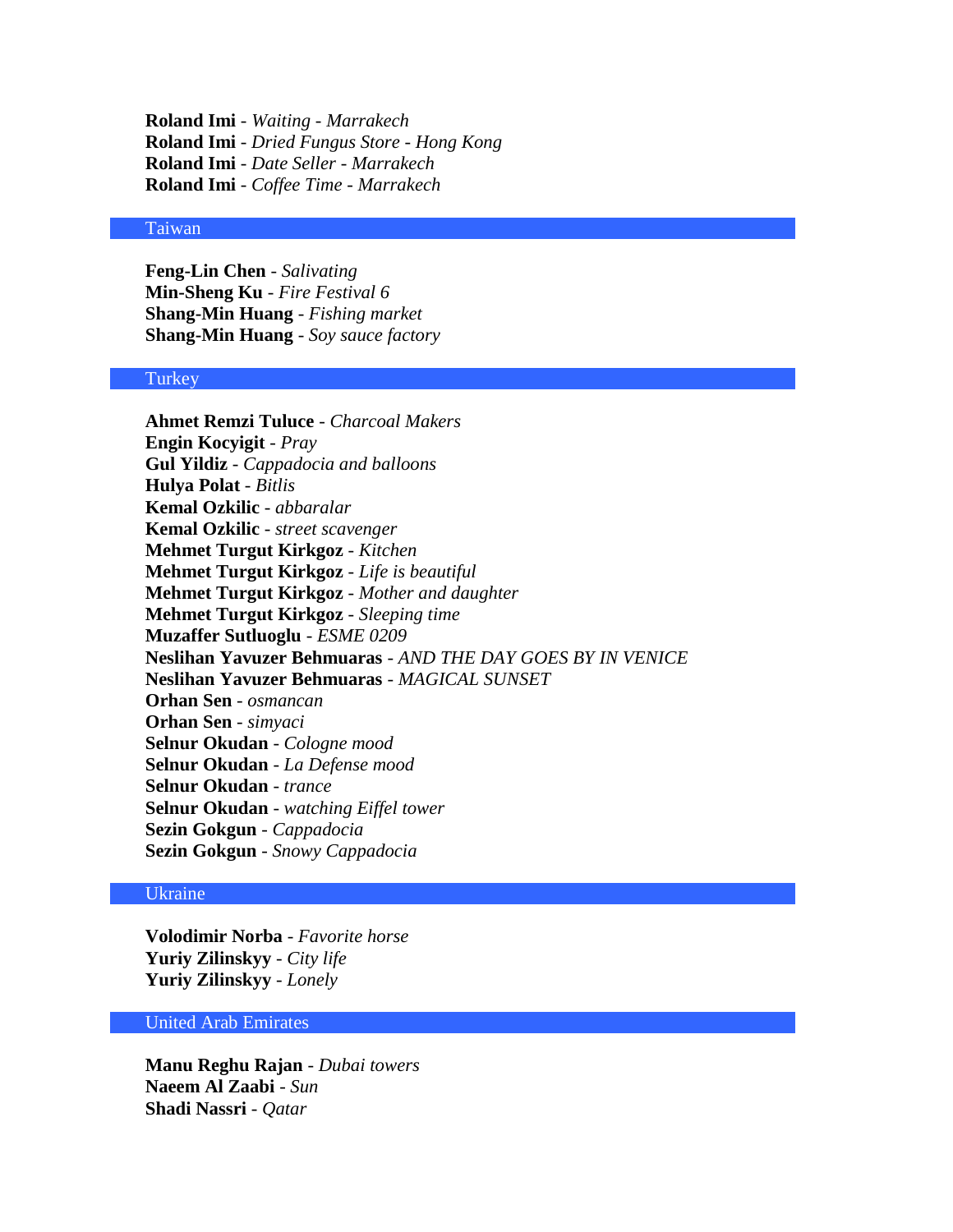**Shadi Nassri** - *Picture* **Shibu Mathew** - *DUBAI*

## United Kingdom

**Bob Devine** - *whos watching who* **Greg Duncan** - *Early Morning Smoke* **Greg Duncan** - *Silk Dying Burma* **Greg Duncan** - *Monk Jumping On Pagoda Burma* **John Thompson** - *Black Rock Cottage Scotland* **Keith Elgin** - *Autumn Returns* **Malcolm Rapier** - *Greenland Ice Field* **Malcolm Rapier** - *Grand Prismatic Spring, Yellowstone* **Marie-Laure Stone** - *Himba Women Dancing* **Martin Fry** - *Boy at Stow Horse Fair* **Martin Fry** - *The Woolsack Race* **Michael Whatmore** - *Zebu water taxi, Madagascar* **Richard Tickner** - *Kite Launch* **Richard Tickner** - *Santerian Temple, Trinidad* **Richard Tickner** - *Devil Shadow* **Sandra Crook** - *Nets at Dawn* **Tim Brown** - *White Horse, Westbury* **Tim Brown** - *Mermaid Street Rye* **Tim Brown** - *Aylesford, England* **Tom Richardson** - *Highland Cattle* **Valerie Duncan** - *Candles for the Buddha* **Valerie Duncan** - *Young Monk at the Old Window* **Valerie Duncan** - *Odd One Out*

## USA

**Chau Le** - *DRYING FISHING NET* **Chau Le** - *EARLY FISHING* **Chau Le** - *SUNRISE* **Chau Le** - *THRESHING* **Cuong Dang** - *Go to Market* **Cuong Dang** - *Ruran Village* **Cyril Mazansky** - *Gondola Across the Grand Canal* **Cyril Mazansky** - *Reading in Venice Window by Canal* **Cyril Mazansky** - *The Blue Mosque Courtyard, Istanbul* **Marvin Miller** - *Low Tide Sunset Golden Gate* **Marvin Miller** - *Portland Head Light At Dawn* **Marvin Miller** - *Storm Is On The Way* **Mary Miller** - *Adobe Lake Bed* **Mary Miller** - *Arch View* **Mary Miller** - *Golden Gate Behind Boulders* **Mohammad Ali Salim** - *Curing Bricks*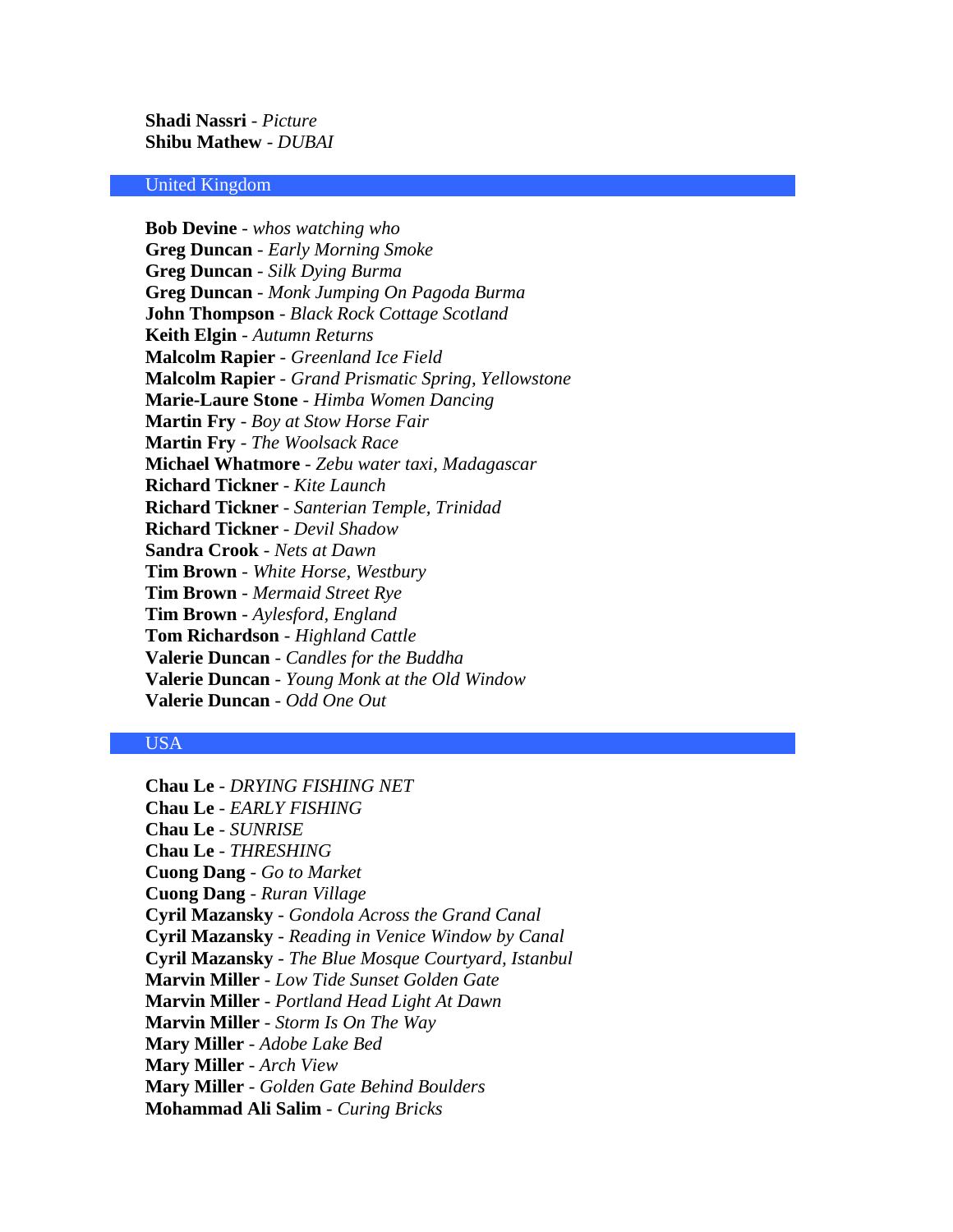**Vinh Mai** - *Mayan Woman Selling Souvenirs*

# Vietnam

**Bui Vy Van** - *Valley fog* **HaiThinh Hoang** - *Desert Sunset* **HaiThinh Hoang** - *Sprint in Laochai (Sapa)* **Nguyen Vu Phuoc** - *Dancing with flower farm* **Nguyen Vu Phuoc** - *After working day* **Tat Dong** - *Childhood game in Dong Van* **Tat Dong** - *Lo Lo ethnic in Ha Giang* **Tat Dong** - *H'mong ethnic in Tay Bac* **Thanh Trung Dang** - *MUSLIM GIRLS* **Thanh Trung Dang** - *NEW BRIDGE* **Thanh Trung Dang** - *SHYNESS*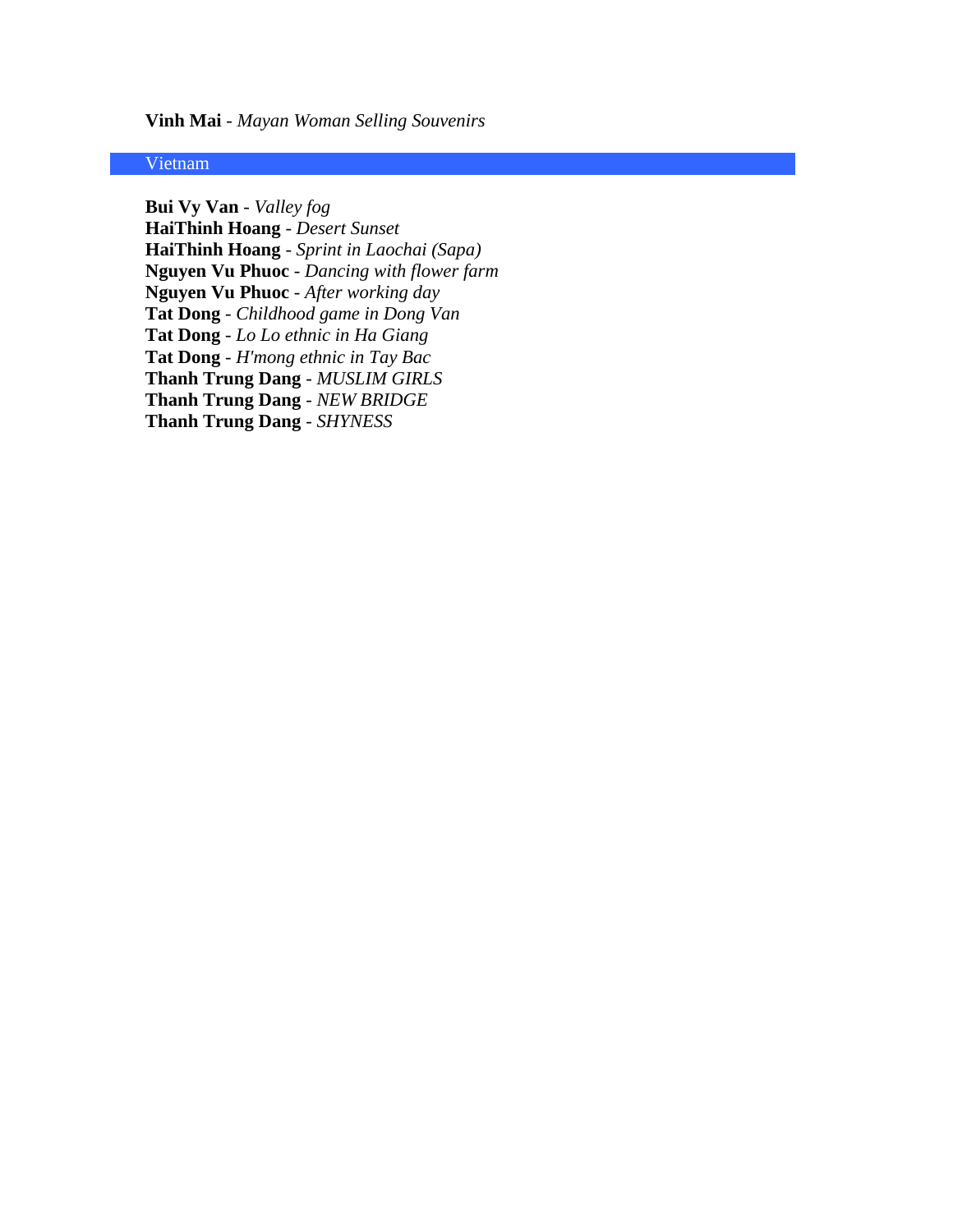# **1st International Salon of Photography " MONTENEGRO – GRAND PRIX 2014" Prvi Internacionalni Salon Fotografije "MONTENEGRO – GRAND PRIX 2014"**

## **Awards** Theme **C) PHOTOJOURNALISM**

**FIAP Gold medal - Yuri Vorontsov**, Russia, Memory watch **PSA Gold medal - Sayed Ahmed Almosawi**, Bahrain, Bahrain23B **DPA Gold medal - Roy Killen**, Australia, Future ballet stars **SALON Gold medal - Ahmad Akbar**, Kuwait, Collapsed **FIAP Silver medal - Paparella giorgio**, Italy, street04 **DPA Silver medal - HaiThinh Hoang**, Vietnam, Before the storm No.7 in HaiHau beach (Namdinh) **SALON Silver medal - Jan-Thomas Stake**, Sweden, My boy **FIAP Bronze medal - Kemal Ozkilic**, Turkey, asura 1 **DPA Bronze medal - S.baqer AlKamel**, Bahrain, Resistance tear gas **SALON Bronze medal - Nguyen Vu Phuoc**, Vietnam, I love peace **FIAP HM - Ammar Abdulrasool**, Bahrain, Flowers Revolution **FIAP HM - Carlos Rozensztroch**, Argentina, Pashupatinah, cremacion **FIAP HM - Choo Khong Chang**, Malaysia, Charcoal field(54) **FIAP HM - Karl Markloff**, Germany, Sweeping the court **FIAP HM - Lassi Tuominen**, Finland, Blacksmiths **FIAP HM - Marco Bartolini**, Italy, Bath time **PSA HM - Jim David**, USA, FIRE JUGGLER MONO **PSA HM - Kauko Keranen**, Finland, Cleaning time **PSA HM - Yung Niem**, Canada, Dragon boat race **DPA HM - Claude Poux**, France, tempête **DPA HM - Edo Iglic**, Serbia, Forgotten charity **DPA HM - Eva Flasche**, Germany, Amazone **DPA HM - Johann Schrittwieser**, Austria, transport of animals **DPA HM - John Larry**, United Kingdom, Man of Fire **DPA HM - Meral Aktas**, Turkey, dangling baby **SALON HM - Peter Milsom**, United Kingdom, Melanie Pfeifer **SALON HM - Sayed Husain Humaidan**, Bahrain, sitra\_bh **SALON HM - Selnur Okudan**, Turkey, home **SALON HM - Shiu Gun Wong**, Hong Kong, Catching Three Horses **SALON HM - Yunsheng He**, China, C3-Give an injection **SALON HM - Zoran Makarovic**, Croatia, His cross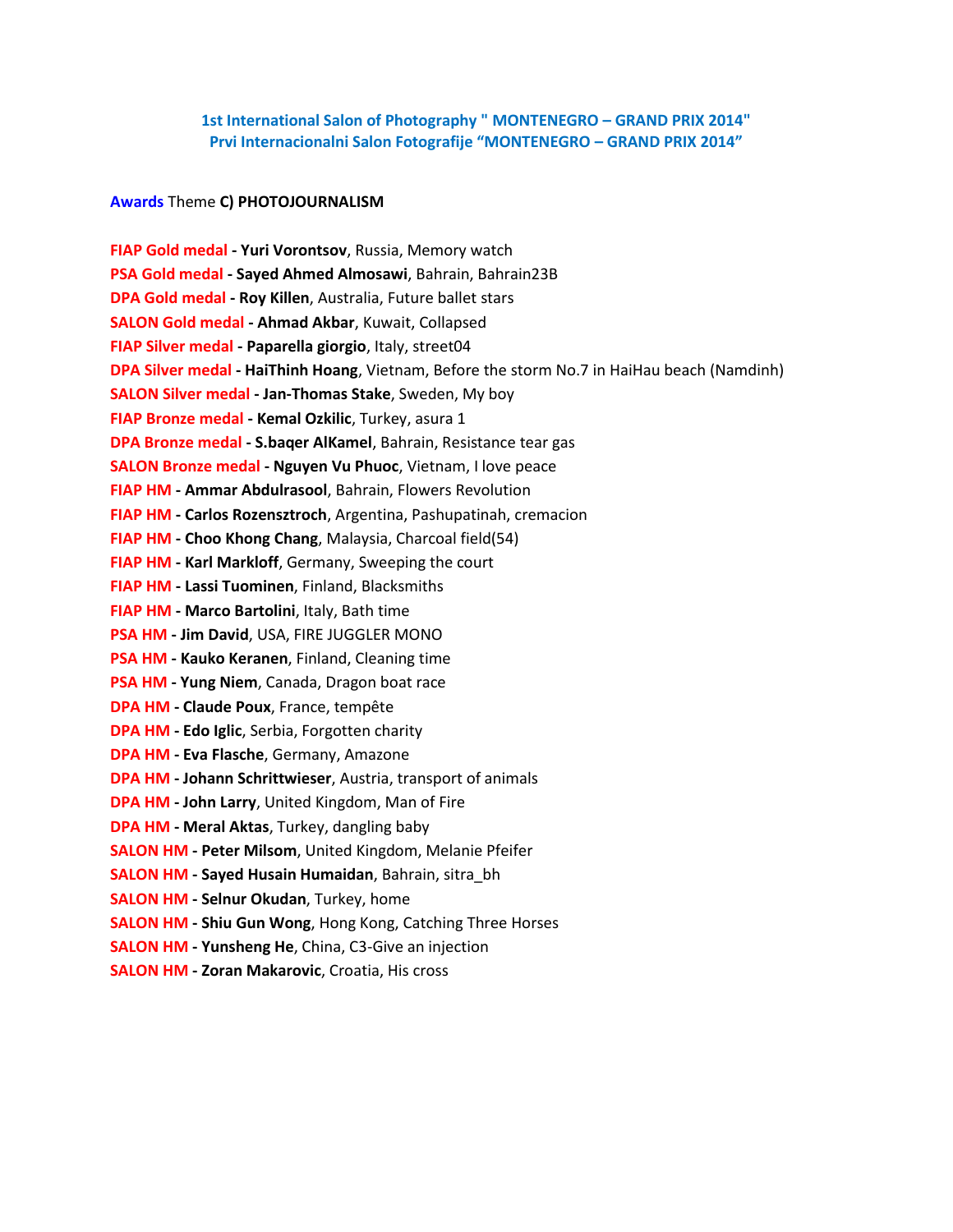**1st International Salon of Photography " MONTENEGRO – GRAND PRIX 2014" Prvi Internacionalni Salon Fotografije "MONTENEGRO – GRAND PRIX 2014"**

#### **Accepted** Theme **C) PHOTOJOURNALISM**

### Argentina

**Ariel Gonzalez** - *Limosina* **Ariel Gonzalez** - *police* **Ariel Gonzalez** - *Prendido fuego* **Ariel Gonzalez** - *Tristesa Argentina* **Carlos Rozensztroch** - *Pashupatinah, cremacion* **Luis Alberto Franke** - *Marcando potrillos* **Luis Alberto Franke** - *Asado patagonico* **Luis Alberto Franke** - *Arreo a contraluz* **Luis Alberto Franke** - *Testimonios*

# Australia

**David Miller** - *Bob the Fireman* **David Miller** - *Bull with Clown* **David Miller** - *Burn No 1* **Georgie McKie** - *No Way* **Graeme Watson** - *The Handler* **Graeme Watson** - *Heroic Violinist* **James Lu** - *Ramming* **John Chapman** - *Bamboo Worker* **Joseph Tam** - *Funny Tree Men* **Joseph Tam** - *Lunch Time* **Joseph Tam** - *Poor Students* **Kym Douglas** - *Superman Seat Grab One Hand* **Kym Douglas** - *Another One Bites the Dust* **Kym Douglas** - *Tunn A Guts Flipping* **Laki Anagnostis** - *Out of Control* **Margaret Zommers** - *Hullo* **Phillipa Alexander** - *Red Bike Racer* **Phillipa Alexander** - *Bush Fire* **Phillipa Alexander** - *No 168* **Richard Claase** - *Russian Worker 2* **Ron McKie** - *Contesting the corner* **Ron McKie** - *Lost by a leg* **Roy Killen** - *Future ballet stars* **Roy Killen** - *Traffic stoppers* **T.P Huynh** - *Armless-Artist-2* **Vicki Moritz** - *Grrr mono* **Vicki Moritz** - *Melbourne Winter*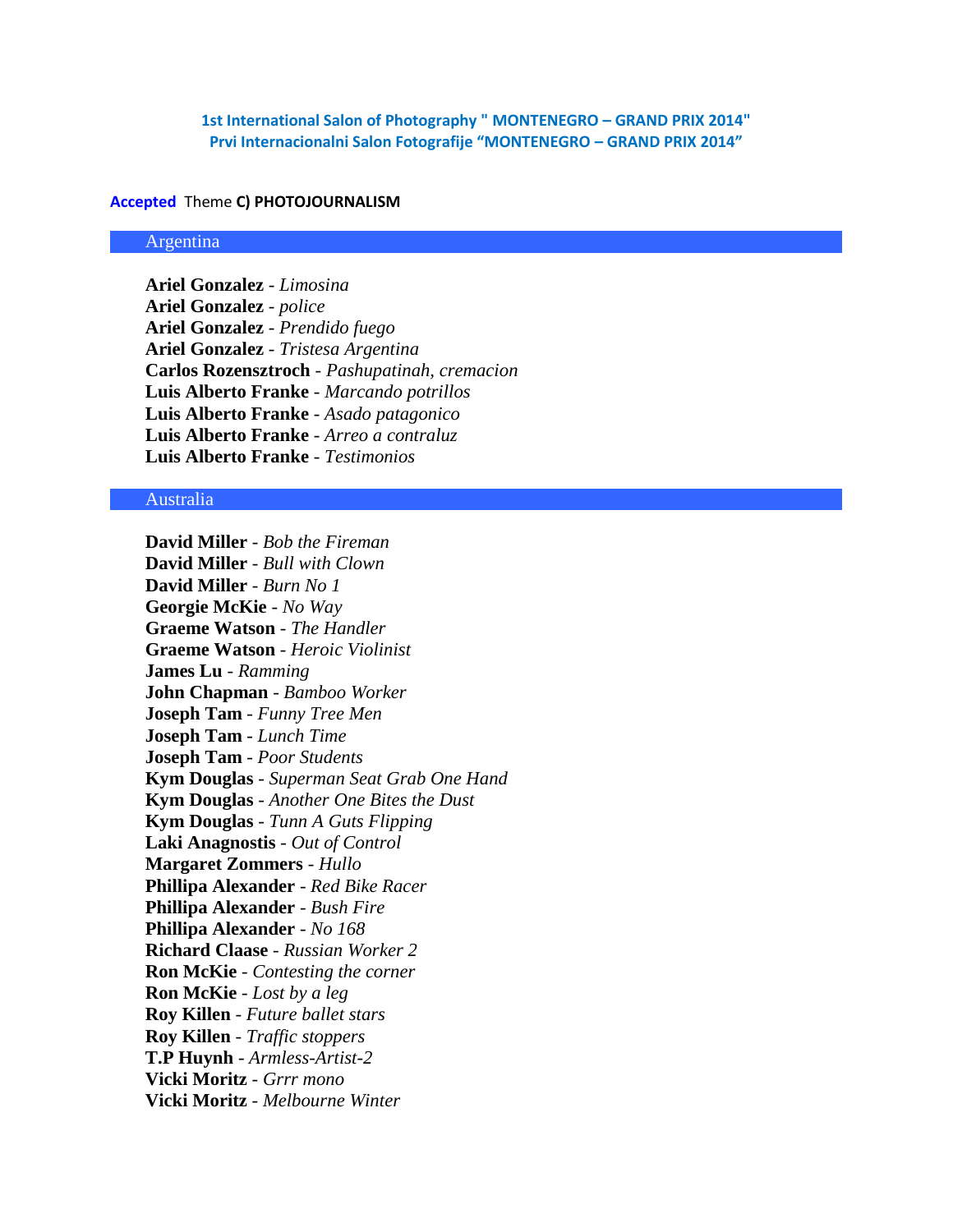#### **Vicki Moritz** - *Mr Cupcake*

### Austria

**Johann Hoelblinger** - *Im Regen* **Johann Schrittwieser** - *Salto* **Johann Schrittwieser** - *transport of animals* **Theo Streitfelder** - *Zebras*

## Bahrain

**Ahmed AlFardan** - *Last Protester Standing* **Ahmed AlFardan** - *Revolution fighter* **Ammar Abdulrasool** - *Clashes Al-Eker* **Ammar Abdulrasool** - *Confrontation Gases* **Ammar Abdulrasool** - *Flowers Revolution* **Fadhel Almutaghawi** - *Playing With Fire* **Fadhel Almutaghawi** - *antique seller* **Fadhel Almutaghawi** - *unsatisfied* **Hanan Hassan Al-Khalifa** - *Set of Policeman* **Hussain Albahrani** - *forward escape* **Hussain Albahrani** - *free again* **Hussain Albahrani** - *freedom way* **Hussain Albahrani** - *peaceful clash* **S.baqer AlKamel** - *Bahrain revolution* **S.baqer AlKamel** - *Resistance tear gas* **S.baqer AlKamel** - *The suppression of freedoms* **Sadiq Jaffar** - *Perfume Man* **Sadiq Jaffar** - *Homeless* **Sadiq Jaffar** - *Water Pipe* **Sadiq Jaffar** - *Traditional Cooking* **Sayed Ahmed Almosawi** - *Bahrain04* **Sayed Ahmed Almosawi** - *Bahrain20* **Sayed Ahmed Almosawi** - *Bahrain22* **Sayed Ahmed Almosawi** - *Bahrain23B* **Sayed Husain Humaidan** - *challenge* **Sayed Husain Humaidan** - *challenge1* **Sayed Husain Humaidan** - *challenge3* **Sayed Husain Humaidan** - *sitra\_bh*

## Belgium

**Claude Simon** - *Cow crossing the Blue Nile 4* **Claude Simon** - *Give me money* **Claude Simon** - *Pretre de Timkat* **Claude Simon** - *Tambour de Timkat* **Jacky Panhuyzen** - *Eye Boy*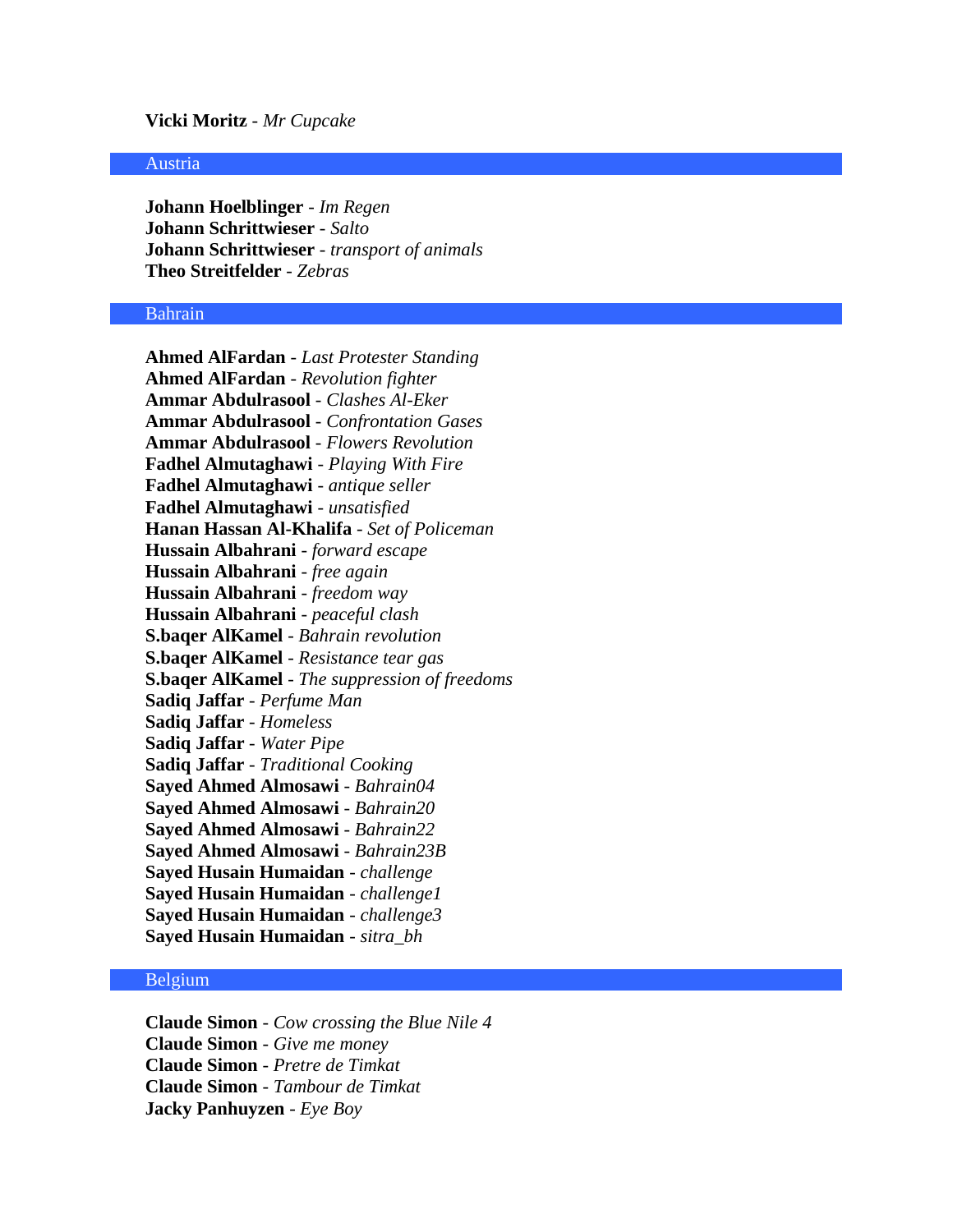**Jacky Panhuyzen** - *Mill Stone* **Jef Lemmens** - *Keeping an eye on the fire* **Jhony Vandebroeck** - *Moto op hol* **Jhony Vandebroeck** - *Ontstuimige windhond* **Jhony Vandebroeck** - *Uitschuiver* **Livinus Bleyen** - *Speedway Crash* **Luc Dequick** - *Kevin* **Luc Dequick** - *Between Bricks* **Luc Dequick** - *Tom & Fabian* **Luc Dequick** - *Number1490* **Roger Oeyen** - *Rondrit* **Wilkie De Bondt** - *BEACHPOLO 1* **Wilkie De Bondt** - *SKI ICE 1*

#### Bosnia and Herzegovina

**Slobodan Krstic** - *War* **Slobodan Krstic** - *Shepherd with cigarette*

### Bulgaria

**Artin Shahbazyan** - *Exertion* **Artin Shahbazyan** - *Dance* **Artin Shahbazyan** - *The markets of Morocco*

## Canada

**Francis King** - *Bear Rummaging Whale Bones Pile* **K C Tam** - *In a hurry* **K C Tam** - *Resting* **K C Tam** - *Worship* **Phillip Kwan** - *Bull Charging* **Phillip Kwan** - *Skater Falling* **Wendi Donaldson** - *Lunch for One* **Yung Niem** - *Blessing* **Yung Niem** - *Dragon boat race* **Yung Niem** - *Having Fun* **Yung Niem** - *Long neck lady*

# China

**Ge Xiao** - *Grazing return* **Shutian Liu** - *Angkor Wat visitors* **Shutian Liu** - *traffic accident* **Yi Wan** - *Diaoyang race* **Yi Wan** - *girl chasing game* **Yi Wan** - *Roast beef string man*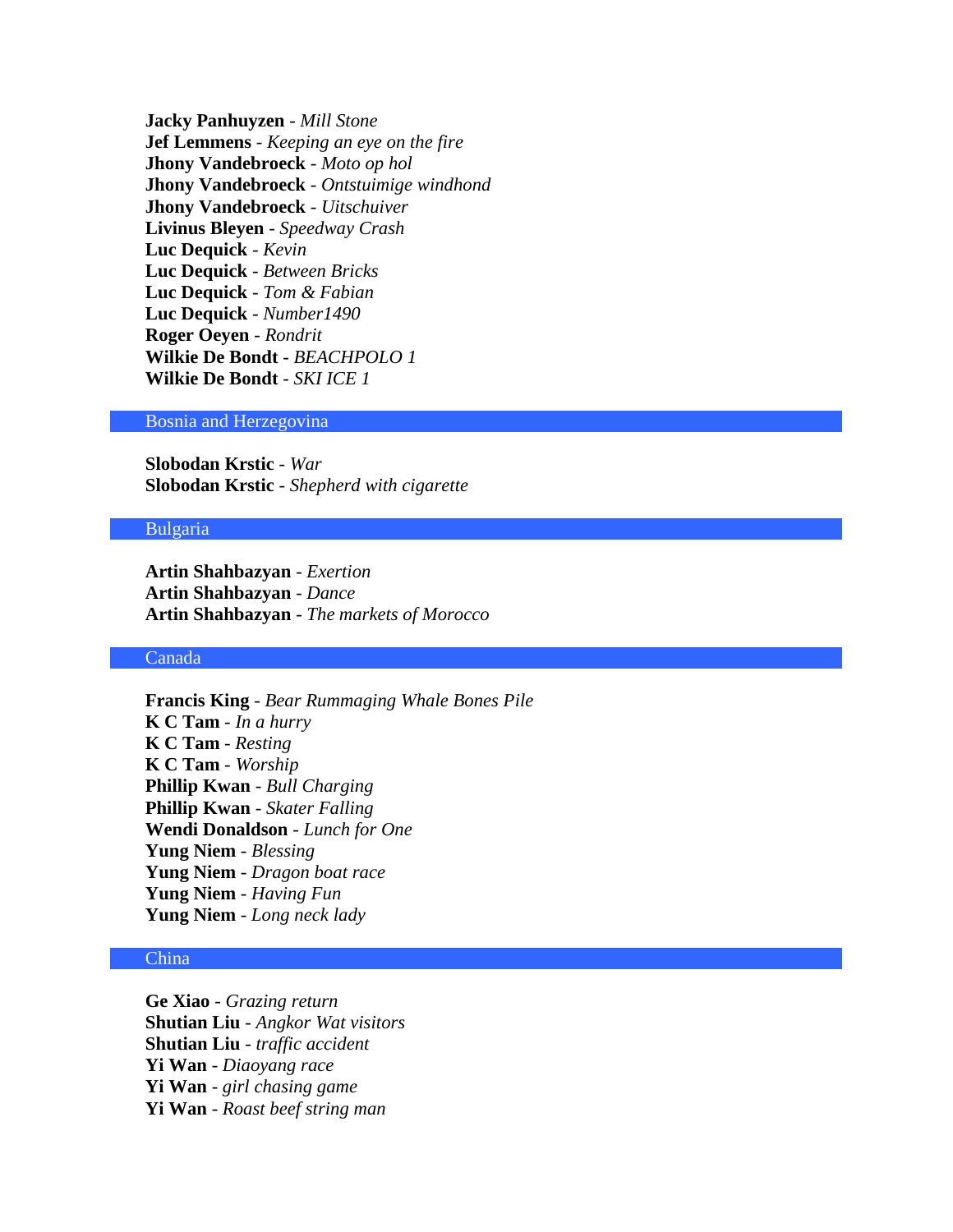**Yi Wan** - *Stay No.2* **Yue Liu** - *Blessing* **Yunsheng He** - *C2-City garbage* **Yunsheng He** - *C3-Give an injection* **Yunsheng He** - *C4-Wind and rain*

#### **Croatia**

**Zoran Makarovic** - *His cross* **Zoran Makarovic** - *X- man* **Zoran Makarovic** - *Third age*

### Cyprus

**Pantelis Kranos** - *Returning from a newly wreck expedition* **Ria Petridou** - *Cyprus Aid Solidarity Concert* **Romos Kotsonis** - *Human Energy Rays*

# Finland

**Ari Laine** - *First of may* **Eero Hauta-aho** - *Tuska 2011 4* **Eila Tiirinen** - *MY DOG* **Kauko Keranen** - *Cleaning time* **Lassi Tuominen** - *Blacksmiths* **Lassi Tuominen** - *Fireman* **Osmo Kyttala** - *Free Sini* **Osmo Kyttala** - *Protesting* **Riitta Sauramo** - *Maintenance break in wedding* **Riitta Sauramo** - *Unexpected meet* **Seppo Rintala** - *IKEASAURUS 2* **Seppo Rintala** - *OUR SALMON 3* **Seppo Rintala** - *WATERCROSS 9*

## France

**Bernard Dussouchaud** - *cormorans et poubelles* **Claude Poux** - *place taskim* **Claude Poux** - *dechargement* **Claude Poux** - *tempête* **Claude Poux** - *étalons* **Eric Causse** - *Corrida equestre 2* **Guy B. Samoyault** - *Tai chi chuan* **Guy B. Samoyault** - *Au fournil* **Guy B. Samoyault** - *Les paysans du fleuve* **Guy B. Samoyault** - *Derviches 4* **Marc Henri Martin** - *Footloose*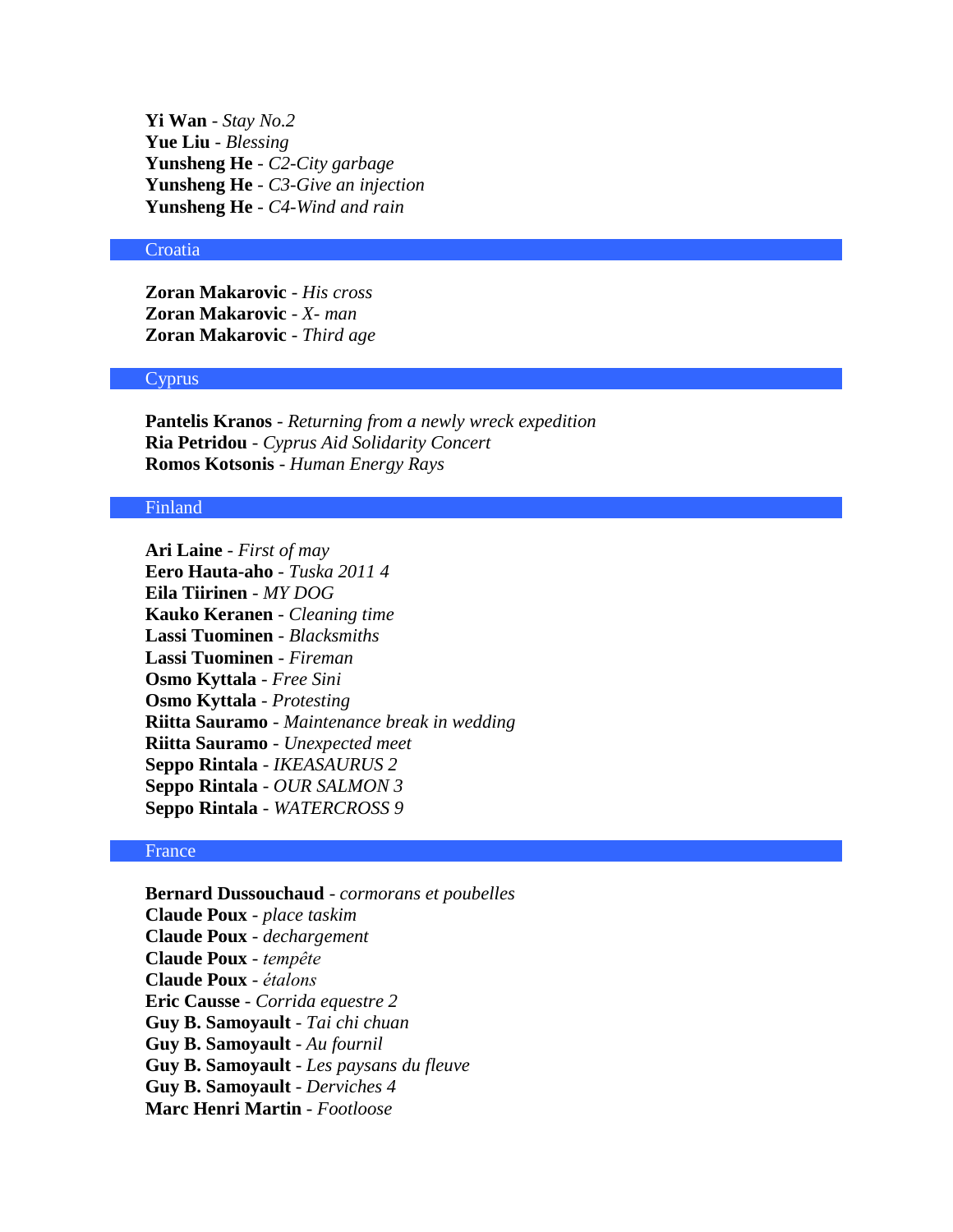**Roger Jourdain** - *Hard Rock No01* **Roger Jourdain** - *Mortal Fight* **Roger Jourdain** - *Sabrina And Othello* **Serge Vallon** - *Deux verts contre un blanc* **Serge Vallon** - *Half-pipe citron* **Serge Vallon** - *Polo Megeve 29*

# **Germany**

**Eva Flasche** - *Amazone* **Eva Flasche** - *Schlammrennen* **Eva Flasche** - *Alleingang* **Gunther Riehle** - *two zodiaks* **Heiko Roemisch** - *four firemen at work 0837* **Heiko Roemisch** - *water, water* **Joachim Schmitt** - *Ersatzbank* **Joachim Schmitt** - *Turn in rot und blau* **Karl Markloff** - *Transport Vietnam* **Karl Markloff** - *Sweeping the court* **Karl Markloff** - *Im Museum* **Ludwig Loch** - *Wattpower* **Ludwig Loch** - *Eisspeed 2* **Ludwig Loch** - *Sledge Dogs* **Ludwig Loch** - *Huerdenlauferin* **Stephan Furnrohr** - *The Guardian* **Stephan Furnrohr** - *Intruders* **Uwe Petersohn** - *Daddy is the best* **Uwe Petersohn** - *Wuehltisch* **Volker Meinberg** - *MS Carat 5*

## **Greece**

**Kostas Chalkiadakis** - *Confectioner*

### Guatemala

**Holger Tobuschat** - *Firefighter* **Holger Tobuschat** - *Woman Firefighters* **Holger Tobuschat** - *Independence Day* **Holger Tobuschat** - *Waiting for the President*

# Hong Kong

**Ho Philip SC** - *Barber* **Ho Philip SC** - *Queue* **Hon-kwong Lee** - *Discovery look* **Hon-kwong Lee** - *Last Crashing*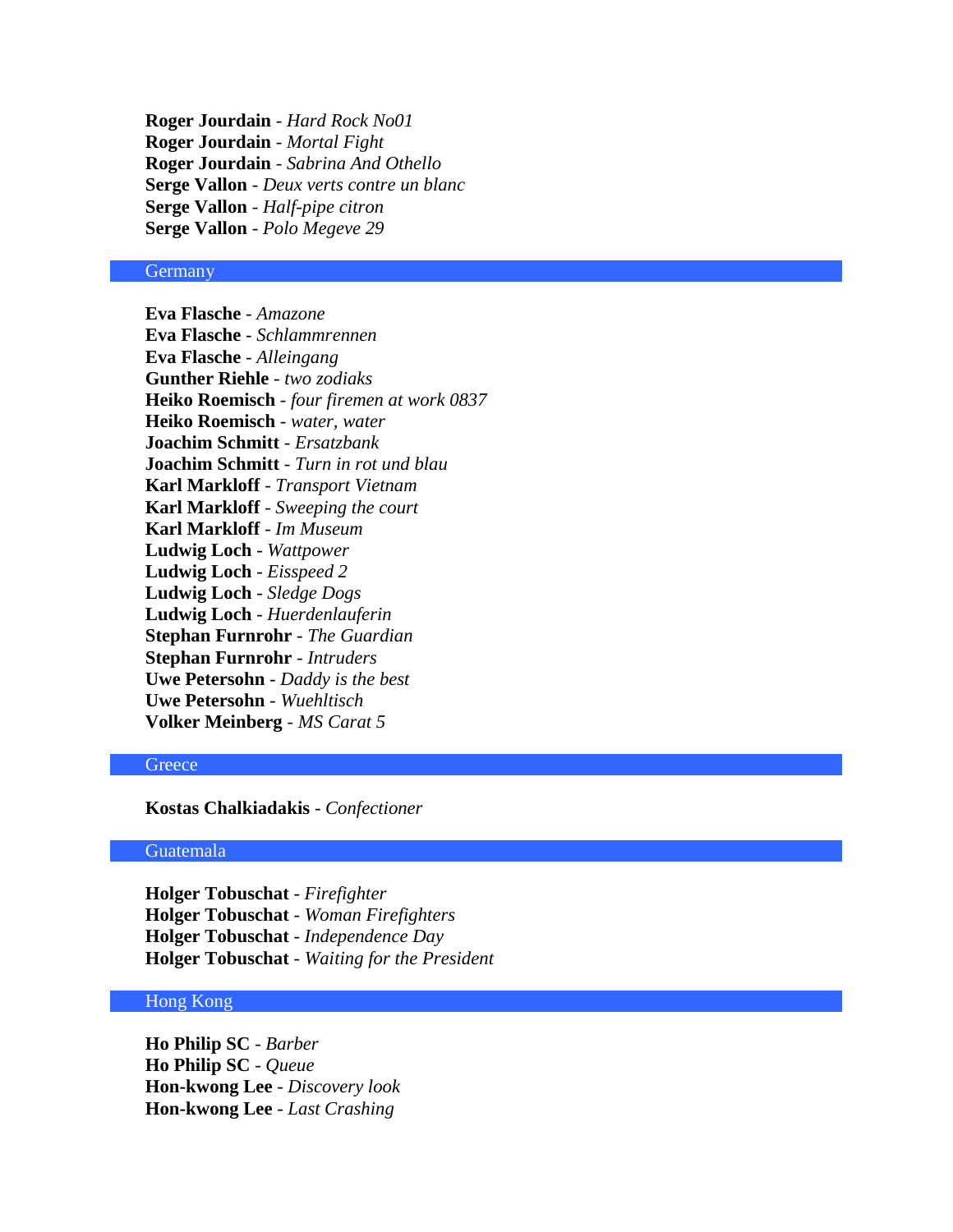**Hon-kwong Lee** - *Shell net* **Hon-kwong Lee** - *Cross the blue sky.* **Hong Wai Victor Cheng** - *WORKING ON THE RAILWAY* **Hong Wai Victor Cheng** - *WOMEN ON RAIL* **Shiu Gun Wong** - *Dragon Boat Festival* **Shiu Gun Wong** - *Catching Three Horses* **Shiu Gun Wong** - *Serenity* **Shiu Gun Wong** - *Camel Marching* **Wu Ming Lam** - *NEVER GIVE UP* **Wu Ming Lam** - *BOXING*

#### Hungary

**Ferenc Molnar** - *After cleaning* **Ferenc Molnar** - *Eviction*

#### India

**Astro Mohan** - *Air crash* **Mukesh Srivastava** - *Devotee of Shiva* **Mukesh Srivastava** - *Black Smith At Work-2* **Mukesh Srivastava** - *Oh How Can I climb the Stairs!!* **Nirmalya Bhattacharya** - *TRIBAL COOCKING* **Sanghamitra Sarkar** - *The clouds of smoke* **Saswati Chakraborty** - *TRADITION* **Saswati Chakraborty** - *WHY* **Vaibhav Jaguste** - *Govinda* **Vaibhav Jaguste** - *Water wall climb*

# Indonesia

**David Somali-Chow** - *Himba children by the school* **David Somali-Chow** - *Young West Papuan man* **Djoko Joedaatmadja** - *During the ied pray* **Djoko Joedaatmadja** - *We dont like queueing* **The Eng Loe Djatinegoro** - *BODY SURFING* **The Eng Loe Djatinegoro** - *BARTER* **The Eng Loe Djatinegoro** - *TATUNG*

### Iran

**Ahad Dallal Alipoor** - *Alas* **Ali Samei** - *Muddy Face 4* **Ali Samei** - *Red Pant* **Farzin Klhalaji** - *nakhl abiane* **Farzin Klhalaji** - *sax* **Vahid Babaei** - *GUN AND BOY*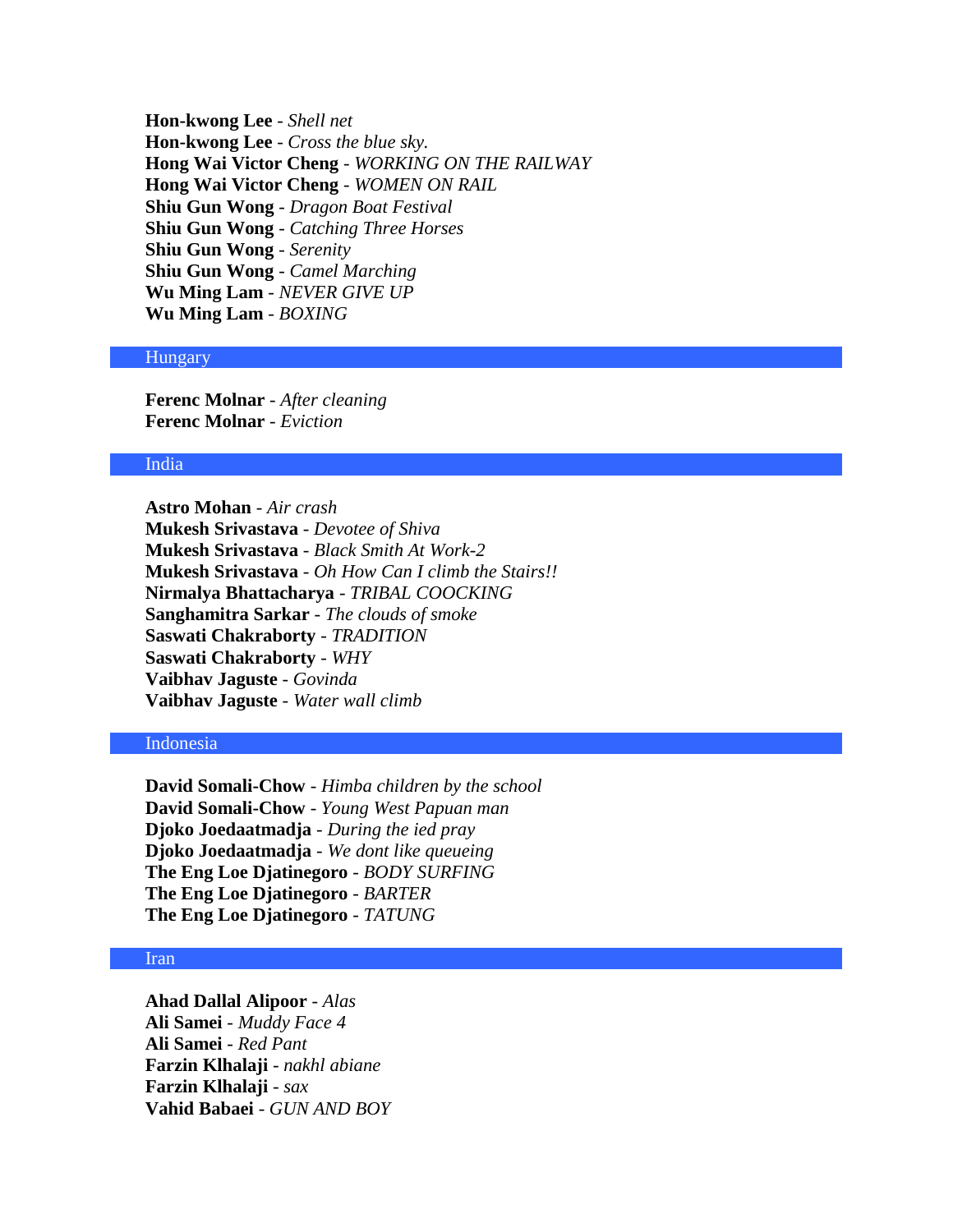**Vahid Babaei** - *Protests* **Vahid Babaei** - *Victory*

# Ireland

**Patrick Kavanagh** - *The Air Rescue* **Patrick Kavanagh** - *the Rescue* **Rob Whittaker** - *Prisoner at Kumasi Zoo* **Rob Whittaker** - *Prisoner 2 Kumasi zoo* **Rob Whittaker** - *Unhappy Chimp Kumasi Zoo 2*

#### Israel

**Boris Reznik** - *Group Jump* **Gil Shmueli** - *Climbing on Glacier* **Gil Shmueli** - *Penetrative Look* **Hanoch Peri** - *Street Repair* **Leonid Goldin** - *Dior Homme* **Leonid Goldin** - *On the road of faith* **Leonid Goldin** - *Cleanliness - health*

# Italy

**Angiolo Manetti** - *Beyond the bars* **Angiolo Manetti** - *Hopeless* **Angiolo Manetti** - *Jump Dance* **Antonio Semiglia** - *JORDAN MARKET N. 6* **Antonio Semiglia** - *JORDAN MARKET N. 7* **Claudio Serboli** - *Il Biciclettaio* **Claudio Serboli** - *Festa dei Ceri\_1* **Claudio Serboli** - *festa dei Ceri\_8* **Fabrizio Ferrettini** - *Muslim slaughter\_01* **Fabrizio Ferrettini** - *Muslim slaughter\_02* **Francesca Salice** - *MOROCCAN TANNERIES\_02* **Francesca Salice** - *MOROCCAN TANNERIES\_03* **Francesca Salice** - *MOROCCAN TANNERIES\_04* **Francesca Salice** - *MOROCCAN TANNERIES\_01* **Franco Rubini** - *Cheerfulness is health* **Giovanni Nuti** - *Skate slalom* **Giovanni Nuti** - *Handbike 1* **Marco Bartolini** - *Bath time* **Marco Bartolini** - *Up and down* **Marco Bartolini** - *Widow of Vrindavan* **Paparella giorgio** - *street01* **Paparella giorgio** - *street 02* **Paparella giorgio** - *street 03* **Paparella giorgio** - *street04*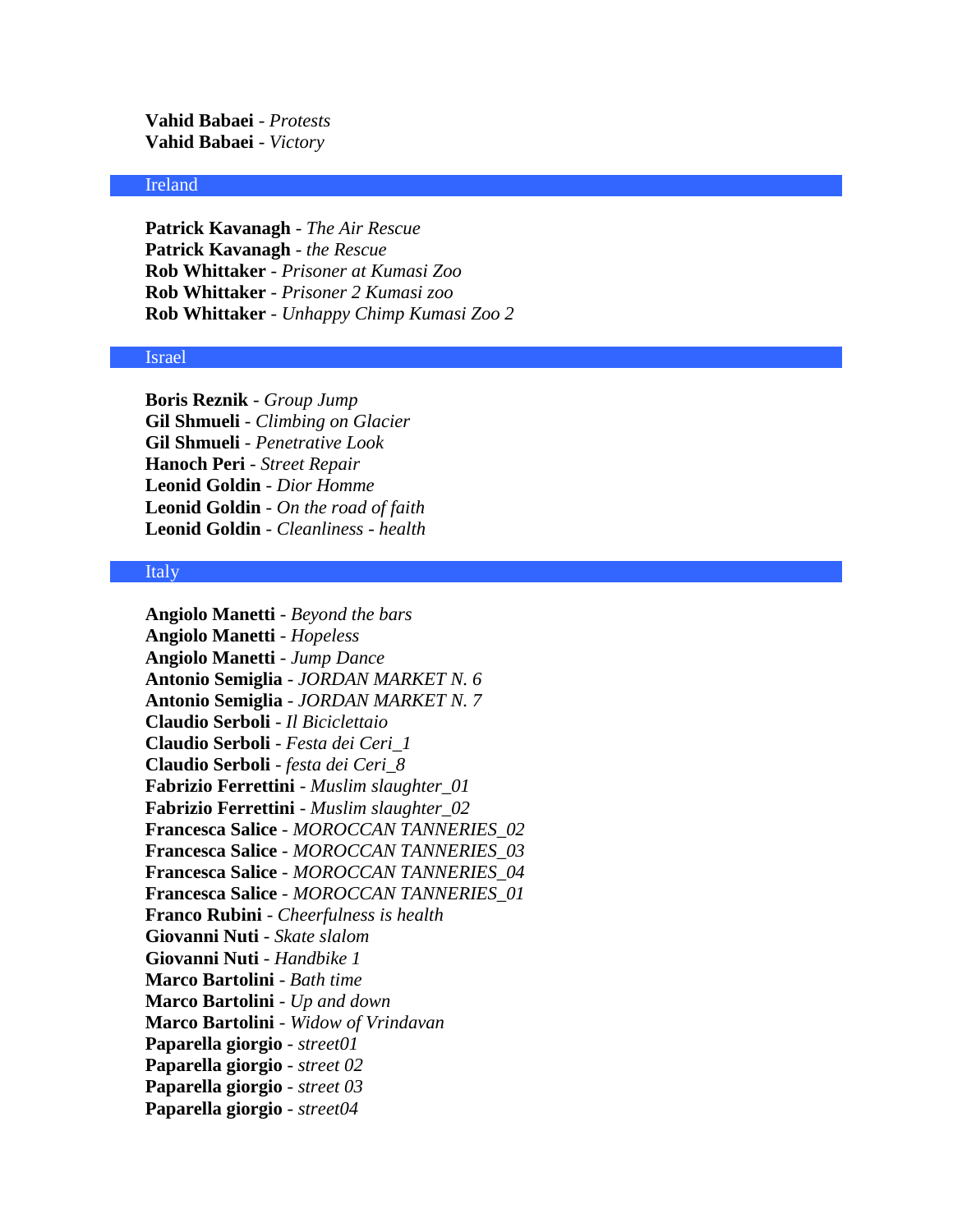**Roberto Tagliani** - *Yangoon boat people* **Roberto Tagliani** - *Tiring procession* **Roberto Tagliani** - *The worker* **Sergio Ramella Pollone** - *Fish drying 2* **Sergio Ramella Pollone** - *Fish drying 6* **Vanni Stroppiana** - *Short track 1552* **Vanni Stroppiana** - *Short track 1569* **Vanni Stroppiana** - *Short track 1590* **Vanni Stroppiana** - *Short track 0851* **Villa Riccardo** - *Syrian family* **Walter Gaberthuel** - *Two worlds* **Walter Gaberthuel** - *Geese competition*

# Kuwait

**Ahmad Akbar** - *Facing the Fire* **Ahmad Akbar** - *Collapsed* **Ahmad Akbar** - *Collapsed 2* **Ahmad Akbar** - *Looking for Survivors* **Faisal Hamadah** - *Flight* **Faisal Hamadah** - *focus to send* **Faisal Hamadah** - *Look victory* **Khaled Almakki** - *We are working for peace* **Khaled Almakki** - *sad baby* **Mohammed Yousef** - *Homeless Shelter* **Mohammed Yousef** - *Victory is coming* **Yousef AL Qallaf** - *Kids met airrplain* **Yousef Almuhanna** - *Smile*

### Macao

**Sio Hong Fong** - *Cried Protest*

### Malaysia

**Choo Khong Chang** - *Charcoal field(54)* **Choo Khong Chang** - *God Temple Tour(9)* **Min Yee Wong** - *Thaipusam 1* **Min Yee Wong** - *Thaipusam* **Thomas Phoon** - *Sole*

# **Netherlands**

**Daniel Lybaert** - *Verdriet in Doel* **Max van Son** - *Al Di Meola* **Rob Boehle** - *ik hoorg der nie bai hoorg* **Rob ten Tusscher** - *Streetlife-01*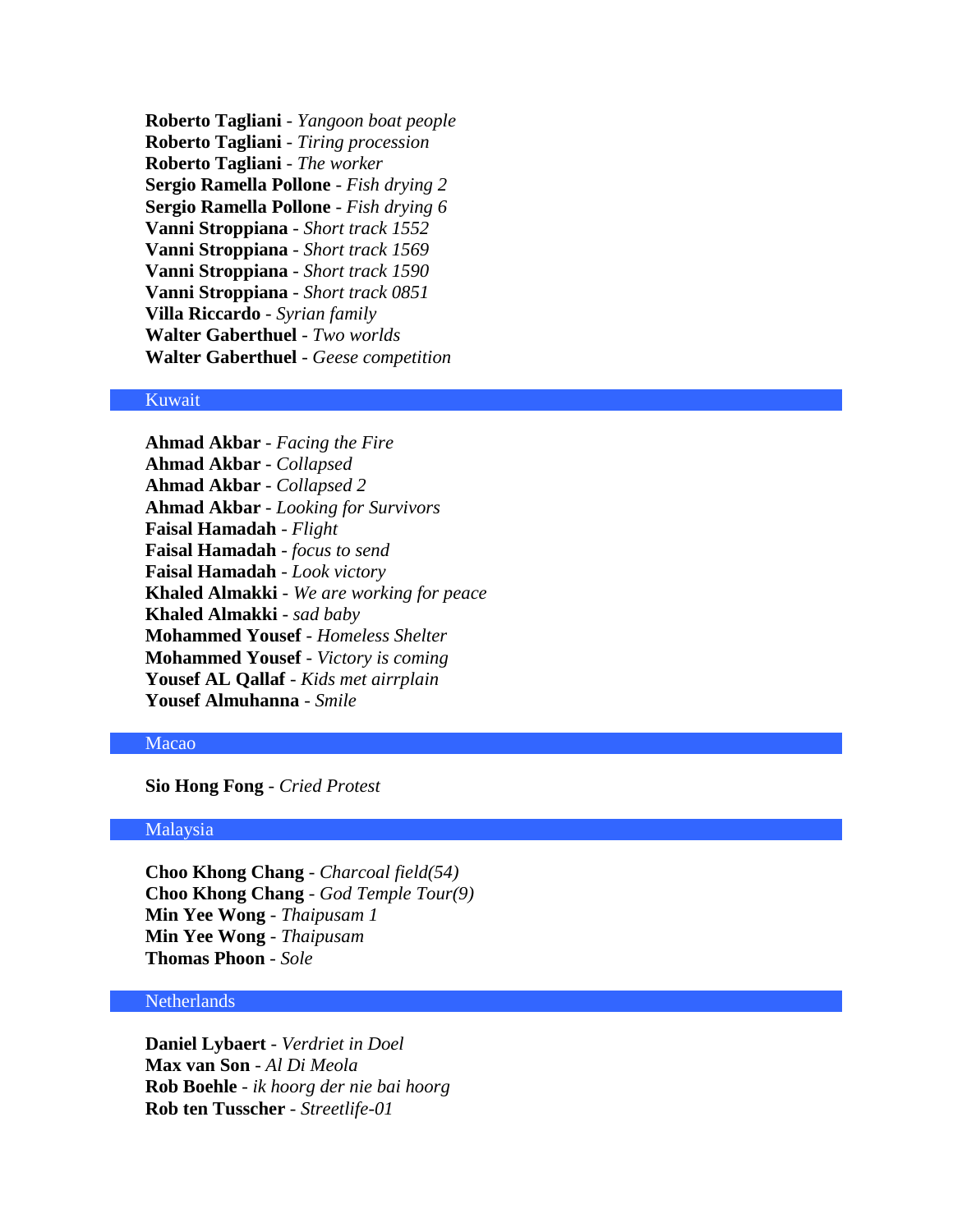### **Rob ten Tusscher** - *Thailand-25*

### New Zealand

**Bill Hodges** - *Had Better Days* **Bill Hodges** - *Ship Wreck Clean Up* **Dennis Pointer** - *damage control* **Dennis Pointer** - *gotcha*

#### Norway

**Arne Bergo** - *Fire helicopter Sund* **Geir Ivar Horgmo** - *Legend* **Gry Johanne Johanin** - *People 12* **Gry Johanne Johanin** - *People 80* **Gry Johanne Johanin** - *People 93* **Knut Lepsoe** - *My playground* **Knut Lepsoe** - *Contrasts in Albania* **Ola Arnfinn Loe** - *Hostile Environment* **Roald Synnevag** - *Arrested*

### Oman

**Ahmed Al-Mahrooqi** - *Horsemen* **Ahmed Al-Mahrooqi** - *Poor* **Ahmed Alhosni** - *National flag* **Ahmed Alhosni** - *The death of an animal* **Majid Alamri** - *Fisher11* **Majid Alamri** - *Fisher12* **Majid Alamri** - *Speed deadly6* **Said Alalawi** - *Factor salt* **Saif Alkaabi** - *Collector salt* **Salim AL Adi** - *Pride and Tradition* **Salim AL Adi** - *The Musk Woman* **Salim AL Adi** - *Woman At Work*

## Portugal

**Joao Taborda** - *Old Delhi* **Joao Taborda** - *Life Singer* **Joao Taborda** - *So Nice* **Joao Taborda** - *Dreams in Black and white*

# Romania

**Gabriel Stanciu** - *Life at Polovraci I* **Gabriel Stanciu** - *Life at Polovraci II*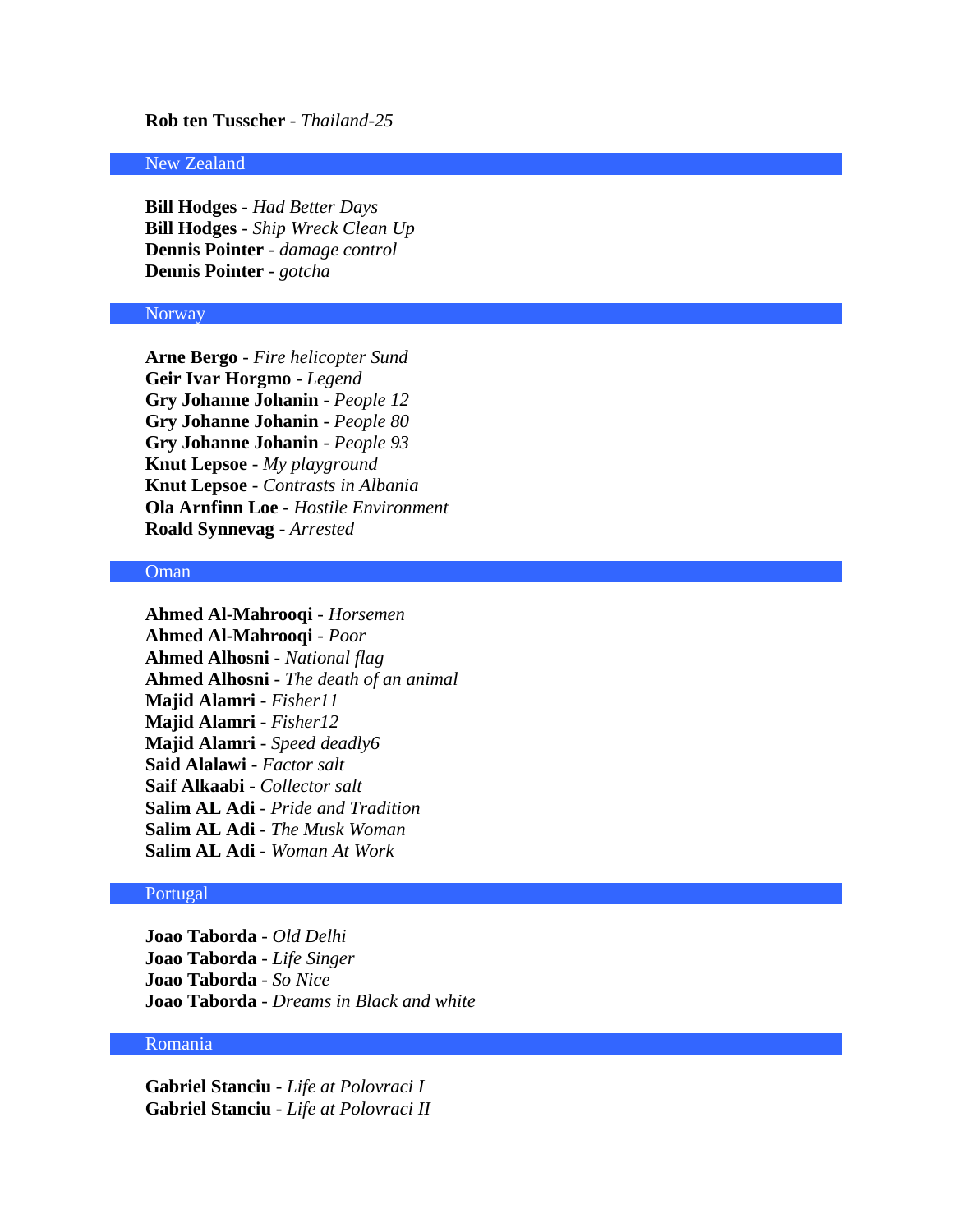**ph.d. Fudulu Catalin-Petrut** - *Poor dinner* **Vajaianu Alexandre** - *LE RACKETTEUR* **Vajaianu Alexandre** - *SERENITE*

# Russia

**Dmitry Chastikov** - *They fought for us* **Dmitry Chastikov** - *Victory day 3* **Salavat Safiullin** - *Friends* **Viktor Kanunnikov** - *Children of Cambodia 5* **Yuri Vorontsov** - *Memory watch* **Yuri Vorontsov** - *Consecration of bells*

# Samoa

**Stuart Chape** - *Mirror 1* **Stuart Chape** - *Poverty 7* **Stuart Chape** - *Ship wreck 1*

# Saudi Arabia

**Ahmed Alibrahim** - *Pray 4* **Ahmed Alibrahim** - *Ensign* **Ahmed Alibrahim** - *Hospitality Infantry* **Fatimah Al Marhoun** - *Bushkar girl* **Fatimah Al Marhoun** - *surviving* **Fatimah Al Marhoun** - *colored face* **Fatimah Al Marhoun** - *value* **Mohammed Alnaser** - *Nap Time* **Mohammed Alnaser** - *Halves* **Mohammed Alnaser** - *Mental* **Mohammed Alnaser** - *Pots* **Naseem Alabduljabar** - *pain* **Naseem Alabduljabar** - *pray 3* **Naseem Alabduljabar** - *revernce* **Nasser Alrabeai** - *Potatoes and obesity* **Nasser Alrabeai** - *Rest after work*

# Scotland

**Bill Terrance** - *Storm Lashed* **Pat Copner** - *A Shampoo before the Fair*

# Serbia

**Borislav Milovanovic** - *Flotation Plant Krivelj 136* **Borislav Milovanovic** - *Smelting Plant 31*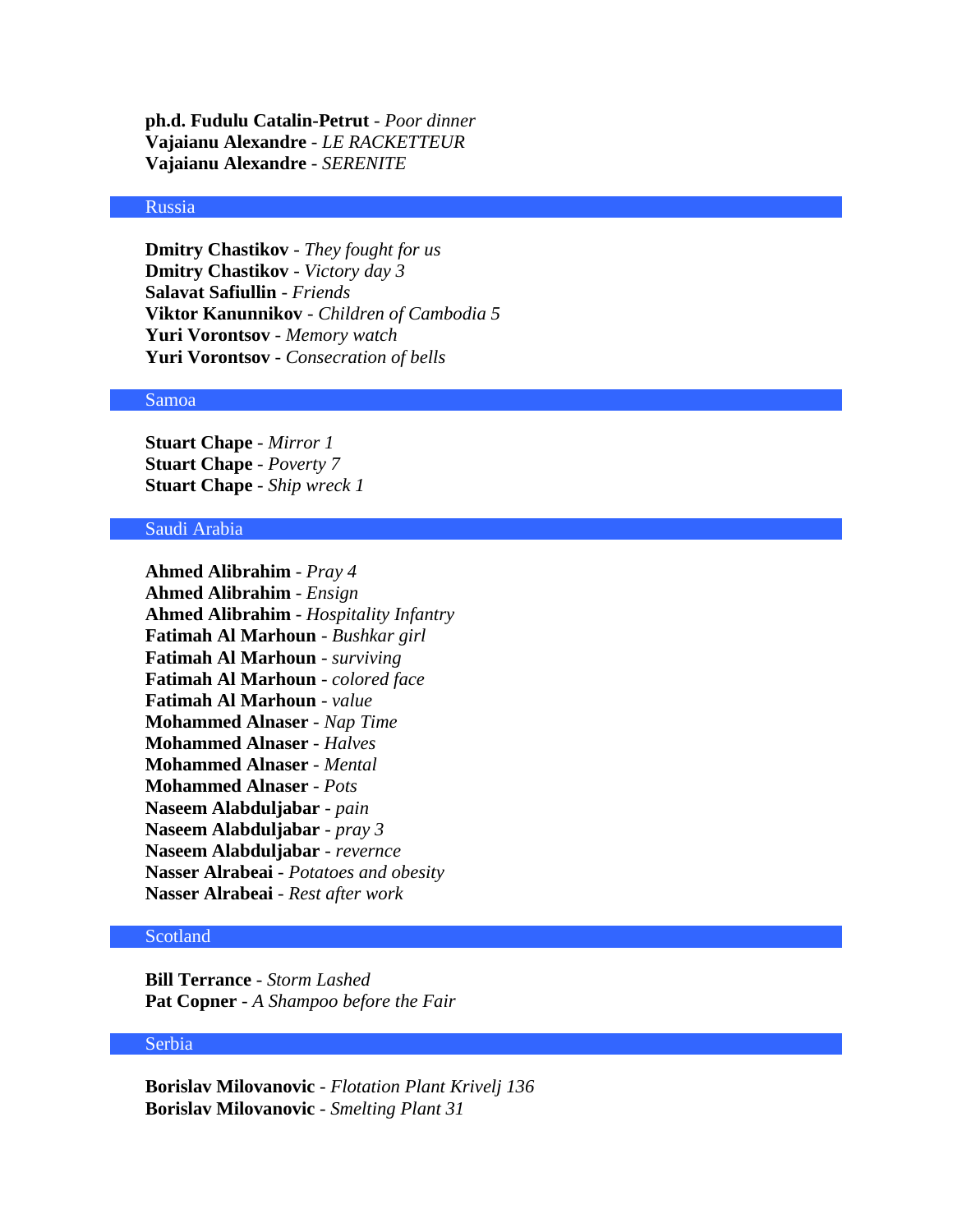**Borislav Milovanovic** - *Uncle Rasa* **Borislav Milovanovic** - *Zagradje063* **Edo Iglic** - *Forgotten charity* **Edo Iglic** - *St Petka`s day* **Edo Iglic** - *Silent witnesses* **Edo Iglic** - *I will call the police*

### Singapore

**Cheong Edward Chee Hong** - *95 People* **David Poey Cher Tay** - *Awaiting* **David Poey Cher Tay** - *Balancing* **David Poey Cher Tay** - *Puzzled* **Zee Kek Heng** - *Busy and leisure* **Zee Kek Heng** - *Oh my head*

# Slovakia

**Andrej Belovezcik** - *No Problem* **Andrej Belovezcik** - *Crazy Boys* **Andrej Belovezcik** - *Man and Woman* **Peter Skuta** - *Fire* **Peter Skuta** - *The march*

### Slovenia

**Andreja Ravnak** - *Barca* **Andreja Ravnak** - *hard life II* **Andreja Ravnak** - *divinity* **Jozica Zafred** - *FESTIVE JOY* **Lili Jazbec** - *Field in triangel* **Lili Jazbec** - *School*

#### South Africa

**Leon Pelser** - *Men at Work* **Leon Pelser** - *SA Power Station* **Leon Pelser** - *Healing Hands* **Willem Kruger** - *The Photographer*

### Spain

**Andreu Noguero** - *Live in Angkor 03* **Andreu Noguero** - *Live in Angkor 04* **Luis Leandro Serrano** - *Correfoc-1* **Santiago Choliz** - *mountain bike 10* **Santiago Choliz** - *rejoneo 06*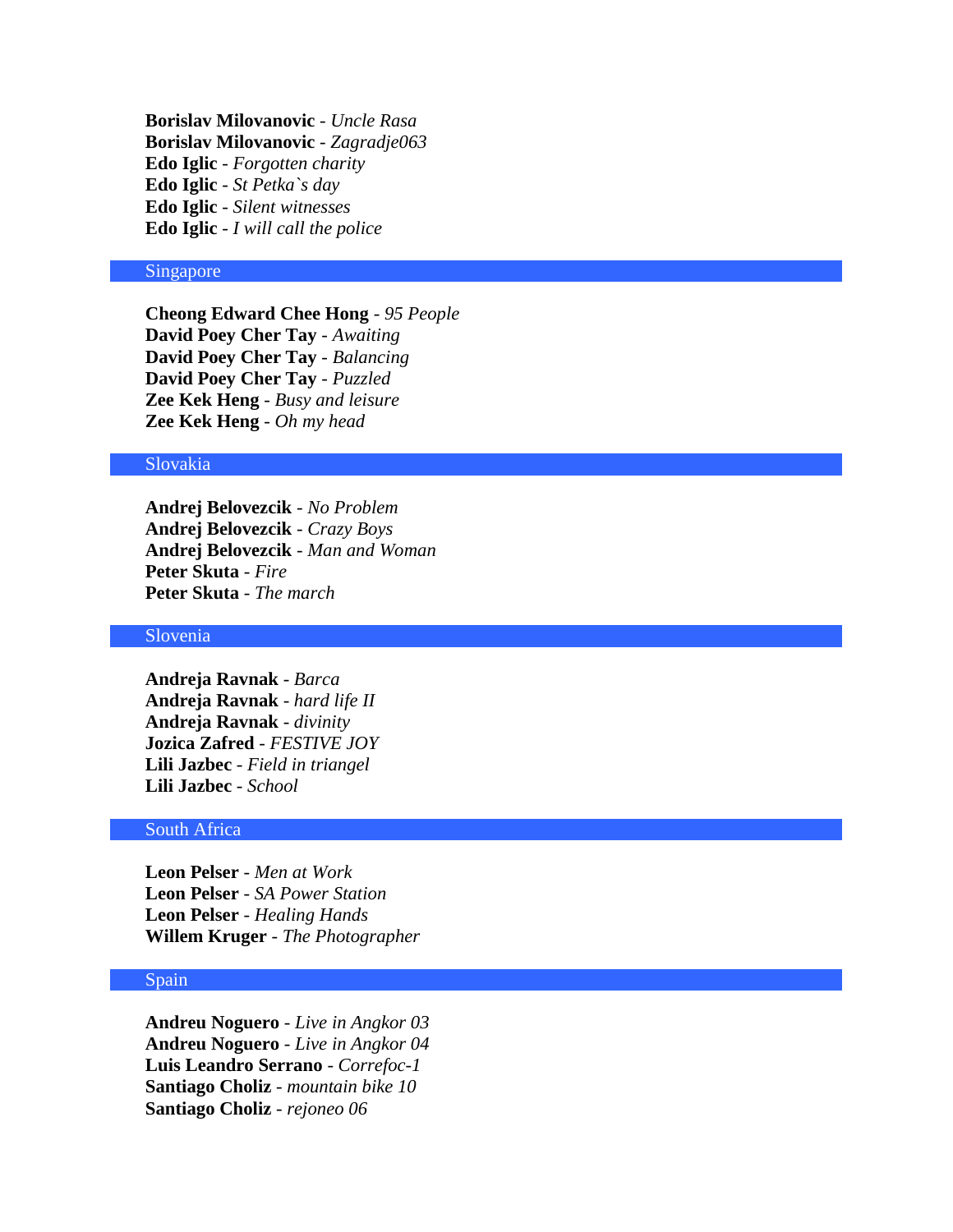## Sweden

**Jan-Thomas Stake** - *My boy* **Jan-Thomas Stake** - *Newborn No2* **Jan-Thomas Stake** - *Accept*

# Taiwan

**Feng-Lin Chen** - *Color Run 2* **Feng-Lin Chen** - *Bombing the Dragon 3* **Feng-Lin Chen** - *Divination Chair* **Shang-Min Huang** - *Fins's workers* **Shang-Min Huang** - *Fire fighter* **Shang-Min Huang** - *Fish all over the ground* **Shang-Min Huang** - *Fire*

#### **Turkey**

**Ahmet Remzi Tuluce** - *WATCHING THE FIRE* **Ahmet Remzi Tuluce** - *SHAVING A PATIENT* **Ahmet Remzi Tuluce** - *SHAVING A PATIENT-2* **Engin Kocyigit** - *Tuzla Fire* **Engin Kocyigit** - *Tuzla Fire4* **Gul Yildiz** - *syrian girl* **Gul Yildiz** - *Syrians in Istanbul* **Kemal Ozkilic** - *asura 1* **Kemal Ozkilic** - *asura 3* **Mehmet Turgut Kirkgoz** - *Different lives* **Mehmet Turgut Kirkgoz** - *Young greengrocer* **Meral Aktas** - *dangling baby* **Muzaffer Sutluoglu** - *MUSICIAN 3645* **Neslihan Yavuzer Behmuaras** - *THE OLD AND LONELY MAN* **Selnur Okudan** - *Bail out the Climate* **Selnur Okudan** - *home* **Selnur Okudan** - *the hunger* **Selnur Okudan** - *the jumper of Mostar* **Taylan Kirali** - *Violance*

# Ukraine

**Alexander Kovshun** - *storm 11* **Alexander Kovshun** - *storm 14* **Alexander Kovshun** - *Urban Flood 5* **Oleg Kutskiy** - *Fire...1* **Oleg Kutskiy** - *The march of memory ...* **Oleg Kutskiy** - *The prayer for peace ...*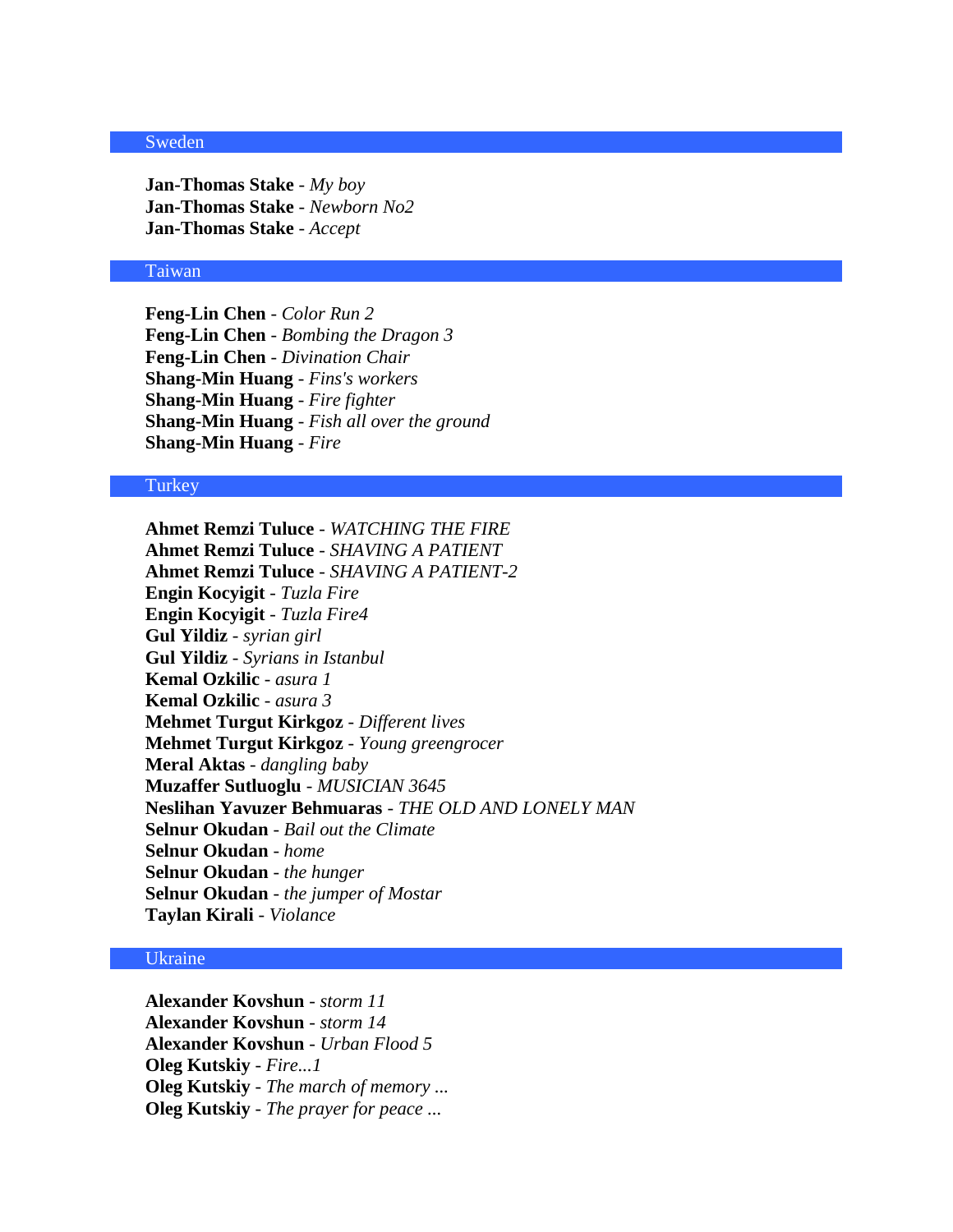**Volodimir Norba** - *Winter road in Lumshory* **Volodimir Norba** - *The village story* **Yuriy Zilinskyy** - *Entertainment* **Yuriy Zilinskyy** - *Dedication* **Yuriy Zilinskyy** - *Offensively* **Yuriy Zilinskyy** - *Street leisure*

## United Kingdom

**Greg Duncan** - *Health Issues Burma* **John Jolliffe** - *Wing Walkers* **John Larry** - *Man of Fire* **Jon C Allanson** - *Enjoying the Sun* **Jon C Allanson** - *Between Jobs playing Draughts* **Keith Elgin** - *A Touch of Yellow* **Malcolm Rapier** - *The Onlookers* **Malcolm Rapier** - *Afternoon Nap* **Marion Rapier** - *Thrown* **Martin Fry** - *Storm Tide* **Martin Fry** - *Red 1 break* **Peter Milsom** - *Hannah Cockroft* **Peter Milsom** - *Melanie Pfeifer* **Peter Milsom** - *Phil Pope* **Peter Milsom** - *Selina Jones* **Richard Tickner** - *Bless You* **Sandra Crook** - *End of the Day* **Tim Brown** - *Man Down* **Tony Potter** - *Poverty* **Valerie Duncan** - *Balloon Flight over Bagan* **Valerie Duncan** - *Sorting Chillis* **Valerie Duncan** - *At the Meat Market Bagan*

# USA

**Chau Le** - *BAC HA OPEN MARKET* **Chau Le** - *DETERMINATION* **Chau Le** - *RICE* **Gary Potts** - *Beach Novelty* **Jim David** - *FIRE JUGGLER MONO* **Jim David** - *GOING FOR THE TIE* **Jim David** - *HANGING TIGHT* **Jim David** - *RACER NO 14388* **Keith Gillett** - *Fayetteville Fire* **Keith Gillett** - *All In No. 2* **Keith Gillett** - *Steerwrestler* **Keith Gillett** - *Going for the Ball* **Mohammad Ali Salim** - *Childhood*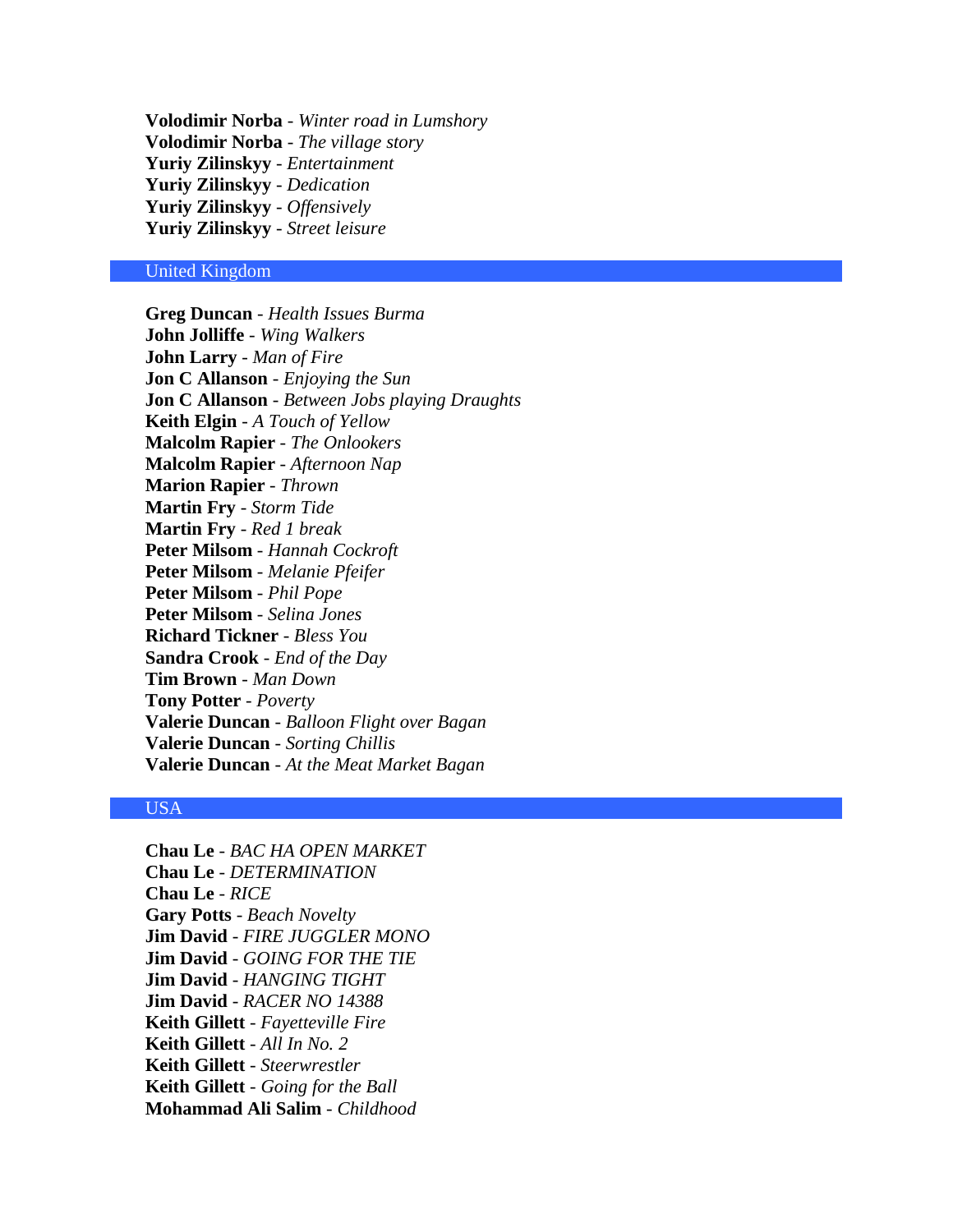**Mohammad Ali Salim** - *Chinatown Restaurant* **Mohammad Ali Salim** - *Going Fishing* **Randy Carr** - *little fireman* **Randy Carr** - *jumper* **Randy Carr** - *rundown* **Tom Tauber** - *Too Much of A Good Thing*

# Vietnam

**Bui Vy Van** - *New works* **Bui Vy Van** - *Write hurl at Spring* **HaiThinh Hoang** - *Before the storm No.7 in HaiHau beach (Namdinh)* **HaiThinh Hoang** - *Raven Phet - Spring festival in PhuTho* **HaiThinh Hoang** - *Moments in the young soldier's borders (CaoBang)* **HaiThinh Hoang** - *Where there is love (Child labor in Hungyen - Vietnam)* **Nguyen Vu Phuoc** - *Happy is* **Nguyen Vu Phuoc** - *I love peace* **Tan Kieu** - *EM YEU HOA BINH - C-01* **Tan Kieu** - *VUOT LEN SO PHAN - C-04*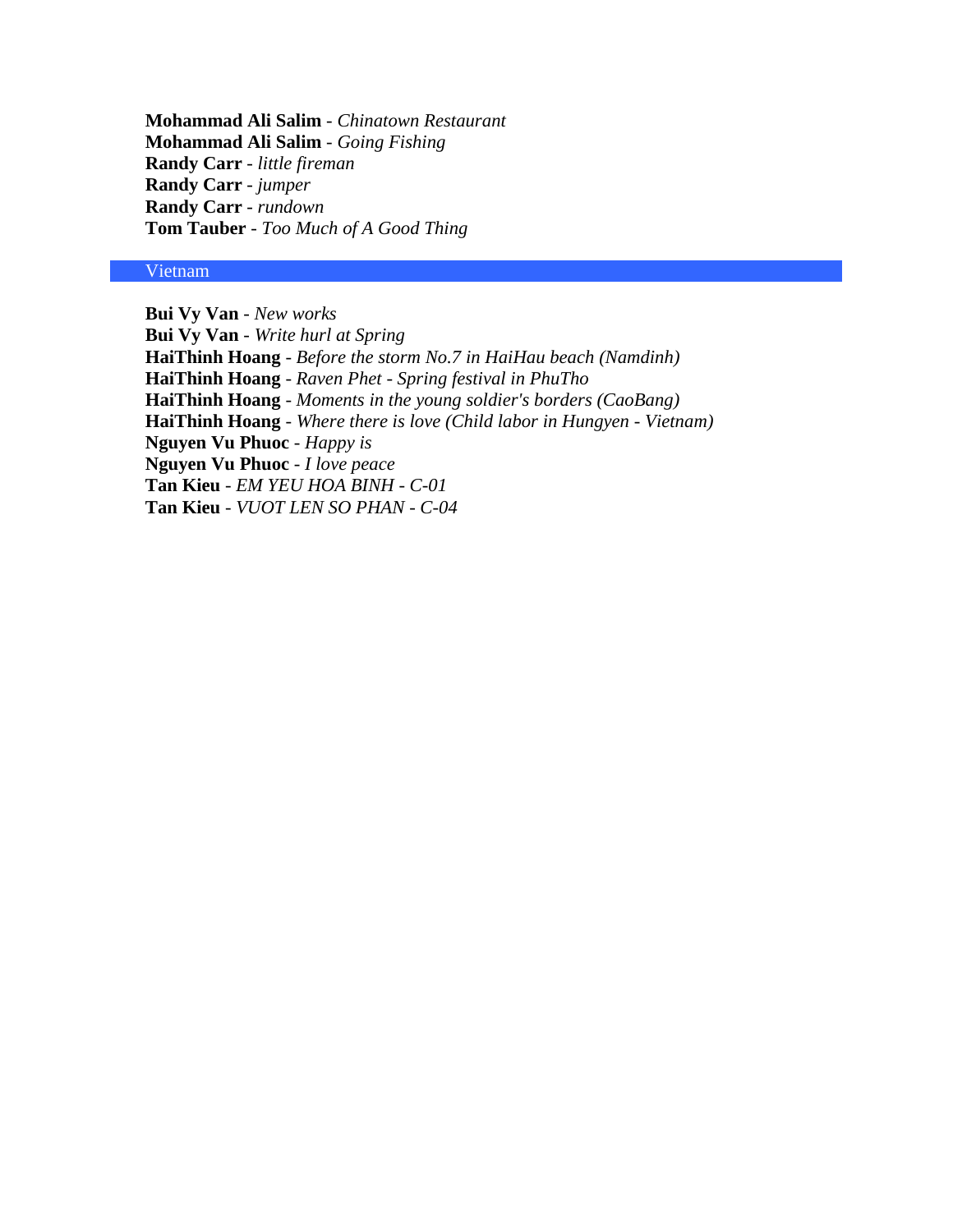# **1st International Salon of Photography " MONTENEGRO – GRAND PRIX 2014" Prvi Internacionalni Salon Fotografije "MONTENEGRO – GRAND PRIX 2014"**

#### **Awards** Theme **D) SPORT**

**FIAP Gold medal - Ludwig Loch**, Germany, Hochspringer **PSA Gold medal - Keith Elgin**, United Kingdom, A Firm Grip **DPA Gold medal - Viktor Nozicka**, Austria, An den Ringen **SALON Gold medal - Bill Terrance**, Scotland, Feeling the Strain **FIAP Silver medal - Malcolm Jenkin**, United Kingdom, Pole Vaulter **DPA Silver medal - Vicens Lafebre**, Spain, The Service #2 **SALON Silver medal - Stanislav Belicka**, Germany, Flieger **FIAP Bronze medal - Theo Kleynhans**, South Africa, Victorius **DPA Bronze medal - Bob Given**, United Kingdom, Cage Fighters **SALON Bronze medal - Frank van Pelt**, Ireland, My Ball! **FIAP HM - Guy B. Samoyault**, France, Shingo 2 **FIAP HM - Livinus Bleyen**, Belgium, Vital 140 **FIAP HM - ph.d. Fudulu Catalin-Petrut**, Romania, Effort **FIAP HM - Roger Jourdain**, France, FMX Chris Brock No3 **FIAP HM - Thanh Trung Dang**, Vietnam, FINISHING STROKE **FIAP HM - Wu Ming Lam**, Hong Kong, WRESTLE **PSA HM - Joseph Tam**, Australia, Wrestling **PSA HM - Serge Vallon**, France, Rattraper de barre **PSA HM - Tak Cheong Pun**, Macao, VAULT **DPA HM - Ahmad Akbar**, Kuwait, Raising Up **DPA HM - Christian Schweiger**, Germany, Seahorses **DPA HM - Feng-Lin Chen**, Taiwan, Rain or Shine **DPA HM - Graeme Watson**, Australia, Concentration **DPA HM - HaiThinh Hoang**, Vietnam, Diving **DPA HM - Yousef AL Qallaf**, Kuwait, Rock the world **SALON HM - Greg Duncan**, United Kingdom, Young Monks With Football **SALON HM - Holger Tobuschat**, Guatemala, Ground Action **SALON HM - Jef Lemmens**, Belgium, Four drivers **SALON HM - Karl Markloff**, Germany, Der Sieger **SALON HM - Louis Van Calsteren**, Belgium, Deux mains **SALON HM - Majid Alamri**, Oman, Start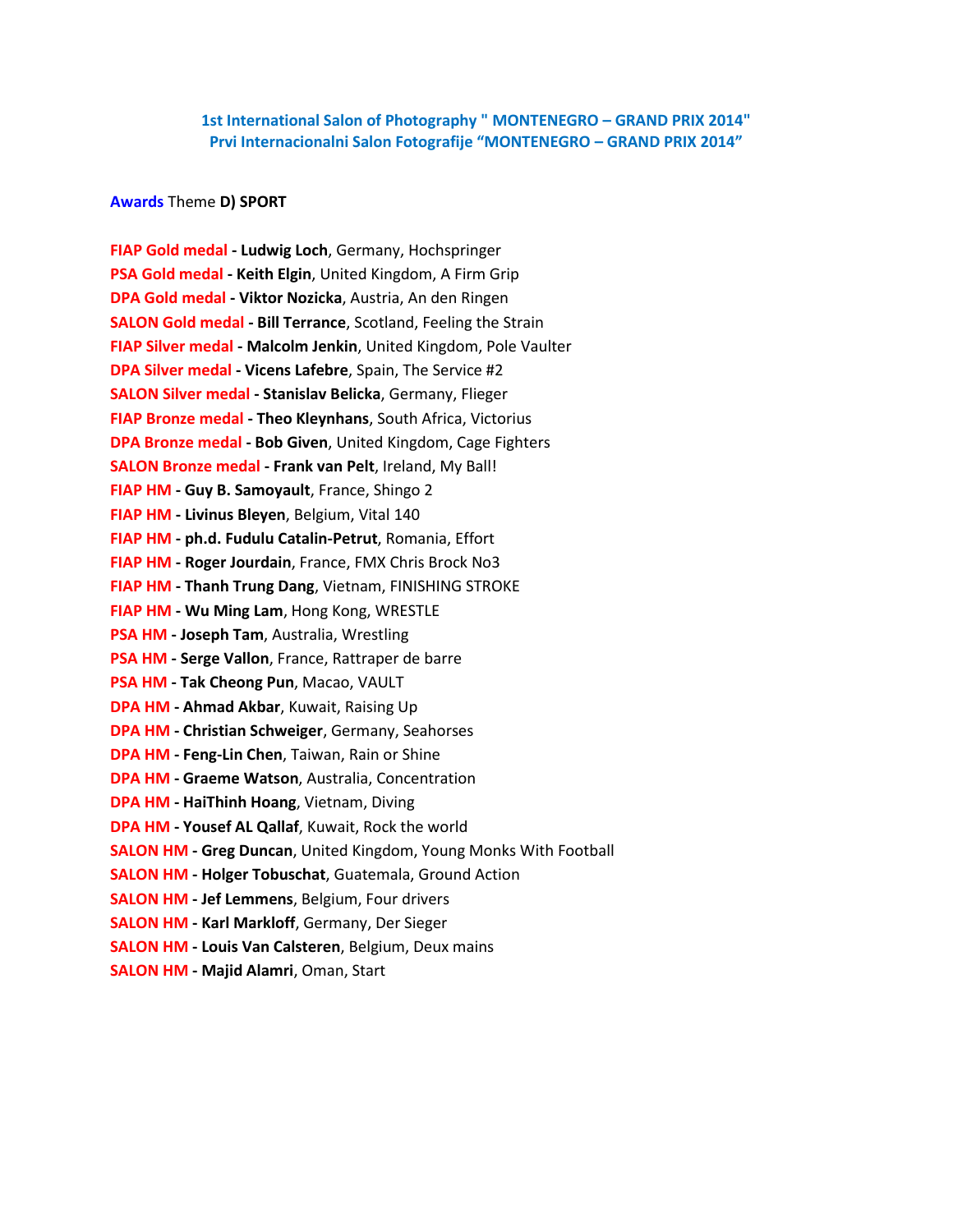# **1st International Salon of Photography " MONTENEGRO – GRAND PRIX 2014" Prvi Internacionalni Salon Fotografije "MONTENEGRO – GRAND PRIX 2014"**

#### **Accepted** Theme **D) SPORT**

#### Argentina

## **Luis Alberto Franke** - *Escalada en hielo*

#### Australia

**David Miller** - *Out of the Way* **David Miller** - *Sandy Landing* **David Miller** - *Women Crash 1* **Georgie McKie** - *Blade Runner* **Georgie McKie** - *Eating Dust* **Georgie McKie** - *Ecstacy* **Gordon Dean** - *TAYLOR WRIGHT* **Gordon Dean** - *UPRIGHT* **Graeme Watson** - *Concentration* **Graeme Watson** - *Thats My Boy* **Graeme Watson** - *The Bowler 3* **James Lu** - *Angry bull-3* **James Lu** - *Angry bull-4* **James Lu** - *Falling* **James Lu** - *Kayak-3* **John Chapman** - *Agony of the Long Jump* **John Chapman** - *Climber on Wall* **Joseph Tam** - *Camel Racing* **Joseph Tam** - *Life Savers* **Joseph Tam** - *Wrestling* **Kym Douglas** - *Motocross 3 Handstand* **Laki Anagnostis** - *Hard Going* **Leanne Alessi** - *Courage & Strength 2* **Phillipa Alexander** - *Quad Bike Jump* **Phillipa Alexander** - *No 72* **Phillipa Alexander** - *Green Bike Racer* **Ron McKie** - *Handstand* **Roy Killen** - *Down the red line* **Sally Everson** - *Control* **Sally Everson** - *Full Stretch* **Sally Everson** - *Power* **T.P Huynh** - *Cowboy-2* **T.P Huynh** - *Good Skill* **T.P Huynh** - *Cowgirl 3*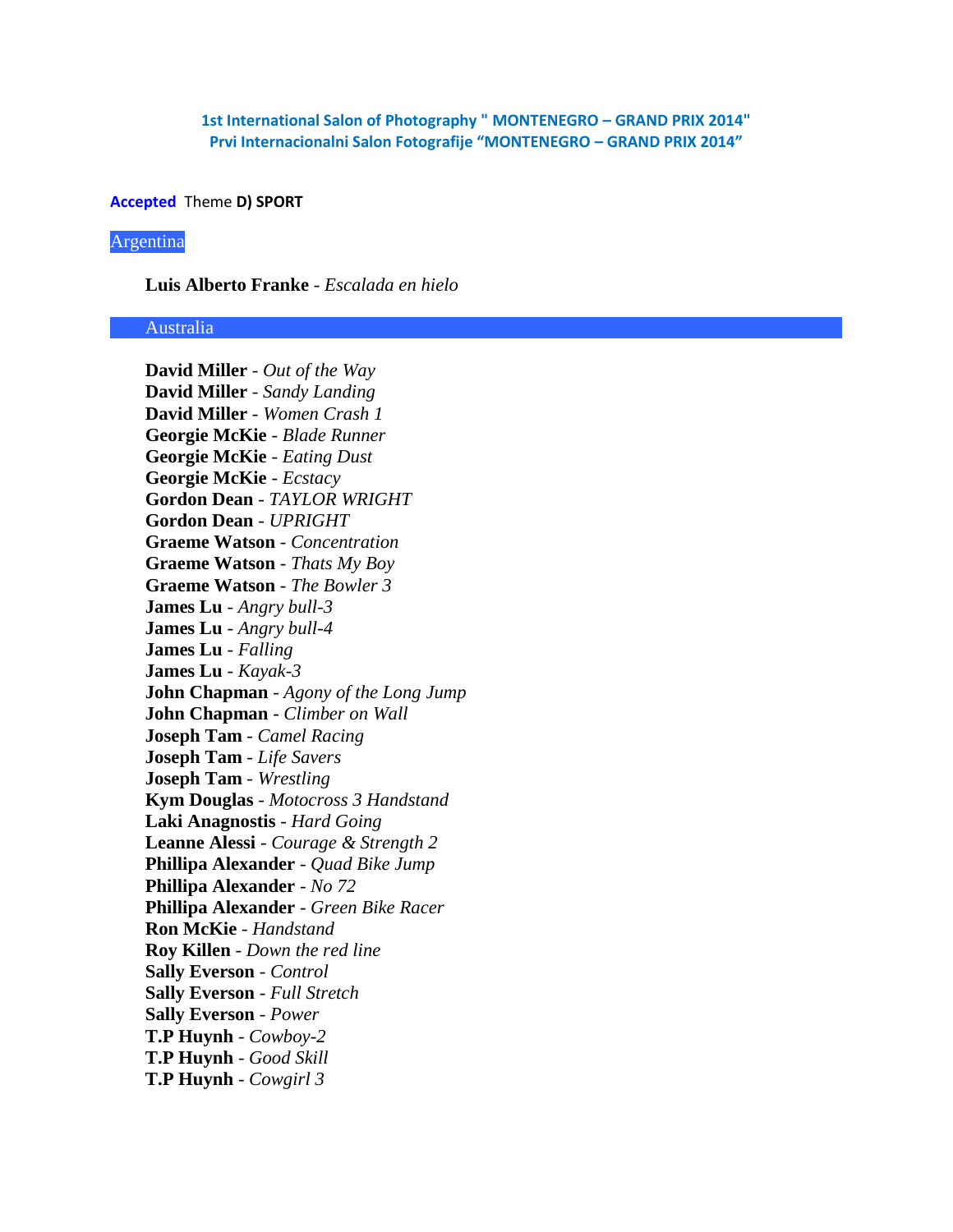# Austria

**Alois Bernkopf, Dr.** - *Amelie* **Alois Bernkopf, Dr.** - *Amusing run* **Alois Bernkopf, Dr.** - *Happy with TT* **Heinrich Winkler** - *D one* **Heinrich Winkler** - *D three* **Johann Hoelblinger** - *Speedway 2* **Johann Hoelblinger** - *Biker* **Johann Hoelblinger** - *on trail 1* **Johann Schrittwieser** - *Erzbergrodeo* **Johann Schrittwieser** - *full speed* **Matthias Kroissenbrunner** - *MK1300115* **Matthias Kroissenbrunner** - *MK1300578* **Matthias Kroissenbrunner** - *MK1302991* **Matthias Kroissenbrunner** - *MK1303091* **Viktor Nozicka** - *An den Ringen* **Viktor Nozicka** - *Hart, aber herzlich* **Viktor Nozicka** - *Schulterwurf* **Viktor Nozicka** - *Rollstuhlfahrer*

## Bahrain

**Fadhel Almutaghawi** - *DUST FIGHTER* **Fadhel Almutaghawi** - *SAND ATTACK* **Fadhel Almutaghawi** - *fall* **Hussain Albahrani** - *woow*

# Belgium

**Danny Kerremans** - *Othello* **Jacky Panhuyzen** - *It's Over* **Jacky Panhuyzen** - *Mud Fight* **Jef Lemmens** - *Crelan* **Jef Lemmens** - *Duel* **Jef Lemmens** - *Four drivers* **Jef Lemmens** - *High jumper* **Jhony Vandebroeck** - *Rode helm* **Jhony Vandebroeck** - *Turbo HZS* **Livinus Bleyen** - *Cycling LBL 2012* **Livinus Bleyen** - *Motorcycle Speedway* **Livinus Bleyen** - *Vital 140* **Louis Van Calsteren** - *Determination canine* **Louis Van Calsteren** - *Deux mains* **Louis Van Calsteren** - *Passing* **Wilkie De Bondt** - *R4 BROTAS TEAM*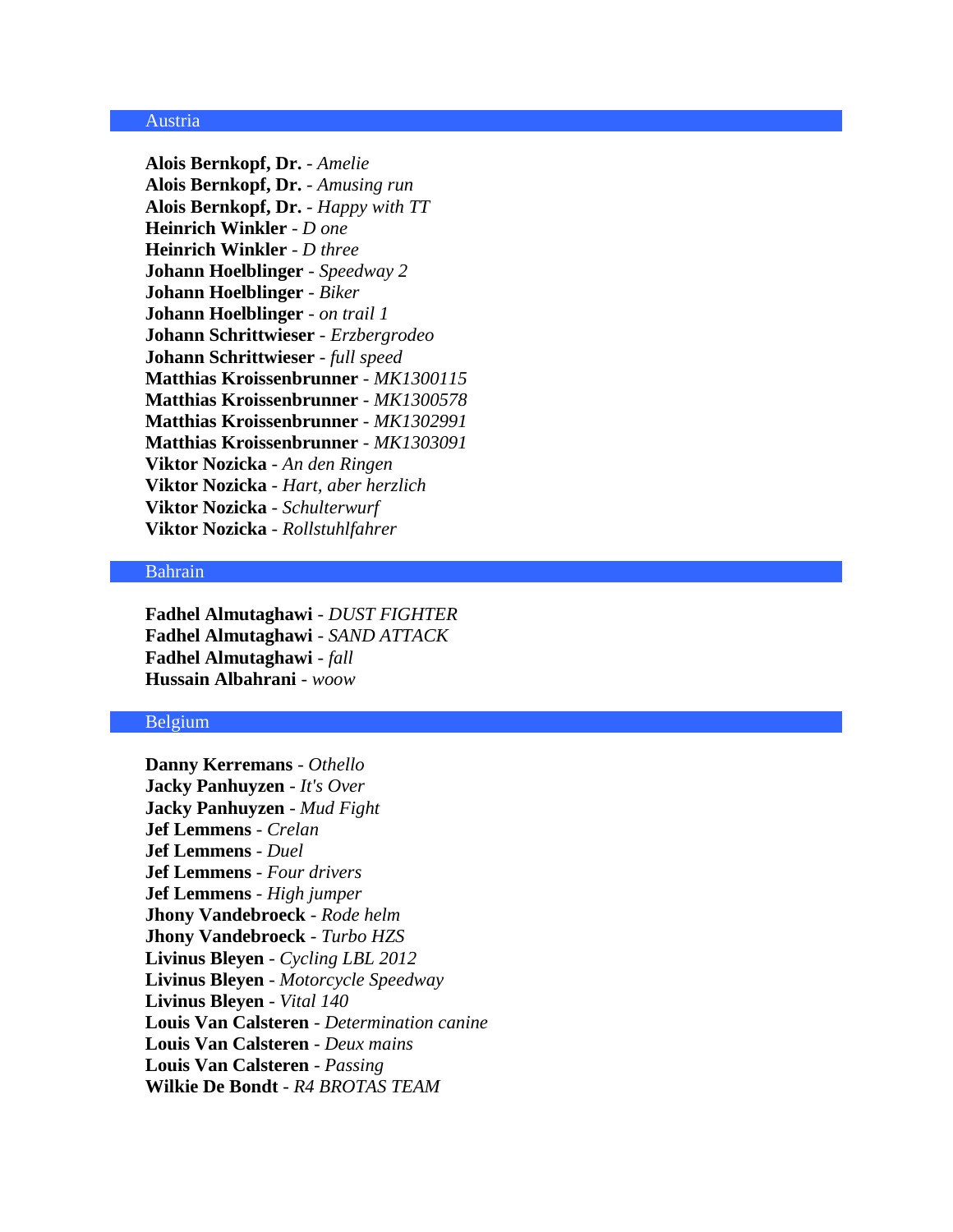# Bosnia and Herzegovina

# **Slobodan Krstic** - *Dziu kumite*

# Canada

**Francis King** - *Almost* **Francis King** - *No 537* **Francis King** - *Catch Me If You Can* **K C Tam** - *A sharp turn* **K C Tam** - *Angry bull* **K C Tam** - *Full strength* **Phillip Kwan** - *Dunk* **Phillip Kwan** - *Husky Racer 29* **Phillip Kwan** - *Bull in Air* **Yung Niem** - *Bringing the steer to the ground* **Yung Niem** - *Cycling leader* **Yung Niem** - *Hair in the air* **Yung Niem** - *Rafting competition*

# China

**Ge Xiao** - *Big Wave* **Ge Xiao** - *Competition for football* **Jinghui Chen** - *STARS OF THE FUTURE* **Shutian Liu** - *women epee* **Yunsheng He** - *D2-Advance* **Yunsheng He** - *D3-Dragon Boat Race*

### **Cyprus**

**Mustafa Evirgen** - *Cyclist* **Pantelis Kranos** - *The lady diver and the wreck Zenobia*

## Finland

**Ari Laine** - *Trainnf for boat race* **Eero Hauta-aho** - *Jump* **Johanna Lyomila** - *Strongman* **Kalle Salonen** - *Endurodriver 3* **Lassi Tuominen** - *Here we come NHL* **Marjukka Vaha-Ettala** - *Boys have fun* **Seppo Rintala** - *RAFTING 11*

## France

**Eric Causse** - *Touche verticale*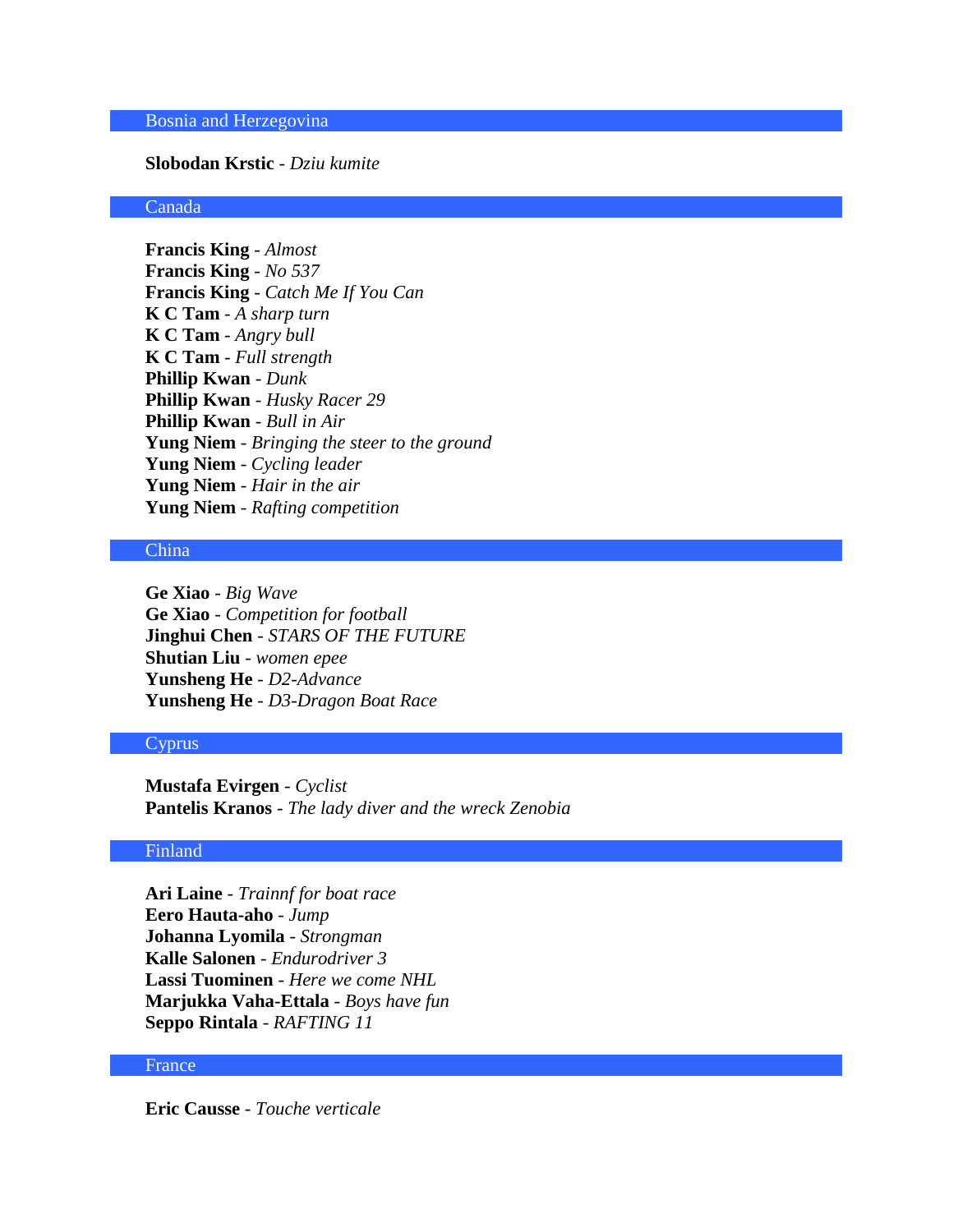**Eric Causse** - *VTT en vol* **Guy B. Samoyault** - *Shingo 2* **Guy B. Samoyault** - *Barnstormers 133* **Marc Chambre** - *Deux portes* **Roger Jourdain** - *BMX 23B Blue* **Roger Jourdain** - *Enduro Supporters* **Roger Jourdain** - *FMX Chris Brock No3* **Roger Jourdain** - *FMX Pedro Moreno No1* **Serge Vallon** - *Slalom geant 04* **Serge Vallon** - *Rattraper de barre* **Serge Vallon** - *Geant porte rouge*

### **Germany**

**Christian Schweiger** - *Duhner Wattrennen* **Christian Schweiger** - *Seahorses* **Eva Flasche** - *Galopper* **Eva Flasche** - *Speedway 1* **Eva Flasche** - *Im Eiskanal* **Eva Flasche** - *Schneerennen* **Heike Ehlers** - *dancing* **Heike Ehlers** - *moto cross* **Heiko Roemisch** - *backside* **Heiko Roemisch** - *fight for victory 6343* **Joachim Schmitt** - *Tennisplayer 3* **Karl Markloff** - *Der Sieger* **Lothar Noth** - *Rasant* **Lothar Noth** - *Wettfahrt* **Ludwig Loch** - *Bobsled 1* **Ludwig Loch** - *Dynamik* **Ludwig Loch** - *Eisspeedway 1* **Ludwig Loch** - *Hochspringer* **Stanislav Belicka** - *Flieger* **Stanislav Belicka** - *Cross* **Stanislav Belicka** - *Rennen* **Volker Meinberg** - *Wollman Rink 02*

### **Greece**

**Kostas Chalkiadakis** - *Balloon* **Kostas Chalkiadakis** - *Water Polo 1*

### Guatemala

**Holger Tobuschat** - *Flying Start* **Holger Tobuschat** - *Ground Action*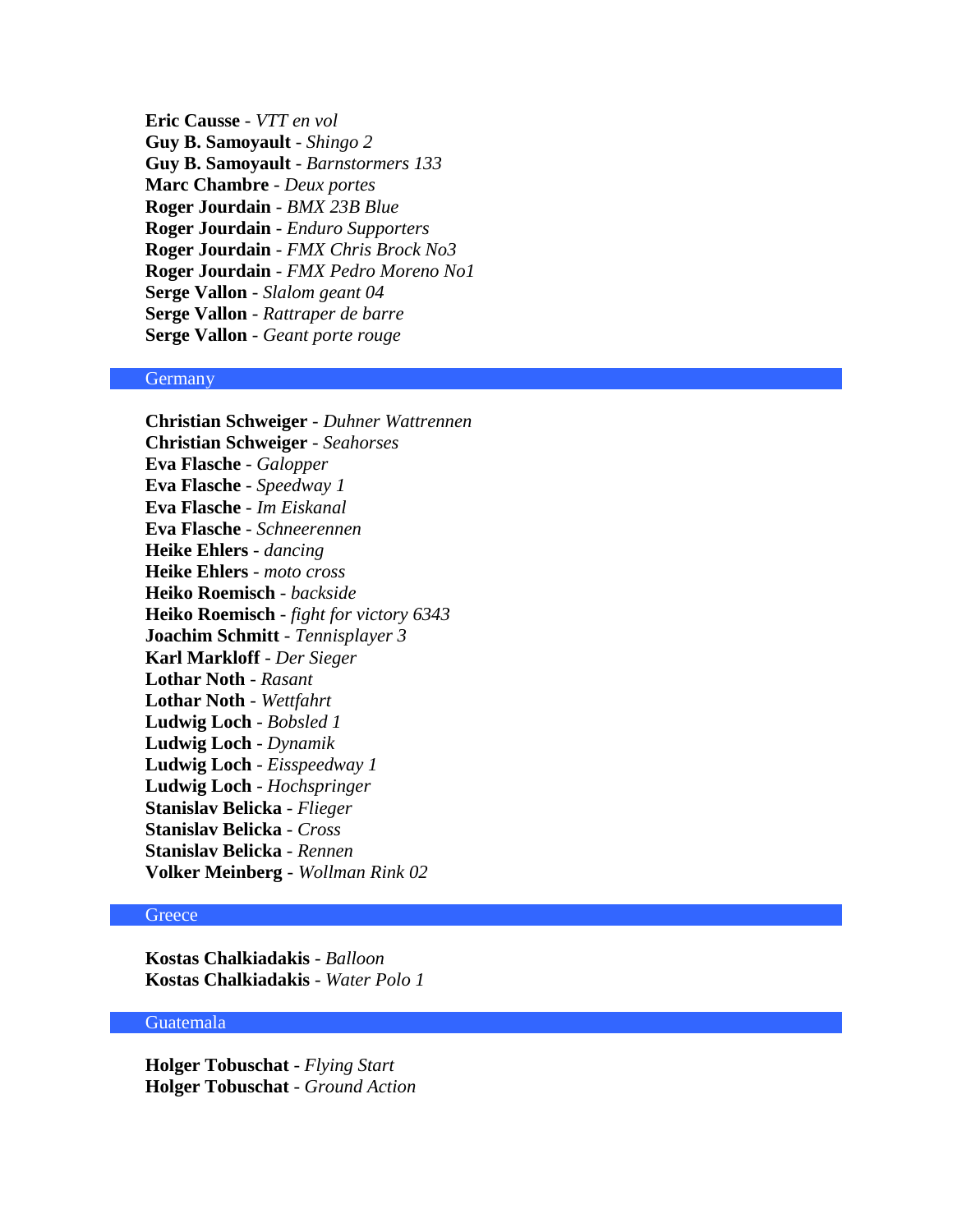# Hong Kong

**H.W. Chan** - *Fly to walk* **Ho Philip SC** - *Break Away* **Hon-kwong Lee** - *No barrier* **Hon-kwong Lee** - *Sport spirit* **Hon-kwong Lee** - *Round the road* **Hong Wai Victor Cheng** - *CHILDREN 1* **Hong Wai Victor Cheng** - *CHILDREN 6* **Hong Wai Victor Cheng** - *BMX BICYCLING 1* **Shiu Gun Wong** - *Beautiful Gowgirl #2* **Wu Ming Lam** - *WRESTLE* **Wu Ming Lam** - *KICKING FACE* **Wu Ming Lam** - *PUNCH* **Yau Ming Charles Ho** - *Swimming gala* **Yau Ming Charles Ho** - *Dragon Boat Racing* **Yau Ming Charles Ho** - *I lead* **Yau Ming Charles Ho** - *Joy of winners*

## Hungary

**Ferenc Molnar** - *Dribble2*

India

**Vaibhav Jaguste** - *Rapling Couple*

### Iran

**Saeed Barikani** - *Beauty of flight*

# Ireland

**Deirdre Watson** - *Wipeout* **Deirdre Watson** - *Waverider* **Frank van Pelt** - *My Ball!* **Frank van Pelt** - *Tussle* **Jarlath Judge** - *In The Air* **Joe Doyle** - *Lineout* **Joe Doyle** - *Laytown Races* **Patrick Kavanagh** - *Here we go* **Patrick Kavanagh** - *Our Boat* **Patrick Kavanagh** - *Watch the ball* **Teresa Kavanagh** - *Left Right*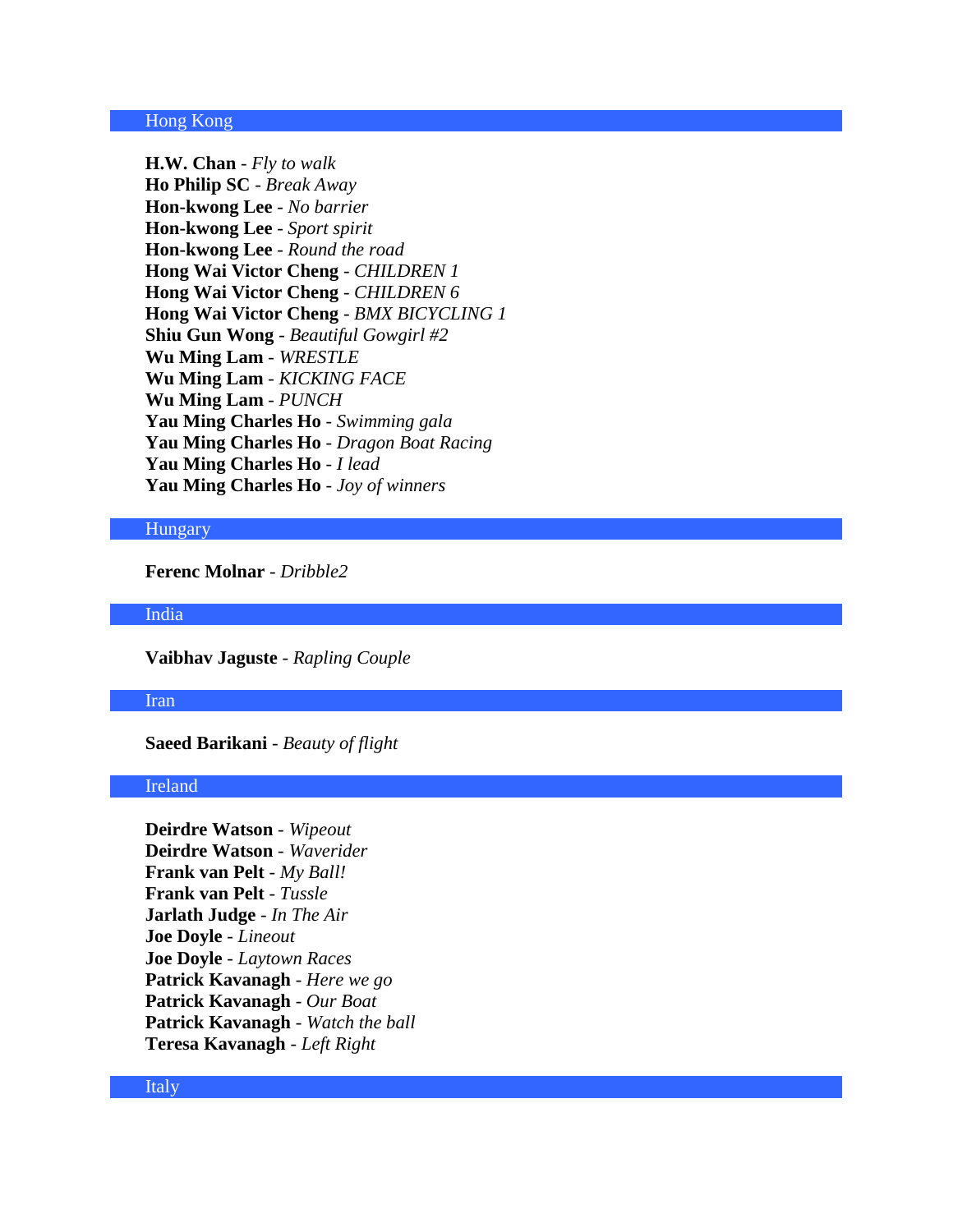**Angiolo Manetti** - *Double Under* **Angiolo Manetti** - *Pull Up* **Claudio Serboli** - *Gioco del Pozzo\_1* **Claudio Serboli** - *Motocross\_3* **Francesca Salice** - *BULL FIGHT* **Francesca Salice** - *WHITE TURF SKIJORING* **Francesca Salice** - *WHITE TURF* **Giovanni Nuti** - *Gymnastics 3* **Marco Bartolini** - *Motocross 3* **Vanni Stroppiana** - *To the finish* **Vanni Stroppiana** - *Fencing team 06* **Villa Riccardo** - *Before the goal* **Villa Riccardo** - *Go* **Walter Gaberthuel** - *Handbiker in Black* **Walter Gaberthuel** - *Done it* **Walter Gaberthuel** - *Bolt*

#### Kuwait

**Abdulaziz Alasousi** - *R10* **Abdulaziz Alasousi** - *rally 10* **Abdulaziz Alasousi** - *R2* **Abdulaziz Alasousi** - *MOTOCROSS 2* **Ahmad Akbar** - *Sand Storm* **Ahmad Akbar** - *Raising Up* **Faisal Hamadah** - *fast* **Faisal Hamadah** - *focus* **Faisal Hamadah** - *go away* **Khaled Almakki** - *jit ski tic taca* **Mohammad Buqrais** - *Fast enough* **Mohammad Buqrais** - *Over the clouds* **Mohammad Buqrais** - *Splash Sand* **Mohammad Buqrais** - *Triple* **Murtadha Alqazwini** - *monster eyes* **Yousef AL Qallaf** - *Rock the world* **Yousef AL Qallaf** - *sand cutting* **Yousef AL Qallaf** - *catch me if you can*

# Macao

**Sio Hong Fong** - *Beach Volleball* **Sio Hong Fong** - *Grand Prix Motorcycle* **Tak Cheong Pun** - *YOU SIGHT I DEFEND ATTACK* **Tak Cheong Pun** - *VAULT*

**Netherlands**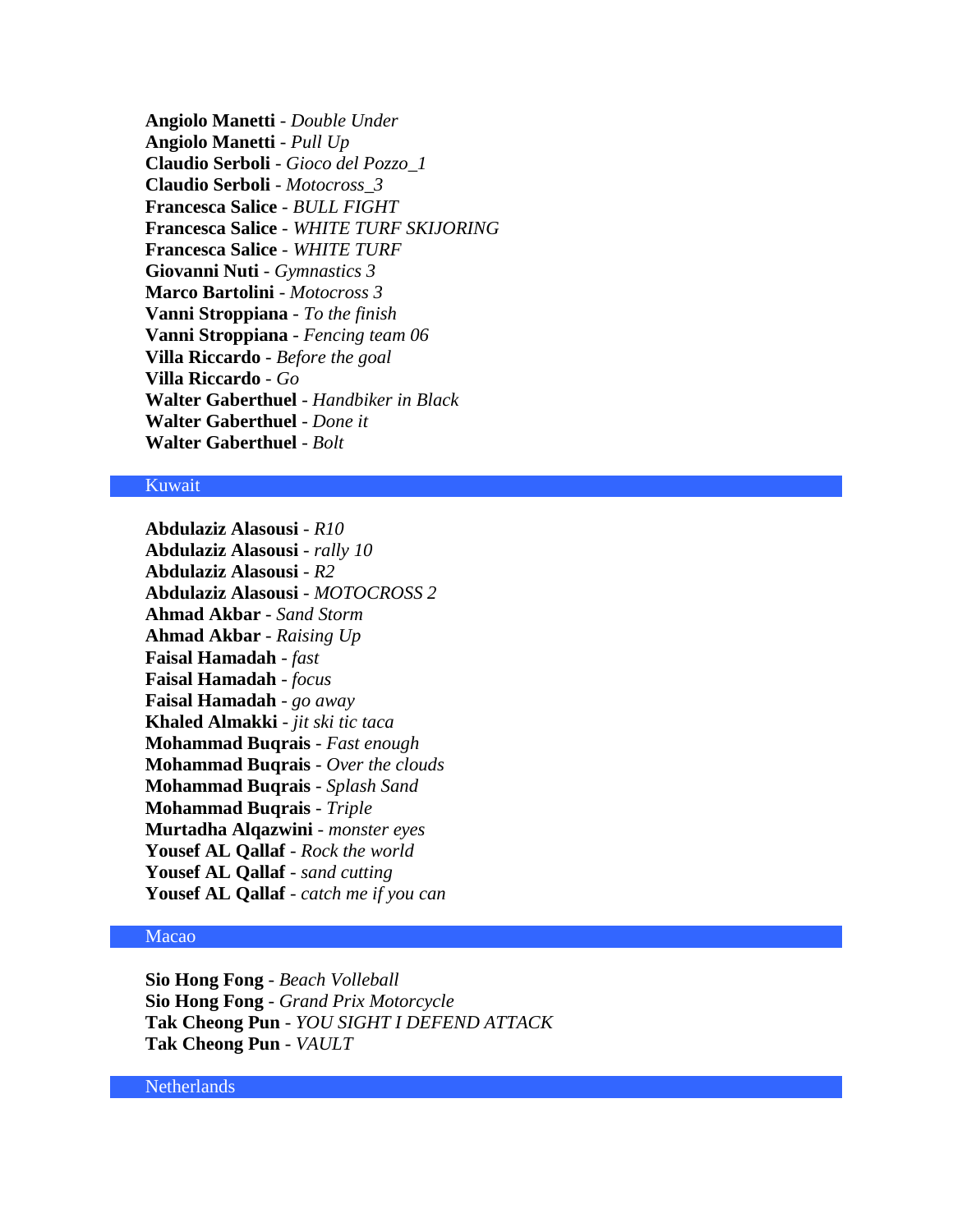**Leen Buijs** - *Lonely in the dust* **Leen Buijs** - *Mouthfuls of sand* **Rob ten Tusscher** - *Skater-01*

# New Zealand

# **Dennis Pointer** - *hanging out*

#### Norway

**Geir Ivar Horgmo** - *Defar vs Dibaba* **Geir Ivar Horgmo** - *Dutch Duel* **Gry Johanne Johanin** - *Natur 169* **Knut Lepsoe** - *Rafting in Sjoa* **May Britt Sorensen** - *Consentrate*

### Oman

**Majid Alamri** - *Start* **Majid Alamri** - *the great escape* **Musab Albadi** - *Originality 2* **Said Alalawi** - *Camel Race*

#### Romania

# **ph.d. Fudulu Catalin-Petrut** - *Effort*

#### Russia

**Yuri Vorontsov** - *Marathon 2*

# Scotland

**Bill Terrance** - *Caught in the Net* **Bill Terrance** - *Feeling the Strain* **Bill Terrance** - *Muddy Motocross* **Bill Terrance** - *Nearly at the Top* **James Black** - *Bicycle Race* **James Black** - *In the Lead* **James Black** - *On the Limit* **Pat Copner** - *Determination*

#### Serbia

**Edo Iglic** - *After the race* **Edo Iglic** - *Climbing 1* **Edo Iglic** - *Climbing 4*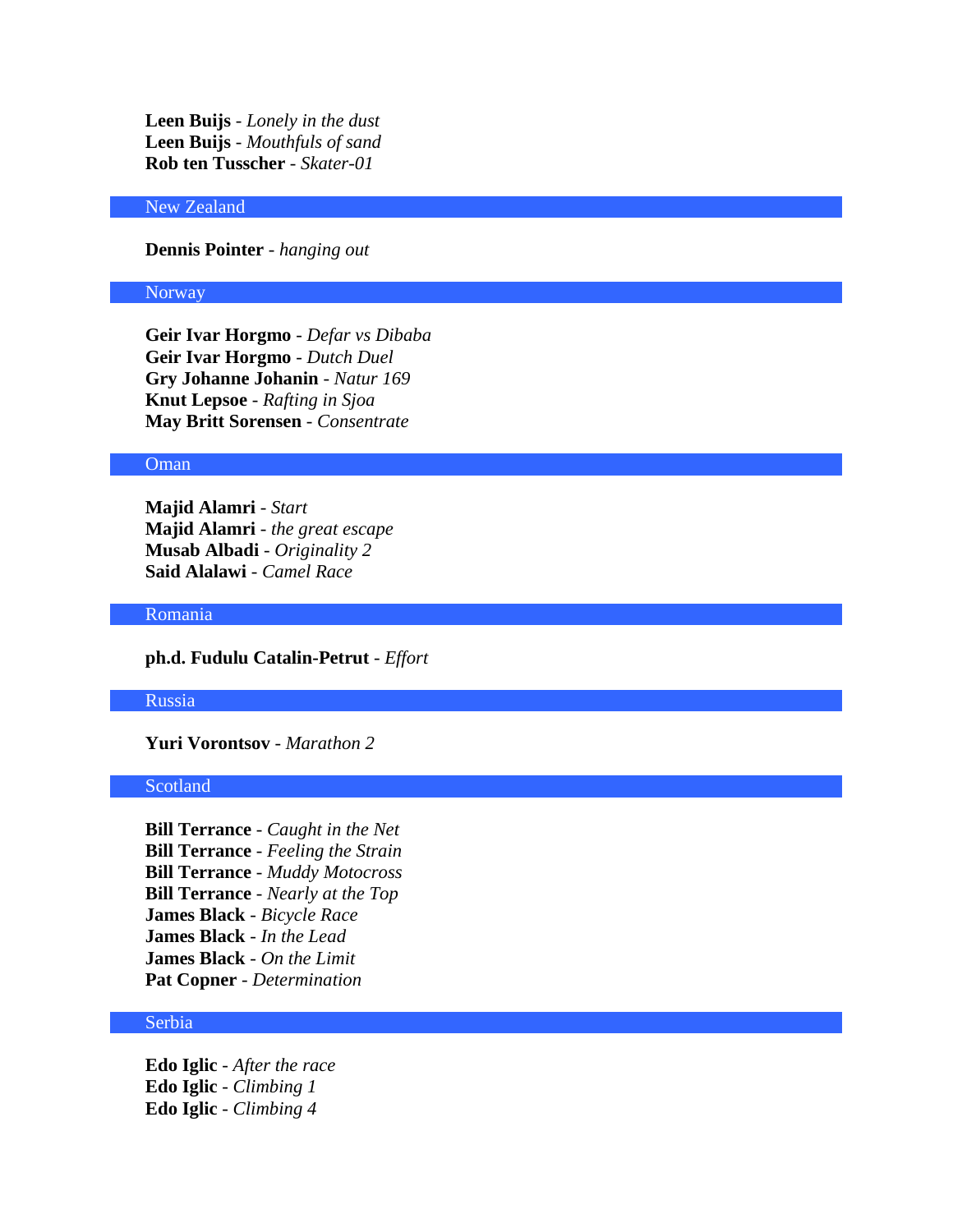#### Singapore

**Cheong Edward Chee Hong** - *Dragon Boat Race* **Cheong Edward Chee Hong** - *Horse Racing*

### Slovakia

**Andrej Belovezcik** - *The Escape* **Peter Skuta** - *Critical strike*

#### South Africa

**Malie Van der Vyver** - *Dive Bomb* **Malie Van der Vyver** - *Workout* **Neels Beyers** - *Coming to a stop* **Neels Beyers** - *Full speed* **Neels Beyers** - *Kitesurfer* **Shaun Laishley** - *Lean on me* **Shaun Laishley** - *Girl Talk* **Theo Kleynhans** - *Victorius* **Theo Kleynhans** - *Almost There* **Willem Kruger** - *Pass the goalkeeper* **Willem Kruger** - *Hekkies 195*

# Spain

**Andreu Noguero** - *Futbool en Tanzania* **Andreu Noguero** - *Superación 2* **Andreu Noguero** - *Surf en Sitges* **Luis Leandro Serrano** - *Regata* **Luis Leandro Serrano** - *Esfuerzo* **Luis Leandro Serrano** - *Salto de longitud* **Luis Leandro Serrano** - *Sprint final* **Santiago Choliz** - *rhythmic gymnastics 29* **Vicens Lafebre** - *Serving for match* **Vicens Lafebre** - *The Service #1* **Vicens Lafebre** - *The Service #2* **Vicens Lafebre** - *World champions Chen Roulin and Liu Huixia*

# Taiwan

**Feng-Lin Chen** - *Shot Put* **Feng-Lin Chen** - *Play the Dodge Ball* **Feng-Lin Chen** - *Rain or Shine* **Min-Sheng Ku** - *Surfing 3* **Shang-Min Huang** - *To chase*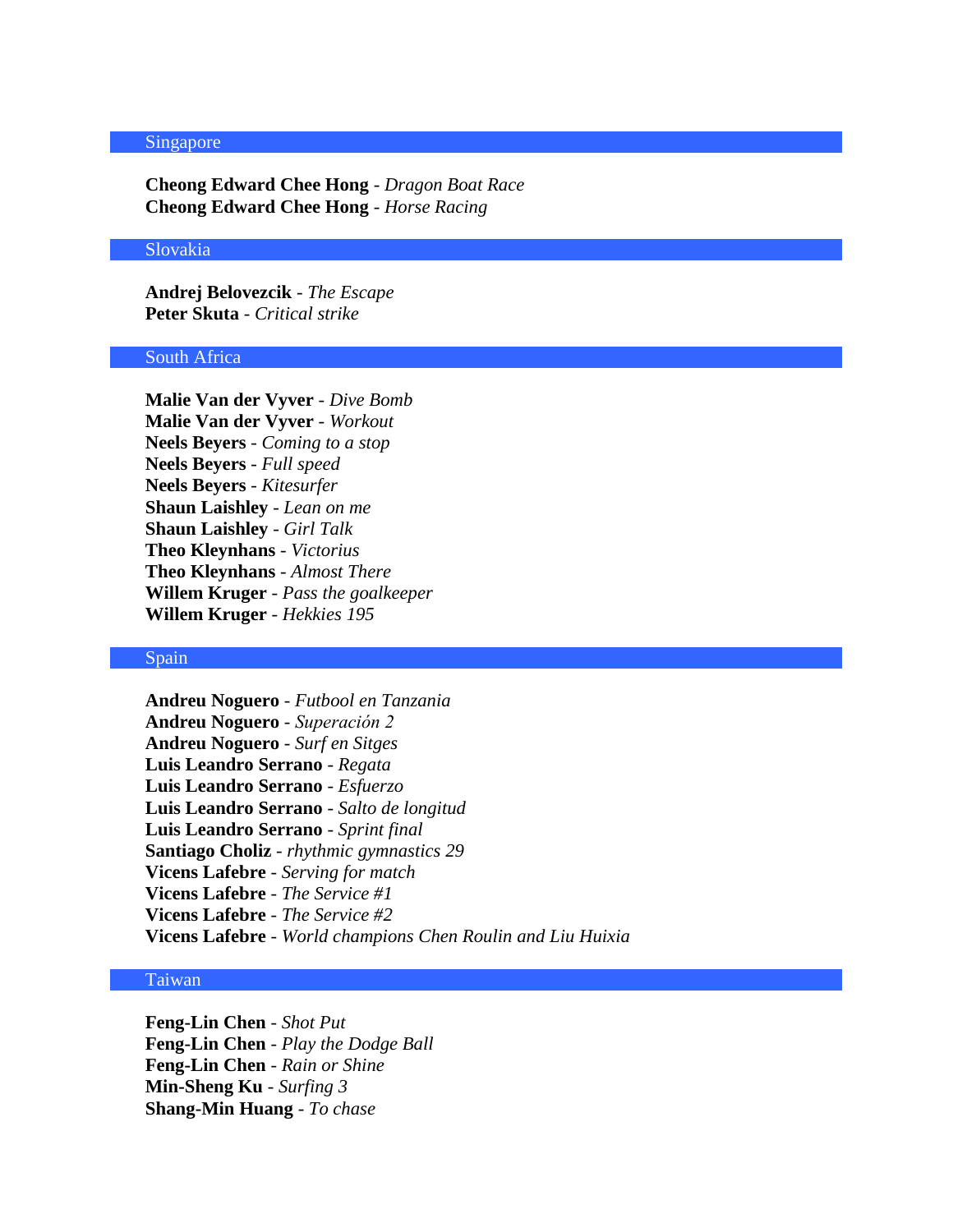#### Turkey

**Gul Yildiz** - *snowboarding* **Hulya Polat** - *Shot* **Meral Aktas** - *unhindered basketball* **Selnur Okudan** - *step by step* **Selnur Okudan** - *the snowboarder*

### Ukraine

**Alexander Kovshun** - *fight wheel to wheel* **Alexander Kovshun** - *rugby 2* **Volodimir Norba** - *Exercise with ribbon* **Yuriy Zilinskyy** - *Keep!* **Yuriy Zilinskyy** - *Incompliance*

## United Arab Emirates

**Manu Reghu Rajan** - *Bikerace* **Manu Reghu Rajan** - *Bikes*

# United Kingdom

**Angy Ellis** - *Attack & Defence* **Angy Ellis** - *The fighter & the fan* **Bob Given** - *Cage Fighters* **Bob Given** - *Clear in the Rain* **Bob Given** - *Crash Ball* **Greg Duncan** - *Young Monks With Football* **Greg Duncan** - *Zapcat Collision* **John Thompson** - *Line-out in the Snow* **Keith Elgin** - *A Firm Grip* **Keith Elgin** - *Keep Er Lit* **Keith Elgin** - *Sandstorm* **Keith Elgin** - *Twist And Turn* **Malcolm Jenkin** - *Pole Vaulter* **Malcolm Rapier** - *Turning on the Power* **Malcolm Rapier** - *Power and Dust* **Marie-Laure Stone** - *One in the Lead* **Marion Rapier** - *Mud Bath* **Martin Fry** - *The Winning Catch* **Martin Fry** - *Azerenka* **Martin Fry** - *The race to the finish* **Michael Whatmore** - *Sand yachts* **Peter Milsom** - *Aisling Conlan* **Peter Milsom** - *Hands Off*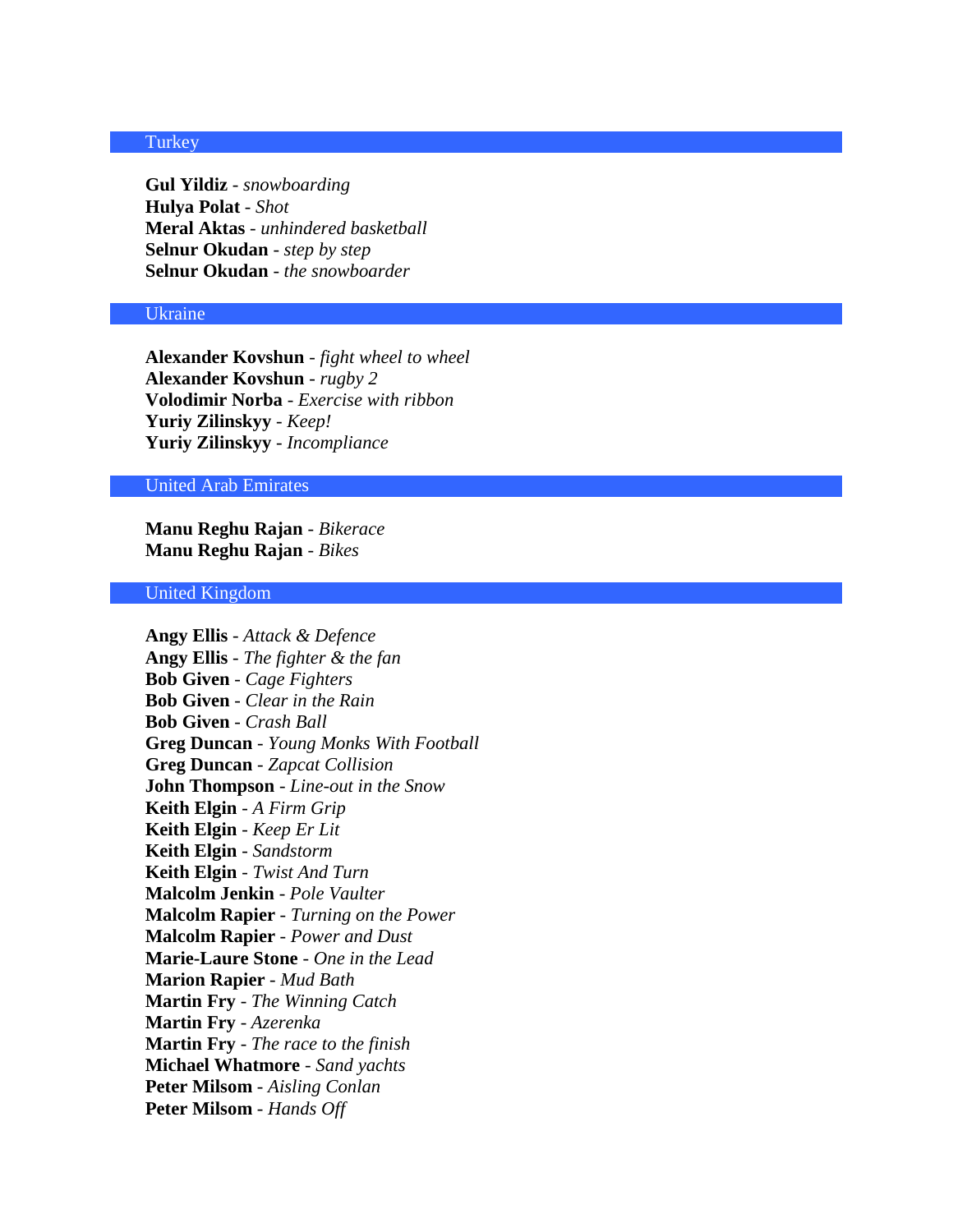**Peter Milsom** - *Richard Chiassaro* **Reginald Poad** - *Chris Cudlip in the lead* **Richard Spurdens** - *On the edge* **Richard Spurdens** - *81- looking for the next gate* **Tony Potter** - *Rider in Red* **Valerie Duncan** - *Quad Bikes Landing* **Valerie Duncan** - *Balancing Act*

# USA

**Gary Potts** - *Match Point* **Keith Gillett** - *Loose Puck* **Marvin Miller** - *Motorcross Flying* **Marvin Miller** - *On The Ground* **Mary Miller** - *Ironman Triathelete* **Randy Carr** - *face off* **Randy Carr** - *on the chin* **Vinh Mai** - *2 Bicycles Racing*

# Vietnam

**HaiThinh Hoang** - *Moment* **HaiThinh Hoang** - *Diving* **Thanh Trung Dang** - *DECIDER ROUND* **Thanh Trung Dang** - *FINISHING STROKE*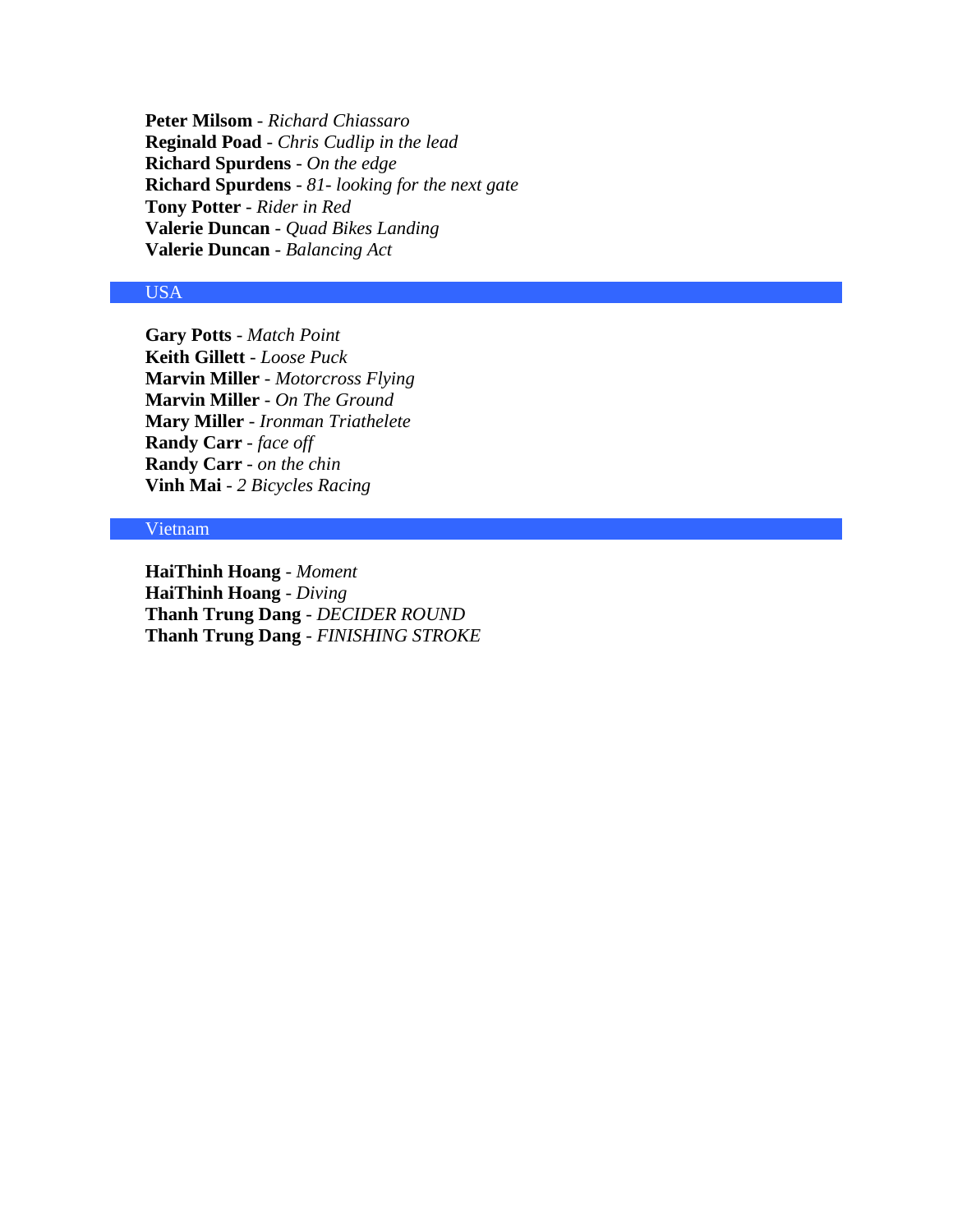# **1st International Salon of Photography " MONTENEGRO – GRAND PRIX 2014" Prvi Internacionalni Salon Fotografije "MONTENEGRO – GRAND PRIX 2014"**

#### **Awards** Theme **E) OPEN COLOR**

**FIAP Gold medal - Manfred Kluger**, Germany, peacock dance-1 **PSA Gold medal - Wu Ming Lam**, Hong Kong, SPECIAL TRAIN **DPA Gold medal - Chau Kei Checky Lam**, Hong Kong, Who can catch **SALON Gold medal - David Poey Cher Tay**, Singapore, Fishing nets **FIAP Silver medal - Hong Wai Victor Cheng**, Hong Kong, FINAL FIGHT **DPA Silver medal - Johann Hoelblinger**, Austria, Im Bad **SALON Silver medal - Xing Fang SU**, Hong Kong, Steel Making **FIAP Bronze medal - Sayed Ahmed Almosawi**, Bahrain, Green sadness **DPA Bronze medal - Lung-Tsai Wang**, Taiwan, Homeless **SALON Bronze medal - Mahyar Gudarzi**, Iran, mysterious **FIAP HM - Eero Hauta-aho**, Finland, Foggy Pond 5 **FIAP HM - Eva Flasche**, Germany, Schwaene **FIAP HM - Ferenc Molnar**, Hungary, Jano Bari painter No7 **FIAP HM - Joseph Tam**, Australia, Fighting Horses **FIAP HM - Richard Spurdens**, United Kingdom, Expression on red pointe **FIAP HM - Tak Cheong Pun**, Macao, HE TRIPPED AND FELL DOWN **PSA HM - James Lu**, Australia, Angry horse **PSA HM - Min-Sheng Ku**, Taiwan, Dusk in Kenya 3 **PSA HM - Mohammed Alnaser**, Saudi Arabia, Mara Hunter **DPA HM - Ahmed Alibrahim**, Saudi Arabia, Abashment-2 **DPA HM - Craig Parker**, Australia, Polar Bear No1 **DPA HM - Elek Papp**, Hungary, Artificer **DPA HM - Ludwig Loch**, Germany, Endspurt **DPA HM - Vicens Lafebre**, Spain, Preparing the flight **DPA HM - Yunsheng He**, China, E3-Weaving dreams **SALON HM - Christian Schweiger**, Germany, Fragile World **SALON HM - Kun Lin**, China, Devout **SALON HM - Ola Arnfinn Loe**, Norway, Happy Bear **SALON HM - Phillipa Alexander**, Australia, Moonrise Bridport **SALON HM - Yau Ming Charles Ho**, Hong Kong, Eagles and bees **SALON HM - Zuhair Alsiyabi**, Oman, in between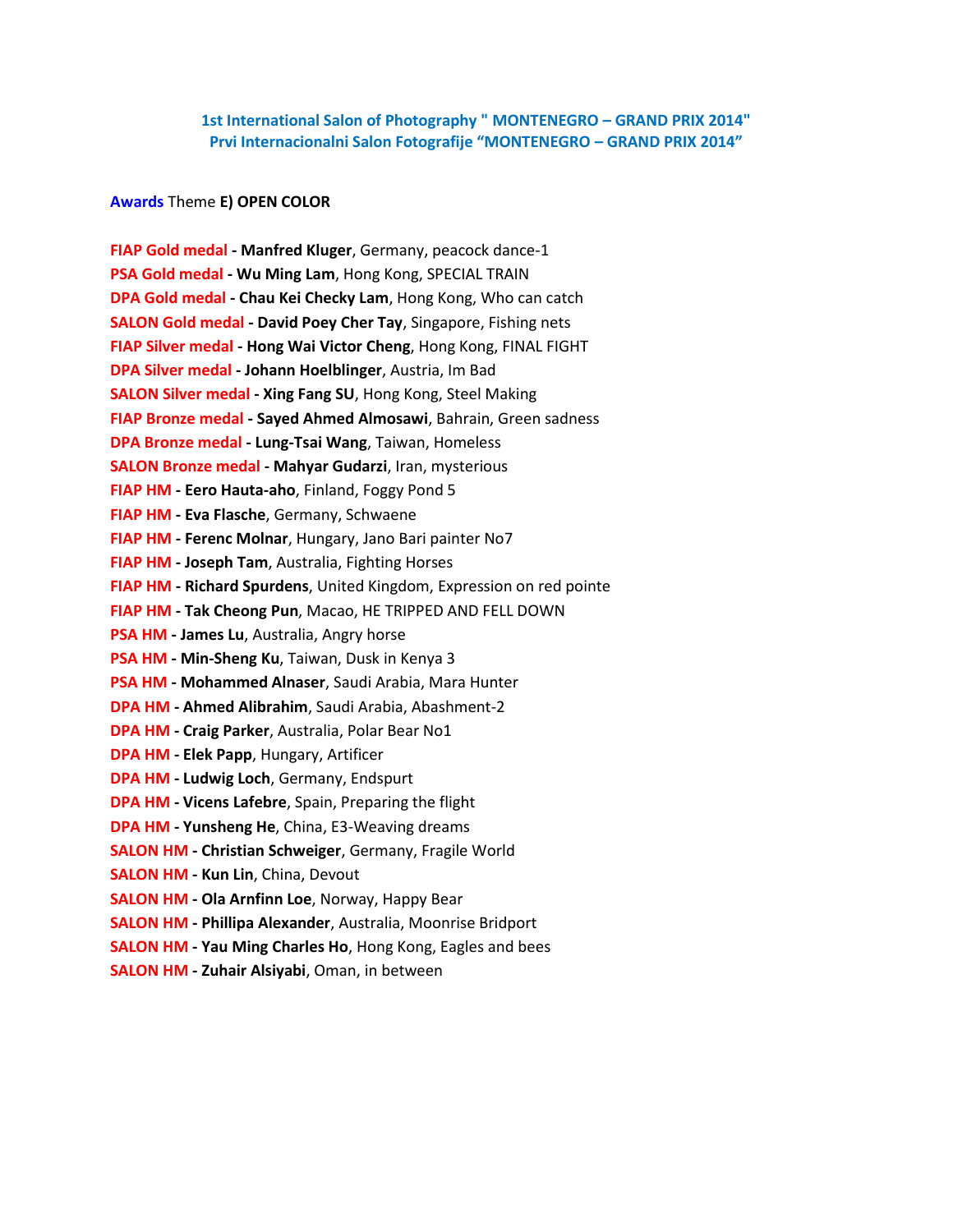**1st International Salon of Photography " MONTENEGRO – GRAND PRIX 2014" Prvi Internacionalni Salon Fotografije "MONTENEGRO – GRAND PRIX 2014"**

#### **Accepted** Theme **E) OPEN COLOR**

#### Argentina

**Ariel Gonzalez** - *El baile* **Carlos Rozensztroch** - *Señora Canosa* **Carlos Rozensztroch** - *Extremauncion* **Luis Alberto Franke** - *La costumbre de Oscar* **Luis Alberto Franke** - *Niebla matutina* **Luis Alberto Franke** - *En la Pulperia de Cacho* **Luis Alberto Franke** - *Ojo en la salina*

#### Australia

**Alfred Zommers** - *Hair Turban* **Alfred Zommers** - *Ashen Sadhu* **Craig Parker** - *Polar Bear No1* **Craig Parker** - *Walrus No3* **David Miller** - *Baci Rock Bride* **David Miller** - *Crack* **David Miller** - *Red Shower* **Graeme Watson** - *Before The Storm* **Ian Robertson** - *Rays of Light* **James Lu** - *Angry horse* **James Lu** - *Furious billows* **Jan Pudney** - *Picture at an exhibition* **John Chapman** - *Burning Mountain* **John Chapman** - *Annapurna Layered Cloud* **Joseph Tam** - *Fighting Horses* **Joseph Tam** - *Into the Dawn* **Joseph Tam** - *Flying Horse* **Joseph Tam** - *Horses on Fire* **Kathryn Willis** - *Days End At London Bridge* **Laki Anagnostis** - *Fire Wizz* **Laki Anagnostis** - *Green* **Leanne Alessi** - *Tenacious Tendencies* **Margaret Zommers** - *Mr Yang Quanyi* **Margaret Zommers** - *A Sadhu Askance* **Phillipa Alexander** - *Bull with Red Bell* **Phillipa Alexander** - *Nelson Bay Sunset* **Phillipa Alexander** - *Moonrise Bridport* **Phillipa Alexander** - *Ivory Flame* **Richard Claase** - *Albert*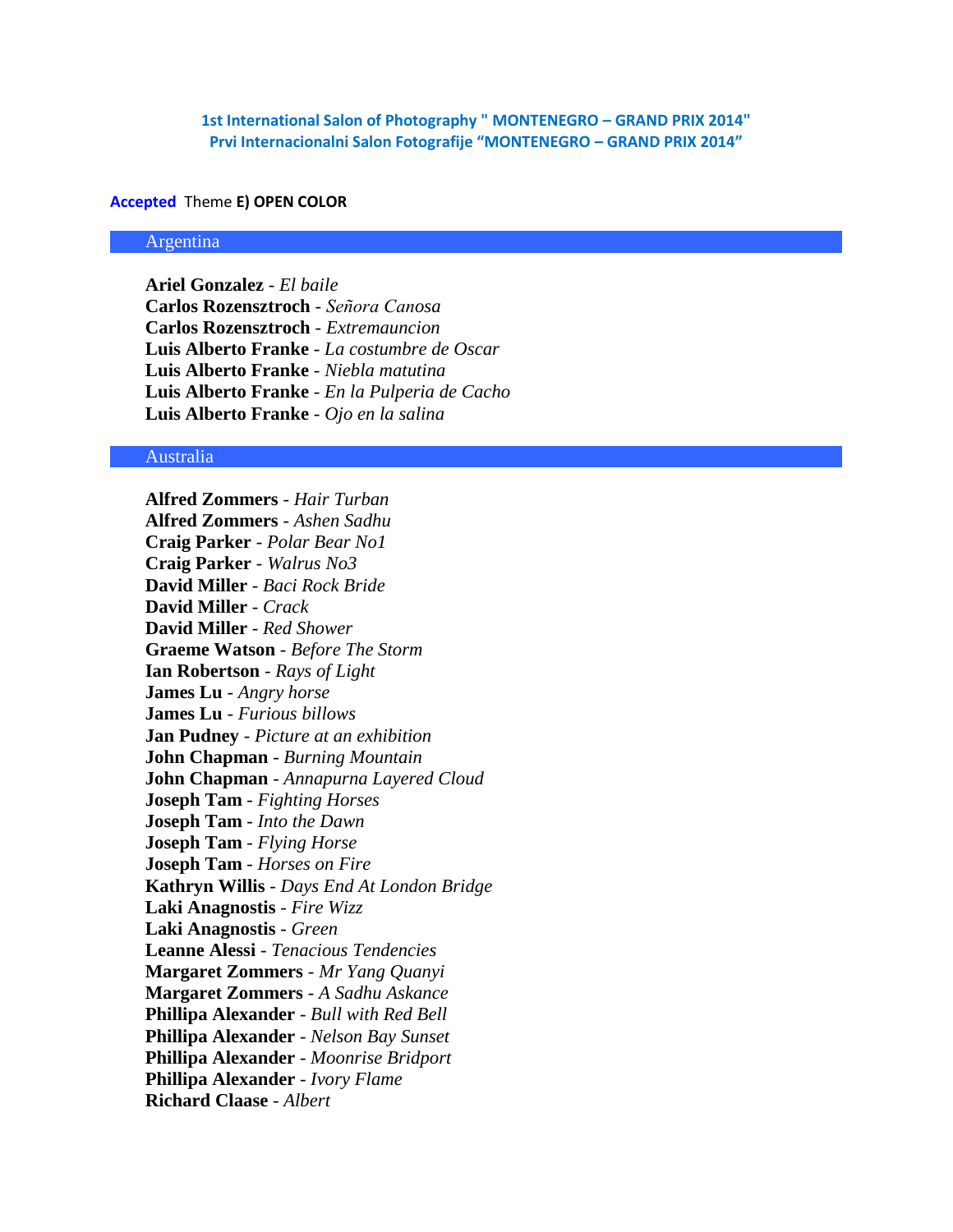**Richard Claase** - *Rannoch Moor* **T.P Huynh** - *Task-At-Dusk-3* **Vicki Moritz** - *Slow morning cat bay* **Violet Wilson** - *Island Dreaming 5* **Violet Wilson** - *Contours of the Earth* **Violet Wilson** - *Tempting Fate* **Violet Wilson** - *Wheat Field 2*

# Austria

**Alois Bernkopf, Dr.** - *Julia\_7* **Andreas Kuen** - *Anna* **Andreas Kuen** - *Flying Bulls* **Andreas Kuen** - *Im Tuerrahmen* **Andreas Kuen** - *Tulpenknospen* **Johann Hoelblinger** - *Im Bad* **Johann Hoelblinger** - *Windsor Castle* **Johann Hoelblinger** - *zu spaet* **Johann Schrittwieser** - *Girl* **Johann Schrittwieser** - *headdress* **Viktor Nozicka** - *Der Clown* **Viktor Nozicka** - *Geisterstunde 1* **Viktor Nozicka** - *Meute 2*

#### Bahrain

**Ahmed AlFardan** - *No F1 Protest* **Ahmed AlFardan** - *Sad Child* **Ahmed AlFardan** - *Stop The Shipment* **Ammar Abdulrasool** - *Escape From Death* **Fadhel Almutaghawi** - *Age effect* **Fadhel Almutaghawi** - *Watch fixer* **S.baqer AlKamel** - *children villages* **S.baqer AlKamel** - *Tragic childhood* **S.baqer AlKamel** - *Welcome* **Sadiq Jaffar** - *Maths* **Sadiq Jaffar** - *Old & Sad* **Sayed Ahmed Almosawi** - *Chains* **Sayed Ahmed Almosawi** - *Green sadness* **Sayed Ahmed Almosawi** - *Green woman* **Sayed Ahmed Almosawi** - *Traditional cooking*

### Belgium

**Beauraind Marcel** - *La dame des ruines* **Claude Simon** - *La fille du bois joli* **Claude Simon** - *Relax*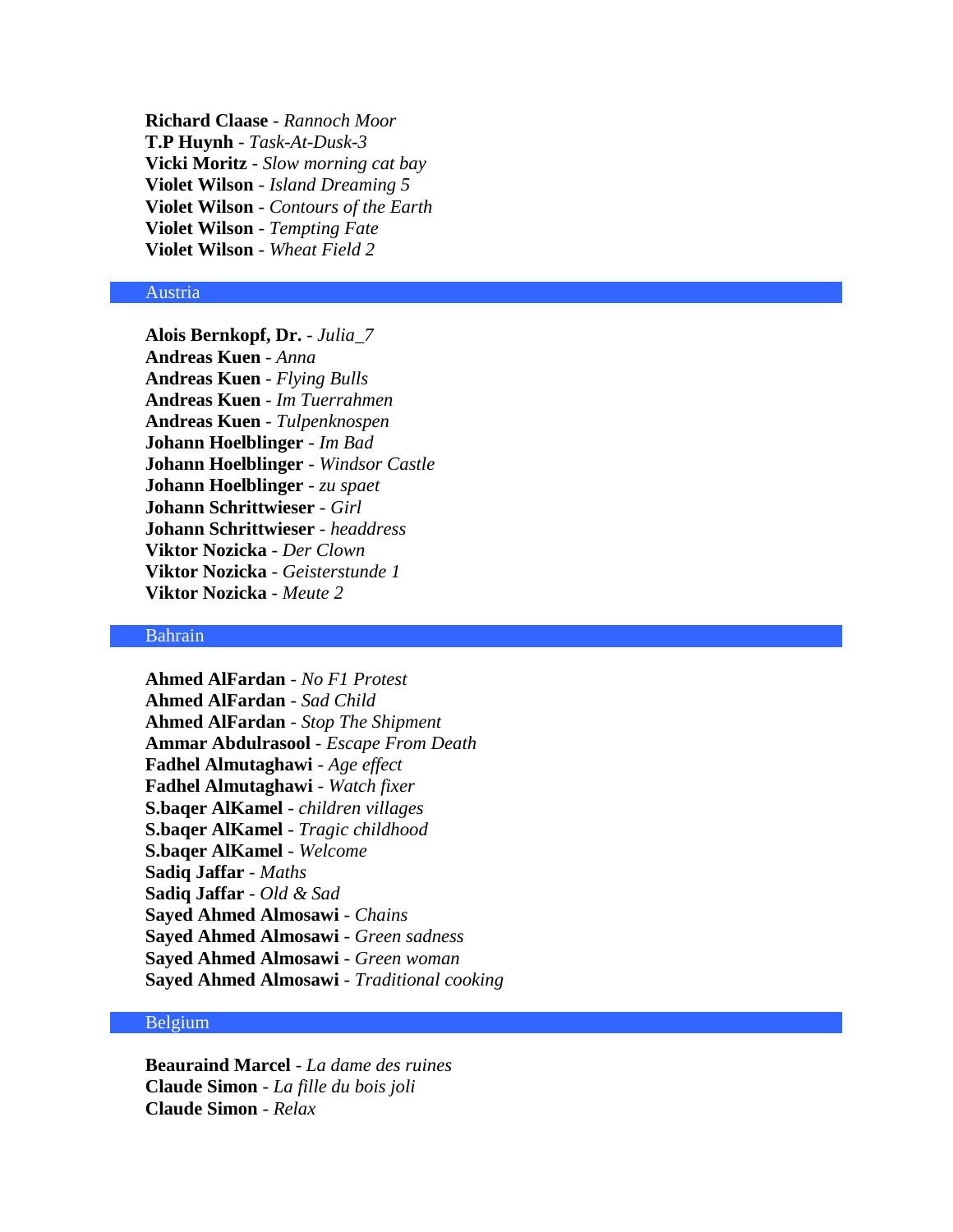**Danny Kerremans** - *Boxing girl* **Danny Kerremans** - *F 16 with fire* **Danny Kerremans** - *To heaven* **Dre Van Mensel** - *Evening Flight* **Dre Van Mensel** - *Silent Flight* **Dre Van Mensel** - *Two Resting Dragonflies* **Jacky Panhuyzen** - *Yellow Mask* **Jhony Vandebroeck** - *Mijn prooi* **Livinus Bleyen** - *Tombstone* **Louis Van Calsteren** - *Capcir* **Philippe Draux** - *Power6* **Rene Van Echelpoel** - *Eurasian Jay* **Rene Van Echelpoel** - *Giervalk met prooi* **Rene Van Echelpoel** - *Scarlet Dragonflies* **Rene Van Echelpoel** - *Flight gray goose* **Wilkie De Bondt** - *FIVE NUNS ON VACATION* **Wilkie De Bondt** - *SHE LOVES GUITAR* **Wilkie De Bondt** - *VIA TRASTEVERE NR 33*

### Bosnia and Herzegovina

**Slobodan Krstic** - *Crveno jezero* **Slobodan Krstic** - *JUTRO NA ROMANIJI 5*

#### Bulgaria

**Artin Shahbazyan** - *Mother should I trust the government!?*

## Canada

**Dany Chan** - *Men At Work* **Dany Chan** - *Make Way For The Dragon* **Dany Chan** - *A Fisherman's Tale* **Francis King** - *Flamingo Flying Over Lake Natron III* **Francis King** - *Fire Dragon Parade* **Francis King** - *Shi Chéng In Autumn Colour* **Francis King** - *Walking Through Old Forest* **K C Tam** - *A tight race* **K C Tam** - *Do not step on me please* **K C Tam** - *Go Go Go* **Phillip Kwan** - *Snow Monkey Family* **Phillip Kwan** - *Bear Running* **Phillip Kwan** - *Laying on Sand* **Tin Sang Chan** - *Heaven Owl* **Tin Sang Chan** - *Morning Mist With White Swan* **Wendi Donaldson** - *Digger and His Mama* **Wendi Donaldson** - *Yo Yo Ride*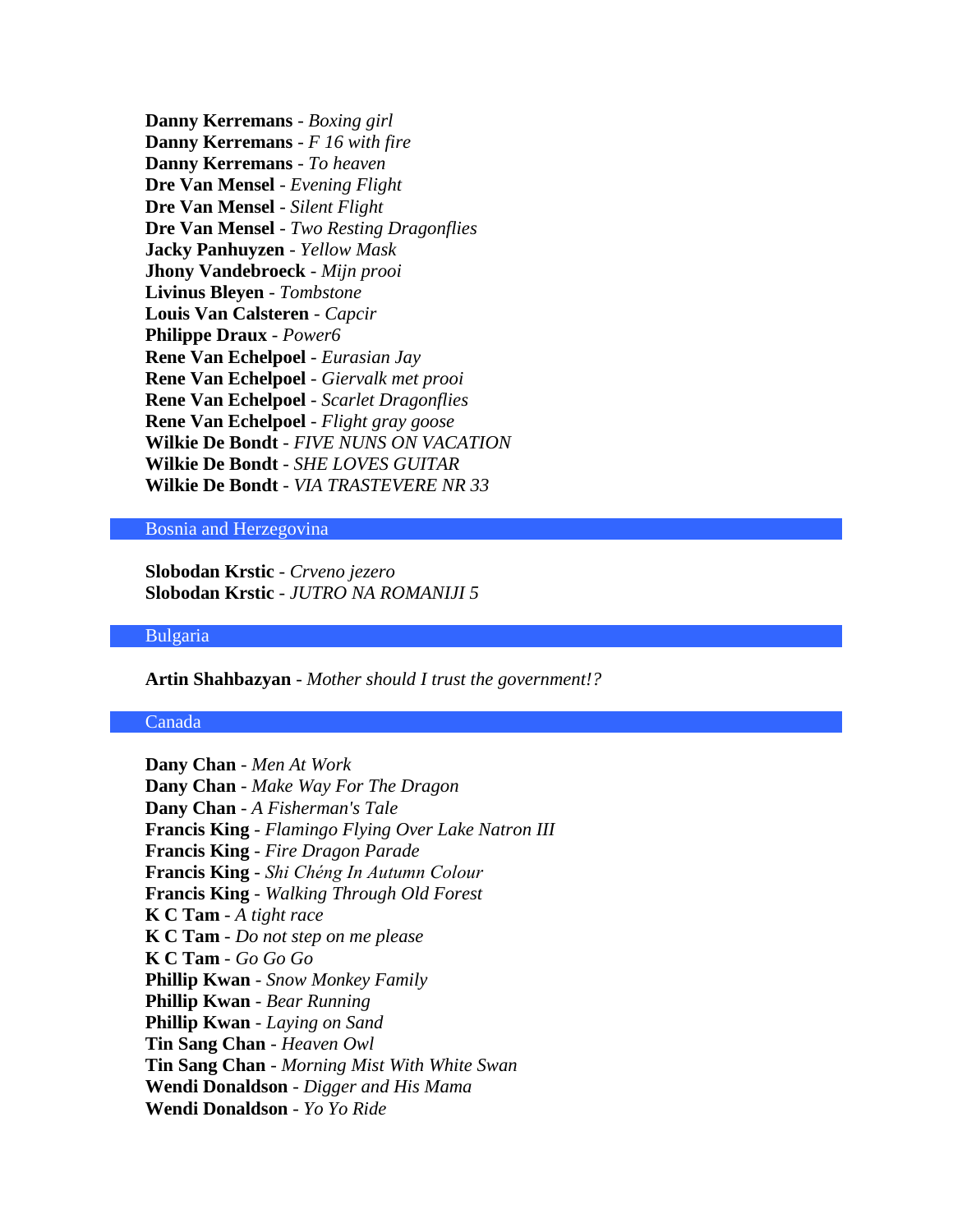**Yung Niem** - *Reading* **Yung Niem** - *Woman in the market* **Yung Niem** - *Early morning* **Yung Niem** - *Flower dream*

### China

**Ge Xiao** - *Elephanta head* **Ge Xiao** - *Twilight return* **Ge Xiao** - *Early in the morning* **Ge Xiao** - *Sunset glow* **Haibo Chi** - *Fishing at the sea bay* **Haibo Chi** - *Back to Nature* **Haibo Chi** - *New View of Home* **Kun Lin** - *Agile* **Kun Lin** - *Beginning* **Kun Lin** - *Devout* **Kun Lin** - *The Twilight Saga* **Shutian Liu** - *The Soul of Mountain* **Yi Wan** - *Father and son* **Yi Wan** - *Grassland light* **Yi Wan** - *lonely old man* **Yi Wan** - *Sibling* **Yue Liu** - *King Duo* **Yunsheng He** - *E1- Fishing in the Morning* **Yunsheng He** - *E2-Waiting* **Yunsheng He** - *E3-Weaving dreams* **Yunsheng He** - *E4-an old gate*

# **Croatia**

**Neda Racki** - *Double* **Zoran Makarovic** - *Old forester* **Zoran Makarovic** - *Threat* **Zoran Makarovic** - *National heritage*

### **Cyprus**

**Mustafa Evirgen** - *Eyes of child* **Paris Pierides** - *THE MAGIC OF THE GALAXY* **Ria Petridou** - *Memory Lane* **Ricos Andreas Gregoriou** - *Inside the dream* **Romos Kotsonis** - *Even in dark beauty is there*

# Finland

**Ari Laine** - *Carages*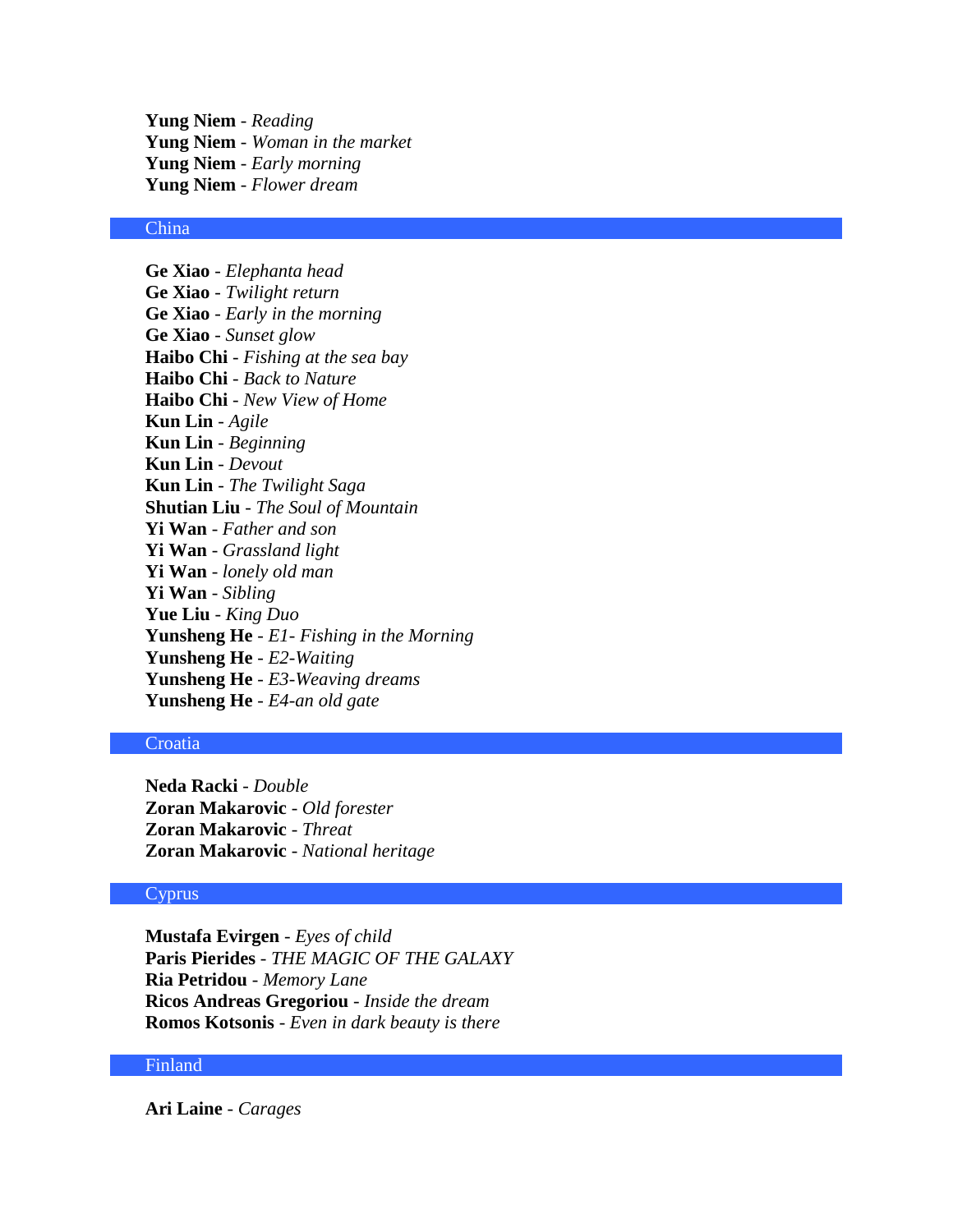**Eero Hauta-aho** - *Foggy Pond 5* **Eero Hauta-aho** - *Grasses 4* **Eero Hauta-aho** - *Red Winter Morning 2* **Eero Hauta-aho** - *Sunrise 4c* **Johanna Lyomila** - *Hometown* **Kauko Keranen** - *son, mother and grandmother* **Osmo Kyttala** - *Godness* **Vili Kuronen** - *Summer in Norway*

#### France

**Claude Poux** - *cubaine* **Claude Poux** - *cavalcade* **Claude Poux** - *chevauchée* **Marc Anagnostidis** - *Pigeonnier Et Lavandes* **Marc Henri Martin** - *Mobilhome* **Roger Jourdain** - *Vanessa Hair* **Serge Vallon** - *Croisement Vulcania*

# **Germany**

**Achim Koepf** - *Bionda 1* **Achim Koepf** - *Black Pearl 1* **Achim Koepf** - *Polar Lights 7* **Christian Schweiger** - *Church of Gimsoy* **Christian Schweiger** - *Fragile World* **Christian Schweiger** - *Little Lighthouse* **Christian Schweiger** - *Kiilopaeae - Lapland* **Eddie Bragard** - *anonymous angel* **Eddie Bragard** - *drawn togetherII* **Eddie Bragard** - *I know its hard to reach you* **Eddie Bragard** - *the mercy in you* **Eva Flasche** - *Kanadagans 1* **Eva Flasche** - *Erfolgreiche Jagd* **Eva Flasche** - *Schwaene* **Gunther Riehle** - *big ben and seal* **Gunther Riehle** - *big ben and kings v5* **Heike Ehlers** - *fly* **Heike Ehlers** - *the look* **Heiko Roemisch** - *moles and icewater* **Heiko Roemisch** - *waves water surfing 03* **Heiko Roemisch** - *waves water with spinn 4013* **Ludwig Loch** - *Lufthoheit* **Ludwig Loch** - *Endspurt* **Ludwig Loch** - *White Turf 5* **Manfred Kluger** - *peacock dance-1* **Manfred Kluger** - *sunset glow-2*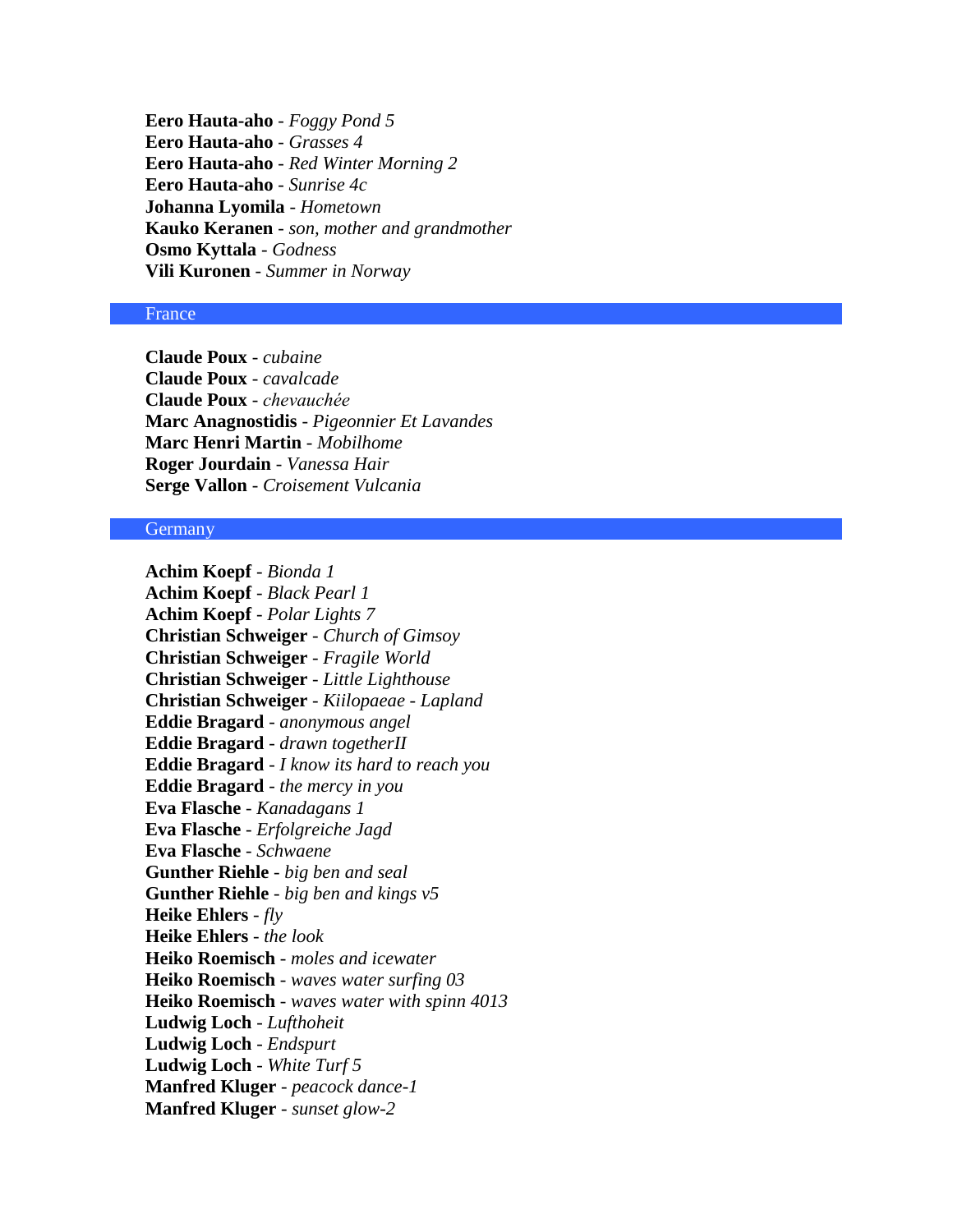**Manfred Kluger** - *far eastern beauty-2* **Manfred Kluger** - *haute couture-1* **Rudolf Mester** - *Library 3* **Thanh Nguyen Viet** - *Memory Of Sea* **Thomas Ley** - *Beauty Flowers 3* **Thomas Ley** - *Black Light 11* **Thomas Ley** - *Tjalda 5* **Uwe Petersohn** - *Schmied-5*

#### **Greece**

**Antonis Daskalakis** - *Skatedance* **Gerasimos Kouvaras** - *Migrants in Aquila* **Kostas Chalkiadakis** - *In the light Nr2* **Kostas Chalkiadakis** - *Mask* **Kostas Chalkiadakis** - *Portrait of a Priest*

# Hong Kong

**Bee Choo Lim** - *THE LONE RIDE* **Bee Choo Lim** - *THE NET HEALER* **Chau Kei Checky Lam** - *Rushing Cow* **Chau Kei Checky Lam** - *Water Polo Game* **Chau Kei Checky Lam** - *Desolate Racing* **Chau Kei Checky Lam** - *Who can catch* **Ho Philip SC** - *Shrimpyard n Boat* **Ho Philip SC** - *Morning Sail* **Hon-kwong Lee** - *Magical working hours* **Hon-kwong Lee** - *Sunshine bathing* **Hong Wai Victor Cheng** - *FINAL FIGHT* **Hong Wai Victor Cheng** - *FISHING DURING SUNRISE* **Hong Wai Victor Cheng** - *RACING HARD* **Hong Wai Victor Cheng** - *FIGHT HARD* **Shiu Gun Wong** - *Three Against Three* **Wu Ming Lam** - *FOOTBALL MATCH* **Wu Ming Lam** - *SPECIAL TRAIN* **Wu Ming Lam** - *.EMERGENCY* **Wu Ming Lam** - *LEAP* **Xing Fang SU** - *Kingfisher* **Xing Fang SU** - *Steel Making* **Xing Fang SU** - *Girls Soccer* **Xing Fang SU** - *Share the Food* **Yau Ming Charles Ho** - *Eagles and bees* **Yau Ming Charles Ho** - *Light shadows* **Yau Ming Charles Ho** - *Behind* **Yau Ming Charles Ho** - *Fire Dragon Parade*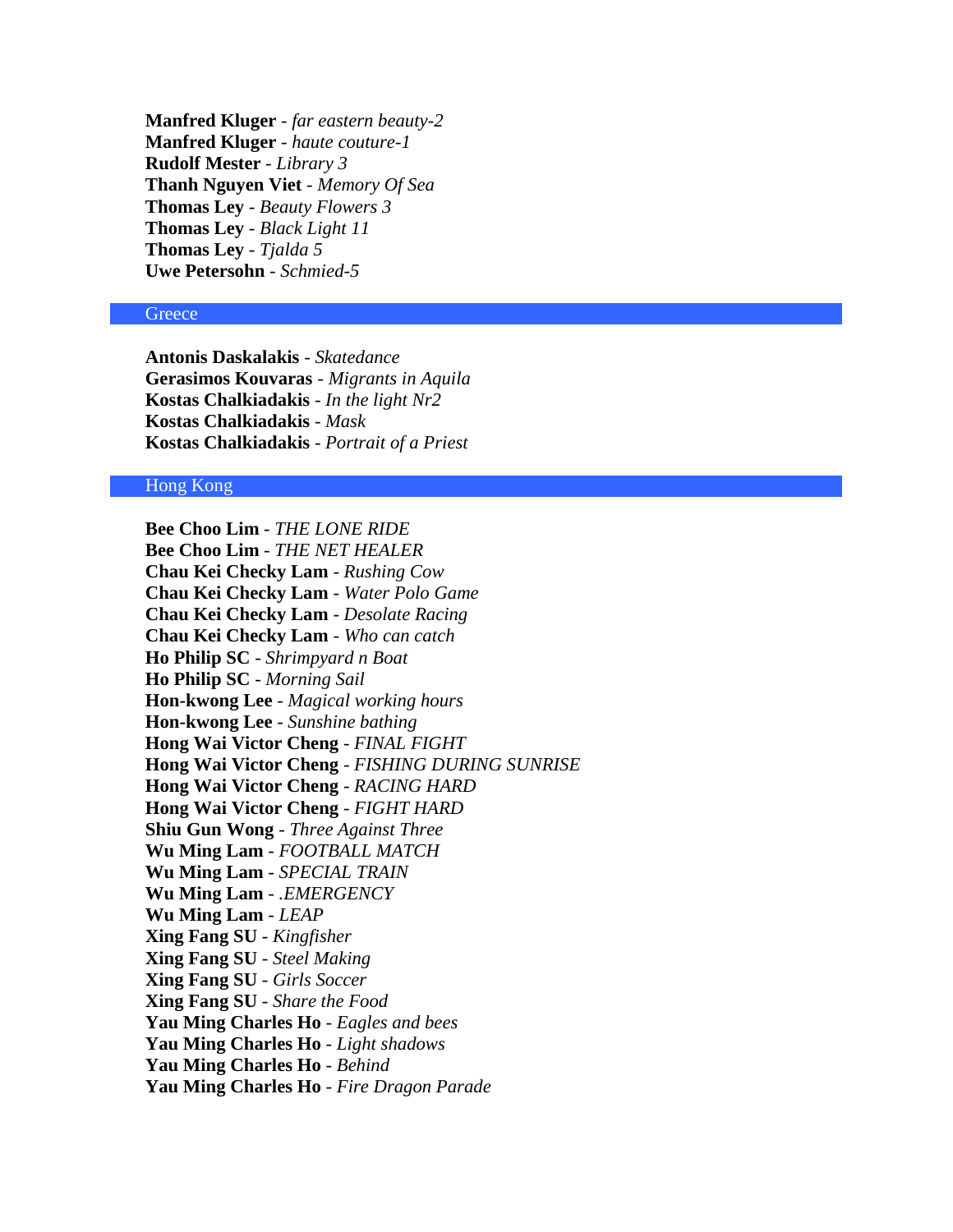## Hungary

**Adam Horvath** - *If you don't need it* **Andras Schafer** - *Mystery* **Andras Schafer** - *Have awakened* **Andras Schafer** - *The tower* **Elek Papp** - *Artificer* **Ferenc Molnar** - *Jano Bari painter No7* **Ferenc Molnar** - *Remembrance No4* **Ferenc Molnar** - *Jano Bari painter No15*

#### India

**Astro Mohan** - *Dramatic colors* **Astro Mohan** - *The buffalo race* **KSR Murthy** - *LADY IN THE MIST* **Mukesh Srivastava** - *Prayer* **Mukesh Srivastava** - *Violinist* **Nirmalya Bhattacharya** - *CELEBRATION* **Nirmalya Bhattacharya** - *HOLI FESTIVAL* **Reema Mukherjee** - *Swimming composition* **Sanghamitra Sarkar** - *Welcome* **Saswati Chakraborty** - *DUSTY DANCE* **Saswati Chakraborty** - *ESCAPE VELOCITY* **Saswati Chakraborty** - *PORTRAIT 4* **Subhashis Dutta** - *Paa* **Subhashis Dutta** - *Queen in love* **Vinayaka Seetharam** - *Color Lamps*

# Indonesia

**Danis Suma Wijaya** - *Colour of Sunset* **Danis Suma Wijaya** - *Green Carpet* **Danis Suma Wijaya** - *Wasted Box* **Danis Suma Wijaya** - *Burning Reflection* **Djoko Joedaatmadja** - *Lazy turtle* **The Eng Loe Djatinegoro** - *JUST DONE* **The Eng Loe Djatinegoro** - *INLAY FISHING* **The Eng Loe Djatinegoro** - *GOLDEN HAND*

#### Iran

**Ali Samei** - *Friends* **Alireza Bakhtiari** - *Face 5* **Alireza Bakhtiari** - *Red Face* **Ebrahim Alipoor** - *Like a man* **Farzin Klhalaji** - *trees*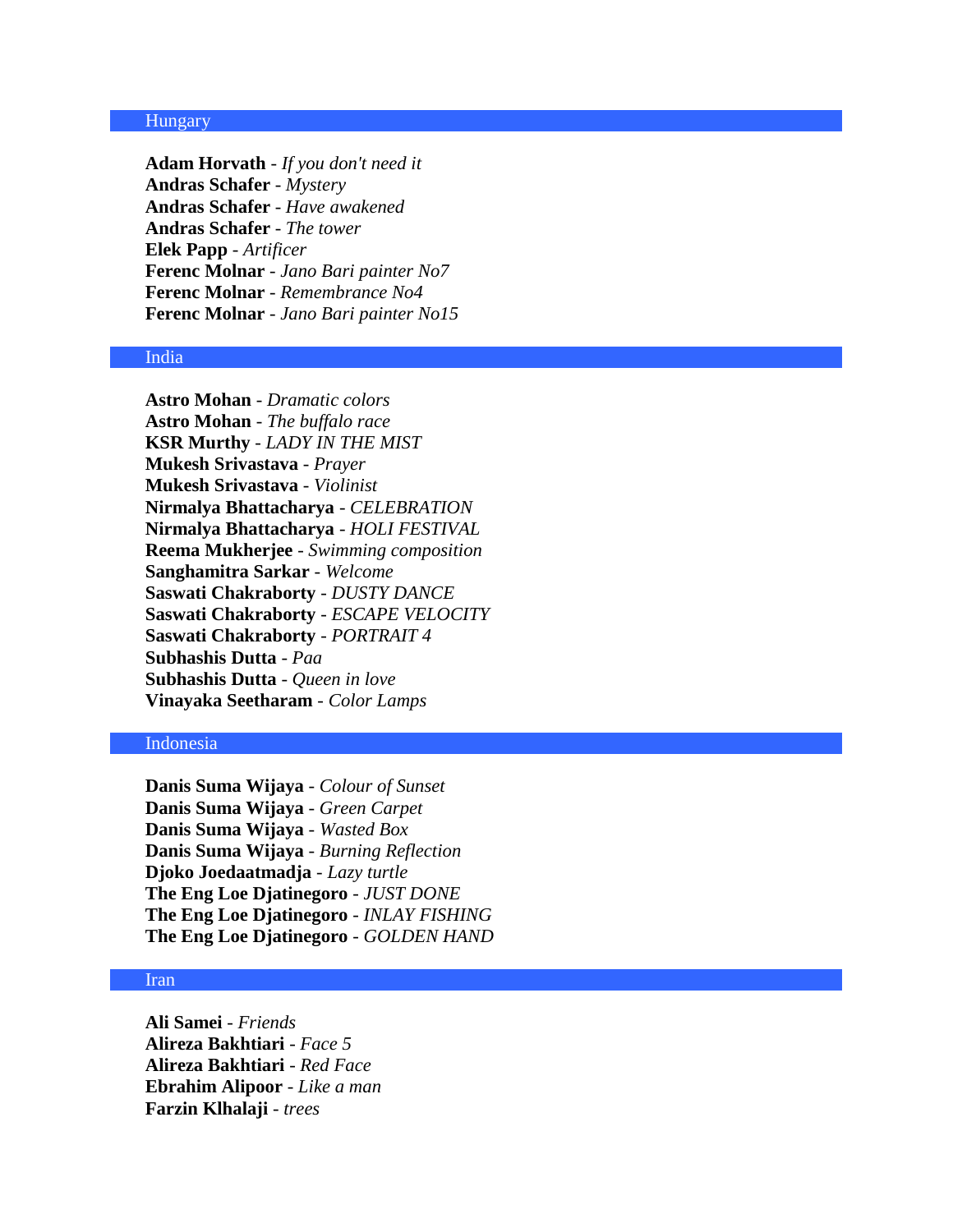**Mahyar Gudarzi** - *illusion* **Mahyar Gudarzi** - *mysterious* **Mohammad Monsef Mojarad** - *Memories* **Saeed Barikani** - *Harshness* **Saeed Barikani** - *Love* **Vahid Babaei** - *Actor* **Vahid Babaei** - *Portrait* **Vahid Babaei** - *The Missing Half* **Vahid Babaei** - *Whisper*

# Ireland

**Frank van Pelt** - *Pont de l'Oleran* **Joe Doyle** - *Holly* **Joe Doyle** - *Raphella Ballet* **Joe Doyle** - *Raphella* **Joe Doyle** - *Ivory Flame*

# Israel

**Hanoch Peri** - *Salt water floating* **Hanoch Peri** - *Nude slide on Nude* **Leonid Goldin** - *Alcazar*

#### **Italy**

**Angiolo Manetti** - *The beginning of a new day* **Antonio Semiglia** - *PAINTER AND MODEL* **Fabrizio Ferrettini** - *The Death Of Art* **Fabrizio Ferrettini** - *Italian and The Nation Arida* **Francesca Salice** - *NEPALESE PRAYER* **Francesca Salice** - *THE SAVAGE* **Francesca Salice** - *NEPALESE WOMAN* **Franco Rubini** - *Other times* **Franco Rubini** - *Jocker* **Giancarlo Malafronte** - *IL CALZOLAIO* **Giancarlo Malafronte** - *MARIA* **Luca Zampini** - *Steams of Iceland* **Marco Bartolini** - *Creating the future 2* **Marco Bartolini** - *Creating the future* **Marco Bartolini** - *Monsoon time* **Marco Bartolini** - *Small hand* **Maria Concetta Restivo** - *Survivor* **Maria Concetta Restivo** - *Dervish 2* **Maria Concetta Restivo** - *Blacksmith - Italy* **Massimo Guerrini** - *Moment Of Surrender* **Paparella giorgio** - *world of instant*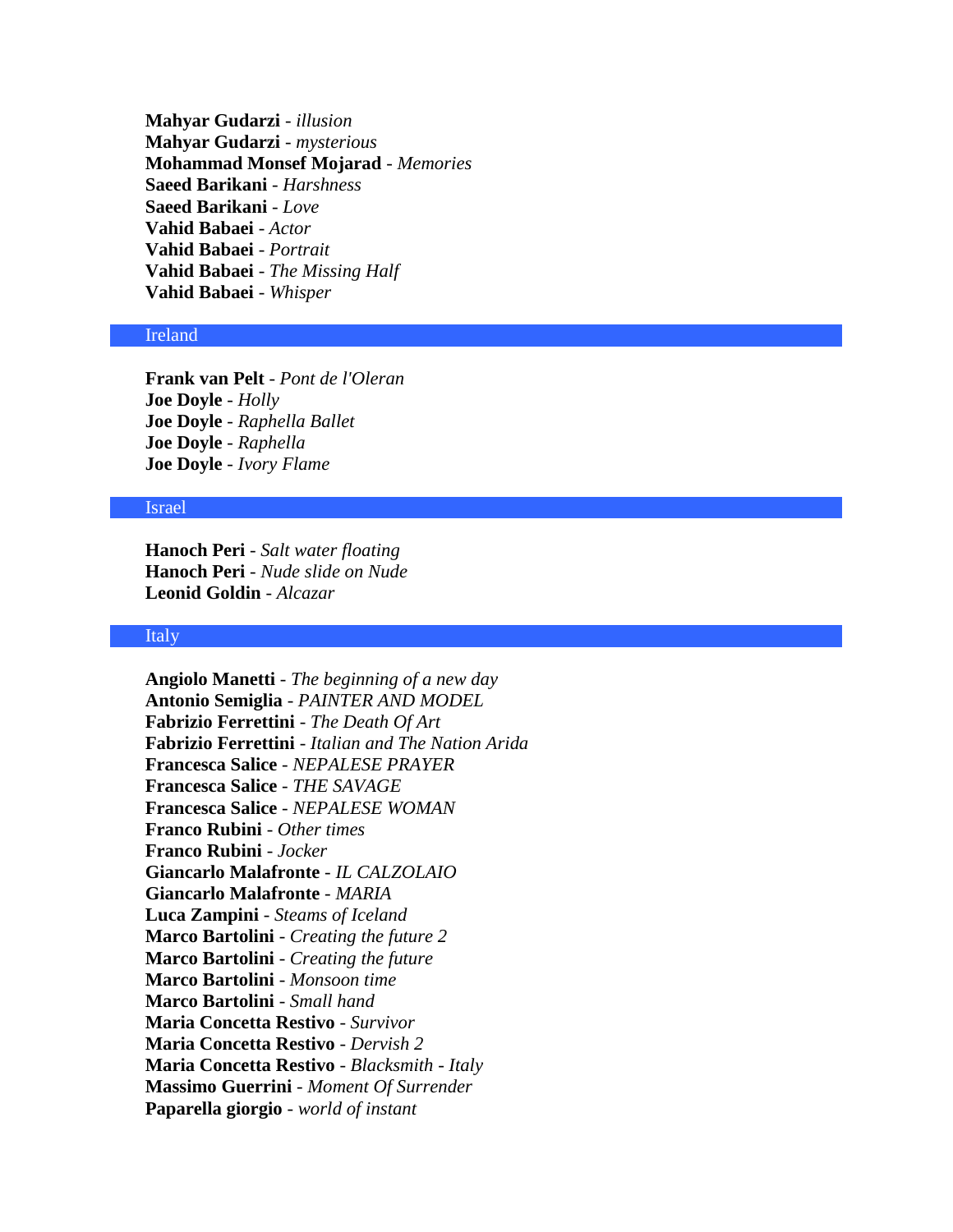**Paparella giorgio** - *fisherman 01* **Paparella giorgio** - *child* **Roberto Tagliani** - *To the pastures* **Sergio Ramella Pollone** - *Waiting* **Sergio Ramella Pollone** - *Bagan land* **Umberto Deramo** - *FLAUTO* **Villa Riccardo** - *Haya Abdel Muhdi* **Villa Riccardo** - *Tea for you*

# Kuwait

**Abdulrahman Alterkait** - *Sisters* **Abdulrahman Alterkait** - *Golden eye* **Ahmad Akbar** - *Symmetric* **Ahmad Akbar** - *Friendship* **Khaled Almakki** - *my life always silent* **Mohammad Buqrais** - *Through The Dust* **Mohammed Yousef** - *Ego* **Mohammed Yousef** - *Hope* **Murtadha Alqazwini** - *im at dc* **Murtadha Alqazwini** - *the grnad* **Saleh Alkouh** - *Guru* **Saleh Alkouh** - *Masai Mara Ballones* **Saleh Alkouh** - *Holy Colour* **Yousef AL Qallaf** - *Light zone*

# Macao

**Sio Hong Fong** - *Nepal Musicians* **Sio Hong Fong** - *Early Morning Fisherman* **Sio Hong Fong** - *Aladdina Magic Lamp* **Sio Hong Fong** - *Time is Fleeting* **Tak Cheong Pun** - *HE TRIPPED AND FELL DOWN* **Tak Cheong Pun** - *FULL OF SPARK* **Tak Cheong Pun** - *RETURN OF* **Tak Cheong Pun** - *THE VILLAGES IN THE MORNING*

# Malaysia

**Choo Khong Chang** - *Charcoal field (56)* **Min Yee Wong** - *Bird Feeding 9* **Tommy Teh** - *Happy Meal* **Tommy Teh** - *Happy Meal 3* **Tommy Teh** - *Moving*

**Netherlands**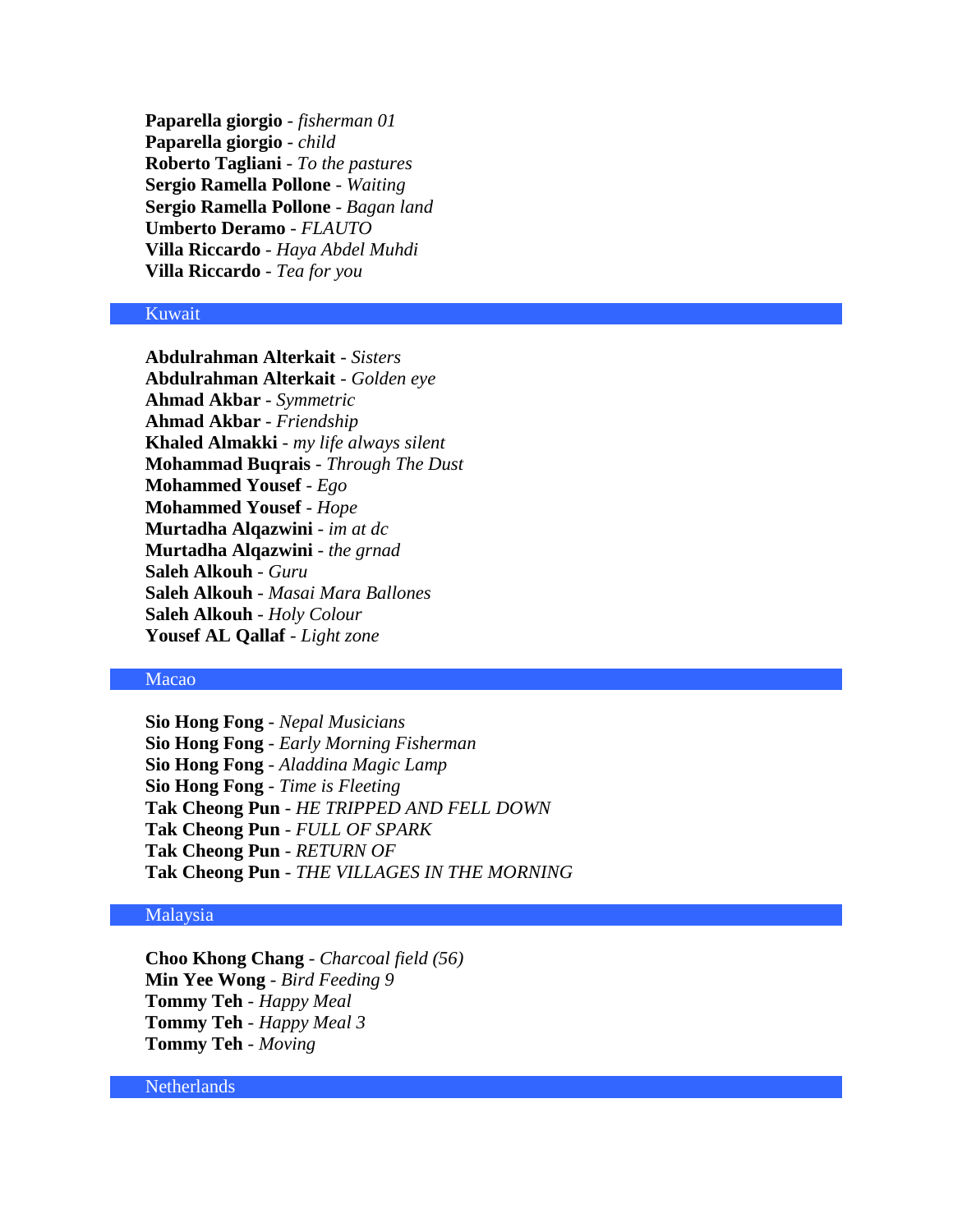**Chris Treffers** - *Proud on floor 5* **Chris Treffers** - *Woman's look 1* **Daniel Lybaert** - *Gecorrigeerde vlucht* **Max van Son** - *Triple Red* **Rob Boehle** - *ins blaue hinein schauen Rebecca* **Rob Boehle** - *Melissa and the sjoggel vintage*

# New Zealand

**Bill Hodges** - *Street Wise* **Lynn Clayton** - *External Staircase Rajasthan* **Lynn Clayton** - *Summer fun at the Beach*

### Norway

**Knut Lepsoe** - *Stairs to heaven* **Knut Lepsoe** - *Hanging up the laundry* **Knut Lepsoe** - *No. 13 is free* **Ola Arnfinn Loe** - *Happy Bear* **Ola Arnfinn Loe** - *Soria Moria*

## Oman

**Ahmad Alsubhi** - *Waiting* **Ahmed Al-Mahrooqi** - *Indian children* **Ahmed Al-Mahrooqi** - *Indian woman* **Ahmed Al-Mahrooqi** - *spring* **Ahmed Albusaidi** - *futur look* **Ahmed Alhosni** - *single* **Ahmed Alhosni** - *Smile* **Almuhannad Alruweidhi** - *child from desert* **Almuhannad Alruweidhi** - *Childhood* **Almuhannad Alruweidhi** - *mask* **Almuhannad Alruweidhi** - *tour across the sand* **Majid Alamri** - *Fisher5* **Majid Alamri** - *Fisher9* **Majid Alamri** - *Omani child12* **Majid Alamri** - *Waiting* **Saif Alkaabi** - *Emirati women* **Salim AL Adi** - *Glimpse* **Salim AL Adi** - *Innocence* **Salim AL Adi** - *Little Girl* **Zuhair Alsiyabi** - *fisher man2* **Zuhair Alsiyabi** - *follow the shadow* **Zuhair Alsiyabi** - *in between*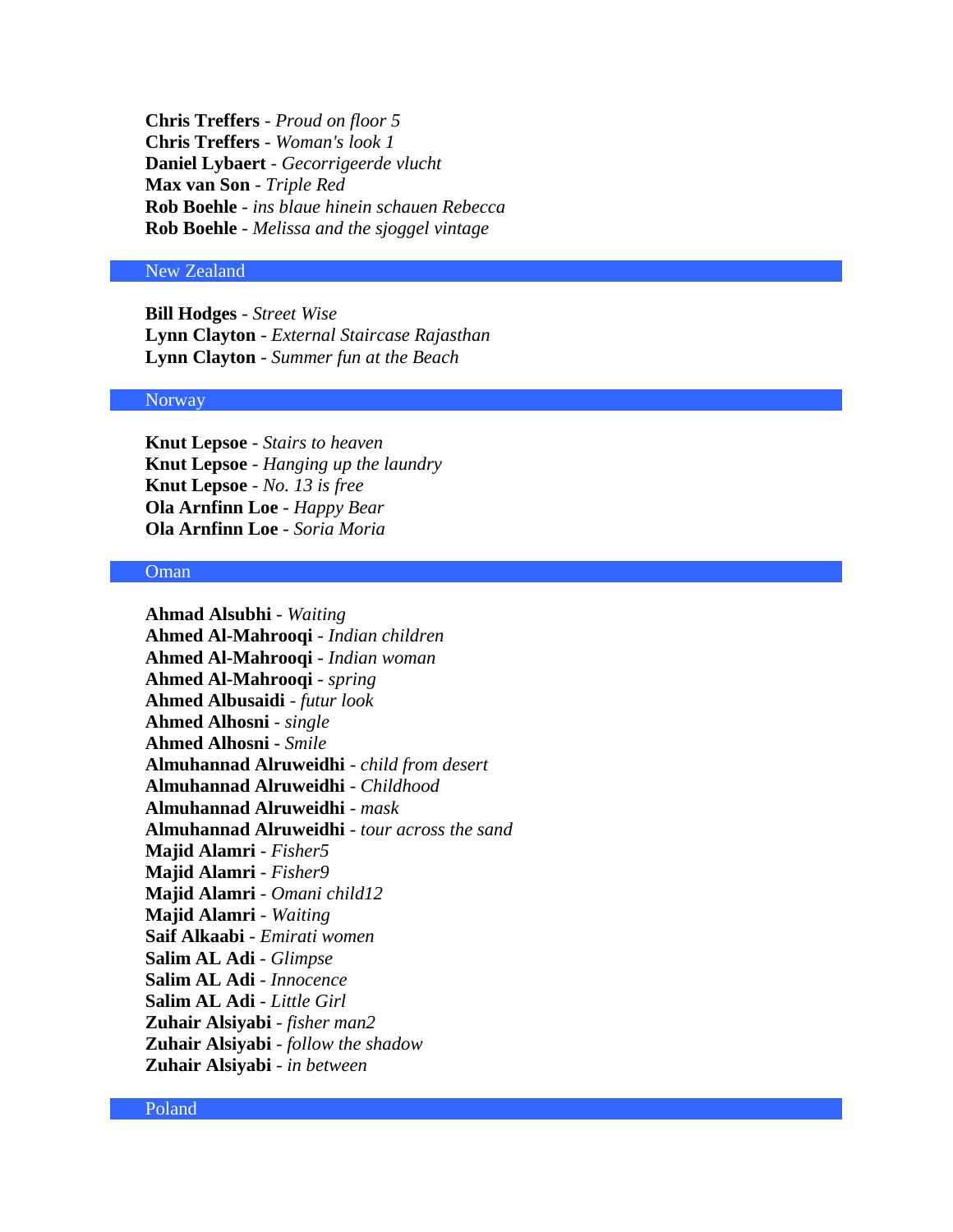**Jacek Jedrecki** - *Nostalgia 2* **Jacek Jedrecki** - *Nostalgia 3* **Jacek Jedrecki** - *flowers*

#### Portugal

**Joao Taborda** - *Passenger* **Joao Taborda** - *To You*

### Romania

**Gabriel Stanciu** - *Rural scene I*

## Russia

**Dmitry Chastikov** - *Storming* **Viktor Kanunnikov** - *Butterfly 2* **Viktor Kanunnikov** - *Reflection 6* **Yuri Vorontsov** - *Railroads* **Yuri Vorontsov** - *Emergency stop* **Yuri Vorontsov** - *Colorful houses*

#### Samoa

# **Stuart Chape** - *Varanasi 3*

# Saudi Arabia

**Ahmed Alibrahim** - *Abashment-2* **Ahmed Alibrahim** - *Dignified Man* **Ahmed Alibrahim** - *Stare* **Fatimah Al Marhoun** - *little student* **Fatimah Al Marhoun** - *magdoleen* **Fatimah Al Marhoun** - *magdoleen eyes* **Jassim Ali Al-Mulla** - *My Home* **Jassim Ali Al-Mulla** - *Mama Shop* **Jassim Ali Al-Mulla** - *Fisher Man* **Jassim Ali Al-Mulla** - *Cold Day* **Mohammed Alnaser** - *Nila Portrait* **Mohammed Alnaser** - *Mara Hunter* **Mohammed Alnaser** - *Colorful Family* **Mohammed Alnaser** - *Red Cycle* **Naseem Alabduljabar** - *sofi dancing 2* **Naseem Alabduljabar** - *submission* **Nasser Alrabeai** - *Preeminence childhood* **Nasser Alrabeai** - *The Holy Quran*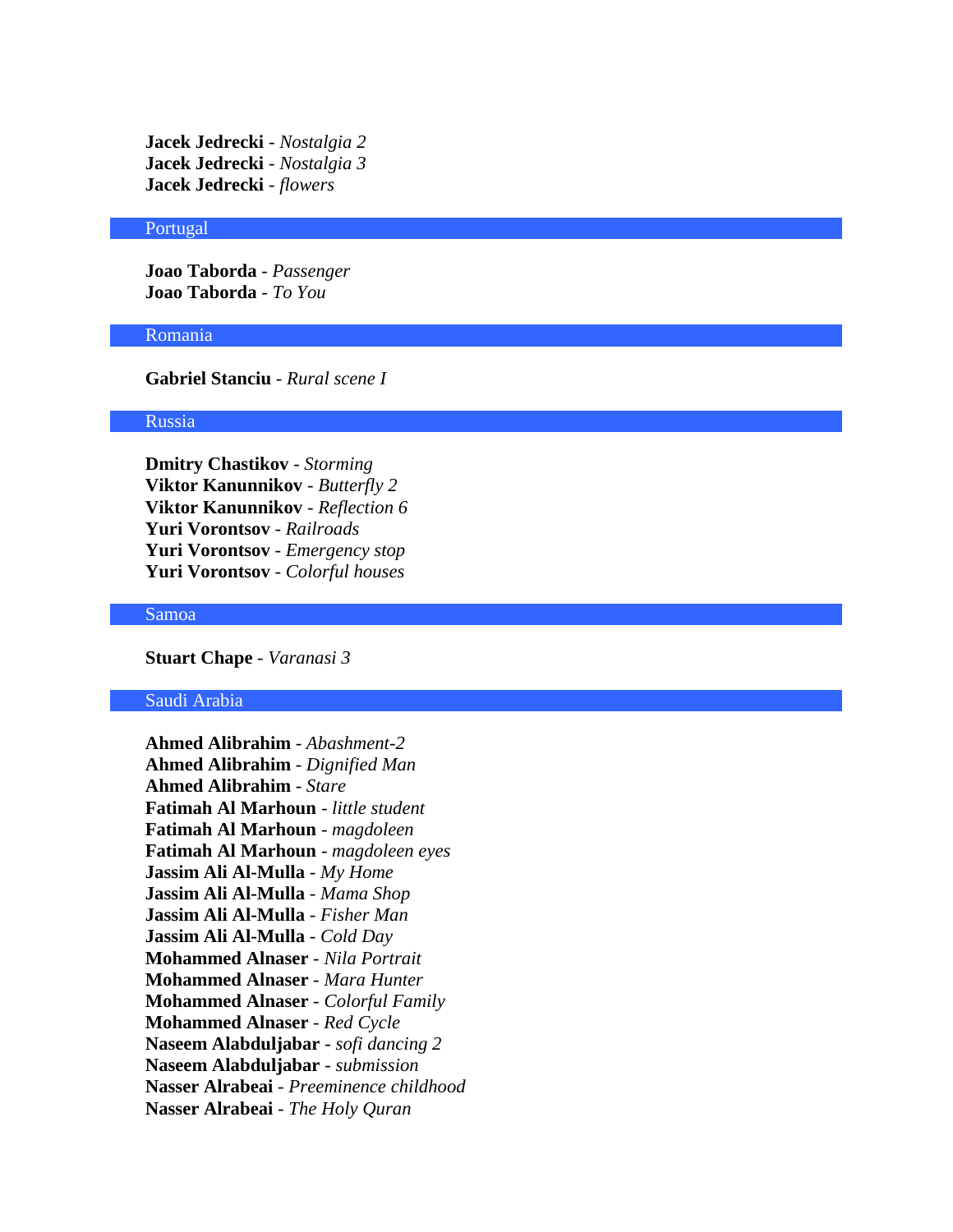## Scotland

**Bill Terrance** - *Almost Gone* **Bill Terrance** - *Frozen Potentilla* **Bill Terrance** - *The Brass Polisher* **Bill Terrance** - *The Traveller* **Kate Ferris** - *Time to go Home* **Richard Bingham** - *Figure at the Window* **Richard Bingham** - *Wistful*

#### Serbia

**Borislav Milovanovic** - *Boats* **Borislav Milovanovic** - *Zagubica2010 8536* **Borislav Milovanovic** - *Winter2* **Edo Iglic** - *Lady with the puppy* **Edo Iglic** - *Sun admirer* **Virag Istvan** - *Fields04*

### Singapore

**Cheong Edward Chee Hong** - *Collection* **David Poey Cher Tay** - *Lights festival* **David Poey Cher Tay** - *Little lass* **David Poey Cher Tay** - *Fishing nets* **David Poey Cher Tay** - *Young monk* **Zee Kek Heng** - *Morning under banyan tree*

### Slovenia

**Andreja Ravnak** - *Toscana 2* **Marjan Klepec** - *Autum colors* **Nevenka Papic** - *Antelope 8*

# South Africa

**Leon Pelser** - *Birth* **Malie Van der Vyver** - *Secret* **Theo Kleynhans** - *Jetty The remarkables*

### Spain

**Andreu Noguero** - *Prisión* **Andreu Noguero** - *vietnamites* **Jose Mesa Martinez** - *la niña del mar* **Jose Mesa Martinez** - *niña en el campo*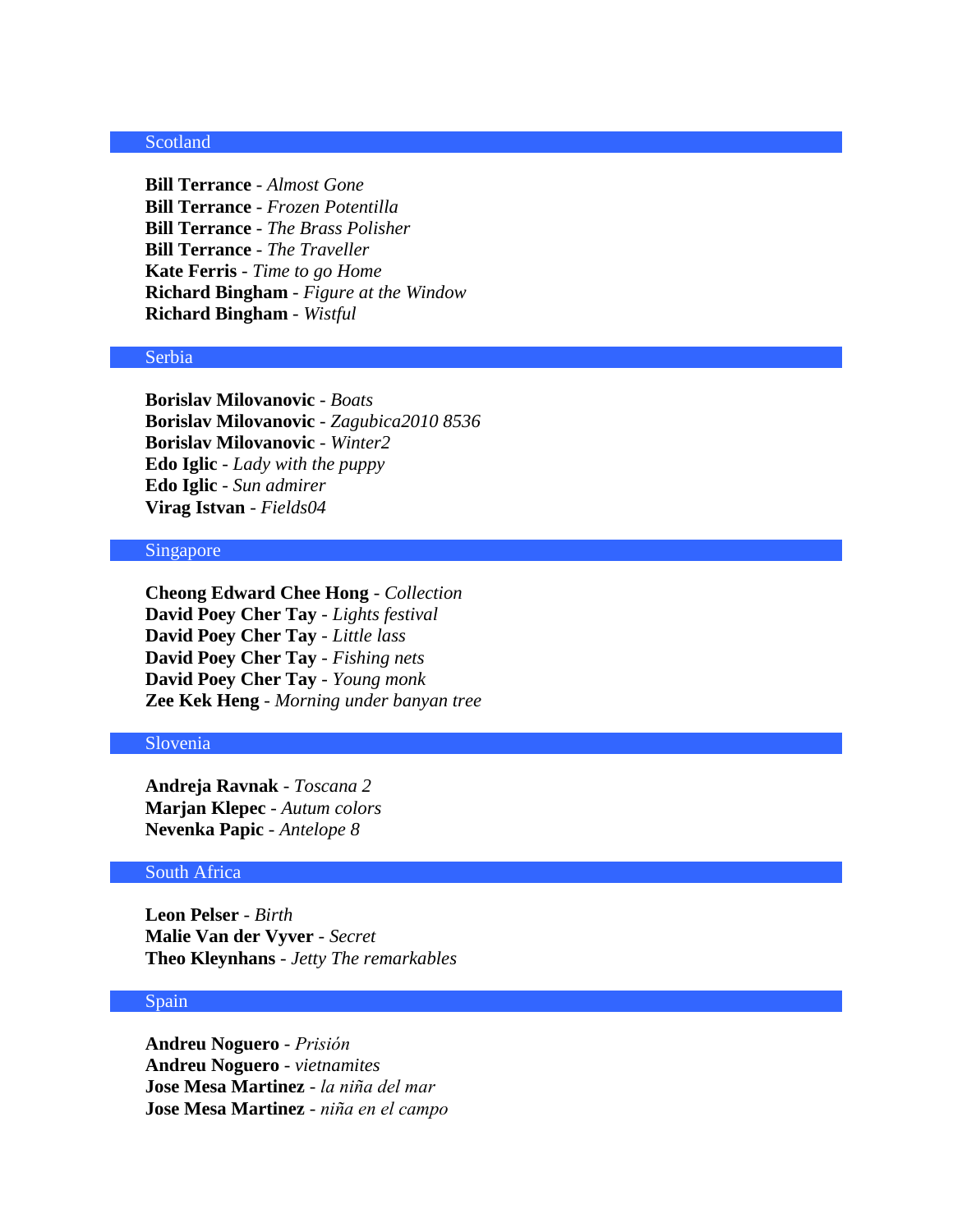**Laia Divols Escude** - *Bipolar* **Laia Divols Escude** - *dog* **Luis Leandro Serrano** - *A tiro* **Mohammad Alajeel** - *The Blue Cliff* **Vicens Lafebre** - *Graffiti* **Vicens Lafebre** - *Preparing the flight*

# Sri Lanka

# **Dr Lalith Ekanayake** - *Take-off*

#### Sweden

**Jan-Thomas Stake** - *Alone No3* **Jan-Thomas Stake** - *Nina draped in green* **Nils-Erik Jerlemar** - *Holocaust Memorial - Berlin No 3* **Nils-Erik Jerlemar** - *Open Door* **Nils-Erik Jerlemar** - *Pedestrian Crossing No 3* **Nils-Erik Jerlemar** - *Woman and Shadow*

# Taiwan

**Feng-Lin Chen** - *Nude on the Seaside 12* **Lung-Tsai Wang** - *Laughter* **Lung-Tsai Wang** - *Homeless* **Lung-Tsai Wang** - *Struggling Threw* **Lung-Tsai Wang** - *Colorful Smile* **Min-Sheng Ku** - *Dusk in Kenya 3* **Min-Sheng Ku** - *In The Kitchen 3* **Shang-Min Huang** - *Pretty window*

# **Turkey**

**Ahmet Remzi Tuluce** - *Silhouette* **Cetin Alkilic** - *Camel the caravan* **Cetin Alkilic** - *In the desert* **Engin Kocyigit** - *Blue* **Engin Kocyigit** - *Cananjaluzi* **Gul Yildiz** - *colorful girl* **Gul Yildiz** - *iron man* **Gul Yildiz** - *two girls* **Hulya Polat** - *Love* **Kemal Ozkilic** - *celtik tarlası* **Kemal Ozkilic** - *paddy field* **Mehmet Akyuz** - *Catwalk* **Mehmet Akyuz** - *Marketplace* **Mehmet Turgut Kirkgoz** - *Poor workers*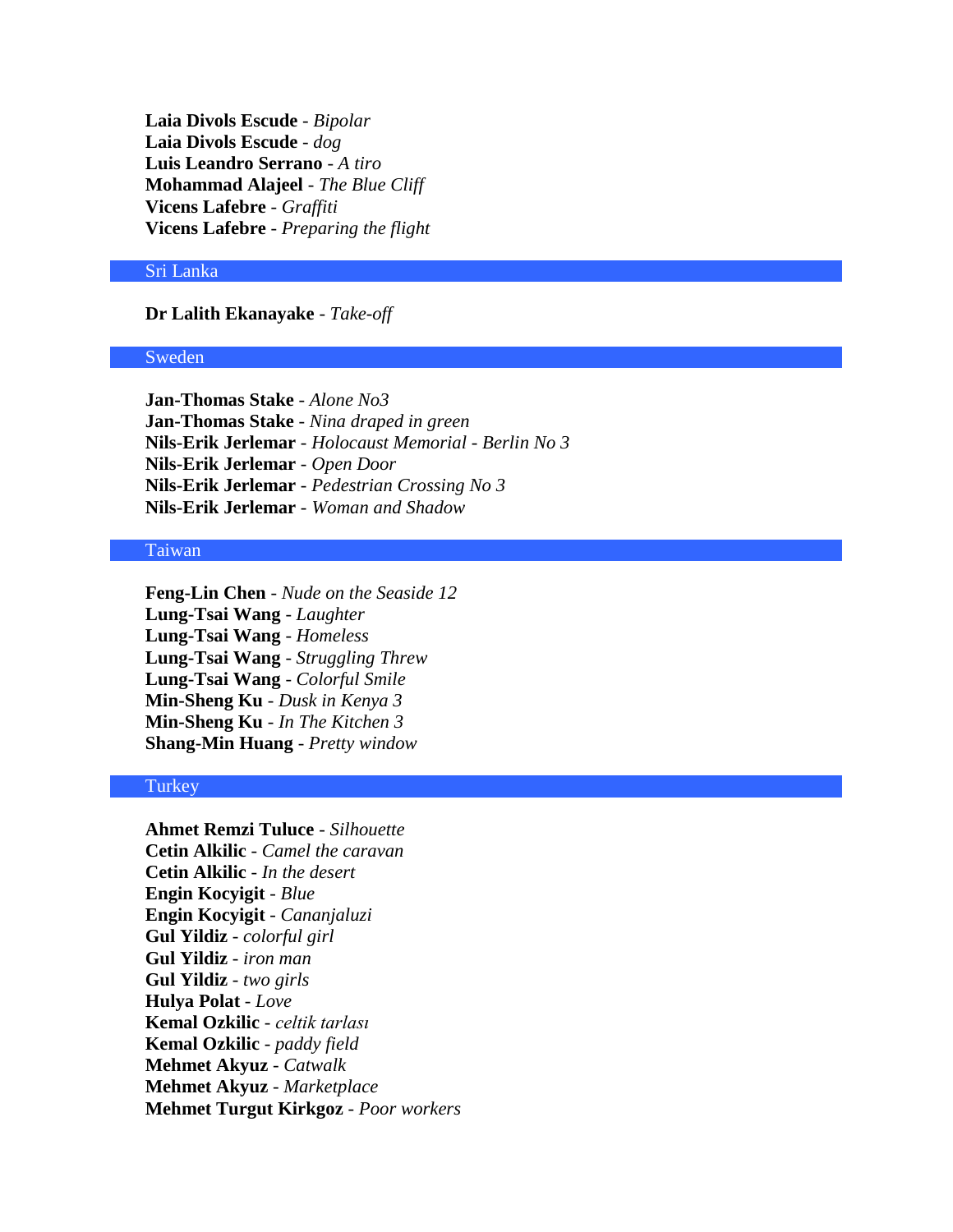**Mehmet Turgut Kirkgoz** - *Sadu* **Mehmet Turgut Kirkgoz** - *Steps 2* **Neslihan Yavuzer Behmuaras** - *REFLECTION OF THE PRAYERS* **Orhan Sen** - *resul* **Selman Behmuaras** - *Reflections on Salt Lake* **Selnur Okudan** - *pointed shadows* **Selnur Okudan** - *solitude* **Selnur Okudan** - *the blonde* **Taylan Kirali** - *NylononTheGarbage* **Taylan Kirali** - *Recycle*

#### Ukraine

**Yuriy Zilinskyy** - *Window in the past* **Yuriy Zilinskyy** - *Sunny angel* **Yuriy Zilinskyy** - *Sounds of violoncello* **Yuriy Zilinskyy** - *Interlude*

# United Arab Emirates

**Manu Reghu Rajan** - *Camel keepers* **Naeem Al Zaabi** - *Night* **Shadi Nassri** - *Day and night* **Shadi Nassri** - *Iceland* **Shadi Nassri** - *sands and stars* **Shibu Mathew** - *AIR SHOW* **Shibu Mathew** - *Conversation*

# United Kingdom

**Angy Ellis** - *Experimental Awearness* **Barbara Jenkin** - *Grace* **Bob Given** - *A Distant Gaze* **Bob Given** - *Chrissy* **Bob Given** - *Raphaella 5* **Bob Given** - *Seana* **Chris Ellison** - *Carnival Bird Man* **David Butler** - *Body Art* **David Butler** - *Solitary Thoughts* **Gordon Bramham** - *Pelican Morning* **Greg Duncan** - *Old Monastry - New Monk* **Greg Duncan** - *The Practice Session* **John Larry** - *Light in the Woods* **John Thompson** - *Kennel Master with Pack* **Keith Elgin** - *An Unusual Affection* **Keith Elgin** - *Loaded* **Keith Elgin** - *The Bellydancer*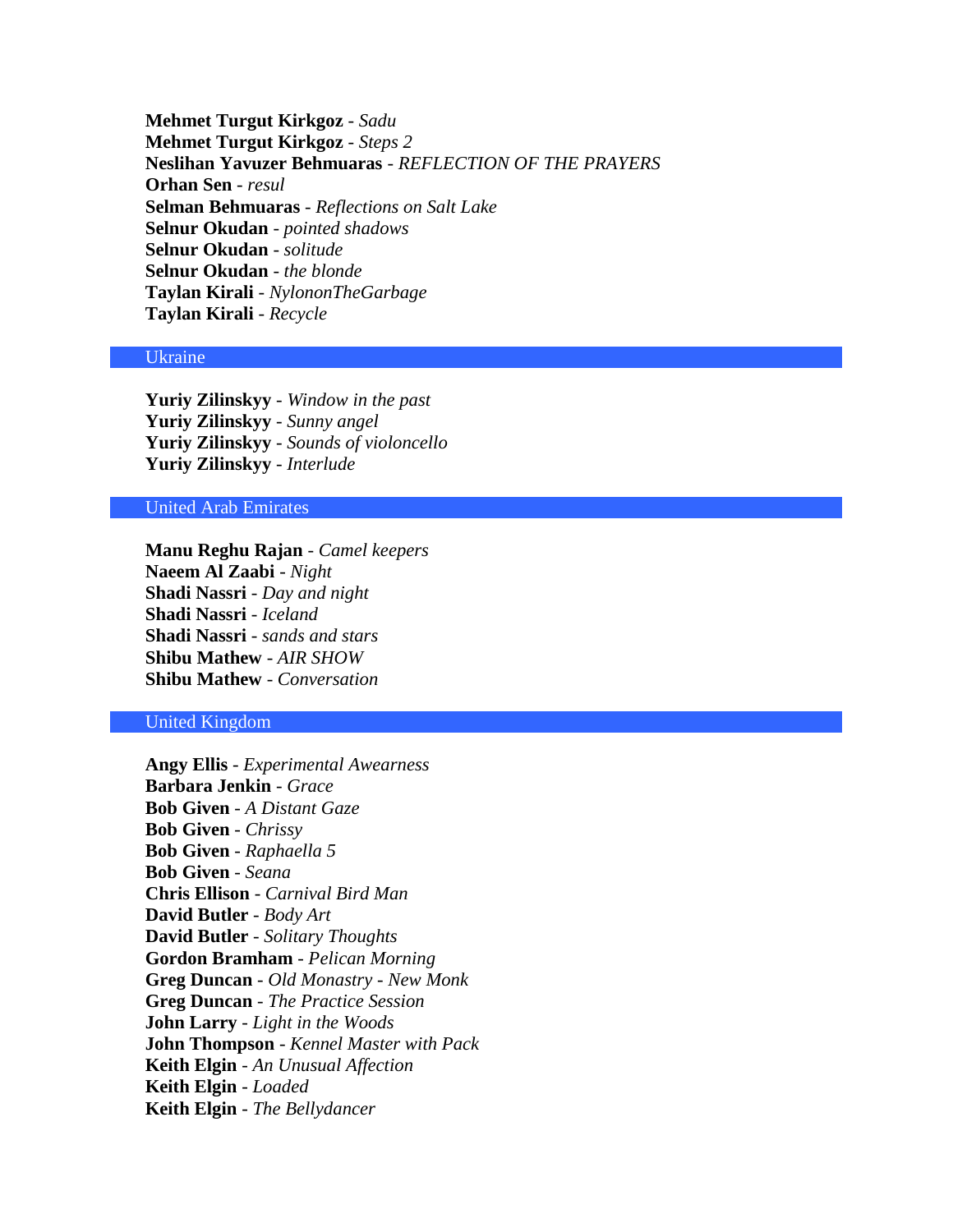**Len Deeley** - *Diver Beneath The Hull* **Marie-Laure Stone** - *Merlin Plucking Dunnock* **Marie-Laure Stone** - *Splashing Horses* **Martin Fry** - *Cotswold Winter* **Richard Spurdens** - *En pointe* **Richard Spurdens** - *Integra* **Richard Spurdens** - *Expression on red pointe* **Richard Spurdens** - *Dreams of dancng in white* **Sandra Crook** - *A Secret Shared* **Sandra Crook** - *Apetani Woman* **Terry Homewood** - *Taipei 101* **Tim Brown** - *No Trespassing, Keep Out* **Tom Richardson** - *Lone Tree Glen Dubhlochan* **Valerie Duncan** - *Flame Dance 02*

# USA

**Chau Le** - *CHAM OLD MAN* **Chau Le** - *THE VASE* **Cuong Dang** - *Maroon Bels* **Gary Potts** - *Brianne at Pismo* **Jim David** - *RACING BEAUTY* **Marvin Miller** - *Canyon Maze*

### Vietnam

**HaiThinh Hoang** - *Cowrace in Dolta festival* **Nguyen Vu Phuoc** - *Save water for life* **Tat Dong** - *I loved my grandma* **Tat Dong** - *Getting older together* **Thanh Trung Dang** - *HMONG GIRLS ON SHALLOW STREAM* **Thanh Trung Dang** - *SISTERS* **Thanh Trung Dang** - *THREE SISTERS*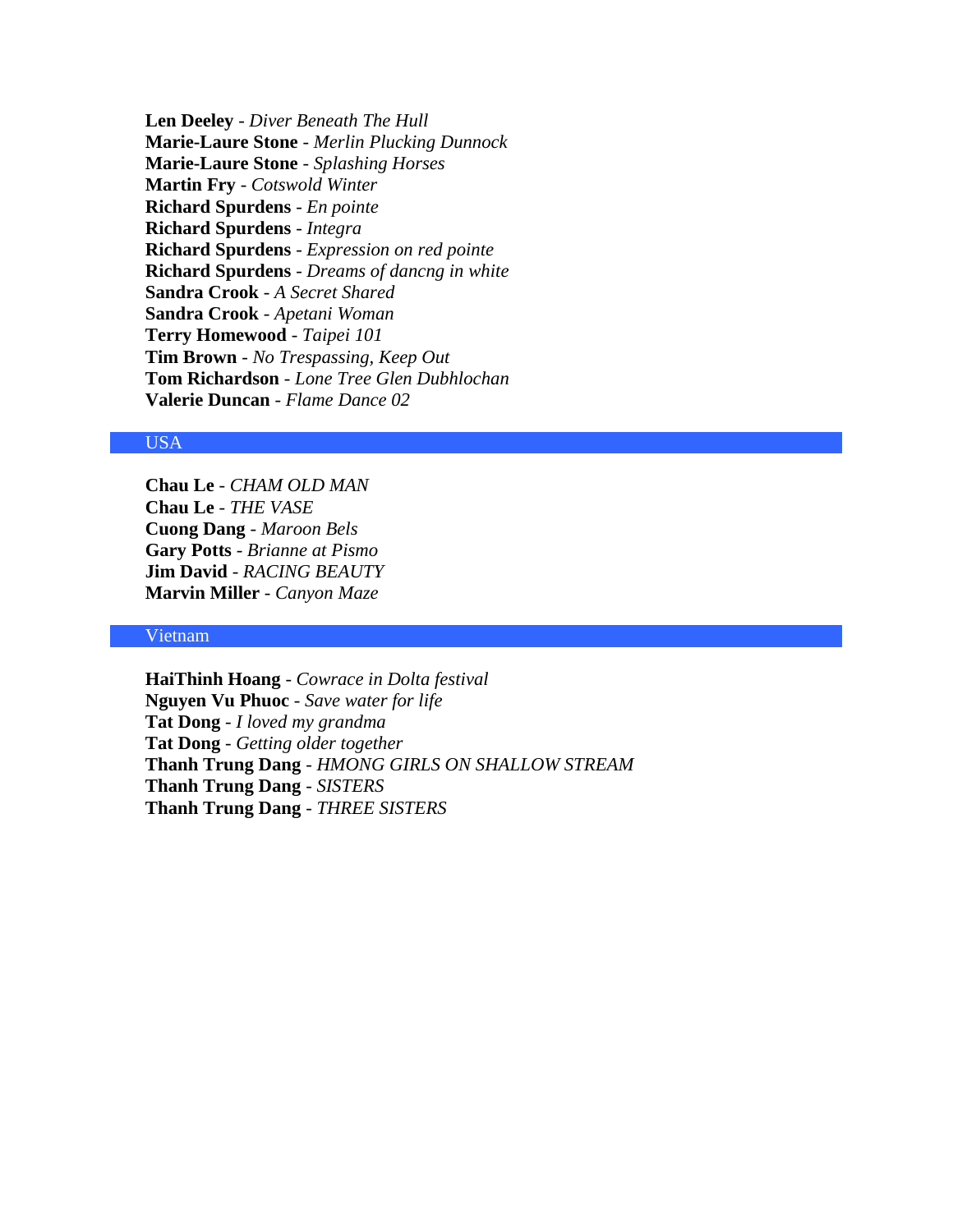# **1st International Salon of Photography " MONTENEGRO – GRAND PRIX 2014" Prvi Internacionalni Salon Fotografije "MONTENEGRO – GRAND PRIX 2014"**

# **Awards** Theme **F) OPEN MONOCHROME**

| FIAP Gold medal - Wu Ming Lam, Hong Kong, HAIR CUT                  |
|---------------------------------------------------------------------|
| PSA Gold medal - Chau Kei Checky Lam, Hong Kong, Buddha Return      |
| DPA Gold medal - Yuri Vorontsov, Russia, Loneliness                 |
| <b>SALON Gold medal - Yunsheng He, China, F1-Maternal Love</b>      |
| FIAP Silver medal - Claude Poux, France, rivalité                   |
| DPA Silver medal - Yung Niem, Canada, Walk through light corridor   |
| <b>SALON Silver medal - Lung-Tsai Wang</b> , Taiwan, Snow Rush      |
| FIAP Bronze medal - Ferenc Molnar, Hungary, Jano Bari painter No8   |
| DPA Bronze medal - Tan Kieu, Vietnam, KY NIEM - F-04                |
| <b>SALON Bronze medal - Marco Bartolini</b> , Italy, Saalima        |
| FIAP HM - Greg Duncan, United Kingdom, Smoking A Cheroot In Coconut |
| FIAP HM - Luis Alberto Franke, Argentina, Espera del mas alla       |
| FIAP HM - Richard Spurdens, United Kingdom, Caught in the light     |
| FIAP HM - Sayed Ahmed Almosawi, Bahrain, Poor                       |
| FIAP HM - Thomas Ley, Germany, Anna 8                               |
| FIAP HM - Zoran Makarovic, Croatia, Zakarye 3                       |
| PSA HM - Hulya Polat, Turkey, Smile                                 |
| PSA HM - Mohammed Alnaser, Saudi Arabia, Take off                   |
| PSA HM - Tat Dong, Vietnam, Elderly man writing calligraphy         |
| DPA HM - Abdulrahman Alterkait, Kuwait, Eritrean migrant            |
| <b>DPA HM - Ahmet Remzi Tuluce, Turkey, Charcoalmaker</b>           |
| DPA HM - Alexander Kovshun, Ukraine, A monk                         |
| DPA HM - Andreas Kuen, Austria, Verdeckt                            |
| <b>DPA HM - Christian Schweiger, Germany, Waterghost Strokkur</b>   |
| <b>DPA HM - Elek Papp</b> , Hungary, Musing grandma                 |
| <b>SALON HM - Dave Whitson, USA, Kate in the Wind</b>               |
| <b>SALON HM - Naseem Alabduljabar</b> , Saudi Arabia, sad face 2    |
| <b>SALON HM - Oleg Kutskiy, Ukraine, Rain in our town</b>           |
| <b>SALON HM - Phillip Kwan, Canada, Polar Greeting</b>              |
| <b>SALON HM - Salim AL Adi, Oman, Care</b>                          |
| <b>SALON HM - Stanislav Belicka, Germany, Tiger &amp; Tutle 2</b>   |
|                                                                     |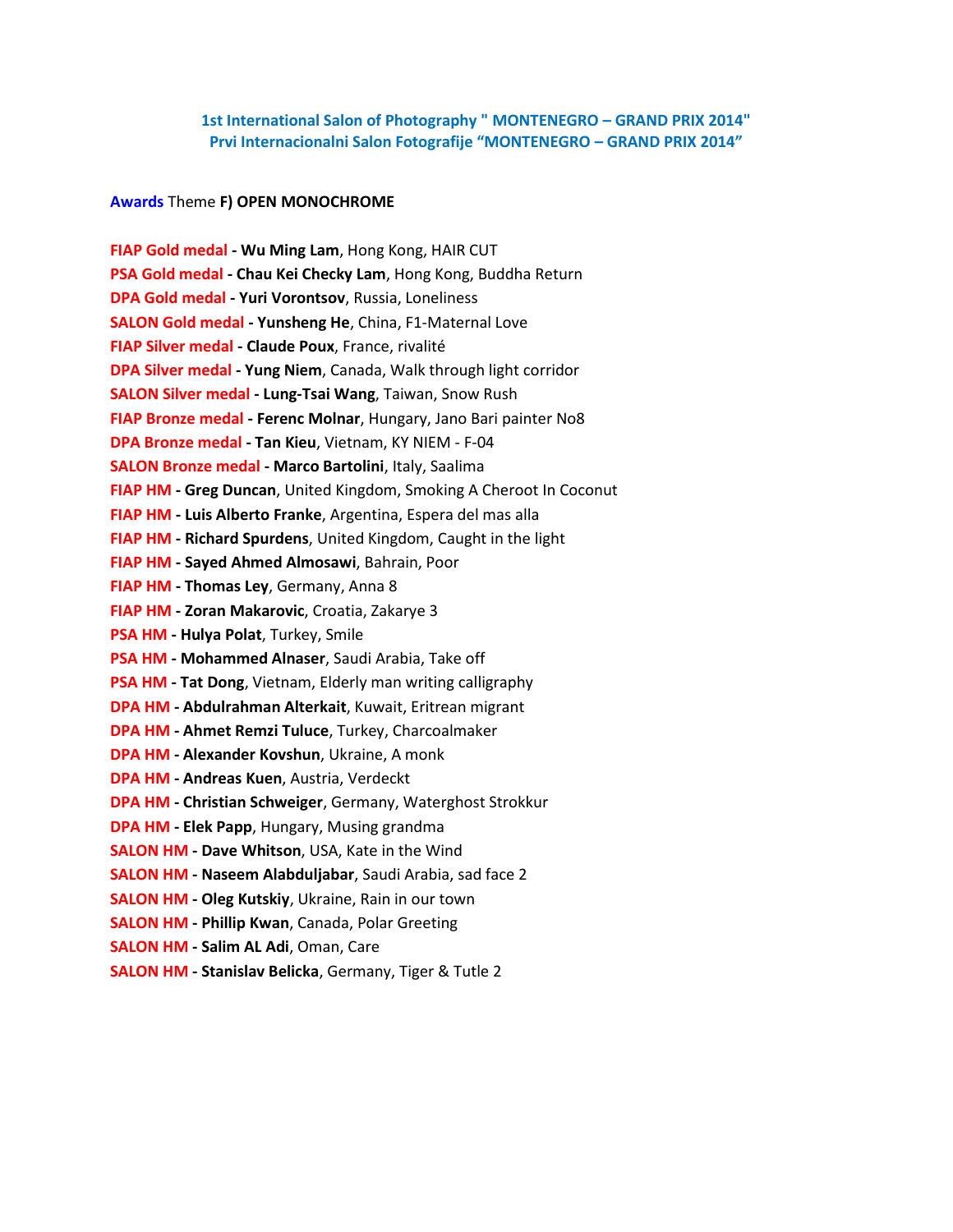**1st International Salon of Photography " MONTENEGRO – GRAND PRIX 2014" Prvi Internacionalni Salon Fotografije "MONTENEGRO – GRAND PRIX 2014"**

#### **Accepted** Theme **F) OPEN MONOCHROME**

### Argentina

**Carlos Rozensztroch** - *Que boquita cercana* **Carlos Rozensztroch** - *Seduced* **Carlos Rozensztroch** - *Sisters* **Luis Alberto Franke** - *Espera del mas alla* **Luis Alberto Franke** - *Rostro campero* **Luis Alberto Franke** - *Victor* **Luis Alberto Franke** - *Compinches*

#### Australia

**Craig Parker** - *Motor bike jump No1* **David Miller** - *Alexa Landscape* **David Miller** - *Angela with Veil* **David Miller** - *Dance Partners* **Graeme Watson** - *Beautiful Music* **Ian Robertson** - *Breakfast* **Ian Robertson** - *Clouds in Lake Matheson* **James Lu** - *Ahh!* **Joseph Tam** - *Lost Control* **Joseph Tam** - *Happy Together* **Joseph Tam** - *Spiritual Dash* **Kathryn Willis** - *London Bridge* **Phillipa Alexander** - *Australia Rock* **Ron McKie** - *Slalom* **Stephen Allworth** - *Bagan Balloons* **T.P Huynh** - *On The Way Home* **Vicki Moritz** - *Let go mono*

#### Austria

**Alois Bernkopf, Dr.** - *Alter Karpate\_SW2* **Alois Bernkopf, Dr.** - *Egon\_1* **Alois Bernkopf, Dr.** - *Victorious cast* **Andreas Kuen** - *Verdeckt* **Matthias Kroissenbrunner** - *MK1201900* **Matthias Kroissenbrunner** - *MK1302111* **Matthias Kroissenbrunner** - *MK1302295* **Matthias Kroissenbrunner** - *MK1302851* **Theo Streitfelder** - *Safety*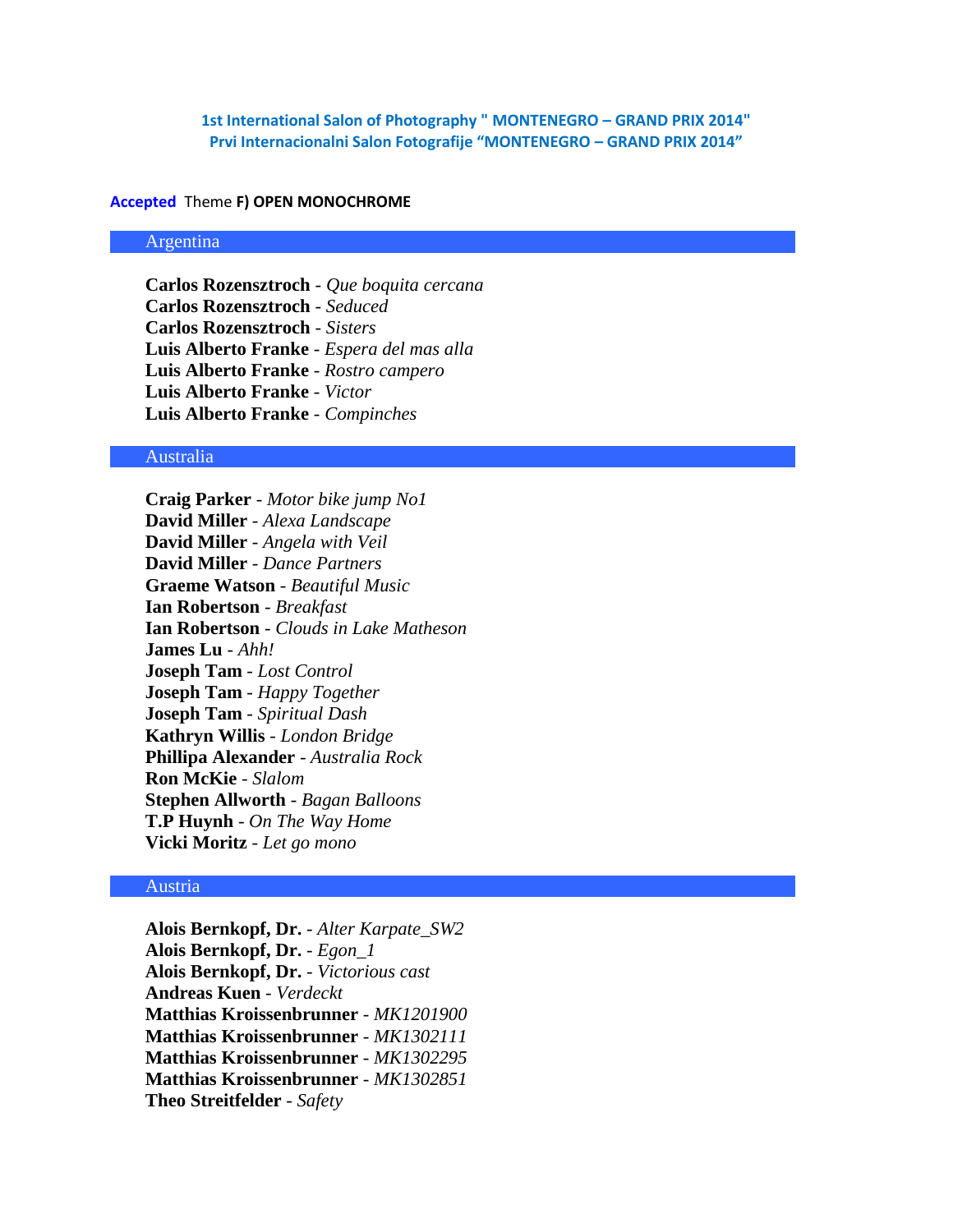#### Bahrain

**Ahmed AlFardan** - *Bahrain Every Day* **Ahmed AlFardan** - *female protester* **Ahmed AlFardan** - *Kingdom of teargas* **Ammar Abdulrasool** - *Smoked* **Fadhel Almutaghawi** - *Indian Gaze* **Fadhel Almutaghawi** - *need* **Fadhel Almutaghawi** - *The blind* **Hanan Hassan Al-Khalifa** - *Street Children* **S.baqer AlKamel** - *A look of hope* **S.baqer AlKamel** - *The tears* **S.baqer AlKamel** - *The Grandchild* **Sadiq Jaffar** - *In The Desert* **Sayed Ahmed Almosawi** - *Iraqi couple* **Sayed Ahmed Almosawi** - *Poor* **Sayed Ahmed Almosawi** - *Sponsor sheep* **Sayed Ahmed Almosawi** - *Voyager* **Sayed Husain Humaidan** - *grief\_bh* **Sayed Husain Humaidan** - *india\_bh* **Sayed Husain Humaidan** - *ya hussain*

# Belgium

**Beauraind Marcel** - *L absence perdue* **Claude Simon** - *Luna a Kombolcha* **Danny Kerremans** - *Ivana 2* **Jacky Panhuyzen** - *Exhausted* **Jacky Panhuyzen** - *Three Mudgirls* **Louis Van Calsteren** - *Char 007* **Louis Van Calsteren** - *Colonnade* **Louis Van Calsteren** - *Flanerie bucolique* **Roger Oeyen** - *Mag ik naar buiten* **Wilkie De Bondt** - *CASA SOLITARIA*

# Bosnia and Herzegovina

**Mijo Franic** - *PALAGVAYDER 3* **Slobodan Krstic** - *Akt SL44*

## Bulgaria

**Artin Shahbazyan** - *Street musician* **Artin Shahbazyan** - *The Man next to me*

Canada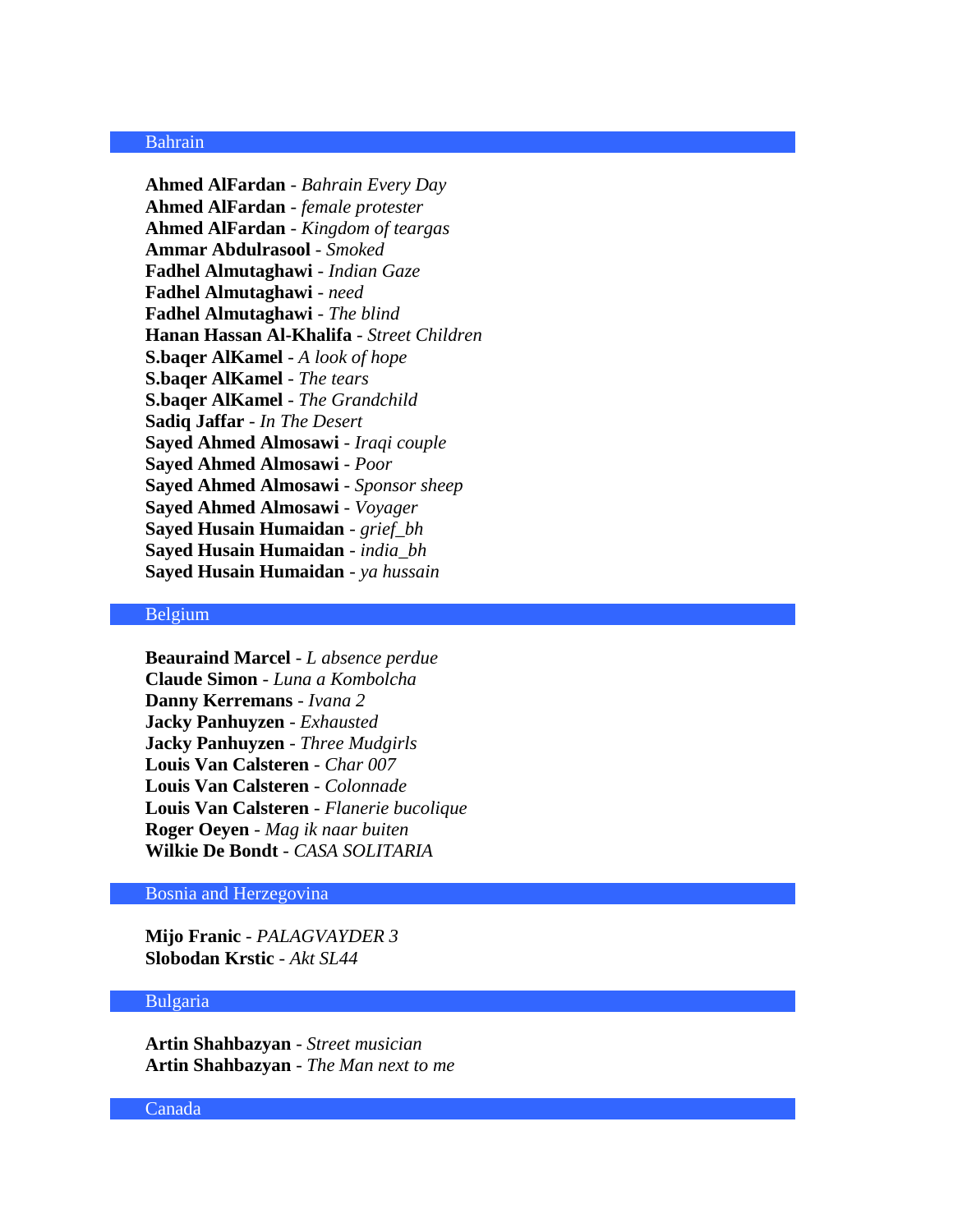**Dany Chan** - *96 The Front Runner* **Dany Chan** - *The Young Shopkeeper* **Dany Chan** - *Working In The Mud Flats* **K C Tam** - *Working by the sun rays* **Phillip Kwan** - *Polar Greeting* **Phillip Kwan** - *Wildeebeest Chaos* **Phillip Kwan** - *Cheetahs at Rock* **Wendi Donaldson** - *The Stare* **Yung Niem** - *Buddhist monks play soccer* **Yung Niem** - *Bald eagle hunting 2* **Yung Niem** - *Walk through light corridor* **Yung Niem** - *Lost in thought*

# China

**Ge Xiao** - *Men and camels* **Haibo Chi** - *Dawn* **Haibo Chi** - *Shelling* **Haibo Chi** - *Beach Comber* **Haibo Chi** - *Return* **Yi Wan** - *Grandpa And Grandson* **Yunsheng He** - *F1-Maternal Love* **Yunsheng He** - *F2-Dongjiang YanYu* **Yunsheng He** - *F3-Old House*

# **Croatia**

**Zoran Makarovic** - *Zakarye 1* **Zoran Makarovic** - *Zakarye 3* **Zoran Makarovic** - *His horse 3* **Zoran Makarovic** - *Poor people*

#### **Cyprus**

**Klea Kyprianou** - *Ballet and Maternity* **Mustafa Evirgen** - *Sheperd and fold* **Pantelis Kranos** - *Underwater mist* **Pantelis Kranos** - *The Zenobia wreck 42 meters below*

### Denmark

**Martin Ovesen** - *Alpha* **Martin Ovesen** - *Monorail I*

#### Finland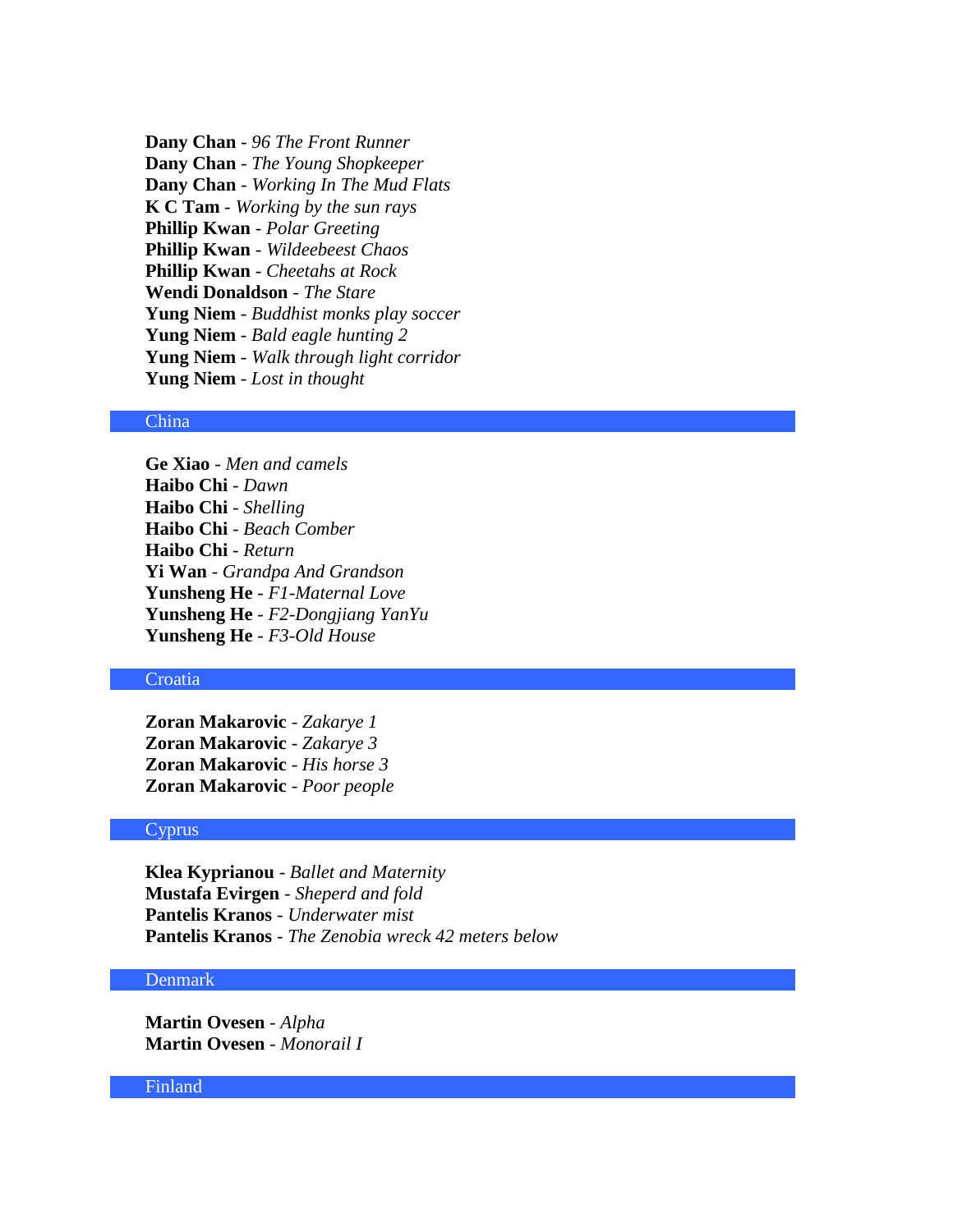**Ari Laine** - *Collars* **Eero Hauta-aho** - *Foggy Pond 4* **Eero Hauta-aho** - *Snack* **Johanna Lyomila** - *Homeless* **Kauko Keranen** - *Black and white cover* **Marjukka Vaha-Ettala** - *Hurry in snowingtime* **Osmo Kyttala** - *Acrobat* **Osmo Kyttala** - *My Cigar* **Osmo Kyttala** - *I Doubt* **Sanna Svennblad** - *Rapid River*

#### France

**Claude Poux** - *méandres* **Claude Poux** - *desespérance* **Claude Poux** - *vers l'impossible* **Claude Poux** - *rivalité* **Georges Frances** - *Maid of the anchors* **Marc Henri Martin** - *Cats* **Mohamed Benbelgacem** - *Remorquage* **Mohamed Benbelgacem** - *Pins parasols* **Roger Jourdain** - *Govin*

## **Germany**

**Achim Koepf** - *Black Pearl 4* **Christian Schweiger** - *Waterghost Strokkur* **Christina Baumann** - *Schattenwelt* **Eva Flasche** - *Ebony and Ivory* **Eva Flasche** - *Jana 1* **Eva Flasche** - *Nico 1* **Heiko Roemisch** - *black nais 7007* **Heiko Roemisch** - *flooded poplars 5236* **Lothar Noth** - *Stolzer Blick* **Ludwig Loch** - *Geneckt* **Ludwig Loch** - *Krieger 1* **Ludwig Loch** - *Metz 21* **Rudolf Mester** - *Pappeln im Nebel SW 1* **Rudolf Mester** - *Folien 01* **Rudolf Mester** - *Klimatreppe SW 1* **Rudolf Mester** - *Linda-Jasmine SW 1* **Stanislav Belicka** - *Tiger & Tutle 2* **Stephan Furnrohr** - *Dunes* **Stephan Furnrohr** - *Staircase Study* **Thanh Nguyen Viet** - *Pastoral 3* **Thomas Ley** - *Anna 7* **Thomas Ley** - *Anna 8*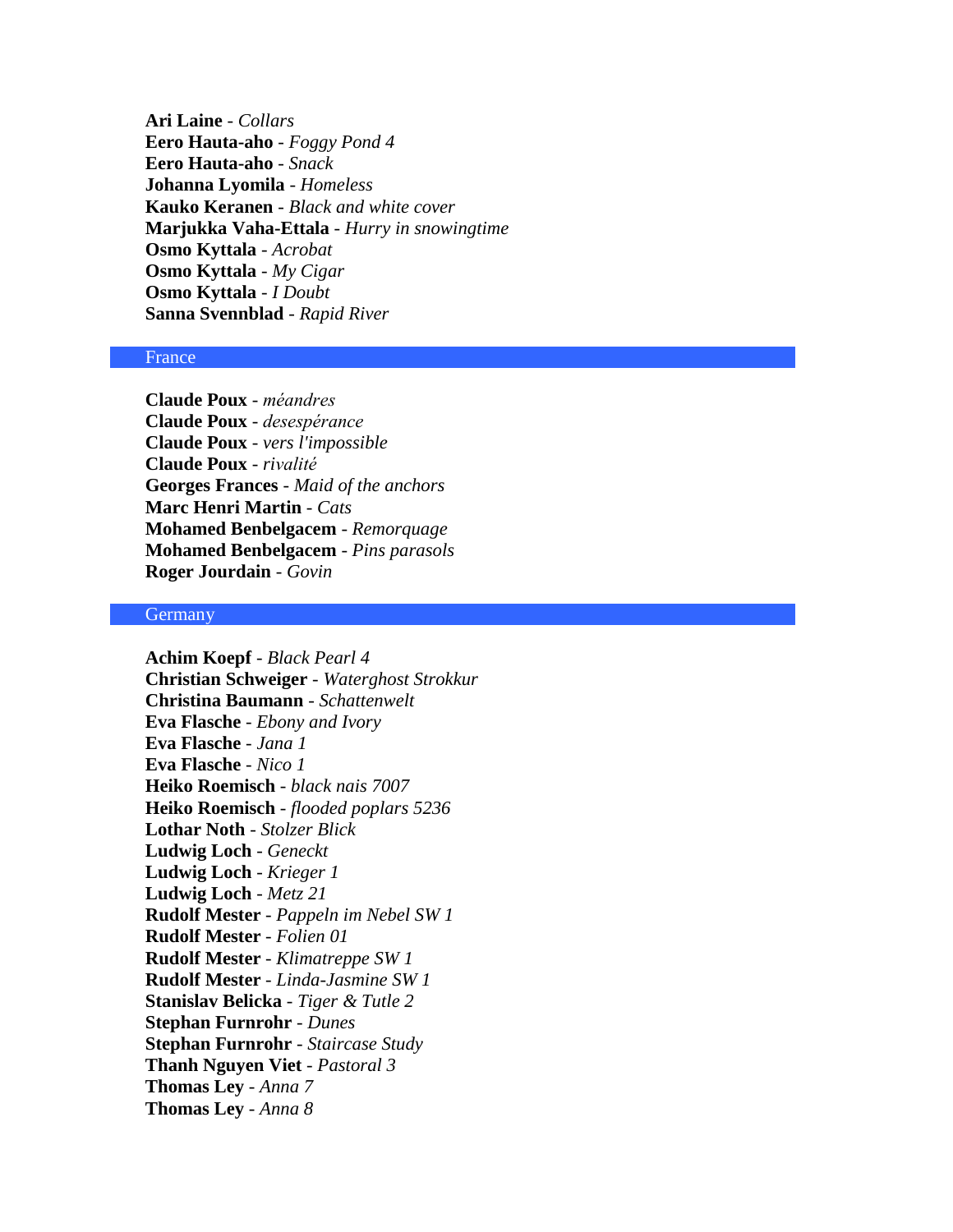**Thomas Ley** - *Tjalda 7* **Werner Baumann** - *Evening*

#### **Greece**

**Antonis Daskalakis** - *Makrinitsa 2* **Kostas Chalkiadakis** - *Little shepherd* **Kostas Chalkiadakis** - *Then and now*

### Hong Kong

**Chau Kei Checky Lam** - *Buddha Return* **Chau Kei Checky Lam** - *Rushing Job* **Chau Kei Checky Lam** - *Together moment* **Chau Kei Checky Lam** - *Ceramics Works* **H.W. Chan** - *The sunlight that will be lost* **Ho Philip SC** - *Fishing at Dawn* **Ho Philip SC** - *Shrimpman* **Hon-kwong Lee** - *Want to fly* **Hon-kwong Lee** - *Mothers* **Hon-kwong Lee** - *Ruby boys* **Hong Wai Victor Cheng** - *FIRE CRACKERS 3* **Hong Wai Victor Cheng** - *FISHING UNDER THE MOUNTAIN 2* **Hong Wai Victor Cheng** - *K.O. 2* **Hong Wai Victor Cheng** - *REPAIR THE TRAIN 2* **Shiu Gun Wong** - *Sweet Dream* **Shiu Gun Wong** - *Me and My Grandmother* **Shiu Gun Wong** - *Breakfast Time* **Wu Ming Lam** - *QUEUE UP* **Wu Ming Lam** - *Netting at Misty River* **Wu Ming Lam** - *HAIR CUT* **Wu Ming Lam** - *SHARING -2* **Xing Fang SU** - *Ride* **Xing Fang SU** - *Love* **Xing Fang SU** - *Repair* **Xing Fang SU** - *Hanging* **Yau Ming Charles Ho** - *Silky lighting* **Yau Ming Charles Ho** - *Vagrant* **Yau Ming Charles Ho** - *Smoker*

### Hungary

**Andras Schafer** - *Vision* **Elek Papp** - *Reminiscence* **Elek Papp** - *Easier to smile* **Elek Papp** - *Musing grandma* **Elek Papp** - *Why*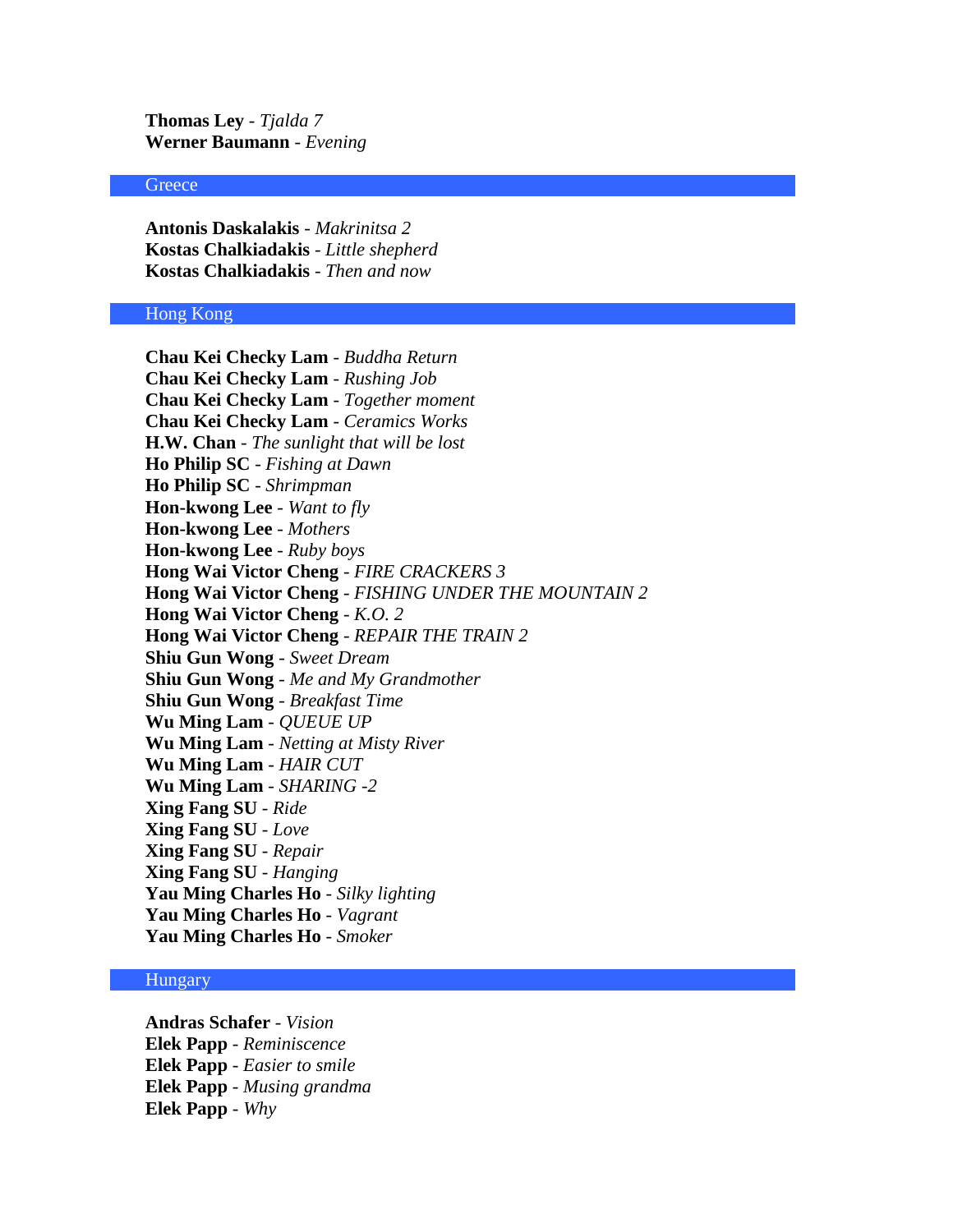**Ferenc Molnar** - *Mourning* **Ferenc Molnar** - *Jano Bari painter No8*

#### India

**Avanish Rajan** - *STARE* **Avanish Rajan** - *CRISS CROSS* **Gubbi Venkatesh** - *Leopard Yawn* **Gubbi Venkatesh** - *Mara Leopard* **Gubbi Venkatesh** - *Spoonbill landing* **Gubbi Venkatesh** - *Spotted Hyena* **Hirannyad Datta** - *Strength* **Hirannyad Datta** - *Hope* **KSR Murthy** - *MORNING BATH* **Mukesh Srivastava** - *Man With Cigar* **Mukesh Srivastava** - *Mother And Child* **Nirmalya Bhattacharya** - *BUFFALOW AND BOY* **Prasad Pawaskar** - *NUDE 9* **Reema Mukherjee** - *Speed* **Reema Mukherjee** - *Himalay babu* **Sanghamitra Sarkar** - *Good bye* **Sanghamitra Sarkar** - *The ancient vigilant* **Subhashis Dutta** - *Rose*

#### Indonesia

**Danis Suma Wijaya** - *Silent Tree* **David Somali-Chow** - *Confident bw* **The Eng Loe Djatinegoro** - *MINING MAN* **The Eng Loe Djatinegoro** - *ADRENALINE RACE* **The Eng Loe Djatinegoro** - *UNDISTRACTED*

#### Iran

**Ebrahim Alipoor** - *barber* **Ebrahim Alipoor** - *Harvesting* **Ebrahim Alipoor** - *The past* **Vahid Babaei** - *Black Silence* **Vahid Babaei** - *Black woman* **Vahid Babaei** - *Hate* **Vahid Babaei** - *Walk*

#### Ireland

**Deirdre Watson** - *The Gladiator* **Joe Doyle** - *The Walk* **Joe Doyle** - *Hitckcockian Snow Scene*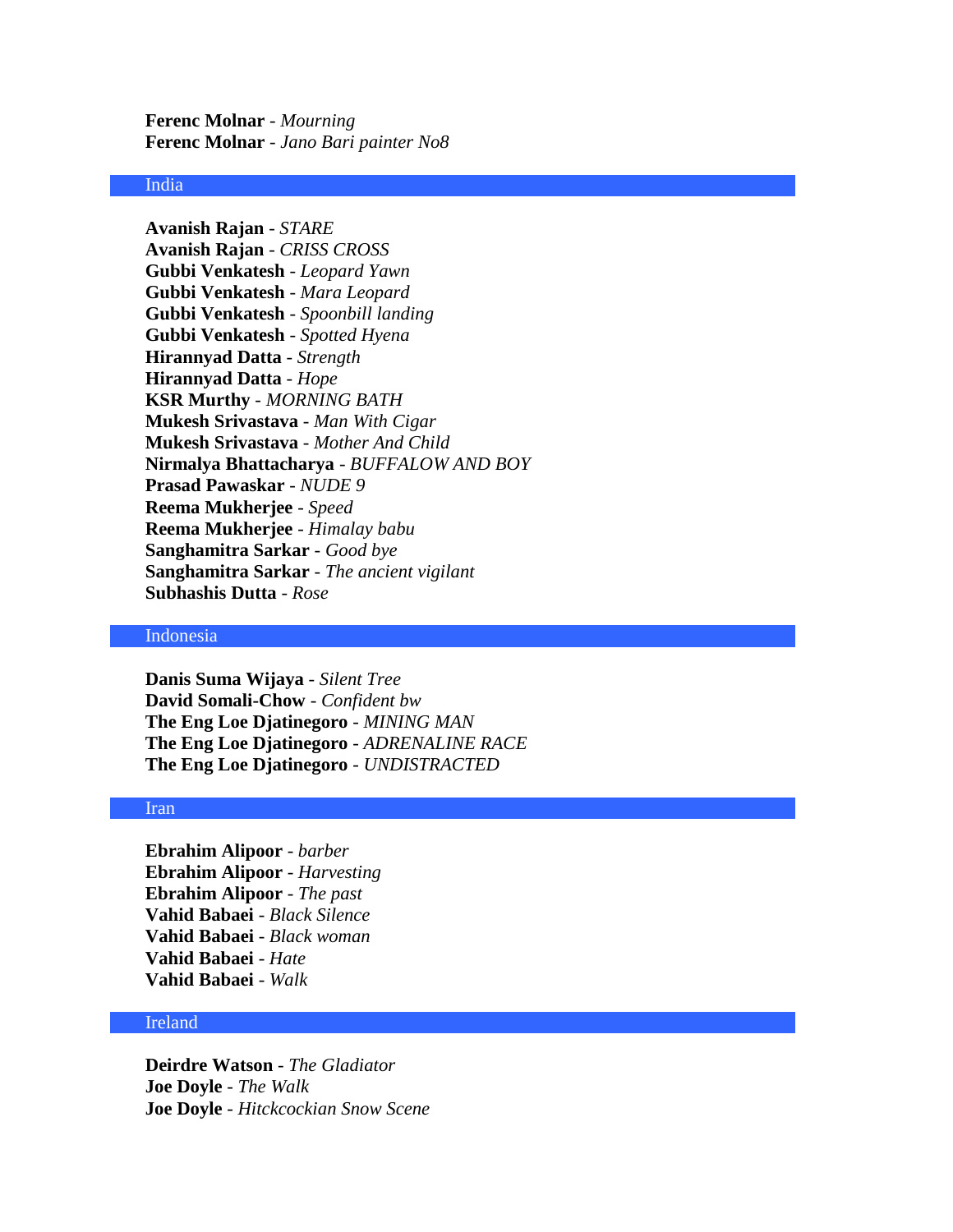**Joe Doyle** - *Albert Bridge* **Patrick Kavanagh** - *Stephan man of the sea* **Patrick Kavanagh** - *The Field* **Rob Whittaker** - *Curious Eyes* **Rob Whittaker** - *Happy Eyes* **Teresa Kavanagh** - *Sunbeam*

# Israel

**Galia Gitliz** - *Girl with flower* **Hanoch Peri** - *My new dress* **Leonid Goldin** - *Flight of Soul*

#### Italy

**Angiolo Manetti** - *Mother and child* **Antonello Grolla** - *Beyond-the-fog* **Antonello Grolla** - *industrial-archeology* **Antonello Grolla** - *out of the tunnel* **Antonio Semiglia** - *CAR REPAIR* **Antonio Semiglia** - *CHIARA N. 4* **Antonio Semiglia** - *CHIARA N. 6* **Claudio Serboli** - *Skyscraper* **Claudio Serboli** - *Sul Ponte* **Fabrizio Ferrettini** - *Portrait on the street 3* **Franco Rubini** - *Magico San Felice* **Giovanni Nuti** - *With the chopsticks* **Giovanni Nuti** - *Sleepely* **Luca Zampini** - *Cemetery* **Luca Zampini** - *Walking in San Galgano* **Luca Zampini** - *STOP!* **Marco Bartolini** - *African beach* **Marco Bartolini** - *Namita* **Marco Bartolini** - *Saalima* **Massimo Guerrini** - *Sparkling Wood* **Pietro Gandolfo** - *SOLO ALLA DEFENSE* **Roberto Tagliani** - *Babu* **Roberto Tagliani** - *The leader* **Sergio Ramella Pollone** - *Dubai 4* **Sergio Ramella Pollone** - *Shoemakers* **Umberto Deramo** - *BACIO* **Veniero Rubboli** - *Nina* **Villa Riccardo** - *Fireplace* **Villa Riccardo** - *Towers*

Korea, Republic of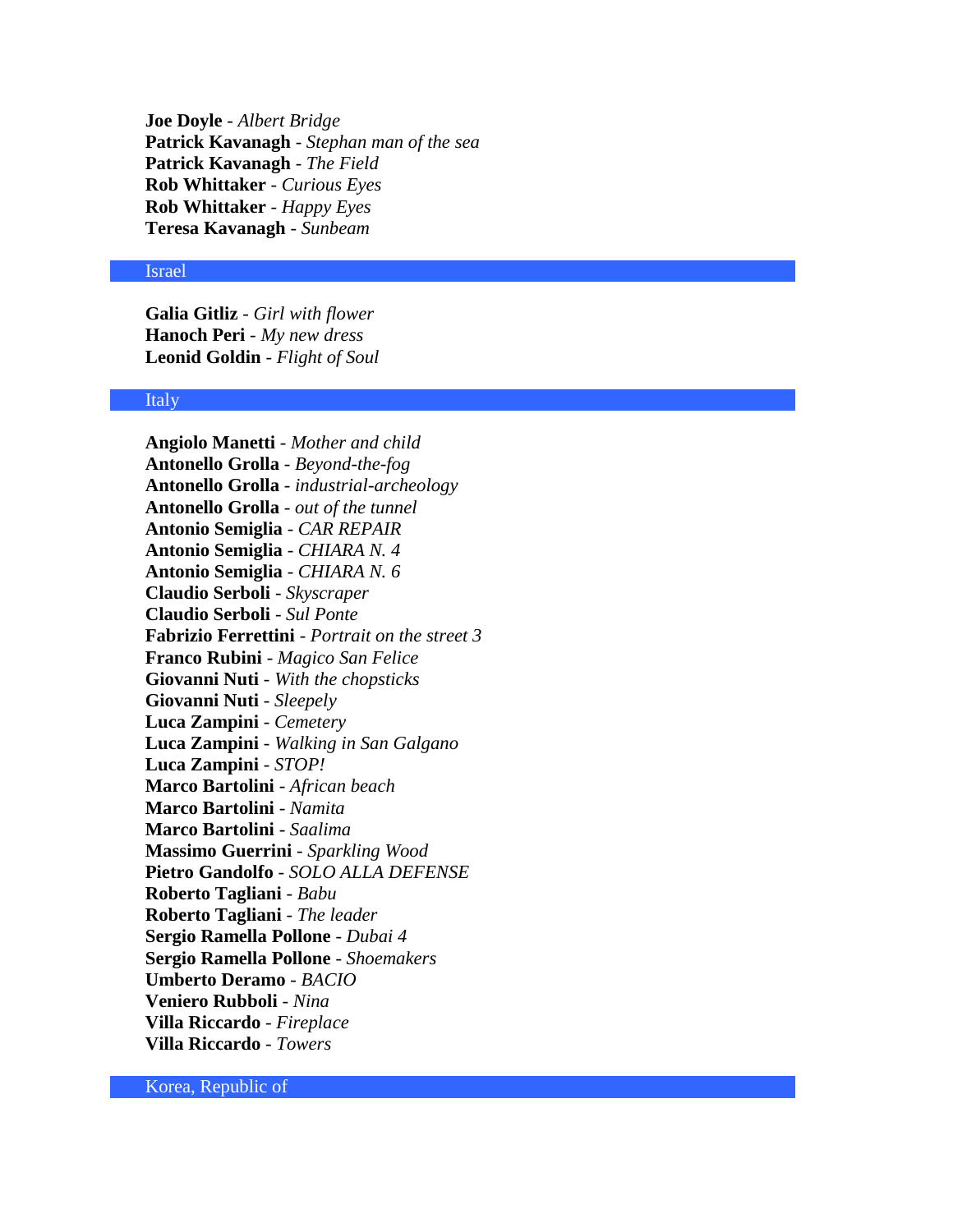**Lim IL-Tae** - *Break time* **Lim IL-Tae** - *Rest*

#### Kuwait

**Abdulla Bohindi** - *Human* **Abdulla Bohindi** - *Photographer on the curve* **Abdulrahman Alterkait** - *Eritrean migrant* **Abdulrahman Alterkait** - *Clean eye* **Ahmad Akbar** - *Sadness Look* **Ahmad Akbar** - *Pray Reverence* **Faisal Hamadah** - *IN White* **Faisal Hamadah** - *ready to start* **Mohammad Buqrais** - *fisherman* **Mohammed Yousef** - *Focus* **Mohammed Yousef** - *Sorrow* **Mohammed Yousef** - *Childhood in Pain* **Murtadha Alqazwini** - *table abstract* **Saleh Alkouh** - *Hate to Say Goodbye* **Yousef AL Qallaf** - *masai man* **Yousef AL Qallaf** - *rider 77*

### Macao

**Sio Hong Fong** - *Weathered Face* **Sio Hong Fong** - *After a busy fisherman* **Sio Hong Fong** - *Peasant Woman* **Sio Hong Fong** - *Kharunisia* **Tak Cheong Pun** - *IN THE MORNING LIGHT* **Tak Cheong Pun** - *MORNING FOG*

# Malaysia

**Choo Khong Chang** - *Charcoal field (6)* **Thomas Phoon** - *Fun Time* **Thomas Phoon** - *My Name is Lydia*

#### Netherlands

**Chris Treffers** - *Catho backwards* **Daniel Lybaert** - *Mono Contpiep* **Daniel Lybaert** - *Drie schapen* **Gert Wildering** - *objects 22* **Gert Wildering** - *tattoo* **Gert Wildering** - *what* **Max van Son** - *Silence* **Max van Son** - *Sculptural Staircase*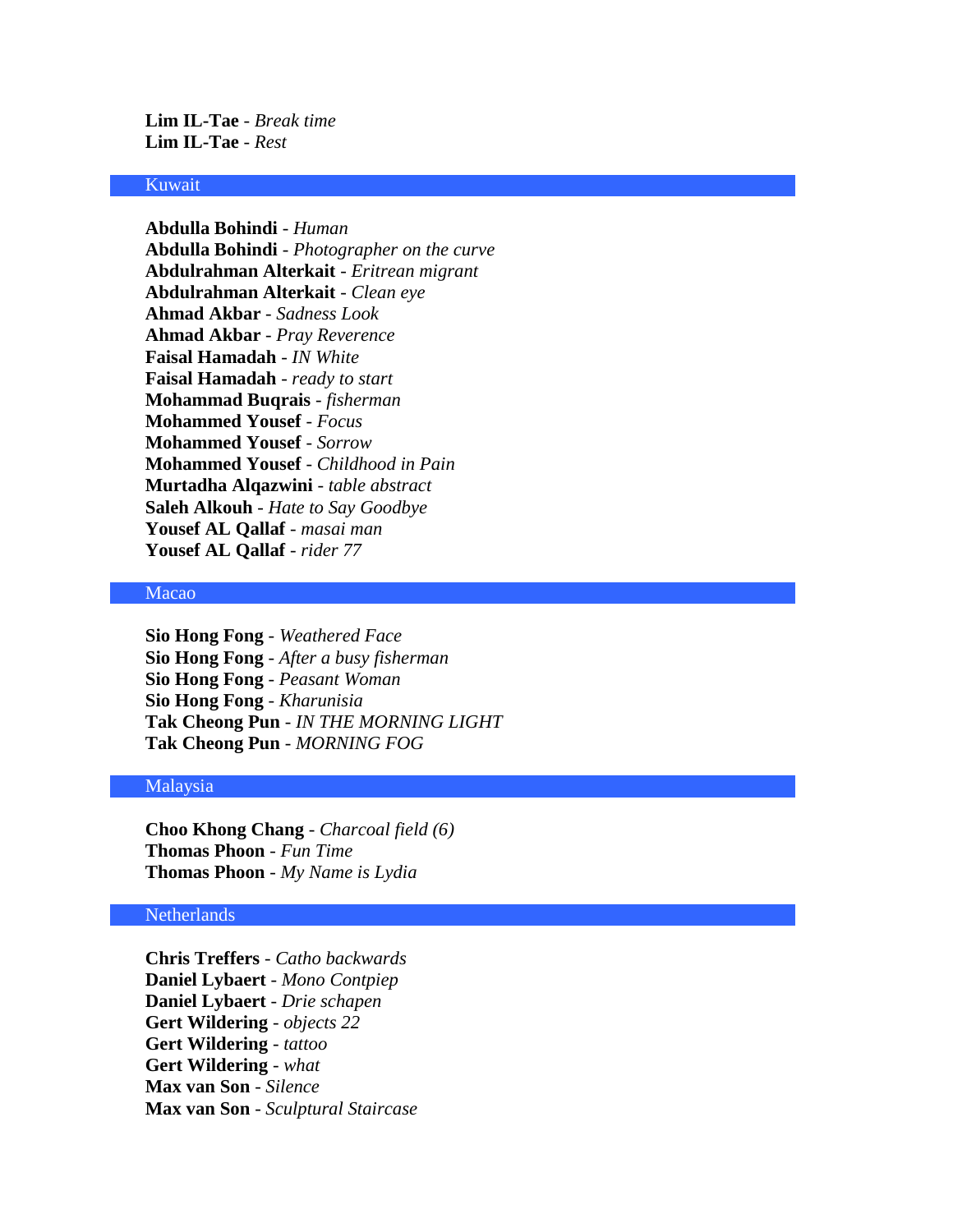### **Rob ten Tusscher** - *Bretagne-08*

### New Zealand

**Bill Hodges** - *Leading The race* **Bill Hodges** - *Mazie Field Action* **Julia Home** - *Swimming* **Lynn Clayton** - *untitled*

### Norway

**Arne Bergo** - *Muskox looking at kingdom* **Arne Bergo** - *Lions mating* **Geir Ivar Horgmo** - *Assimilation* **Knut Fonn** - *Morning Fog* **Knut Lepsoe** - *Fishing in calm sea* **Knut Lepsoe** - *Heavy rucksack* **Ola Arnfinn Loe** - *Polarbear* **Torhild Hyllseth** - *Meeting point*

# Oman

**Ahmad Alsubhi** - *Clea restrictions* **Ahmad Alsubhi** - *Fear of humans* **Ahmed Al-Mahrooqi** - *Girl from Jaipur* **Ahmed Al-Mahrooqi** - *Taj Mahal* **Ahmed Al-Mahrooqi** - *young woman* **Ahmed Albusaidi** - *child look3* **Ahmed Albusaidi** - *onion saller* **Ahmed Albusaidi** - *ostintation* **Ahmed Alhosni** - *Exploring the desert* **Almuhannad Alruweidhi** - *from bedia* **Almuhannad Alruweidhi** - *from sohar* **Majid Alamri** - *Fisher10* **Musab Albadi** - *A woman from the desert* **Musab Albadi** - *Details behind the cover* **Said Alhabsi** - *studying look* **Salim AL Adi** - *Care* **Salim Alshibli** - *trust* **Salim Alshibli** - *look* **Zuhair Alsiyabi** - *asala* **Zuhair Alsiyabi** - *fisher man1* **Zuhair Alsiyabi** - *mask1*

# Poland

**Beata Podwysocka** - *Tenant*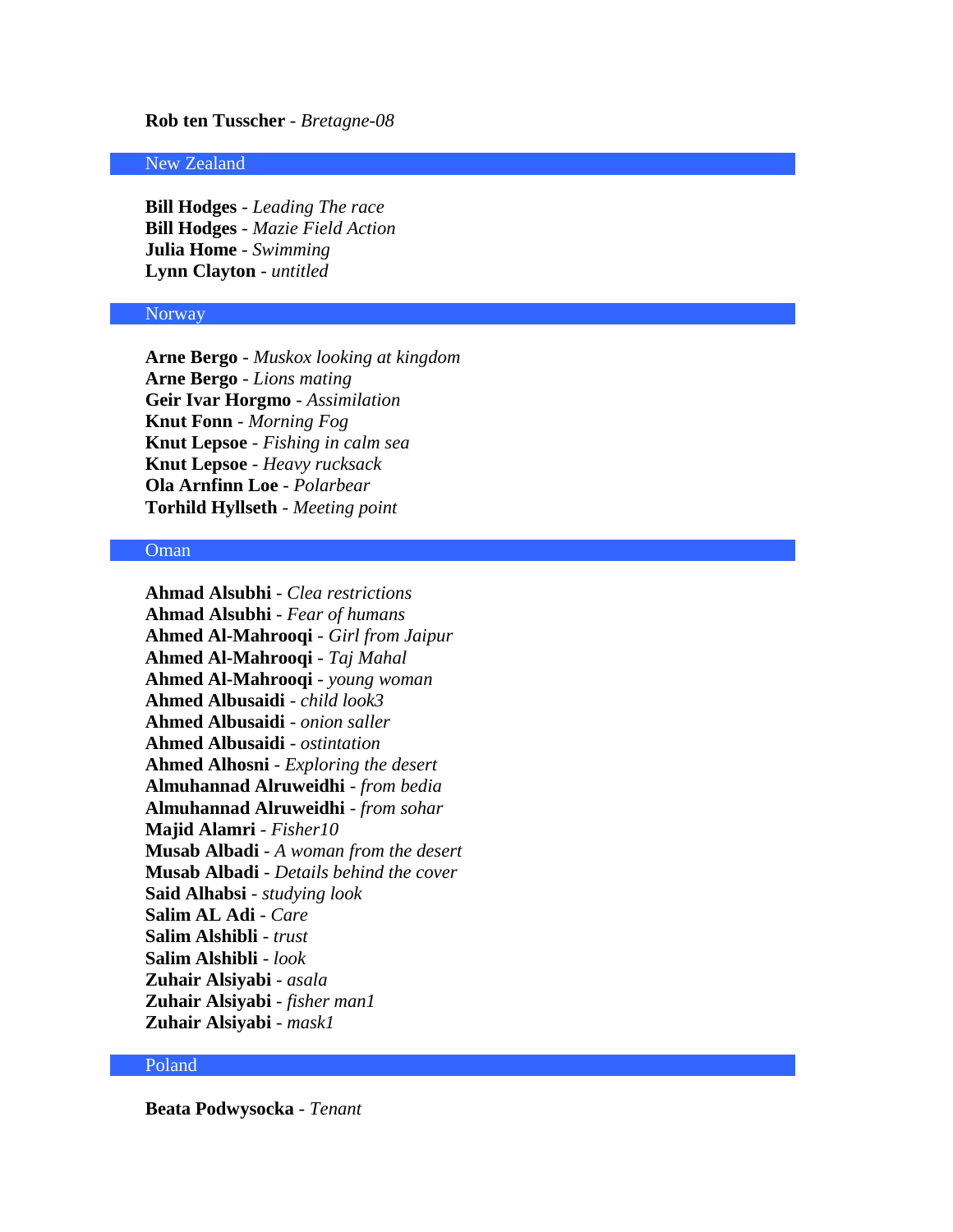**Beata Podwysocka** - *Wave* **Jacek Jedrecki** - *Fear3*

#### Portugal

**Joao Taborda** - *Climb the mountain* **Joao Taborda** - *Where is the Fish*

#### Romania

**Gabriel Stanciu** - *At Dawn* **ph.d. Fudulu Catalin-Petrut** - *Kissy* **Valentina Stan** - *Bridge* **Valentina Stan** - *Profile*

#### Russia

**Alexander Kamakaev** - *Revival* **Alexander Kamakaev** - *Obedience* **Alexander Kamakaev** - *The Fifth Element* **Dmitry Chastikov** - *Dancing Queen* **Dmitry Chastikov** - *Early morn* **Dmitry Chastikov** - *Warm rays of sunlight\_* **Yuri Vorontsov** - *Parade* **Yuri Vorontsov** - *Loneliness*

### Saudi Arabia

**Ahmed Alibrahim** - *Harvest Year* **Ahmed Alibrahim** - *Child in Sea* **Basem Al-Qasim** - *life2\_BW* **Basem Al-Qasim** - *Iranian man* **Fatimah Al Marhoun** - *mysterious man* **Fatimah Al Marhoun** - *dream* **Fatimah Al Marhoun** - *green eyed girl* **Fatimah Al Marhoun** - *question* **Jassim Ali Al-Mulla** - *Food Please* **Jassim Ali Al-Mulla** - *Happy Poor Man* **Mohammed Alnaser** - *At School* **Mohammed Alnaser** - *To Migrate* **Mohammed Alnaser** - *Take off* **Naseem Alabduljabar** - *sad face 2* **Naseem Alabduljabar** - *kshmir face* **Nasser Alrabeai** - *Deprivation*  **Nasser Alrabeai** - *Tear pain*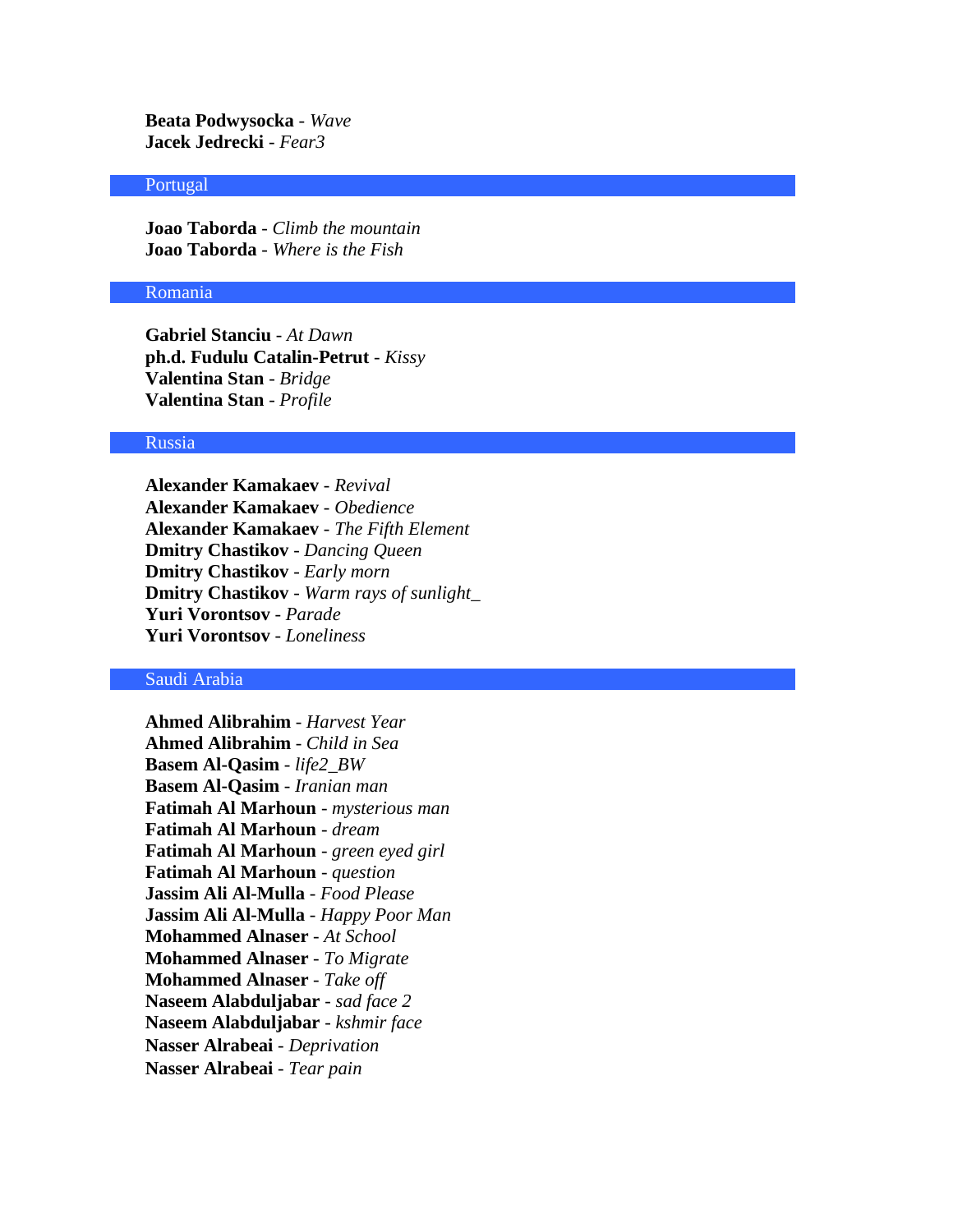# Scotland

**Bill Terrance** - *Under the Net* **James Black** - *Evening, Lendalfoot* **Katherine Menmuir** - *Rising Mist* **Richard Bingham** - *En Pointe* **Richard Bingham** - *Figurehead* **Richard Bingham** - *The Freedom of Dance*

### Serbia

**Borislav Milovanovic** - *BMF42* **Borislav Milovanovic** - *Draginja* **Borislav Milovanovic** - *Grandfather* **Borislav Milovanovic** - *Sirotanovici09* **Edo Iglic** - *Accidental meeting*

### Singapore

**Cheong Edward Chee Hong** - *Great Grandma* **Cheong Edward Chee Hong** - *Horse Guard* **David Poey Cher Tay** - *Tough time* **David Poey Cher Tay** - *High noon* **David Poey Cher Tay** - *Hail smiling morn* **David Poey Cher Tay** - *Visual handicap* **Zee Kek Heng** - *Careful* **Zee Kek Heng** - *Radial ribbon dancer*

### Slovakia

**Andrej Belovezcik** - *Midnight I.*

#### Slovenia

**Andreja Ravnak** - *reborn* **Andreja Ravnak** - *december spirit 2*

#### South Africa

**Malie Van der Vyver** - *All in White* **Malie Van der Vyver** - *Angel of Death* **Theo Kleynhans** - *African dream*

#### Spain

**Andreu Noguero** - *Marta i maleta* **Andreu Noguero** - *Payaso Ralluy*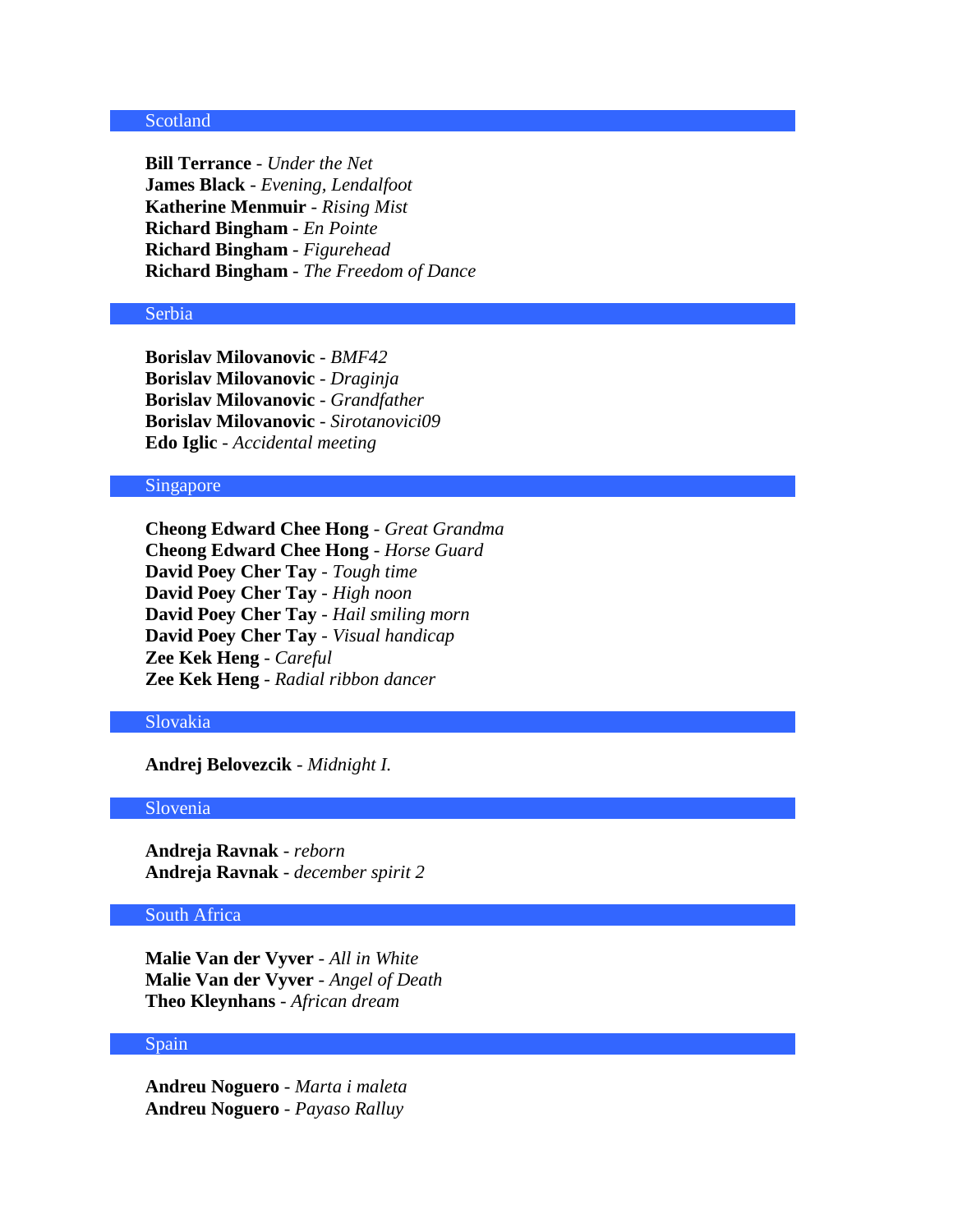**Andreu Noguero** - *Payaso y lluvia* **Fernando Zamarbide** - *LILY* **Jose Mesa Martinez** - *iglesia* **Jose Mesa Martinez** - *tiovivo* **Luis Leandro Serrano** - *Pose* **Luis Leandro Serrano** - *Paso de cebra* **Vicens Lafebre** - *Feeling observed* **Vicens Lafebre** - *The Teacher*

### Sri Lanka

**Dr Lalith Ekanayake** - *Lethargic* **Dr Lalith Ekanayake** - *Engagement*

### Sweden

**Jan-Thomas Stake** - *Like father like son* **Jan-Thomas Stake** - *My boy No2* **Nils-Erik Jerlemar** - *Man and Horse* **Nils-Erik Jerlemar** - *Mine Worker No 2*

### Taiwan

**Feng-Lin Chen** - *Terraced Fields* **Feng-Lin Chen** - *Drying Noodles* **Lung-Tsai Wang** - *Old Friend* **Lung-Tsai Wang** - *Holy Pray* **Lung-Tsai Wang** - *Story Telling* **Lung-Tsai Wang** - *Snow Rush* **Min-Sheng Ku** - *Going To Farm M1* **Min-Sheng Ku** - *Netting 4* **Shang-Min Huang** - *High steel the print* **Shang-Min Huang** - *The sunset coming* **Shang-Min Huang** - *To construct*

#### **Turkey**

**Ahmet Remzi Tuluce** - *Charcoalmaker* **Engin Kocyigit** - *Duality* **Engin Kocyigit** - *Evening of life* **Engin Kocyigit** - *Eye* **Hulya Polat** - *Smile* **Mehmet Turgut Kirkgoz** - *Musicians priests* **Mehmet Turgut Kirkgoz** - *Pending and outgoing* **Mehmet Turgut Kirkgoz** - *Sadness at the door* **Mehmet Turgut Kirkgoz** - *Selfless mother* **Neslihan Yavuzer Behmuaras** - *PURE AND SIMPLE*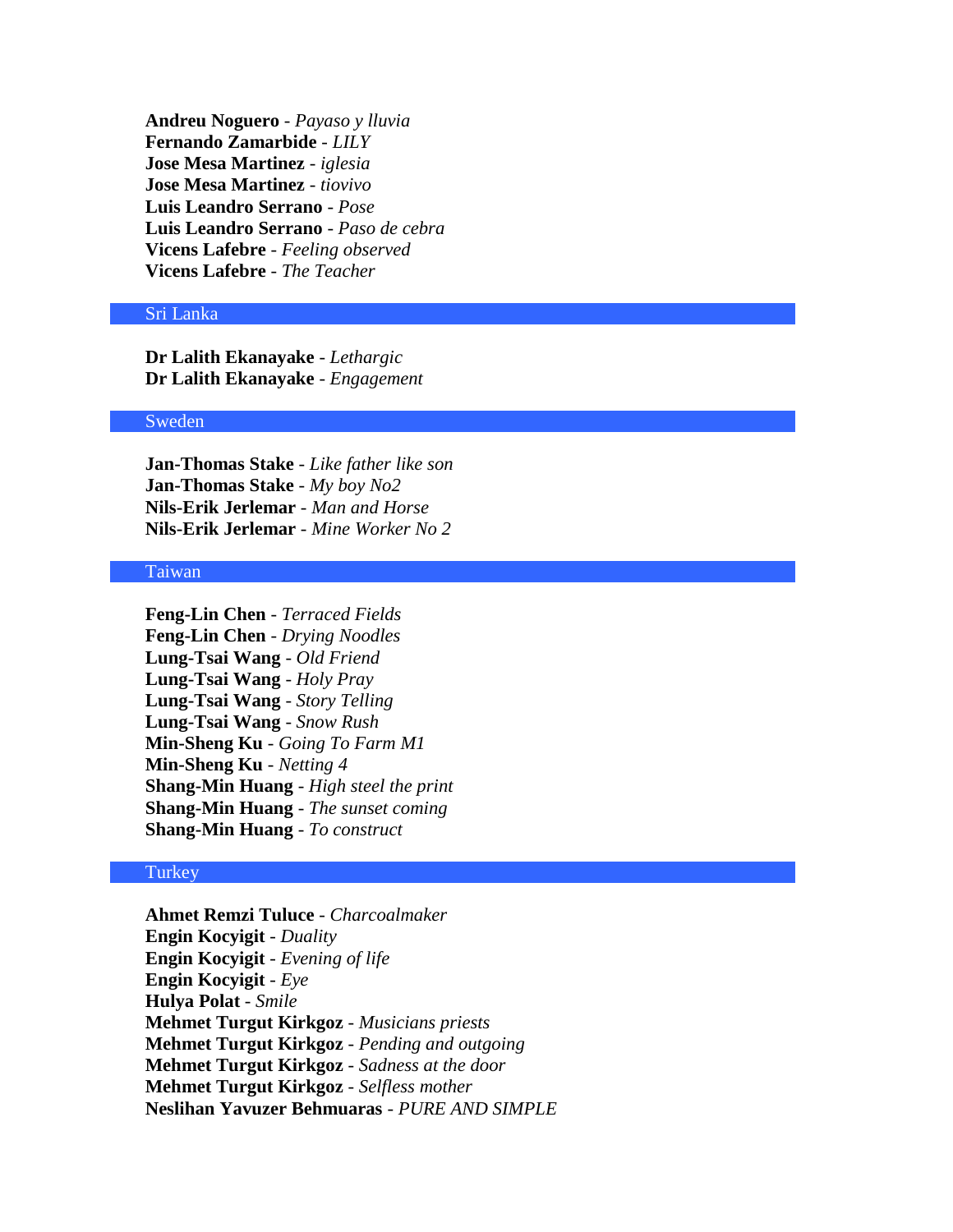**Orhan Sen** - *think* **Orhan Sen** - *three brothers* **Selnur Okudan** - *escape* **Selnur Okudan** - *working in snow storm* **Yusuf Dundar** - *left or right* **Yusuf Dundar** - *shepherd* **Yusuf Dundar** - *woman*

### Ukraine

**Alexander Kovshun** - *A monk* **Alexander Kovshun** - *Sisters of mercy* **Oleg Kutskiy** - *Expectation* **Oleg Kutskiy** - *Misty Evening* **Oleg Kutskiy** - *Rain in our town* **Oleg Kutskiy** - *Rustic philosopher* **Yuriy Zilinskyy** - *Living merger* **Yuriy Zilinskyy** - *Accent* **Yuriy Zilinskyy** - *Incarceration*

# United Arab Emirates

**Shadi Nassri** - *cafe time* **Shibu Mathew** - *Lonely walker*

### United Kingdom

**Angy Ellis** - *Silent Acquiesce* **Barbara Jenkin** - *Hills and Valleys* **Barbara Jenkin** - *Polly* **Barbara Jenkin** - *Daphne* **Bob Given** - *Elle Rose* **Bob Given** - *Raphaella 4* **Bob Given** - *The Bodybuilder* **David Butler** - *Liberator* **David Butler** - *Memories* **Greg Duncan** - *Four Monks In The Morning Mist* **Greg Duncan** - *Smoking A Cheroot In Coconut* **Greg Duncan** - *The Artist* **John Larry** - *Walking in the Light* **John Thompson** - *Storm Devils* **Keith Elgin** - *On A Pedestal* **Keith Elgin** - *Rough And Smooth* **Len Deeley** - *Girl With A Dragon Tattoo* **Malcolm Jenkin** - *Pose in Mono* **Malcolm Rapier** - *The Descent* **Richard Spurdens** - *Perfecting the art of chair Hurdling*